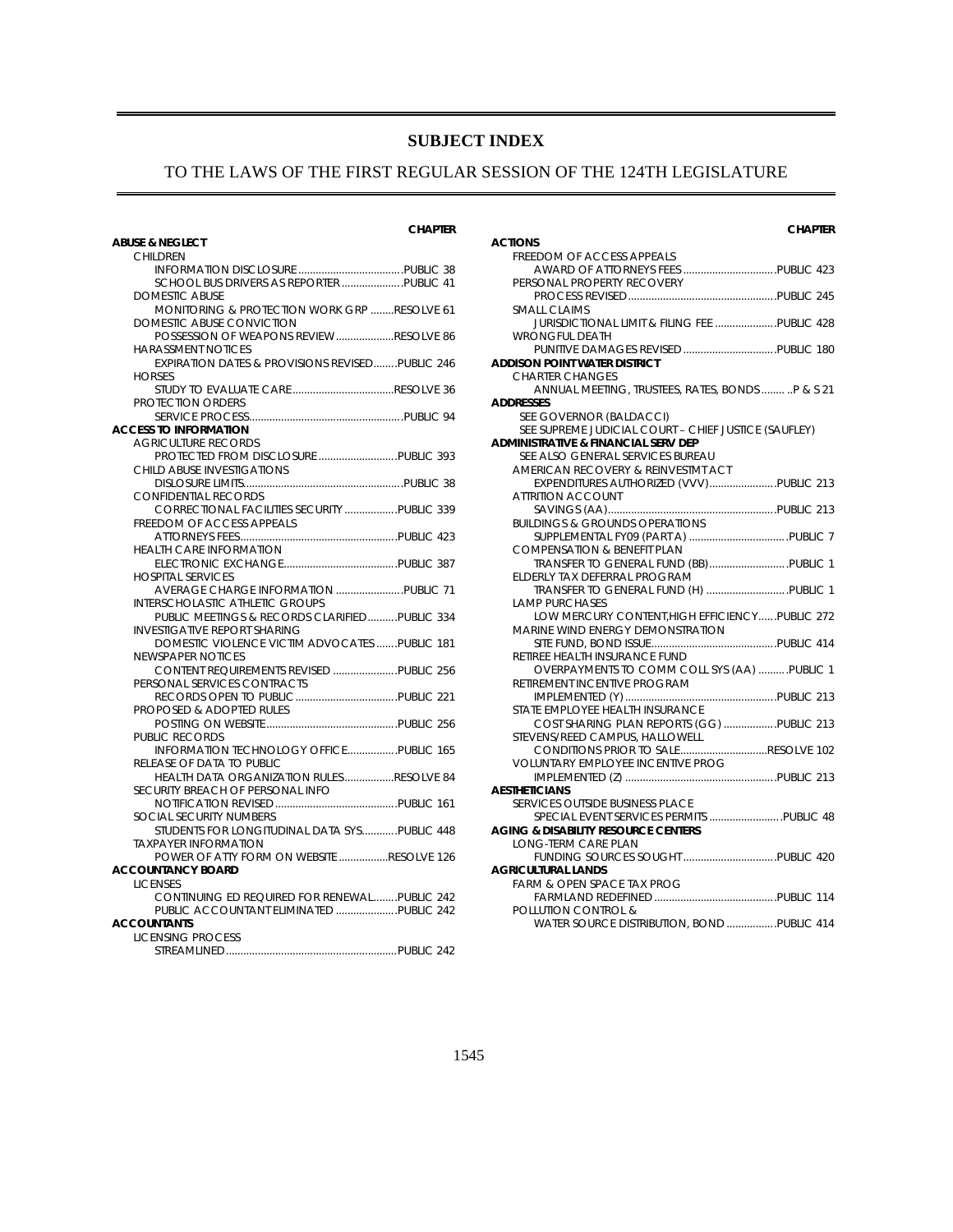| <b>AGRICULTURAL PRODUCTS</b>                                                   |  |
|--------------------------------------------------------------------------------|--|
| <b>FARMERS MARKETS</b>                                                         |  |
| LABELING REQUIRED FOR POULTRY  PUBLIC 354<br><b>GENETICALLY MODIFIED CROPS</b> |  |
| ACREAGE REPORT BY MANUFACTURERS PUBLIC 323                                     |  |
| SALES DATA ON TREES TO FORESTRY BUR PUBLIC 323                                 |  |
| HEMP                                                                           |  |
| INDUSTRIAL, DEFINED & LICENSE PROVISIONSPUBLIC 320                             |  |
| PHARMACEUTICAL OR INDUSTRIAL CROPS                                             |  |
| SILVICULTURAL CROPS                                                            |  |
|                                                                                |  |
| <b>AGRICULTURAL SOCIETIES</b>                                                  |  |
| <b>COOPERATIVE ASSOCIATIONS</b>                                                |  |
| BOARD, ELECTIONS & QUALIFICATIONS PUBLIC 5                                     |  |
| <b>AGRICULTURAL WORKERS</b>                                                    |  |
| <b>MIGRANT &amp; SEASONAL</b>                                                  |  |
| <b>AGRICULTURE</b>                                                             |  |
| PRODUCTS PURCHASED                                                             |  |
|                                                                                |  |
| <b>AGRICULTURE BOARD</b>                                                       |  |
| <b>MEMBERSHIP</b>                                                              |  |
|                                                                                |  |
| <b>AGRICULTURE DEPT</b><br><b>AGRICULTURAL DISTRICTS</b>                       |  |
|                                                                                |  |
| ANIMAL WELFARE SUPPORT                                                         |  |
| VEHICLE REGISTRATION PLATES  PUBLIC 73                                         |  |
| <b>BEEKEEPERS</b>                                                              |  |
| LICENSING FEES ESTABLISHED BY RULE PUBLIC 393                                  |  |
| <b>BOTTLE REDEMPTION CENTERS</b>                                               |  |
| LICENSES BASE ON POPULATION, PROXIMITY  PUBLIC 405                             |  |
| LICENSES, REASONS FOR DENIAL  PUBLIC 405                                       |  |
|                                                                                |  |
| <b>BREEDING KENNELS</b>                                                        |  |
| VIOLATIONS & ENFORCEMENT  PUBLIC 403                                           |  |
| COMMERCIAL CROP PRODUCTION                                                     |  |
| SALES TAX EXEMPTION REVIEW  RESOLVE 25<br><b>EQUINE CARE EVALUATION</b>        |  |
| WORKING GROUP TO STUDY RESOLVE 36                                              |  |
| FARM-TO-SCHOOL PROGRAMS                                                        |  |
|                                                                                |  |
| <b>FARMING FOR MAINE FARMS</b>                                                 |  |
|                                                                                |  |
| <b>FARMLAND PROTECTION</b>                                                     |  |
| FARMLANDS, WOODLANDS, COASTAL AREAS                                            |  |
| ACCESSING TO COLLECT INFO, POLICIES RESOLVE 30                                 |  |
| <b>GENETICALLY MODIFIED CROPS</b>                                              |  |
| ACREAGE REPORT BY MANUFACTURERS PUBLIC 323                                     |  |
| HEMP FOR INDUSTRIAL USE                                                        |  |
| <b>HUMANE AGENTS</b>                                                           |  |
|                                                                                |  |
| LARGE GAME SHOOTING AREAS                                                      |  |
| 11 ALLOWED, LICENSE APPLICATIONS  PUBLIC 249                                   |  |
| <b>LICENSES</b>                                                                |  |
|                                                                                |  |
| PET FOOD REGISTRATION SURCHARGES                                               |  |
| STERILIZATION FUND, ANIMAL WELFARE FUND  PUBLIC 148<br>POULTRY PRODUCERS       |  |
| RULE MAKING & ENFORCEMENT PUBLIC 354                                           |  |
|                                                                                |  |

| <b>CHAPTER</b> | <b>CHAPTER</b> |
|----------------|----------------|
|                |                |

| <b>AGRICULTURE DEPT (Cont.)</b>                                           |  |
|---------------------------------------------------------------------------|--|
| POULTRY PRODUCTION                                                        |  |
| BEST MANAGEMENT PRACTICES, RULES RESOLVE 63                               |  |
| QUALITY TRADEMARK USE & REPORTRESOLVE 63                                  |  |
| <b>SEED CERTIFICATION BOOK</b><br>ARREARS IN PAYMENTS TO BOARD PUBLIC 393 |  |
| WATER SOURCE DEVELOPMENT PROG                                             |  |
|                                                                           |  |
| <b>AIR POLLUTION CONTROL</b>                                              |  |
| AMBIENT AIR QUALITY STANDARDS                                             |  |
|                                                                           |  |
| <b>COAL GASIFICATION FACILITY</b>                                         |  |
|                                                                           |  |
| <b>EMISSIONS</b>                                                          |  |
| STANDARDS FOR OUTDOOR WOOD BOILERS PUBLIC 209                             |  |
| <b>MERCURY STANDARDS</b>                                                  |  |
|                                                                           |  |
| REGIONAL GREENHOUSE GAS INITIATIVE                                        |  |
| ENERGY & CARBON SAVINGS TRUST  PUBLIC 200                                 |  |
|                                                                           |  |
| <b>AIRCRAFT</b>                                                           |  |
| <b>EXCISE TAXES</b><br>COLLECTION & ENFORCEMENT AT BORDER RESOLVE 27      |  |
| RECREATIONAL ACTIVITIES                                                   |  |
| LANDOWNER LIABILITY LAWS  PUBLIC 156                                      |  |
| ALCOHOL & DRUG COUNSELORS BOARD                                           |  |
| QUORUM                                                                    |  |
|                                                                           |  |
| <b>ALCOHOLIC BEVERAGES</b>                                                |  |
| <b>AGENCY STORES</b>                                                      |  |
|                                                                           |  |
| <b>BLOOD-ALCOHOL LEVELS</b>                                               |  |
|                                                                           |  |
| <b>BREWERIES</b>                                                          |  |
| OFF-PREMISE CONSUMPTION SALES PUBLIC 167                                  |  |
| <b>CALORIE INFORMATION</b>                                                |  |
| <b>LIQUOR LIABILITY</b>                                                   |  |
|                                                                           |  |
| LIQUOR LICENSES                                                           |  |
|                                                                           |  |
| CIVIL ORGANIZATION, SERVING AT EVENTS  PUBLIC 102                         |  |
| WINE, CONSUMPTION ON & OFF PREMISES  PUBLIC 438                           |  |
| <b>LIQUOR SALES</b>                                                       |  |
| INSTANT REDEEMABLE COUPONS  PUBLIC 145                                    |  |
| MINIBARS IN HOTEL ROOMS                                                   |  |
| DEFINED, LICENSE FEES & REGULATIONS PUBLIC 458                            |  |
| NOTICE OF RULE CHANGES                                                    |  |
|                                                                           |  |
| <b>TASTING EVENTS</b>                                                     |  |
| <b>WINF</b>                                                               |  |
| DIRECT SHIPMENT REQUIREMENTS PUBLIC 373                                   |  |
| <b>ALL-TERRAIN VEHICLES</b>                                               |  |
| <b>DEMONSTRATION EVENTS</b>                                               |  |
|                                                                           |  |
| <b>MODIFIED</b>                                                           |  |
|                                                                           |  |
| <b>REGISTRATION</b>                                                       |  |
| ON-LINE REGISTRATION REVISED  PUBLIC 340                                  |  |
|                                                                           |  |
| STOP BY WARDENS & LAW ENFORCEMENT                                         |  |
|                                                                           |  |
| <b>ANDREW WYETH</b><br><b>BIRTHDAY</b>                                    |  |
|                                                                           |  |
|                                                                           |  |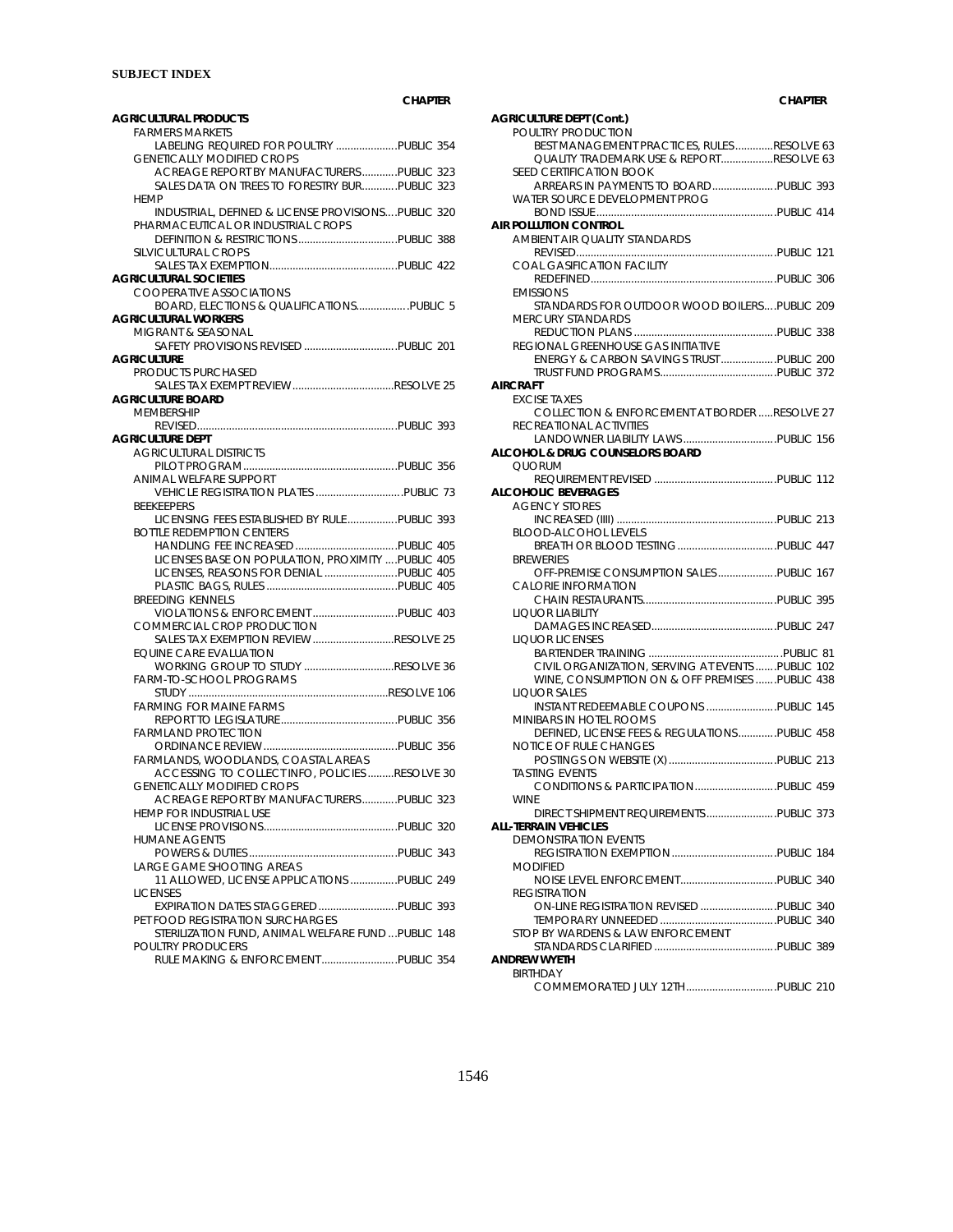| <b>ANDROSCOGGIN RIVER</b>                      |  |
|------------------------------------------------|--|
| <b>ABBOTT BROOK IN LINCOLN PLANTATION</b>      |  |
|                                                |  |
| AUNT HANNAH BROOK IN DIXFIFI D                 |  |
|                                                |  |
| ANIMAL WELFARE ADVISORY COUNCIL                |  |
| <b>MEMBERSHIP</b>                              |  |
|                                                |  |
|                                                |  |
| <b>ANIMALS</b>                                 |  |
| <b>ANIMAL SHELTERS</b>                         |  |
| ADOPTION POLICY, FEES FOR STRAYS PUBLIC 343    |  |
| DOG LICENSES & NO LICENSE TO FELON PUBLIC 343  |  |
| STAFF/SERVICES CONTRACTS W/ TOWNS PUBLIC 177   |  |
| ANIMAL WELFARE SUPPORT                         |  |
|                                                |  |
| <b>BOARDING KENNELS</b>                        |  |
|                                                |  |
| <b>BREED REGISTRATION</b>                      |  |
| REQUIREMENTS & DOCUMENTATION  PUBLIC 403       |  |
| <b>CALVES</b>                                  |  |
| CRUEL CONFINEMENT PROHIBITED  PUBLIC 127       |  |
| KENNELS & BREEDING KENNELS                     |  |
|                                                |  |
| ANIMAL WELFARE ADV CNL MEMBERSHIP PUBLIC 333   |  |
| PET FOODS                                      |  |
| REGISTRATION SURCHARGE USE PUBLIC 148          |  |
| <b>APPROPRIATIONS</b>                          |  |
| <b>ABANDONED PROPERTY FUND</b>                 |  |
|                                                |  |
| ACCIDENT, SICKNESS & HEALTH INS FUND           |  |
|                                                |  |
| BAXTER TREE HARVESTING FUND                    |  |
|                                                |  |
| CENTRAL MOTOR POOL                             |  |
|                                                |  |
|                                                |  |
| COMPETITIVE SKILLS SCHOLARSHIP FUND            |  |
|                                                |  |
| CONSOLIDATED EMERGENCY COMM FUND               |  |
|                                                |  |
|                                                |  |
| DIRIGO HEALTH FUND                             |  |
|                                                |  |
|                                                |  |
| DIRIGO HEALTH FUND TRANSFERS                   |  |
|                                                |  |
| <b>EMPLOYMENT SECURITY TRUST FUND</b>          |  |
|                                                |  |
| FEDERAL BLOCK GRANT FUND                       |  |
|                                                |  |
|                                                |  |
| <b>FEDERAL FUND</b>                            |  |
| FY 2010 & 2011 (PART A,B,QQQQ)  PUBLIC 213     |  |
|                                                |  |
| SUPPLEMENTAL FY 09 (PART A, B)  PUBLIC 1       |  |
|                                                |  |
| FEDERAL FUNDS ARRA                             |  |
| FY 2010 & 2011 (PART A, VVV, QQQQ)  PUBLIC 213 |  |
| FEDERAL RELIEF FUNDS RESERVE                   |  |
|                                                |  |
| NAME CHG: ECON RECOVERY FUND (FF)PUBLIC 213    |  |
| FINANCIAL & PERSONNEL SERV FUND                |  |
|                                                |  |
|                                                |  |
| FIREFIGHTERS & LAW. HEALTH INS FUND            |  |
|                                                |  |
|                                                |  |
| FLEET SERVICES FUND - DOT                      |  |

FY10-11 (PART A).....................................................PUBLIC 413 SUPPLEMENTAL FY09 (PART A) ..................................PUBLIC 7

| <b>GENERAL FUND</b>                                             |  |
|-----------------------------------------------------------------|--|
| FY 2010-2011(A,B,R,Y,AA,GG,TT,UU,LLL,QQQ) PUBLIC 213            |  |
| FY 2010 & 2011 (SSS, QQQQ, VVVV)  PUBLIC 213                    |  |
| SUPPLEMENTAL FY 09 (PART A, B)  PUBLIC 1                        |  |
| SUPPLEMENTAL FY09-11 (PART A)  PUBLIC 371                       |  |
| <b>GENERAL FUND REVENUE</b>                                     |  |
| FY 2010 & 2011 (A, E, F, G, H, P, S, U, MM, NN, OO). PUBLIC 213 |  |
|                                                                 |  |
| FY 2010 & 2011 (AAAA, HHHH, JJJJ, TTTT, YYYY)  PUBLIC 213       |  |
| FY 2010 & 2011 (PPP,TTT, WWW, XXX, ZZZ)  PUBLIC 213             |  |
|                                                                 |  |
| SUPPLEMENTAL FY 09 (PART A, I, P, U, Z)  PUBLIC 1               |  |
| <b>GENERAL FUND TRANSFERS</b>                                   |  |
| FY 2010 & 2011 (NNN, OOO, RRR, FFFF, IIII, NNNN). . PUBLIC 213  |  |
| FY 2010 & 2011 (V,Z,JJ,LL,OO,SS,CCC,MMM)PUBLIC 213              |  |
| SUPPLEMENTAL FY 09 (PART D, E, G, H, K, L, M) PUBLIC 1          |  |
| SUPPLEMENTAL FY09-11 (PART B, C)  PUBLIC 371                    |  |
| <b>HEALTHY MAINE FUND</b>                                       |  |
| FY 2010 & 2011 (PART A, B, QQQQ, UUUU) PUBLIC 213               |  |
|                                                                 |  |
| SUPPLEMENTAL FY 09 (PART A, B)  PUBLIC 1                        |  |
| <b>HIGHWAY FUND</b>                                             |  |
| SUPPLEMENTAL FY09 (PARTS A, B)  PUBLIC 7                        |  |
| <b>HIGHWAY FUND REVENUE</b>                                     |  |
|                                                                 |  |
|                                                                 |  |
| <b>HIGHWAY FUND TRANSFERS</b>                                   |  |
|                                                                 |  |
| <b>INFORMATION SERVICES OFFICE FUND</b>                         |  |
|                                                                 |  |
| <b>ISLAND FERRY SERVICES FUND</b>                               |  |
|                                                                 |  |
| SUPPLEMENTAL FY09 (PARTS A, B)  PUBLIC 7                        |  |
|                                                                 |  |
| <b>LOTTERY FUND</b>                                             |  |
|                                                                 |  |
| <b>MARINE PORTS FUND</b>                                        |  |
|                                                                 |  |
| MILITARY AUTHORITY ENTERPRISE FUND                              |  |
|                                                                 |  |
| POSTAL, PRINTING & SUPPLY FUND                                  |  |
|                                                                 |  |
| SUPPLEMENTAL FY 09 (PART A, B)  PUBLIC 1                        |  |
| PRISON INDUSTRIES FUND                                          |  |
|                                                                 |  |
| REAL PROPERTY LEASE INT SERV FUND                               |  |
|                                                                 |  |
|                                                                 |  |
|                                                                 |  |
| RETIREE HEALTH INSURANCE FUND                                   |  |
|                                                                 |  |
| REVENUE SERVICES BUREAU FUND                                    |  |
|                                                                 |  |
| RISK MANAGEMENT FUND                                            |  |
|                                                                 |  |
| SEED POTATO BOARD FUND                                          |  |
|                                                                 |  |
| SPECIAL REVENUE FUND TRANSFERS                                  |  |
|                                                                 |  |
|                                                                 |  |
| SPECIAL REVENUE FUNDS                                           |  |
| FY 2010 & 2011 (PART A, B, QQQQ)  PUBLIC 213                    |  |
|                                                                 |  |
|                                                                 |  |

SUPPLEMENTAL FY 09 (PART A, B).............................PUBLIC 1 SUPPLEMENTAL FY09 (PARTS A, B) ............................PUBLIC 7

FY 2010-2011 (A, H,S,U,NN,OO,PPP,TTT,WWW)...PUBLIC 213 FY 2010-2011 (PART XXX,ZZZ,AAAA,FFFF,TTTT).....PUBLIC 213 FY10-11 (PART W) ....................................................PUBLIC 413 SUPPLEMENTAL FY 09 (PART I, Z) ...............................PUBLIC 1

SPECIAL REVENUE FUNDS REVENUE

 **CHAPTER CHAPTER** 

**APPROPRIATIONS (Cont.)**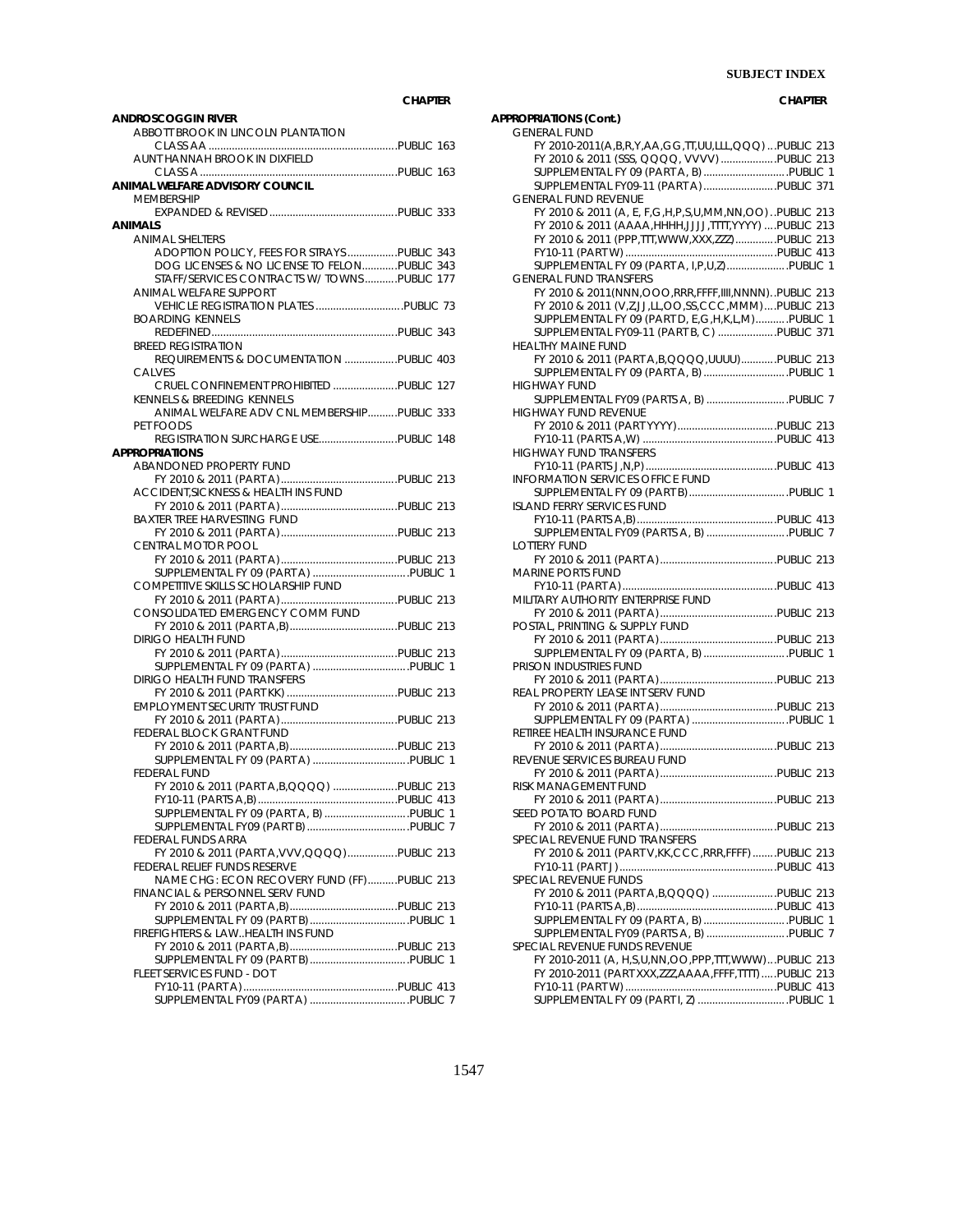|                                                    | <b>CHAPTER</b> |                                                          | <b>CHAPTER</b> |
|----------------------------------------------------|----------------|----------------------------------------------------------|----------------|
| <b>APPROPRIATIONS (Cont.)</b>                      |                | ATTORNEY GENERAL DEPT (Cont.)                            |                |
| STATE-ADMINISTERED FUND                            |                | CONSULTATION                                             |                |
|                                                    |                | SALES TAX APPLICATION CHANGE RESOLVE 12                  |                |
| <b>TRANSFERS TO HIGHWAY FUND</b>                   |                | <b>EDUCATION PROGRAMS</b>                                |                |
|                                                    |                |                                                          |                |
| TRANSIT, AVIATION & RAIL TRANS FUND                |                | LIVING WILL, ADVANCE HEALTH DIRECTIVE  P & S 1           |                |
|                                                    |                | FLAVORED CIGARETTE BAN EXEMPTS                           |                |
| TRANSIT, AVIATION & RAIL TRANS FUND                |                |                                                          |                |
|                                                    |                | <b>GROUNDWATER RESOURCE MANAGEMENT</b>                   |                |
| <b>TRANSPORTATION FACILITIES FUND</b>              |                | INTERNATIONAL TRADE AGREEMNT IMPACTRESOLVE 13            |                |
| <b>TURNPIKE AUTHORITY FUNDS</b>                    |                | PETROLEUM SERVICE STATIONS                               |                |
|                                                    |                |                                                          |                |
| WORKERS COMPENSATION MANAGE FUND                   |                | <b>VICTIMS COMPENSATION FUND</b>                         |                |
|                                                    |                |                                                          |                |
| <b>AQUACULTURE</b>                                 |                | <b>ATTORNEYS</b>                                         |                |
| LEASES                                             |                | <b>ATTORNEY FEES</b>                                     |                |
|                                                    |                | AUTHORIZED, PROTECTION ACTIONS  PUBLIC 26                |                |
| <b>MARINE ORGANISMS</b>                            |                | AWARD, FREEDOM OF ACCESS APPEALS PUBLIC 42               |                |
| REQUIREMENTS FOR POSSESSION PUBLIC 229             |                | <b>LEGAL SERVICES FOR INDIGENT</b>                       |                |
| <b>ARBITRATION</b>                                 |                | STANDARDS & SYSTEM FOR DELIVERY  PUBLIC 41               |                |
| AUTHORITY TO CONDUCT                               |                | <b>AUDIOLOGISTS</b>                                      |                |
| ACTIVE RETIRED JUSTICE OR JUDGE PUBLIC 136         |                | <b>DELEGATION</b>                                        |                |
| HOME CONSTRUCTION CONTRACTS                        |                |                                                          |                |
|                                                    |                | <b>AUGUSTA</b>                                           |                |
| <b>ARMORIES</b>                                    |                | <b>COURT FACILITIES</b>                                  |                |
| SEE MILITARY FORCES                                |                |                                                          |                |
| <b>AROOSTOOK COUNTY</b>                            |                | CULTURAL BUILDING                                        |                |
| 17 SCHOOL ST, BENEDICTA TWNSHP                     |                |                                                          |                |
|                                                    |                | <b>FATHER CURRAN BRIDGE</b>                              |                |
| MUD BROOK ON LONG LAKE                             |                | RENAME: CALUMET BRIDGE AT FORT WESTRN RESOLVE            |                |
|                                                    |                | <b>KENNEBEC ARSENAL DISTRICT</b>                         |                |
| T12 R17                                            |                | TAX CREDIT FOR REHAB DELAYED (Z)  PUBLIC                 |                |
|                                                    |                | <b>AUTOCYCLES</b>                                        |                |
| <b>AROOSTOOK RIVER</b>                             |                | <b>GENERAL SAFETY STANDARDS</b>                          |                |
| BEAVER BROOK T13 R5 WELS                           |                | REGISTRATION & OPERATION                                 |                |
| <b>GARDNER BROOK T14 R5 WELS</b>                   |                |                                                          |                |
|                                                    |                | <b>AUTOMOBILES</b>                                       |                |
| AROOSTOOK WATER & SOIL MANAGE BRD                  |                | SEE MOTOR VEHICLES                                       |                |
| POWERS & DUTIES                                    |                | <b>BAIL &amp; RECOGNIZANCE</b>                           |                |
|                                                    |                | FEES BY BAIL COMMISSIONER                                |                |
| <b>ARREST</b>                                      |                |                                                          |                |
| <b>ORDERS</b>                                      |                | <b>BALDACCI, JOHN ELIAS</b>                              |                |
| PERSONAL RECOGNIZANCE BOND OPTIONS  PUBLIC 205     |                | SEE GOVERNOR (BALDACCI)                                  |                |
| REFUSING TO SUBMIT                                 |                | <b>BARBERING &amp; COSMETOLOGY BOARD</b>                 |                |
|                                                    |                | LICENSEES SERVICES                                       |                |
| <b>ARTISTS</b>                                     |                | SPECIAL EVENT SERVICES PERMITS  PUBLIC 4                 |                |
| <b>ART CONSIGNMENT</b>                             |                | <b>POWERS &amp; DUTIES</b>                               |                |
| MODEL CONTRACT DEVELOPMENTRESOLVE 92               |                |                                                          |                |
| <b>ASBESTOS</b>                                    |                | <b>BARBERS</b>                                           |                |
| LICENSING & CERTIFYING                             |                | SERVICES OUTSIDE BUSINESS PLACE                          |                |
| REQUIREMENTS & FEES REVISED PUBLIC 374             |                | SPECIAL EVENT SERVICES PERMITS  PUBLIC 4                 |                |
| ATHENS STANDARD WATER DISTRICT                     |                | <b>BATH</b>                                              |                |
| <b>CHARTER CHANGES</b>                             |                | SAND & SALT STORAGE FACILITIES                           |                |
|                                                    |                |                                                          |                |
| <b>ATHLETICS</b><br>HEAD & NECK INJURIES AT SCHOOL |                | <b>BAXTER STATE PARK AUTHORITY</b><br>SEASONAL EMPLOYEES |                |
| PREVENT, DIAGNOSE, TREAT STUDY RESOLVE 79          |                |                                                          |                |
| INTERSCHOLASTIC ATHLETIC ORGANS                    |                | <b>BEHAVIOR ANALYSTS</b>                                 |                |
| PUBLIC MEETINGS & RECORDS CLARIFIED PUBLIC 334     |                | SEE COUNSELORS                                           |                |
| MIXED MARTIAL ARTS EVENTS                          |                | <b>BERRY TOWNSHIP</b>                                    |                |
|                                                    |                | RENAMED FROM                                             |                |
| ATTORNEY GENERAL DEPT                              |                |                                                          |                |
| SEE ALSO PUBLIC ACCESS DIVISION                    |                |                                                          |                |
| <b>ART CONSIGNMENT</b>                             |                |                                                          |                |
| MODEL CONTRACT DEVELOPMENT, REPORTRESOLVE 92       |                |                                                          |                |

| ATTORNEY GENERAL DEPT (Cont.)                                         |  |
|-----------------------------------------------------------------------|--|
| CONSULTATION                                                          |  |
| SALES TAX APPLICATION CHANGE RESOLVE 127<br><b>EDUCATION PROGRAMS</b> |  |
|                                                                       |  |
| LIVING WILL, ADVANCE HEALTH DIRECTIVE   P & S 17                      |  |
| <b>FLAVORED CIGARETTE BAN EXEMPTS</b>                                 |  |
| RULE REVIEW BY LEGISLATURE  RESOLVE 3                                 |  |
| <b>GROUNDWATER RESOURCE MANAGEMENT</b>                                |  |
| INTERNATIONAL TRADE AGREEMNT IMPACT  RESOLVE 132                      |  |
| PETROLEUM SERVICE STATIONS                                            |  |
|                                                                       |  |
| <b>VICTIMS COMPENSATION FUND</b>                                      |  |
|                                                                       |  |
| <b>ATTORNEYS</b>                                                      |  |
| <b>ATTORNEY FFFS</b>                                                  |  |
| AUTHORIZED, PROTECTION ACTIONS  PUBLIC 263                            |  |
| AWARD, FREEDOM OF ACCESS APPEALS PUBLIC 423                           |  |
| <b>LEGAL SERVICES FOR INDIGENT</b>                                    |  |
| STANDARDS & SYSTEM FOR DELIVERY  PUBLIC 419                           |  |
| <b>AUDIOLOGISTS</b>                                                   |  |
| <b>DELEGATION</b>                                                     |  |
| <b>AUGUSTA</b>                                                        |  |
| <b>COURT FACILITIES</b>                                               |  |
|                                                                       |  |
| <b>CULTURAL BUILDING</b>                                              |  |
|                                                                       |  |
| <b>FATHER CURRAN BRIDGE</b>                                           |  |
| RENAME: CALUMET BRIDGE AT FORT WESTRN RESOLVE 4                       |  |
| <b>KENNEBEC ARSENAL DISTRICT</b>                                      |  |
| TAX CREDIT FOR REHAB DELAYED (Z)  PUBLIC 1                            |  |
| <b>AUTOCYCLES</b>                                                     |  |
| <b>GENERAL SAFETY STANDARDS</b>                                       |  |
| <b>REGISTRATION &amp; OPERATION</b>                                   |  |
|                                                                       |  |
| <b>AUTOMOBILES</b>                                                    |  |
| SEE MOTOR VEHICLES                                                    |  |
| <b>BAIL &amp; RECOGNIZANCE</b>                                        |  |
| FEES BY BAIL COMMISSIONER                                             |  |
|                                                                       |  |
| <b>BALDACCI, JOHN ELIAS</b>                                           |  |
| SEE GOVERNOR (BALDACCI)                                               |  |
| <b>BARBERING &amp; COSMETOLOGY BOARD</b><br><b>LICENSEES SERVICES</b> |  |
| SPECIAL EVENT SERVICES PERMITS  PUBLIC 48                             |  |
| <b>POWERS &amp; DUTIES</b>                                            |  |
|                                                                       |  |
| <b>BARBERS</b>                                                        |  |
| SERVICES OUTSIDE BUSINESS PLACE                                       |  |
|                                                                       |  |
| <b>BATH</b>                                                           |  |
| SAND & SALT STORAGE FACILITIES                                        |  |
|                                                                       |  |
| <b>BAXTER STATE PARK AUTHORITY</b>                                    |  |
| SEASONAL EMPLOYEES                                                    |  |
| <b>BEHAVIOR ANALYSTS</b>                                              |  |
| <b>SEE COUNSELORS</b>                                                 |  |
| <b>BERRY TOWNSHIP</b>                                                 |  |
| RENAMED FROM                                                          |  |
|                                                                       |  |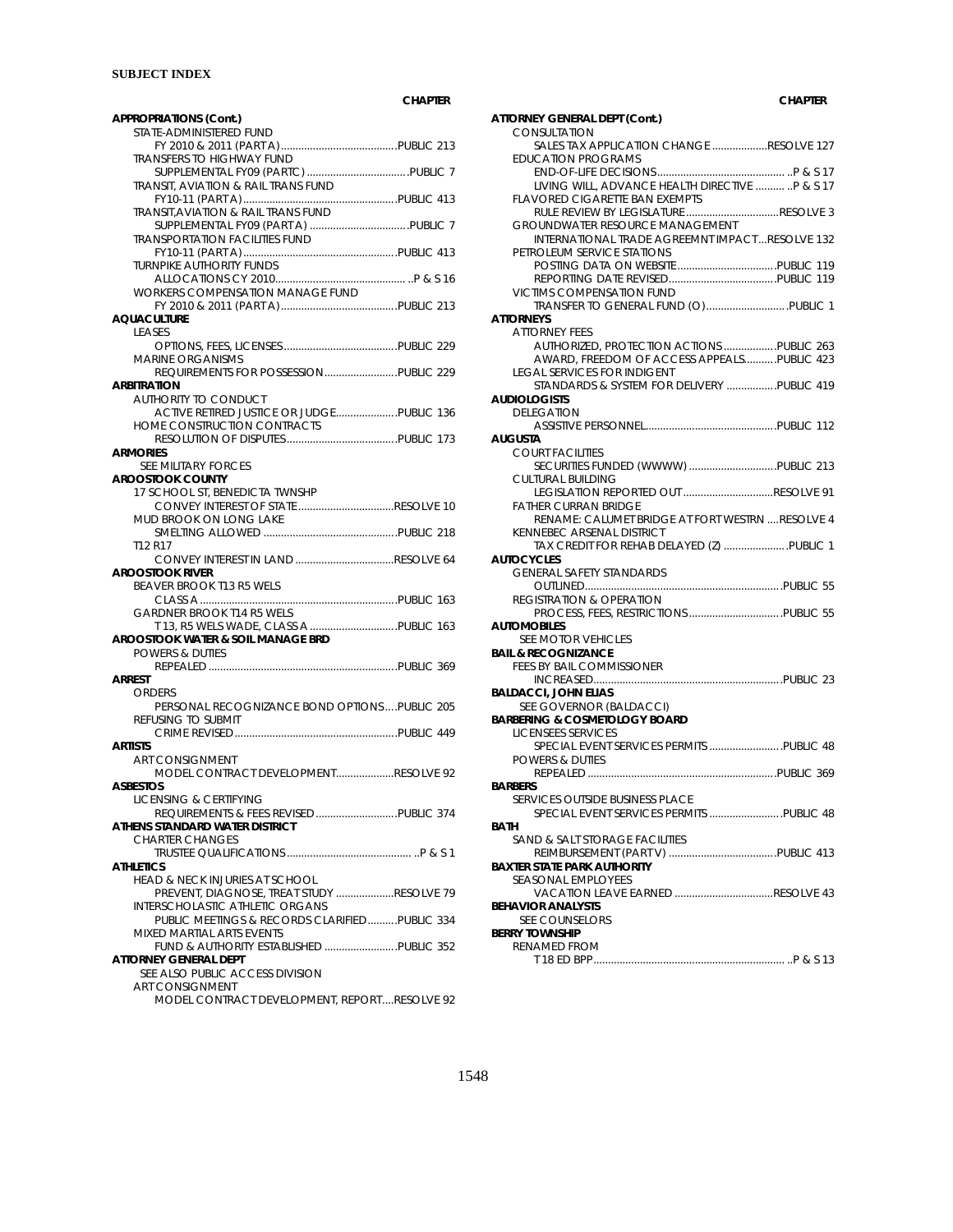| <b>CHAPTER</b>                                                                      |                                                               | <b>CHAPTER</b> |
|-------------------------------------------------------------------------------------|---------------------------------------------------------------|----------------|
| <b>BIAS-BASED PROFILING ADVISORY COMM</b>                                           | <b>BRIDGES (Cont.)</b>                                        |                |
| MEMBERSHIP                                                                          | RALSTON C GRAY BRIDGE                                         |                |
|                                                                                     | ACROSS NARRAMISSIC RIVER IN ORLAND RESOLVE 4                  |                |
| POWERS & DUTIES                                                                     | <b>BRISTOL</b>                                                |                |
|                                                                                     | PEMAQUID RIVER                                                |                |
| <b>BIG LAKE TOWNSHIP</b>                                                            |                                                               |                |
| RENAMED FROM                                                                        | <b>BROADBAND STRATEGY COUNCIL</b>                             |                |
|                                                                                     | MEMBERSHIP                                                    |                |
| BLIND PERSONS NEEDS WORKING GROUP                                                   |                                                               |                |
| MEMBERSHIP                                                                          | POWERS & DUTIES                                               |                |
|                                                                                     |                                                               |                |
| <b>POWERS &amp; DUTIES</b>                                                          | <b>BROWNVILLE</b>                                             |                |
|                                                                                     | KATAHDIN IRON WORKS TRAIL                                     |                |
| <b>BOARD OF CORRECTIONS</b>                                                         |                                                               |                |
| <b>INVESTMENT FUND</b>                                                              | <b>BRUNSWICK</b>                                              |                |
|                                                                                     | BRUNSWICK NAVAL AIR STATION                                   |                |
| <b>BOARD OF EDUCATION</b>                                                           | REDEVELOPMENT FUNDS, BOND  PUBLIC 41                          |                |
| DEGREE-GRANTING AUTHORITY                                                           | <b>BUDGET BILLS</b>                                           |                |
|                                                                                     | SCHOOL FUNDING LEVELS<br>GOVERNOR RECOMMENDATIONS PUBLIC 27   |                |
| MAJOR CAPITAL SCHOOL CONSTRUCTION<br>RULE REVIEW BY LEGISLATURE RESOLVE 142         |                                                               |                |
|                                                                                     | <b>BUILDING RATING SYS STAKEHOLDR GRP</b>                     |                |
| SCIENCE, TECH, ENGINEERING, MATH<br>INFORMATION, INITIATIVES TO ENCOURAGERESOLVE 98 | <b>MEMBERSHIP</b>                                             |                |
| <b>BOARD OF EDUCATION STAKEHOLDERS GRP</b>                                          | POWERS & DUTIES                                               |                |
| <b>MEMBERSHIP</b>                                                                   |                                                               |                |
|                                                                                     | <b>BUILDINGS</b>                                              |                |
| POWERS & DUTIES                                                                     | <b>ENERGY EFFICIENCY &amp; CARBON EMISSION</b>                |                |
|                                                                                     | RATING PROGRAM STAKEHOLDER GRP RESOLVE 13                     |                |
| <b>BOARDS &amp; COMMISSIONS</b>                                                     | <b>CALVES</b>                                                 |                |
| <b>INACTIVE</b>                                                                     | SEE ANIMALS                                                   |                |
|                                                                                     | <b>CAMPING AREAS</b>                                          |                |
| <b>BOND ISSUES</b>                                                                  | <b>UNORGANIZED TERRITORY</b>                                  |                |
| ECONOMIC DEVELOPMENT                                                                |                                                               |                |
| JOB CREATION & CAPITAL INVESTMENTS PUBLIC 414                                       | <b>CANCER</b>                                                 |                |
| <b>FARM ISSUES</b>                                                                  | <b>FIREFIGHTERS</b>                                           |                |
| POLLUTION CONTROL, WATER SOURCESPUBLIC 414                                          | WORKERS COMPENSATION BENEFITS  PUBLIC 40                      |                |
| HIGHWAYS, BRIDGES, AIRPORTS, FERRY,                                                 | <b>CAPE ELIZABETH</b>                                         |                |
| PORTS, PUBLIC TRANSIT, LIFEFLIGHT PUBLIC 414                                        | GREATER PORTLAND PUBLIC DEV COMM                              |                |
| LAND CONSERVATION, ACCESS &                                                         |                                                               |                |
| OUTDOOR RECREATION, WATERFRONT PUBLIC 414                                           | <b>TROUT BROOK</b>                                            |                |
| UNIVERSITY OF ME, COMM COLL SYS,                                                    |                                                               |                |
| MARITIME ACADEMY IMPROVEMENTSPUBLIC 414                                             | <b>CAPITOL PLANNING COMMISSION</b>                            |                |
| WASTEWATER TREATMENT FACILITIES.                                                    | CHILDREN WHO DIED BY VIOLENCE                                 |                |
|                                                                                     | FAMILY & FRIENDS MEMORIAL, FUND RESOLVE 1                     |                |
| <b>WEATHERIZATION &amp; ENERGY EFFICIENCY</b>                                       | <b>CARIBOU UTILITIES DISTRICT</b>                             |                |
|                                                                                     | <b>CHARTER CHANGES</b>                                        |                |
| <b>WIND ENERGY</b>                                                                  | EMINENT DOMAIN, TRUSTEES, RATES   P & S                       |                |
| DEMONSTRATION SITE, BOND ISSUE  PUBLIC 414                                          | CARS                                                          |                |
| <b>BONDS</b>                                                                        | SEE MOTOR VEHICLES                                            |                |
| PRIVATE ACTIVITY                                                                    | <b>CASCO BAY ISLAND TRANSIT DISTRICT</b>                      |                |
|                                                                                     | <b>CHARTER CHANGES</b>                                        |                |
| <b>BOTTLE BILL</b>                                                                  |                                                               |                |
| SEE POPULAR NAMES OF LAWS                                                           | <b>DIRECTORS</b>                                              |                |
| <b>BOUNDARIES</b>                                                                   | CHEBEAGUE ISLAND MUST BE RESIDENT  P & S                      |                |
| <b>MISTAKEN</b>                                                                     | <b>CASUALTY INSURANCE</b>                                     |                |
|                                                                                     | <b>MEDICAL PAYMENTS</b>                                       |                |
| OLD ORCHARD BEACH &                                                                 |                                                               |                |
| WATERVILLE & OAKLAND                                                                | CAT & DOG BREEDING FACILITY WORK GP<br><b>RECOMMENDATIONS</b> |                |
|                                                                                     |                                                               |                |
| <b>BREEDING KENNELS</b>                                                             | <b>CATHANCE TOWNSHIP</b>                                      |                |
| SEE DOGS                                                                            | RENAMED FROM                                                  |                |
| <b>BRIDGES</b>                                                                      |                                                               |                |
| <b>FATHER CURRAN BRIDGE IN AUGUSTA</b>                                              | <b>CATS</b>                                                   |                |
| RENAMED: CALUMET AT OLD FORT WESTERN RESOLVE 4                                      | <b>FERAL CATS</b>                                             |                |
| <b>GREAT SOUTH BRIDGE RENAMED</b>                                                   |                                                               |                |
| HAROLD WEST BRIDGE, MILBRIDGERESOLVE 17                                             |                                                               |                |
|                                                                                     |                                                               |                |

| <b>BRIDGES (Cont.)</b>                                                      |  |
|-----------------------------------------------------------------------------|--|
| RALSTON C GRAY BRIDGE<br>ACROSS NARRAMISSIC RIVER IN ORLAND RESOLVE 44      |  |
| <b>BRISTOL</b>                                                              |  |
| PEMAQUID RIVER                                                              |  |
|                                                                             |  |
| <b>BROADBAND STRATEGY COUNCIL</b>                                           |  |
| <b>MEMBERSHIP</b>                                                           |  |
|                                                                             |  |
| POWERS & DUTIES                                                             |  |
| <b>BROWNVILLE</b>                                                           |  |
| KATAHDIN IRON WORKS TRAIL                                                   |  |
|                                                                             |  |
| <b>BRUNSWICK</b>                                                            |  |
| <b>BRUNSWICK NAVAL AIR STATION</b>                                          |  |
| REDEVELOPMENT FUNDS, BOND  PUBLIC 414                                       |  |
| <b>BUDGET BILLS</b>                                                         |  |
| <b>SCHOOL FUNDING LEVELS</b><br>GOVERNOR RECOMMENDATIONS PUBLIC 275         |  |
| <b>BUILDING RATING SYS STAKEHOLDR GRP</b>                                   |  |
| <b>MEMBERSHIP</b>                                                           |  |
|                                                                             |  |
| POWERS & DUTIES                                                             |  |
|                                                                             |  |
| <b>BUILDINGS</b><br><b>ENERGY FEFICIENCY &amp; CARBON EMISSION</b>          |  |
| RATING PROGRAM STAKEHOLDER GRPRESOLVE 134                                   |  |
| <b>CALVES</b>                                                               |  |
| SEE ANIMALS                                                                 |  |
| <b>CAMPING AREAS</b>                                                        |  |
| <b>UNORGANIZED TERRITORY</b>                                                |  |
|                                                                             |  |
| <b>CANCER</b>                                                               |  |
| <b>FIREFIGHTERS</b><br>WORKERS COMPENSATION BENEFITS  PUBLIC 408            |  |
| <b>CAPE ELIZABETH</b>                                                       |  |
| GREATER PORTLAND PUBLIC DEV COMM                                            |  |
|                                                                             |  |
| <b>TROUT BROOK</b>                                                          |  |
|                                                                             |  |
| <b>CAPITOL PLANNING COMMISSION</b>                                          |  |
| CHILDREN WHO DIED BY VIOLENCE<br>FAMILY & FRIENDS MEMORIAL, FUND RESOLVE 15 |  |
| <b>CARIBOU UTILITIES DISTRICT</b>                                           |  |
| <b>CHARTER CHANGES</b>                                                      |  |
| EMINENT DOMAIN, TRUSTEES, RATES P & S 8                                     |  |
| CARS                                                                        |  |
| <b>SEE MOTOR VEHICLES</b>                                                   |  |
| CASCO BAY ISLAND TRANSIT DISTRICT<br><b>CHARTER CHANGES</b>                 |  |
|                                                                             |  |
| <b>DIRECTORS</b>                                                            |  |
| CHEBEAGUE ISLAND MUST BE RESIDENT P & S 3                                   |  |
| <b>CASUALTY INSURANCE</b>                                                   |  |
| <b>MEDICAL PAYMENTS</b>                                                     |  |
|                                                                             |  |
| CAT & DOG BREEDING FACILITY WORK GP<br><b>RECOMMENDATIONS</b>               |  |
|                                                                             |  |
| <b>CATHANCE TOWNSHIP</b>                                                    |  |
| RENAMED FROM                                                                |  |
|                                                                             |  |
| CATS                                                                        |  |
| <b>FERAL CATS</b>                                                           |  |
|                                                                             |  |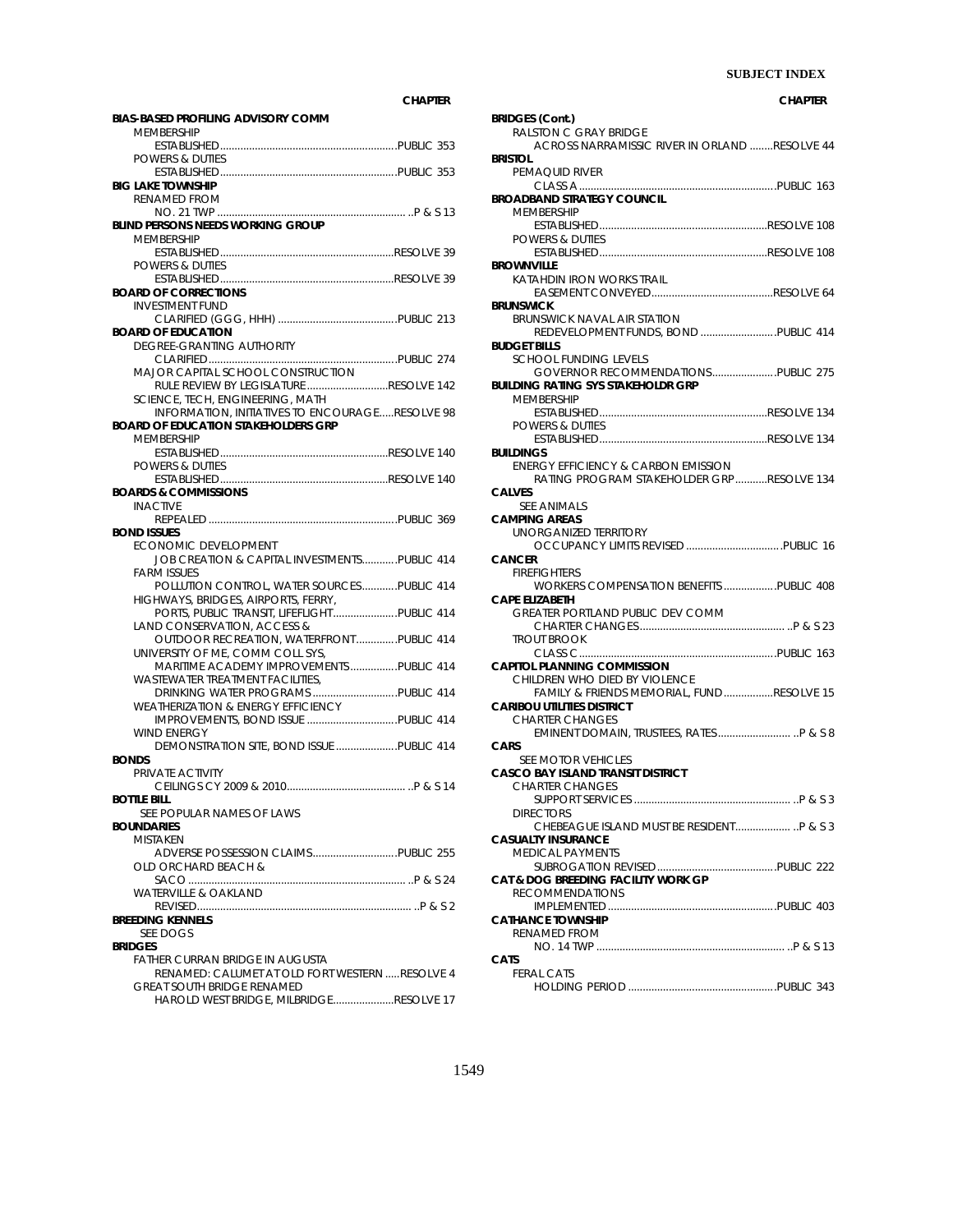| <b>CEMETERIES</b>                                                                   |  |
|-------------------------------------------------------------------------------------|--|
| <b>CONSTRUCTION &amp; EXCAVATION NEAR</b>                                           |  |
| <b>CERTIFICATE OF NEED</b>                                                          |  |
| SEE NURSING HOMES                                                                   |  |
| <b>CERTIFIED NURSING ASSIST REGISTRY</b>                                            |  |
| UNLICENSED ASSISTIVE PERSONS                                                        |  |
| <b>CERTIFIED NURSING ASSISTANTS</b>                                                 |  |
| <b>SEE NURSES</b>                                                                   |  |
| <b>CHARITIES</b><br><b>INSTITUTIONAL FUNDS</b>                                      |  |
| UNIFORM PRUDENT MANAGEMENT PUBLIC 450                                               |  |
| <b>CHEBEAGUE ISLAND</b>                                                             |  |
| CASCO BAY ISI AND TRANSIT DISTRICT                                                  |  |
|                                                                                     |  |
| <b>CHECKS</b>                                                                       |  |
| <b>WORTHLESS CHECKS</b><br>ISSUERS, PRETRIAL DIVERSION PROGRAMSPUBLIC 99            |  |
| <b>CHEMICALS</b>                                                                    |  |
| POLYBROMINATED DIPHENYL ETHER                                                       |  |
| SALE OF PRODUCTS CONTAINING PUBLIC 121                                              |  |
| <b>CHESUNCOOK VILLAGE</b>                                                           |  |
| <b>BOUNDARY DISPUTE RESOLUTION</b>                                                  |  |
| <b>CHILD ABUSE &amp; NEGLECT COUNCILS</b>                                           |  |
| NAME CHANGE TO                                                                      |  |
| CHILD ABUSE & NEGLECT PREVENTN CNCLS  PUBLIC 204                                    |  |
| <b>CHILD ABUSE &amp; NEGLECT PREVENTN CNL</b>                                       |  |
| NAME CHANGE FROM                                                                    |  |
| CHILD ABUSE & NEGLECT COUNCILS  PUBLIC 204                                          |  |
| POWERS & DUTIES                                                                     |  |
|                                                                                     |  |
| FAMILY STRENGTHENING PROGRAMS PUBLIC 204                                            |  |
| CHILD BEHAVIORAL HEALTH STAKEHDR GP<br>MEMBERSHIP                                   |  |
|                                                                                     |  |
| POWERS & DUTIES                                                                     |  |
|                                                                                     |  |
| <b>CHILD CARE</b>                                                                   |  |
| <b>EARLY CHILDHOOD EDUCATION</b><br>STUDY OF HIGHER EDUCATIONRESOLVE 77             |  |
| <b>FAMILY PROVIDERS</b>                                                             |  |
| BUSINESS LIABILITY INSURANCE  PUBLIC 185                                            |  |
| <b>PROVIDER CERTIFICATION</b>                                                       |  |
| RULE REVIEW BY LEGISLATURE  RESOLVE 8                                               |  |
| QUALITY CHILD CARE<br>EDUCATION SCHOLARSHIP FUND  PUBLIC 22                         |  |
| <b>TEMPORARY ASSIST FOR NEEDY FAMILIES</b>                                          |  |
|                                                                                     |  |
| CHILD DEVELOPMENT SERVICES SYSTEM                                                   |  |
| CHILDREN WITH DISABILITIES                                                          |  |
| EVALUATION TIMELINES RULEMAKING RESOLVE 113                                         |  |
| <b>EMPLOYEES</b><br>STATE EMPLOYEE HEALTH INSURANCE PLAN  PUBLIC 233                |  |
| REGIONAL PROVIDER ADV BOARDS                                                        |  |
| RULE REVIEW BY LEGISLATURE  RESOLVE 2                                               |  |
| <b>REGIONAL SITES</b>                                                               |  |
| FUND DISTRIBUTN FORMULA, RULE NOT AUTH RESOLVE 87                                   |  |
| CHILD SUPPORT COLLECTION WORK GRP<br>POWERS & DUTIES                                |  |
|                                                                                     |  |
| <b>CHILDREN</b>                                                                     |  |
| ASSERTIVE COMMUNITY TREATMENT                                                       |  |
| STAKEHOLDERS GRP ESTABLISHED (LLLL)  PUBLIC 213<br><b>AUTISM SPECTRUM DISORDERS</b> |  |

| <b>CHILDREN (Cont.)</b>                              |
|------------------------------------------------------|
| <b>BIRTH CERTIFICATES</b>                            |
| MAY BE REQUESTED FOR STILLBIRTH  PUBLIC 311          |
| <b>BODY MASS INDEX</b>                               |
| DATA COLLECTION BY SCHOOLS PUBLIC 407                |
| <b>BRAIN INJURIES</b>                                |
| DATA DISCREPANCY REVIEWRESOLVE 112                   |
| <b>CHILD ABUSE</b>                                   |
|                                                      |
| SCHOOL BUS DRIVERS AS REPORTERS  PUBLIC 41           |
| <b>CHILD CARE</b>                                    |
| EARLY CHILDHOOD HIGHER EDUCATIONRESOLVE 77           |
|                                                      |
| CHILD CARE PROVIDER CERTIFICATION                    |
|                                                      |
| CHILD CUSTODY                                        |
|                                                      |
| CHILD DEVELOPMENT SERV SYS                           |
| REGIONAL SITES, RULE REVIEW & NOT AUTHRESOLVE 87     |
| CHILD SUPPORT                                        |
|                                                      |
| COLLECTION ENFORCEMENT, NEW HIRES  PUBLIC 198        |
| COLLECTIONS INCREASE WORK GROUP RESOLVE 60           |
| ENFORCEMENT PROVISIONS REVISED  PUBLIC 290           |
| INTERSTATE FAMILY SUPPORT ACT  PUBLIC 95             |
|                                                      |
| MODIFYING ORDERS, COLLECTION PROCESS PUBLIC 158      |
| CHILDRENS GROWTH COUNCIL                             |
|                                                      |
| <b>DISABLED CHILDREN</b>                             |
| SAFE SLEEPING DURABLE EQUIPMENT PUBLIC 100           |
| EXCELLENCE FOR AT-RISK STUDENT CTR                   |
| GOOD WILL-HINCKLEY SCHOOL  PUBLIC 296                |
| <b>FAMILY CHILD CARE PROVIDERS</b>                   |
| PROPERTY INSURANCE COVERAGE PUBLIC 185               |
| <b>FAMILY MEMBERS WHO CARE FOR</b>                   |
| RELATIVES CHILD, LEGAL/CUSTODY ISSUESRESOLVE 136     |
| <b>HOMELESS YOUTH &amp; RUNAWAYS</b>                 |
|                                                      |
| HUNTING & FISHING LICENSES                           |
| LIFETIME, INFANT & YOUTH NONRESIDENTPUBLIC 404       |
| <b>INTERMEDIATE DRIVERS LICENSES</b>                 |
| FAMILY INCLUDES EXCHANGE STUDENTS PUBLIC 10          |
|                                                      |
| JUNIOR HUNTERS & TRAPPERS                            |
|                                                      |
| <b>JUVENILE OFFENDERS</b>                            |
|                                                      |
| <b>MAINECARE PROGRAM</b>                             |
| KATIE BECKETT OPTION CRITERIA (PP)PUBLIC 213         |
| <b>MAINECARE SERVICES</b>                            |
| SCREENINGS, DIAGNOSIS, TREATMENTRESOLVE 26           |
| MEDICAL DATA COLLECTION &                            |
| PREDATORY MARKETING PROHIBITED PUBLIC 230            |
| MILITARY CHILDREN                                    |
|                                                      |
| PARENTAL RIGHTS & RESPONSIBLITY                      |
| <b>PARENTAL COORDINATORS WHEN DISPUTESPUBLIC 345</b> |
| PRESCHOOL                                            |
| ORAL HEALTH PILOT PROG AT 3 SITES  RESOLVE 67        |
| QUALITY CHILD CARE                                   |
| EDUCATION SCHOLARSHIP FUND  PUBLIC 22                |
| <b>SUMMER CAMPS</b>                                  |
| COUNSELORS & MINIMUM WAGE EXEMPTPUBLIC 120           |
| SWIMMING POOL SAFETY                                 |
| ANTI-ENTRAPMENT DEVICES REQUIRED PUBLIC 206          |
| <b>TANNING BOOTHS</b>                                |
| REGULATIONS & WORK GROUP CREATEDRESOLVE 119          |
|                                                      |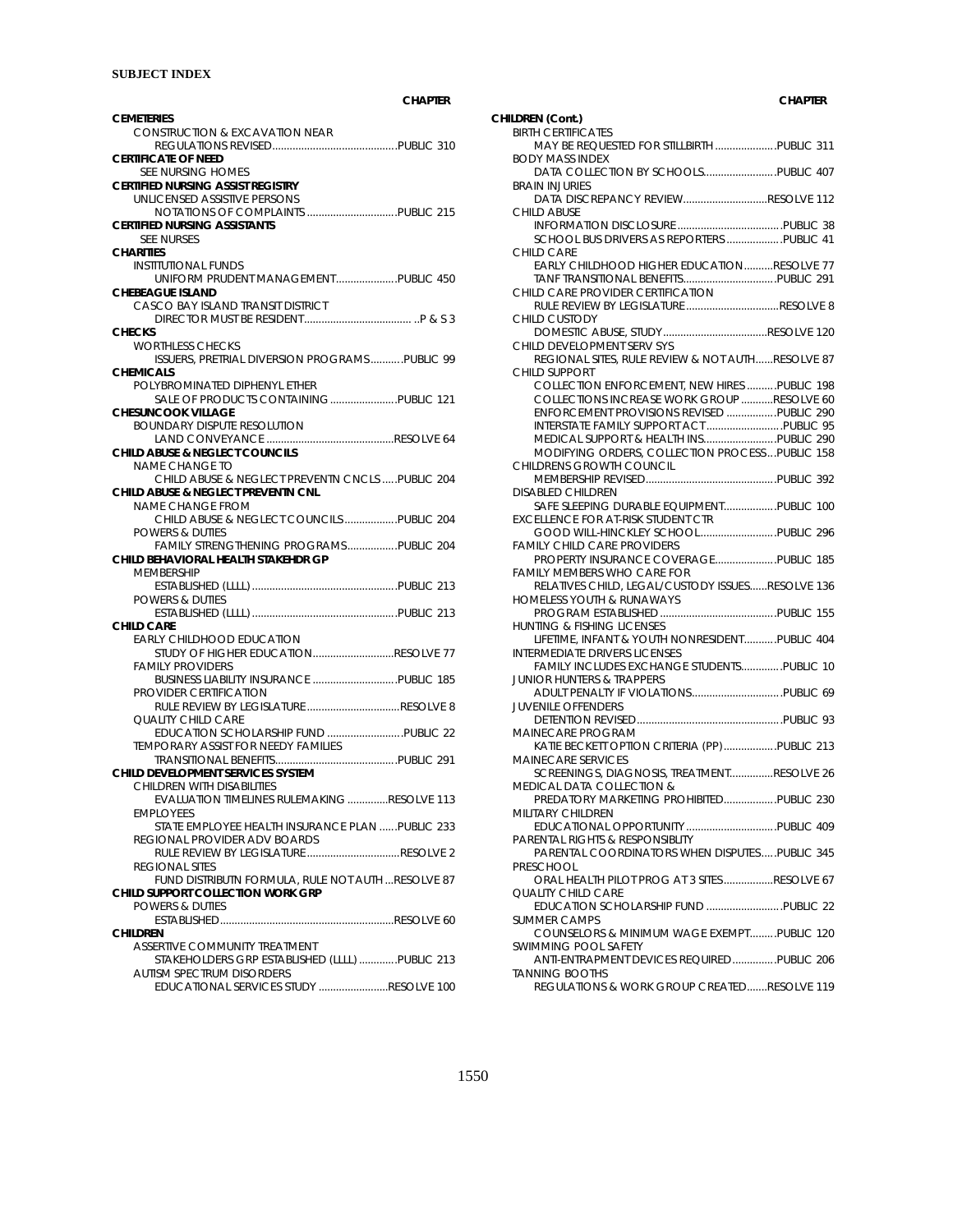| CHILDREN (Cont.)                                                                   |  |
|------------------------------------------------------------------------------------|--|
| <b>UNDER 18 YEARS</b>                                                              |  |
| HELMET REQUIRED ON MOTORCYCLE PUBLIC 50                                            |  |
| <b>VIOLENT DEATHS</b><br>MEMORIAL FOR FAMILY & FRIENDSRESOLVE 15                   |  |
| YOUTH CAMPS                                                                        |  |
|                                                                                    |  |
| YOUTH IN NEED OF SERVICES                                                          |  |
|                                                                                    |  |
| CHILDREN WITH AUTISM WORK GROUP                                                    |  |
| <b>MEMBERSHIP</b>                                                                  |  |
| POWERS & SERVICES                                                                  |  |
|                                                                                    |  |
| <b>CHILDRENS GROWTH COUNCIL</b>                                                    |  |
| HIGHER ED & EARLY CHILD EDUCATION                                                  |  |
|                                                                                    |  |
| <b>MEMBERSHIP</b>                                                                  |  |
|                                                                                    |  |
| <b>CHIMNEYS</b>                                                                    |  |
| SINGLE CHIMNEY FLUE TO VENT 2                                                      |  |
| <b>CHIROPRACTORS</b>                                                               |  |
| LICENSE FEE CAPS                                                                   |  |
|                                                                                    |  |
| <b>LICENSES</b>                                                                    |  |
|                                                                                    |  |
| <b>CIGARS</b>                                                                      |  |
| SEE TOBACCO PRODUCTS                                                               |  |
| <b>CITIZEN TRADE POLICY COMMISSION</b><br><b>GROUNDWATER RESOURCE MANAGEMENT</b>   |  |
| INTERNATIONAL TRADE AGREEMNT IMPACT RESOLVE 132                                    |  |
| <b>TRADE AGREEMENT REVIEW</b>                                                      |  |
| CONSULT W/ INTERNATIONAL TRADE CNTR PUBLIC 385                                     |  |
| <b>CIVIL PROCEDURE</b>                                                             |  |
| PERJURY                                                                            |  |
|                                                                                    |  |
| PERSONAL PROPERTY RECOVERY                                                         |  |
| STOLEN IDENTITY USED IN COURT                                                      |  |
|                                                                                    |  |
| <b>CLAIMS</b>                                                                      |  |
| <b>ADVERSE POSSESSION</b>                                                          |  |
|                                                                                    |  |
| PERSONAL INJURY AGAINST ESTATES                                                    |  |
|                                                                                    |  |
| <b>SMALL CLAIMS</b>                                                                |  |
|                                                                                    |  |
| <b>CLAIMS COMMISSION</b>                                                           |  |
| <b>AWARDS</b>                                                                      |  |
|                                                                                    |  |
| <b>CLASSIFICATION OF WATERS</b>                                                    |  |
| <b>RECLASSIFICATIONS</b>                                                           |  |
| UPGRADES & CHANGES, REPORT  PUBLIC 163<br><b>CLIMATE CHANGE STAKEHOLDERS GROUP</b> |  |
| <b>MFMBFRSHIP</b>                                                                  |  |
|                                                                                    |  |
| <b>POWERS &amp; DUTIES</b>                                                         |  |
|                                                                                    |  |
| <b>CLINTON WATER DISTRICT</b>                                                      |  |
| <b>CHARTER CHANGES</b>                                                             |  |
| TERRITORY, TRUSTEES, ANNUAL MEETING  P & S 22                                      |  |
| CNA REGISTRY WORKING GROUP<br>MEMBERSHIP                                           |  |
|                                                                                    |  |
|                                                                                    |  |

|                                                                                            | <b>CHAPTER</b> |                                                                        | <b>CHAPTER</b> |
|--------------------------------------------------------------------------------------------|----------------|------------------------------------------------------------------------|----------------|
| CHILDREN (Cont.)                                                                           |                | CNA REGISTRY WORKING GROUP (Cont.)                                     |                |
| <b>UNDER 18 YEARS</b>                                                                      |                | POWERS & DUTIES                                                        |                |
| HELMET REQUIRED ON MOTORCYCLE PUBLIC 50                                                    |                |                                                                        |                |
| <b>VIOLENT DEATHS</b>                                                                      |                | <b>COASTAL AREAS</b>                                                   |                |
| MEMORIAL FOR FAMILY & FRIENDSRESOLVE 15                                                    |                | OFFSHORE WIND ENERGY PROJECTS                                          |                |
| YOUTH CAMPS                                                                                |                | RESEARCH, DEVELOPMNT, DEMONSTRATION  PUBLIC 270                        |                |
|                                                                                            |                | <b>COBSCOOK BAY</b>                                                    |                |
| YOUTH IN NEED OF SERVICES                                                                  |                | ROCKWEED HARVEST                                                       |                |
|                                                                                            |                |                                                                        |                |
| Children with Autism work group<br><b>MFMBFRSHIP</b>                                       |                | <b>COLLEGES &amp; UNIVERSITIES</b><br>POSSESSION OF FIREARMS ON CAMPUS |                |
|                                                                                            |                |                                                                        |                |
| POWERS & SERVICES                                                                          |                | <b>COMMEMORATIONS</b>                                                  |                |
|                                                                                            |                | CHILDREN WHO DIED BY VIOLENCE                                          |                |
| <b>CHILDRENS GROWTH COUNCIL</b>                                                            |                | MEMORIAL FOR FAMILIES & FRIENDS  RESOLVE 15                            |                |
| HIGHER ED & EARLY CHILD EDUCATION                                                          |                | NATIVE AMERICAN VETERANS DAY                                           |                |
|                                                                                            |                |                                                                        |                |
| <b>MEMBERSHIP</b>                                                                          |                | WYETH DAY                                                              |                |
|                                                                                            |                |                                                                        |                |
| <b>CHIMNEYS</b>                                                                            |                | <b>COMMERCIAL FISHING SAFETY COUNCIL</b>                               |                |
| SINGLE CHIMNEY FLUE TO VENT 2                                                              |                | MEMBERSHIP                                                             |                |
|                                                                                            |                |                                                                        |                |
| <b>CHIROPRACTORS</b>                                                                       |                | <b>COMMUNITY COLLEGE SYSTEM</b>                                        |                |
| LICENSE FEE CAPS                                                                           |                | <b>EMPLOYEES</b>                                                       |                |
|                                                                                            |                | INEQUITIES CORRECTED IN RETIREMENT  PUBLIC 236                         |                |
| <b>LICENSES</b>                                                                            |                | <b>ENERGY &amp; CAPITAL IMPROVEMENTS</b>                               |                |
|                                                                                            |                |                                                                        |                |
| <b>CIGARS</b>                                                                              |                | RENEWABLE ENERGY PROJECTS                                              |                |
| SEE TOBACCO PRODUCTS                                                                       |                | INSTALL/OPERATE FEASIBILITY STUDIESRESOLVE 65                          |                |
| CITIZEN TRADE POLICY COMMISSION                                                            |                | RETIREE HEALTH INS OVERPAYMENTS                                        |                |
| <b>GROUNDWATER RESOURCE MANAGEMENT</b><br>INTERNATIONAL TRADE AGREEMNT IMPACT  RESOLVE 132 |                | RETIREE HEALTH INSURANCE FUND                                          |                |
| TRADE AGREEMENT REVIEW                                                                     |                |                                                                        |                |
| CONSULT W/ INTERNATIONAL TRADE CNTR PUBLIC 385                                             |                | <b>TUITION WAIVERS</b>                                                 |                |
| <b>CIVIL PROCEDURE</b>                                                                     |                |                                                                        |                |
| PERJURY                                                                                    |                | <b>COMPENSATION (EMPLOYMENT)</b>                                       |                |
|                                                                                            |                | <b>EMPLOYEE WAGE DISCUSSION</b>                                        |                |
| PERSONAL PROPERTY RECOVERY                                                                 |                |                                                                        |                |
|                                                                                            |                | LIVABLE WAGES                                                          |                |
| STOLEN IDENTITY USED IN COURT                                                              |                |                                                                        |                |
|                                                                                            |                | <b>MINIMUM WAGE</b>                                                    |                |
| <b>CLAIMS</b>                                                                              |                | DIRECT SUPPORT PROVIDERS WORK GRP RESOLVE 96                           |                |
| <b>ADVERSE POSSESSION</b>                                                                  |                |                                                                        |                |
|                                                                                            |                | <b>SEVERANCE PAY</b>                                                   |                |
| PERSONAL INJURY AGAINST ESTATES                                                            |                |                                                                        |                |
| STATUTE OF LIMITATIONS CLARIFIED  PUBLIC 368                                               |                | <b>WAGE ASSURANCE FUND</b>                                             |                |
| <b>SMALL CLAIMS</b>                                                                        |                |                                                                        |                |
|                                                                                            |                | <b>WAGES</b>                                                           |                |
|                                                                                            |                | MIN WAGE EXEMPT, CAMP COUNSELORS  PUBLIC 120                           |                |
| <b>CLAIMS COMMISSION</b>                                                                   |                | MIN WAGE EXEMPT, CAMP COUNSELORS  PUBLIC 211                           |                |
| <b>AWARDS</b>                                                                              |                | <b>CONDOMINIUMS</b>                                                    |                |
|                                                                                            |                | ASSESSMENTS                                                            |                |
| <b>CLASSIFICATION OF WATERS</b>                                                            |                |                                                                        |                |
| <b>RECLASSIFICATIONS</b><br>UPGRADES & CHANGES, REPORT  PUBLIC 163                         |                | <b>CONNECTME AUTHORITY</b><br><b>BROADBAND SERVICE</b>                 |                |
| CLIMATE CHANGE STAKEHOLDERS GROUP                                                          |                |                                                                        |                |
| MEMBERSHIP                                                                                 |                | <b>BROADBAND TRANSITION</b>                                            |                |
|                                                                                            |                | STIMULUS FUND APPLICATIONSRESOLVE 108                                  |                |
| <b>POWERS &amp; DUTIES</b>                                                                 |                | POWERS & DUTIES                                                        |                |
|                                                                                            |                | BROADBAND STRATEGY CNCL CREATED RESOLVE 108                            |                |
| <b>CLINTON WATER DISTRICT</b>                                                              |                | <b>CONSERVATION DEPT</b>                                               |                |
| <b>CHARTER CHANGES</b>                                                                     |                | SEE ALSO PARKS & LANDS BUREAU                                          |                |
| TERRITORY, TRUSTEES, ANNUAL MEETING  P & S 22                                              |                | ADMINISTRATIVE SERVICES DIV                                            |                |
| CNA REGISTRY WORKING GROUP                                                                 |                | NAME CHG: COMMISSIONER OFFICE (K)  PUBLIC 213                          |                |
| MEMBERSHIP                                                                                 |                | AERIAL FIRE SUPPRESSION FUND                                           |                |
|                                                                                            |                |                                                                        |                |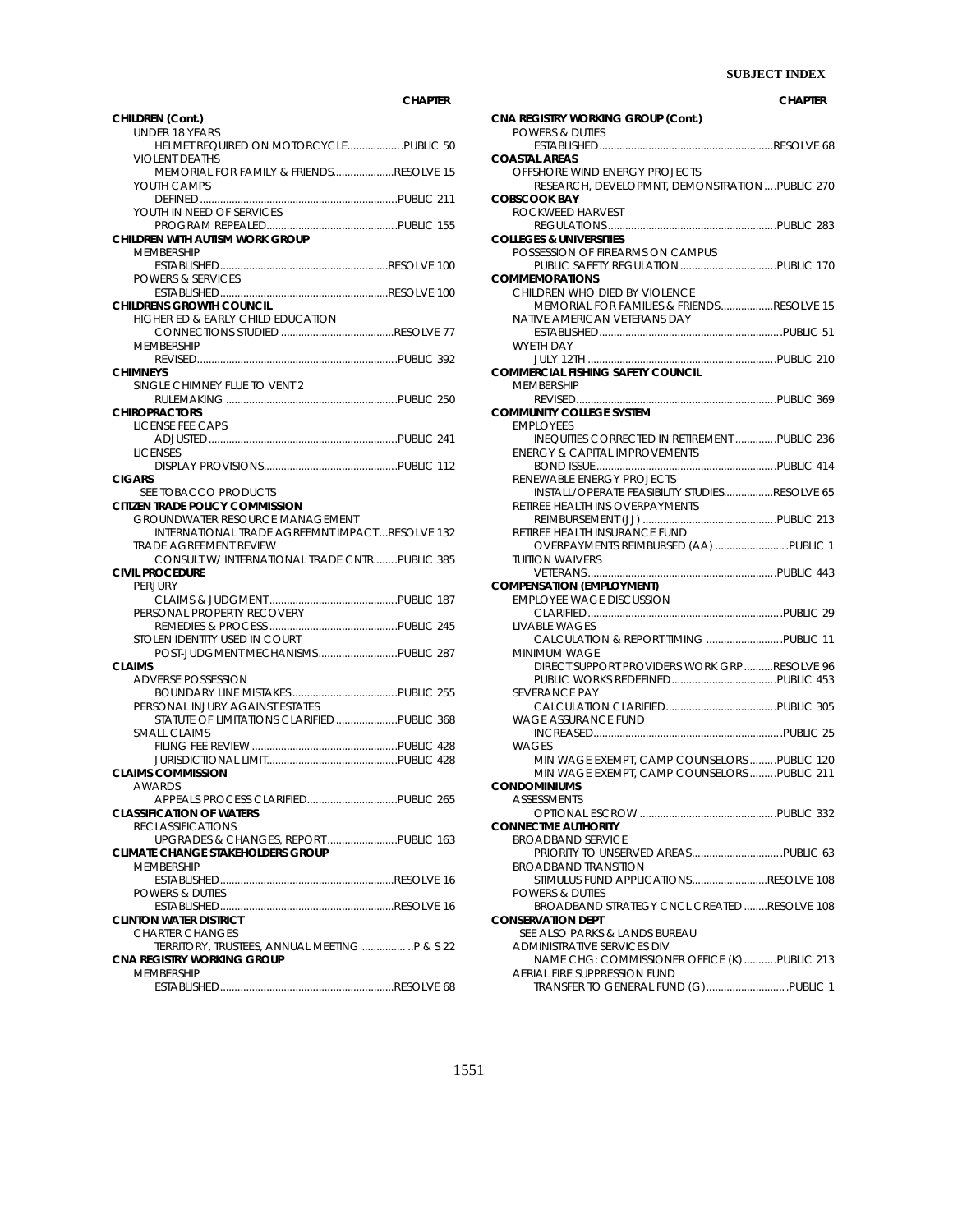|                                                  | <b>CHAPTER</b> | <b>CHAPTER</b>                                                           |
|--------------------------------------------------|----------------|--------------------------------------------------------------------------|
| <b>CONSERVATION DEPT (Cont.)</b>                 |                | <b>CONSUMER PROTECTION</b>                                               |
| <b>COMMERCIAL TREE HARVESTING</b>                |                | SECURITY BREACH OF PERSONAL INFO                                         |
| SALES TAX EXEMPTION REVIEW  RESOLVE 25           |                |                                                                          |
| <b>COMMUNITY FORESTRY FUND</b>                   |                | <b>TRADES &amp; PROFESSION</b>                                           |
|                                                  |                |                                                                          |
| <b>FOREST PROTECTION DIVISION</b>                |                | <b>CONTAINERS</b>                                                        |
|                                                  |                | <b>BOTTLES FOR REDEMPTION</b>                                            |
| <b>LOGGING OPERATIONS</b>                        |                |                                                                          |
| FOREIGN BOND WORKERS ENFORCEMENT PUBLIC 381      |                | LARGE-SCALE, INFO TO AGRICULTURE DEPTPUBLIC 40                           |
| OFFSHORE WIND ENERGY TEST AREA                   |                | <b>RECYCLING</b>                                                         |
|                                                  |                | <b>ENVIRONMENTAL EFFECTS OF PROGRAMS  RESOLVE 13</b>                     |
| PUBLIC SERVICE COORDINATOR AS                    |                | <b>RETURNABLE</b>                                                        |
| LANDOWNER RELATIONS SPEC CONTINUED P & S 25      |                | HARD CIDER DEFINED AS BEVERAGE  PUBLIC 11                                |
| RECREATIONAL ACCESS & LANDOWNER                  |                | <b>CONTRACTORS</b>                                                       |
| RELATIONS WORKING GROUP CREATED  P & S 25        |                | PUBLIC WORKS PROJECTS                                                    |
| SWAN & LITTLE SWAN ISLANDS                       |                | WORKERS COMP INS FOR SUBS POSTED  PUBLIC 45                              |
| MANAGEMENT OPTIONS STUDY RESOLVE 35              |                | <b>CONTRACTS</b>                                                         |
| WOODLANDS, COASTAL AREAS, FARMLANDS              |                | ENVIRONMENTAL PROTECTION DEPT                                            |
| ENTERING TO COLLECT INFO, POLICIES RESOLVE 30    |                |                                                                          |
| <b>CONSOLIDATED EMER COMMUNICATION BUR</b>       |                | <b>HOME CONSTRUCTION</b>                                                 |
| <b>POWERS &amp; DUTIES</b>                       |                |                                                                          |
|                                                  |                | PERSONAL SERVICES                                                        |
| <b>CONSTITUTION OF MAINE</b>                     |                |                                                                          |
| <b>DIRECT INITIATIVE PETITIONS</b>               |                | <b>CONTROLLED SUBSTANCES STAKEHLDR GRP</b>                               |
| TIME FOR SIGNATURE CERTIFICATION  CON RES 1      |                | <b>MEMBERSHIP</b>                                                        |
| <b>CONSTRUCTION</b>                              |                |                                                                          |
| <b>BUILDING &amp; ENERGY CODE</b>                |                | POWERS & DUTIES                                                          |
| EFFECTIVE DATES & INSPECTIONS PUBLIC 261         |                |                                                                          |
| <b>DISABILITY PARKING STRUCTURE</b>              |                | <b>CORP. ELECTIONS &amp; COMMISSIONS BUR</b>                             |
|                                                  |                | LOW-PROFIT LIMITED LIABILITY CO                                          |
| FIRE CODE PERMIT AUTHORITY                       |                | <b>INFORMATION REVIEW &amp; REPORT  RESOLVE 9</b>                        |
|                                                  |                | <b>CORPORATIONS</b>                                                      |
| HOME CONSTRUCTION CONTRACTS                      |                | LIMITED LIABILITY CO & PARTNERSHIPS                                      |
|                                                  |                |                                                                          |
| OUTDOOR LIGHTING                                 |                | LIMITED LIABILITY COMPANIES                                              |
| STANDARDS RECOMMENDATION BY SPO RESOLVE 22       |                | CERTIFICATES, WINDING UP AUTHORITY PUBLIC 16                             |
|                                                  |                |                                                                          |
| <b>PUBLIC WORKS</b>                              |                |                                                                          |
| SCHOOLS INCLUDED FOR MINIMUM WAGE  PUBLIC 453    |                | LOW-PROFIT LIMITED LIABILITY CO<br>INFORMATION REVIEW & REPORT RESOLVE 9 |
| <b>SEWER LINES</b>                               |                |                                                                          |
|                                                  |                | <b>CORRECTIONAL FACILITIES</b>                                           |
| UNATTENDED EXCAVATIONS                           |                | <b>CONSTRUCTION PROJECTS</b><br>CERTIFICATE OF NEED REQUIRED  PUBLIC 39  |
|                                                  |                |                                                                          |
| <b>WORKERS</b>                                   |                | <b>HOLDING FACILITIES</b>                                                |
| WORKERS COMPENSATION INSURANCEPUBLIC 452         |                |                                                                          |
| <b>CONSUMER CREDIT</b>                           |                | PROTECTION ORDERS                                                        |
| <b>FORECLOSURE NEGOTIATORS</b>                   |                |                                                                          |
|                                                  |                | <b>SECURITY PLANS</b>                                                    |
| PERSONAL PROPERTY RECOVERY                       |                | CONFIDENTIAL & DISCLOSURE CONDITIONS  PUBLIC 33                          |
|                                                  |                | <b>CORRECTIONS BOARD</b>                                                 |
| <b>REGULATIONS</b>                               |                | <b>ADULT CORRECTIONS &amp; PROBATION SERV</b>                            |
| INFORMATION COLLECTION EASED  PUBLIC 228         |                |                                                                          |
| <b>CONSUMER CREDIT PROTECTION BUREAU</b>         |                | <b>CORRECTIONS CONSTRUCTION PROJECTS</b>                                 |
| <b>EXCHANGE FACILITATORS</b>                     |                | CERTIFICATE OF NEED REQUIRED  PUBLIC 39                                  |
|                                                  |                | MEMBERSHIP                                                               |
| <b>FORECLOSURES</b>                              |                |                                                                          |
| QUARTERLY REPORT TO LEGISLATURE  PUBLIC 402      |                | REFUSAL TO SUBMIT TO ARREST OR                                           |
| STATEWIDE OUTREACH PROGRAMS  PUBLIC 402          |                |                                                                          |
| <b>LOAN OFFICER REGISTRATION FEES</b>            |                | <b>CORRECTIONS DEPT</b>                                                  |
|                                                  |                | ADULT PRISON & PROBATION SERV                                            |
| MORTGAGE SETTLEMENT AGENCIES                     |                | BUDGET TO CORRECTION BRD  PUBLIC 39                                      |
| REGISTRATION, COMPLAINT INVESTIGATION  PUBLIC 61 |                | ADVOCACY OFFICE                                                          |
| PRETRIAL DIVERSION PROGRAMS                      |                |                                                                          |
|                                                  |                | COMMUNITY INTERVENTION PROG                                              |
| TAX ANTICIPATION LOAN BUSINESSES                 |                |                                                                          |
| BONDS & DISCLOSURES REQUIRED  PUBLIC 248         |                |                                                                          |
| REGISTRATION AS LOAN BROKERS  PUBLIC 248         |                |                                                                          |

| <b>CONSUMER PROTECTION</b>                                                   |  |
|------------------------------------------------------------------------------|--|
| SECURITY BREACH OF PERSONAL INFO                                             |  |
|                                                                              |  |
| <b>TRADES &amp; PROFESSION</b>                                               |  |
|                                                                              |  |
| <b>CONTAINERS</b>                                                            |  |
| <b>BOTTLES FOR REDEMPTION</b>                                                |  |
| LARGE-SCALE, INFO TO AGRICULTURE DEPT PUBLIC 405                             |  |
| <b>RECYCLING</b>                                                             |  |
| ENVIRONMENTAL EFFECTS OF PROGRAMS RESOLVE 130                                |  |
| RETURNABLE                                                                   |  |
| HARD CIDER DEFINED AS BEVERAGE  PUBLIC 110                                   |  |
| <b>CONTRACTORS</b>                                                           |  |
| PUBLIC WORKS PROJECTS                                                        |  |
| WORKERS COMP INS FOR SUBS POSTED  PUBLIC 452                                 |  |
| <b>CONTRACTS</b>                                                             |  |
| <b>ENVIRONMENTAL PROTECTION DEPT</b>                                         |  |
|                                                                              |  |
| <b>HOME CONSTRUCTION</b>                                                     |  |
|                                                                              |  |
| PERSONAL SERVICES                                                            |  |
|                                                                              |  |
| <b>CONTROLLED SUBSTANCES STAKEHLDR GRP</b>                                   |  |
| <b>MEMBERSHIP</b>                                                            |  |
|                                                                              |  |
| <b>POWERS &amp; DUTIES</b>                                                   |  |
| <b>CORP, ELECTIONS &amp; COMMISSIONS BUR</b>                                 |  |
| LOW-PROFIT LIMITED LIABILITY CO                                              |  |
| INFORMATION REVIEW & REPORT  RESOLVE 97                                      |  |
| <b>CORPORATIONS</b>                                                          |  |
| LIMITED LIABILITY CO & PARTNERSHIPS                                          |  |
|                                                                              |  |
| LIMITED LIABILITY COMPANIES                                                  |  |
| CERTIFICATES, WINDING UP AUTHORITY PUBLIC 164                                |  |
|                                                                              |  |
| LOW-PROFIT LIMITED LIABILITY CO                                              |  |
| INFORMATION REVIEW & REPORT RESOLVE 97                                       |  |
| <b>CORRECTIONAL FACILITIES</b>                                               |  |
| <b>CONSTRUCTION PROJECTS</b>                                                 |  |
| CERTIFICATE OF NEED REQUIRED  PUBLIC 391                                     |  |
| <b>HOLDING FACILITIES</b>                                                    |  |
|                                                                              |  |
| PROTECTION ORDERS                                                            |  |
|                                                                              |  |
| <b>SECURITY PLANS</b>                                                        |  |
| CONFIDENTIAL & DISCLOSURE CONDITIONS  PUBLIC 339<br><b>CORRECTIONS BOARD</b> |  |
| <b>ADULT CORRECTIONS &amp; PROBATION SERV</b>                                |  |
|                                                                              |  |
| <b>CORRECTIONS CONSTRUCTION PROJECTS</b>                                     |  |
| CERTIFICATE OF NEED REQUIRED  PUBLIC 391                                     |  |
| MEMBERSHIP                                                                   |  |
|                                                                              |  |
| REFUSAL TO SUBMIT TO ARREST OR                                               |  |
|                                                                              |  |
| <b>CORRECTIONS DEPT</b>                                                      |  |
| ADULT PRISON & PROBATION SERV                                                |  |
| BUDGET TO CORRECTION BRD  PUBLIC 391                                         |  |
| <b>ADVOCACY OFFICE</b>                                                       |  |
|                                                                              |  |
| COMMUNITY INTERVENTION PROG                                                  |  |
|                                                                              |  |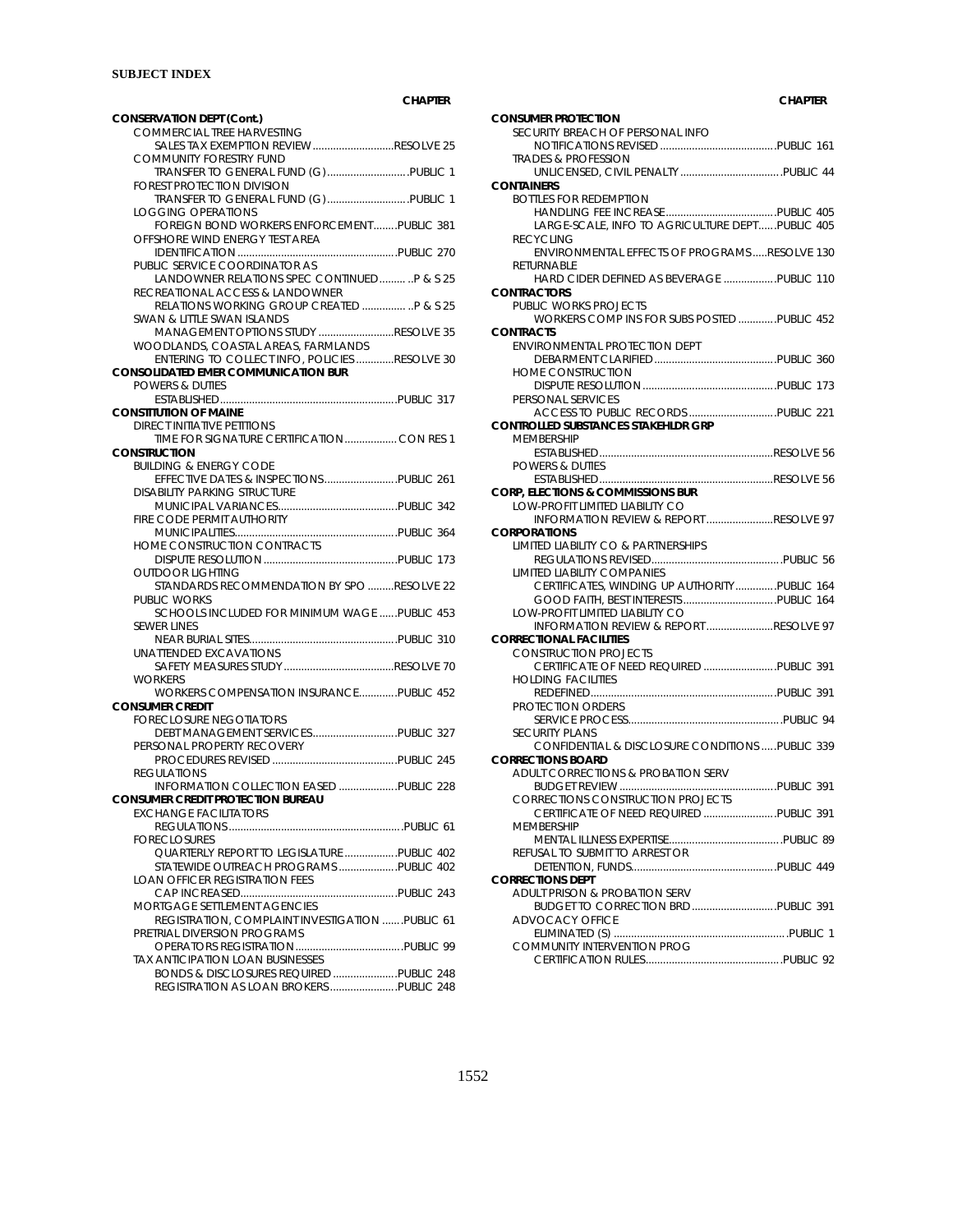| <b>CORRECTIONS DEPT (Cont.)</b>                                                   |  |
|-----------------------------------------------------------------------------------|--|
| <b>CORRECTIONAL FACILITIES</b>                                                    |  |
|                                                                                   |  |
| DOMESTIC VIOLENCE CRIMES                                                          |  |
| MONITORING & PROTECTION WORK GRP RESOLVE 61<br>FOOD, HEATING & UTILITIES          |  |
|                                                                                   |  |
| <b>INVESTIGATIVE OFFICERS</b>                                                     |  |
|                                                                                   |  |
| JUVENILE DRUG TREATMENT COURT                                                     |  |
|                                                                                   |  |
| ORGANIZATIONAL STRUCTURE                                                          |  |
|                                                                                   |  |
| PERSONNEL                                                                         |  |
|                                                                                   |  |
| PRISONER TRANSFERS                                                                |  |
| PROTECTION ORDERS                                                                 |  |
|                                                                                   |  |
| <b>SEVERELY INCAPACITATED</b>                                                     |  |
| MEDICAL CONDITION, TRANSFERS PUBLIC 391                                           |  |
| <b>TRANSFERS BETWEEN ACCOUNTS</b>                                                 |  |
| FOOD, HEATING, UTILITY PAYMENTS (Y)  PUBLIC 1                                     |  |
| <b>COSMETOLOGISTS</b>                                                             |  |
| SERVICES OUTSIDE BUSINESS PLACE                                                   |  |
| SPECIAL EVENT SERVICES PERMITS  PUBLIC 48                                         |  |
| <b>COUNSELING PROFESSIONALS LIC BRD</b>                                           |  |
| <b>MARRIAGE &amp; FAMILY THERAPISTS</b>                                           |  |
| TEMPORARY CONDITIONAL LICENSES PUBLIC 172                                         |  |
| PASTORAL COUNSELORS                                                               |  |
|                                                                                   |  |
| QUORUM                                                                            |  |
|                                                                                   |  |
|                                                                                   |  |
| <b>COUNSELORS</b>                                                                 |  |
| <b>BEHAVIOR ANALYSTS</b>                                                          |  |
| SUPERVISOR SERV, MAINECARE REIMBURSED  RESOLVE 33<br>MARRIAGE & FAMILY THERAPISTS |  |
| TEMPORARY CONDITIONAL LICENSES PUBLIC 172                                         |  |
| PASTORAL COUNSELORS                                                               |  |
|                                                                                   |  |
| <b>COUNTIES</b>                                                                   |  |
| <b>BROADCAST TV TRANSLATOR STATIONS</b>                                           |  |
| CONSTRUCTION & OPERATION FUNDS  PUBLIC 117                                        |  |
| <b>CANDIDATES FOR ELECTIONS</b>                                                   |  |
| CAMPAIGN FINANCE REPORT EXEMPTIONSPUBLIC 138                                      |  |
| <b>CORRECTIONAL SERVICES</b>                                                      |  |
|                                                                                   |  |
| <b>CORRECTIONS SURPLUS FUNDS</b>                                                  |  |
|                                                                                   |  |
| <b>COUNTY CORRECTIONS OFFICIALS</b>                                               |  |
| <b>FISCAL YEARS</b>                                                               |  |
|                                                                                   |  |
| PROCESS OPTIONS IF CHANGING  PUBLIC 391<br><b>GOVERNMENT TRANSACTIONS</b>         |  |
| CREDIT CARD SURCHARGES ALLOWED PUBLIC 113                                         |  |
| <b>LIQUOR LICENSES</b>                                                            |  |
|                                                                                   |  |
| RENEWABLE ENERGY PROJECTS                                                         |  |
| INSTALL/OPERATE FEASIBILITY STUDIESRESOLVE 65                                     |  |
| <b>COURTS</b>                                                                     |  |
| <b>COURT FACILITIES</b>                                                           |  |
| SECURITIES FUNDED (WWWW)  PUBLIC 213                                              |  |
| <b>FEES</b>                                                                       |  |

| <b>CHAPTER</b>                                                                        | <b>CHAPTER</b>                                                                |
|---------------------------------------------------------------------------------------|-------------------------------------------------------------------------------|
| <b>CORRECTIONS DEPT (Cont.)</b>                                                       | <b>CREDIT CARDS</b>                                                           |
| <b>CORRECTIONAL FACILITIES</b>                                                        | <b>SURCHARGES</b>                                                             |
|                                                                                       | ALLOWED FOR GOVT TRANSACTIONS  PUBLIC 113                                     |
| <b>DOMESTIC VIOLENCE CRIMES</b>                                                       | <b>CREDIT UNIONS</b>                                                          |
| MONITORING & PROTECTION WORK GRP RESOLVE 61                                           | <b>ANNUAL AUDITS</b>                                                          |
| FOOD, HEATING & UTILITIES                                                             | INDEPENDENT PUBLIC ACCOUNTANT PUBLIC 228                                      |
|                                                                                       | CHARTERED OUT OF STATE                                                        |
| <b>INVESTIGATIVE OFFICERS</b>                                                         |                                                                               |
|                                                                                       | <b>CREMATED REMAINS</b>                                                       |
| JUVENILE DRUG TREATMENT COURT                                                         | SEE DEATH                                                                     |
| PROGRAM PHASED OUT (GGGG)  PUBLIC 213                                                 | <b>CRIMES &amp; OFFENSES</b>                                                  |
| ORGANIZATIONAL STRUCTURE                                                              | <b>AIDING ESCAPE</b>                                                          |
|                                                                                       |                                                                               |
| PERSONNEL                                                                             | DOMESTIC VIOLENCE<br>ASSESSMENT & MONITORING WORK GRP RESOLVE 61              |
|                                                                                       | ESTABLISHING SWIM AREA WITHOUT                                                |
| PRISONER TRANSFERS                                                                    |                                                                               |
| PROTECTION ORDERS                                                                     | FAILURE TO APPEAR AT DISCLOSURE                                               |
|                                                                                       |                                                                               |
| SEVERELY INCAPACITATED                                                                | FAILURE TO FOLLOW ROAD SIGN                                                   |
| MEDICAL CONDITION, TRANSFERS PUBLIC 391                                               |                                                                               |
| <b>TRANSFERS BETWEEN ACCOUNTS</b>                                                     | FAILURE TO MAINTAIN CONTROL OF CAR                                            |
| FOOD, HEATING, UTILITY PAYMENTS (Y)  PUBLIC 1                                         | DRIVING WHILE DISTRACTED, INFRACTIONPUBLIC 446                                |
| <b>COSMETOLOGISTS</b>                                                                 | <b>FAILURE TO TEST OR MITIGATE</b>                                            |
| SERVICES OUTSIDE BUSINESS PLACE                                                       | RADON IN RENTAL UNITS, PENALTIES PUBLIC 278                                   |
| SPECIAL EVENT SERVICES PERMITS  PUBLIC 48                                             | <b>HARASSMENT NOTICES</b>                                                     |
| <b>COUNSELING PROFESSIONALS LIC BRD</b>                                               | EXPIRATION DATES & PROVISIONS REVISED PUBLIC 246                              |
| <b>MARRIAGE &amp; FAMILY THERAPISTS</b>                                               | HEALTH DATA COLLECTED ABOUT MINORS                                            |
| TEMPORARY CONDITIONAL LICENSES PUBLIC 172                                             | PREDATORY MARKETING PROHIBITED PUBLIC 230                                     |
| PASTORAL COUNSELORS                                                                   | INTENTIONAL SHARING OF FAMILY ABUSE                                           |
|                                                                                       |                                                                               |
| QUORUM                                                                                | <b>JUNIOR HUNTERS &amp; TRAPPERS</b>                                          |
|                                                                                       |                                                                               |
| COUNSELORS                                                                            | <b>LITTERING</b>                                                              |
| <b>BEHAVIOR ANALYSTS</b>                                                              | REVIEW & EVALUATION OF REGULATIONS PUBLIC 424                                 |
| SUPERVISOR SERV, MAINECARE REIMBURSED  RESOLVE 33                                     | <b>LOBSTER CONSERVATION LAWS</b>                                              |
| MARRIAGE & FAMILY THERAPISTS                                                          |                                                                               |
| TEMPORARY CONDITIONAL LICENSES PUBLIC 172                                             | MISUSE OF DISABILITY PLATES                                                   |
| PASTORAL COUNSELORS                                                                   | FINE FOR SUBSEQUENT VIOLATIONS PUBLIC 143                                     |
|                                                                                       | MOTOR VEHICLE VIOLATION RESULTS IN                                            |
| <b>COUNTIES</b>                                                                       | DEATH, CIVIL OFFENSE ESTABLISHED  PUBLIC 182                                  |
| <b>BROADCAST TV TRANSLATOR STATIONS</b><br>CONSTRUCTION & OPERATION FUNDS  PUBLIC 117 | OPERATING WHILE LICENSE SUSPENDED<br>TWO-TIERED STRUCTURE CREATED  PUBLIC 297 |
| <b>CANDIDATES FOR ELECTIONS</b>                                                       | POSSESSING WEAPONS                                                            |
| CAMPAIGN FINANCE REPORT EXEMPTIONS PUBLIC 138                                         | DOMESTIC ABUSE CONVICTIONS, REVIEW RESOLVE 86                                 |
| <b>CORRECTIONAL SERVICES</b>                                                          | POSSESSION OF MARIJUANA                                                       |
|                                                                                       | AMOUNTS FOR CIVIL & CRIMINAL REVISED PUBLIC 67                                |
| <b>CORRECTIONS SURPLUS FUNDS</b>                                                      | REFUSING TO SUBMIT TO                                                         |
|                                                                                       |                                                                               |
| <b>COUNTY CORRECTIONS OFFICIALS</b>                                                   | SCALLOP FISHING, CONSERVATION AREA                                            |
|                                                                                       |                                                                               |
| <b>FISCAL YEARS</b>                                                                   | <b>TRAINING HUNTING DOGS</b>                                                  |
| PROCESS OPTIONS IF CHANGING  PUBLIC 391                                               |                                                                               |
| <b>GOVERNMENT TRANSACTIONS</b>                                                        | UNLICENSED PRACTICE OF TRADE                                                  |
| CREDIT CARD SURCHARGES ALLOWED PUBLIC 113                                             |                                                                               |
| LIQUOR LICENSES                                                                       | UNREGISTERED BOAT, SNOWMOBILE, ATV                                            |
|                                                                                       |                                                                               |
| RENEWABLE ENERGY PROJECTS                                                             | VIATICAL & LIFE SETTLEMENTS                                                   |
| INSTALL/OPERATE FEASIBILITY STUDIESRESOLVE 65                                         |                                                                               |
| <b>COURTS</b>                                                                         | <b>CRIMINAL JUSTICE ACADEMY</b>                                               |
| <b>COURT FACILITIES</b>                                                               | MENTAL ILLNESS AWARENESS                                                      |
|                                                                                       |                                                                               |
| FEES                                                                                  | PHYSICAL FORCE POLICY                                                         |
|                                                                                       | ELECTRONIC & LESS THAN LETHAL WEAPONSPUBLIC 336                               |
|                                                                                       | USE OF FORCE POLICY                                                           |
|                                                                                       | INCIDENT REVIEW TEAM MEMBERS & REPORTRESOLVE 58                               |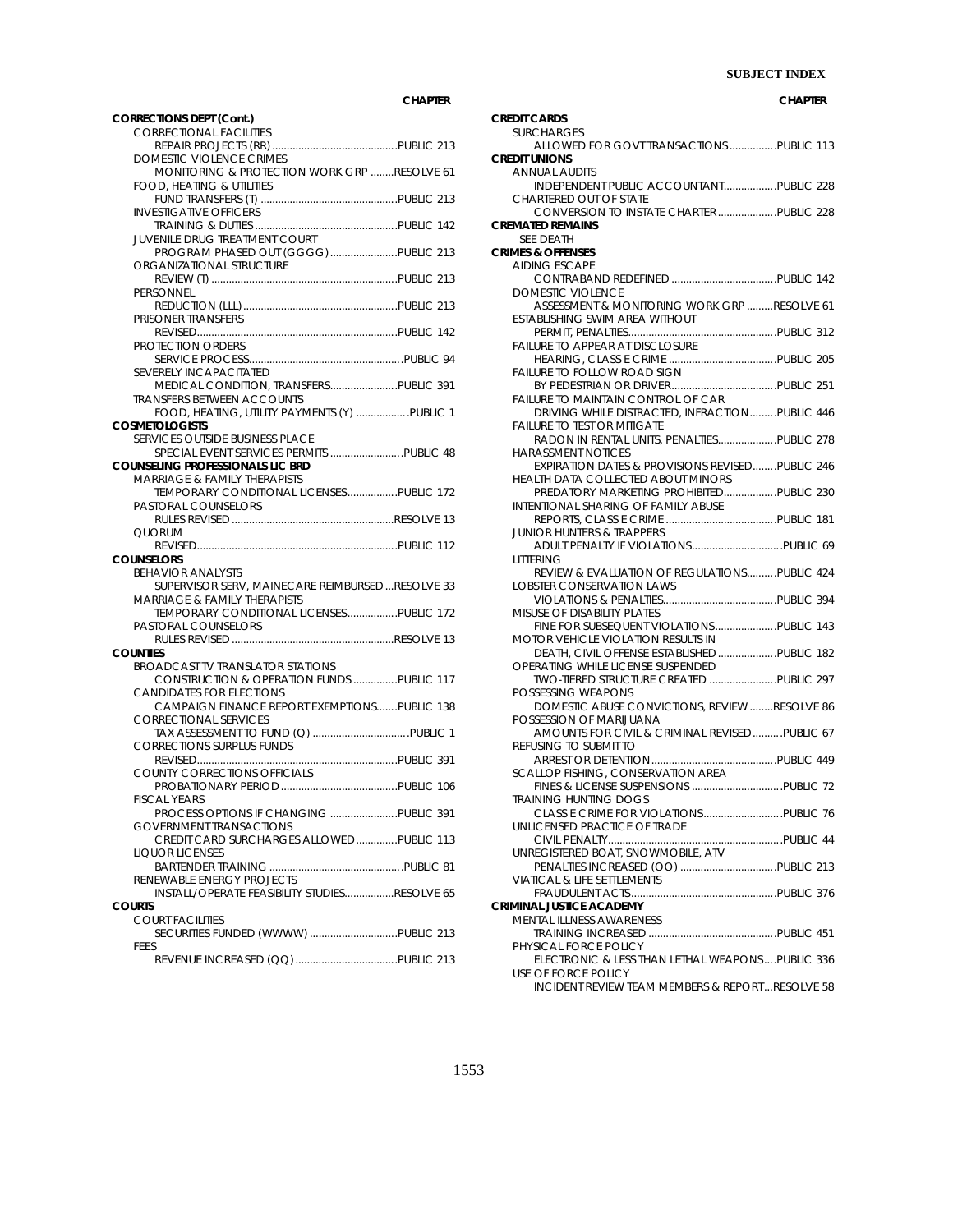| <b>CRIMINAL JUSTICE COMMISSION</b>                         |  |
|------------------------------------------------------------|--|
| POWERS & DUTIES                                            |  |
|                                                            |  |
|                                                            |  |
| <b>CRIMINAL LAW ADVISORY COMMISSION</b><br>RECOMMENDATIONS |  |
| ADMINISTRATIVE RELEASE REVISED PUBLIC 336                  |  |
| COURT-ORDERED MENTAL HEALTH EXAMS  PUBLIC 268              |  |
| CRIMINAL JUSTICE ACADEMY RECORDS PUBLIC 336                |  |
|                                                            |  |
| JUDGE OR JUSTICE TO MODIFY PROBATIONPUBLIC 336             |  |
| LESS-THAN-LETHAL MUNITIONS BY POLICE PUBLIC 336            |  |
| PARENT RIGHT TO USE FORCE ON CHILD PUBLIC 336              |  |
| STOLEN IDENTITY USED IN COURT                              |  |
| POST-JUDGMENT MECHANISMS PUBLIC 287                        |  |
| <b>CRIMINAL PROCEDURE</b>                                  |  |
| MENTAL HEALTH EXAMINATIONS                                 |  |
| STOLEN IDENTITY USED IN COURT                              |  |
| POST-JUDGMENT MECHANISMS PUBLIC 287                        |  |
| <b>CRIMINAL RECORDS</b>                                    |  |
| DOMESTIC ABUSE INVESTIGATIONS                              |  |
| REPORT INFORMATION SHARING  PUBLIC 181                     |  |
| <b>CRUELTY TO ANIMALS</b>                                  |  |
| ANIMAL WELFARE CITATION FORMS                              |  |
| UNIFORM SUMMONS & COMPLAINT  PUBLIC 343                    |  |
| ANIMAL WELFARE SUPPORT                                     |  |
| VEHICLE REGISTRATION PLATES  PUBLIC 73                     |  |
| <b>CRYSTAL</b>                                             |  |
| <b>PROPERTY TAXES</b>                                      |  |
|                                                            |  |
| <b>DAIRY INDUSTRY</b><br>MILK INCOME LOSS CONTRACT         |  |
| SUSPENSION OF PAYMENTS (TTT)  PUBLIC 213                   |  |
| MILK PRODUCERS FUNDING SUPPORT                             |  |
|                                                            |  |
| <b>DAIRY INDUSTRY TASK FORCE</b>                           |  |
| MEMBERSHIP                                                 |  |
|                                                            |  |
| POWERS & DUTIES                                            |  |
|                                                            |  |
| <b>DAMAGES</b>                                             |  |
| <b>LIMITATIONS</b>                                         |  |
|                                                            |  |
| <b>PUNITIVE</b>                                            |  |
|                                                            |  |
| <b>DAMARISCOTTA</b>                                        |  |
| SHELL HEAPS LOTS                                           |  |
| CONVEYANCE, TRAIL DEVELOPMENT RESOLVE 64<br><b>DAMS</b>    |  |
| <b>RFMOVAL</b>                                             |  |
|                                                            |  |
| DAY BLOCK TOWNSHIP                                         |  |
| RENAMED FROM                                               |  |
|                                                            |  |
| DEADLY FORCE BY POLICE TASK FORCE                          |  |
| RECOMMENDATIONS                                            |  |
| MENTAL ILLNESS AWARENESS, TRAINING PUBLIC 451              |  |
| DEAF, HARD OF HEARING, LATE DEAFENED DIV                   |  |
| NAME CHANGE FROM                                           |  |
|                                                            |  |
| <b>DEAFNESS DIVISION</b>                                   |  |
| <b>NAME CHANGE TO</b>                                      |  |
| DEAF, HARD OF HEARNG, LATE DEAFENED DV  PUBLIC 174         |  |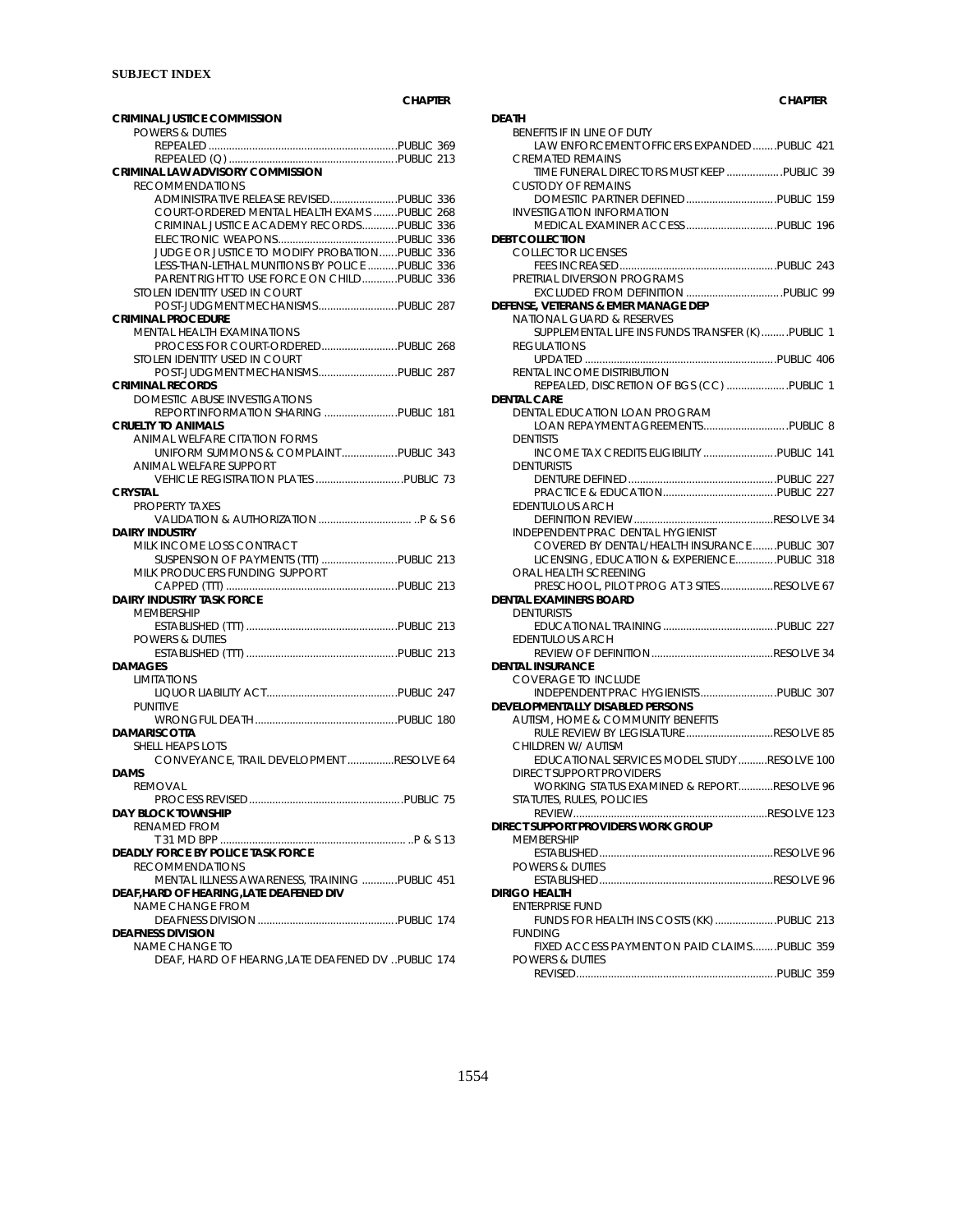INTERSTATE FAMILY SUPPORT ACT ..........................PUBLIC 95 MODIFYING ORDERS, COLLECTION PROCESS...PUBLIC 158

| <b>DISABLED PERSONS</b>                           | <b>DIVORCE</b>     |
|---------------------------------------------------|--------------------|
| <b>CHILDREN</b>                                   | CHILD              |
| CHILD DEVELOPMENT SERVICES PROG (D)  PUBLIC 213   | IN                 |
|                                                   | M                  |
| DEAF & HARD OF HEARING INTERPRETERS               | CHILD              |
| LICENSE SWORN STATEMENT REQUIREMENTPUBLIC 112     | EI                 |
| <b>DISABILITY PARKING STRUCTURE</b>               | PAREI              |
| <b>TOWN VARIANCE FOR CONSTRUCTION  PUBLIC 342</b> | P <sub>1</sub>     |
| <b>DISABILITY PLATES &amp; PLACARDS</b>           | PAREI              |
|                                                   | D                  |
| IN-HOME & COMMUNITY SUPPORT                       | <b>DOGS</b>        |
| COORDINATED LONG TERM CARE SERV  PUBLIC 279       | <b>BOAR</b>        |
| <b>DISCRIMINATION</b>                             | R <sub>l</sub>     |
| <b>EMPLOYMENT</b>                                 | <b>BREED</b>       |
|                                                   | Ш                  |
| <b>HUMAN RIGHTS</b>                               | <b>HUNTI</b><br>ΤF |
| <b>INSURANCE PRACTICES</b>                        | <b>KENN</b>        |
| GENETIC INFO BASIS, PROHIBITED  PUBLIC 244        | R <sub>l</sub>     |
| SAME SEX MARRIAGE                                 | SLED <sub>I</sub>  |
| AUTHORIZATION & RECOGNITION  PUBLIC 82            | <b>SF</b>          |
| <b>DISEASE CONTROL &amp; PREVENTION CENTER</b>    | <b>DOMESTIC</b>    |
| <b>BODY MASS INDEX</b>                            | <b>DOM</b>         |
| DATA COLLECTION BY SCHOOLS PUBLIC 407             | S1                 |
| ENVIRONMENTAL HEALTH DIVISION                     | <b>MEME</b>        |
| RADIATION CONTROL PROGRAM FEES (T)  PUBLIC 1      | R <sub>l</sub>     |
| PASSAMAQUODDY TRIBE & WASH COUNTY                 | <b>DOMESTIC</b>    |
| ACTION PLAN ON HEALTH DISPARITIESRESOLVE 93       | CHILD              |
| PUBLIC SWIMMING POOLS                             | S <sub>1</sub>     |
| ANTI-ENTRAPMENT DEVICE ENFORCEMENTPUBLIC 206      | <b>INVES</b>       |
| UNIVERSAL WELLNESS INITIATIVE                     | SI.                |
|                                                   | <b>DOMESTIC</b>    |
| <b>DISEASES</b>                                   | <b>POWE</b>        |
| <b>AUTISM SPECTRUM DISORDERS</b>                  | F.                 |
| EDUCATIONAL SERV PROG MODEL STUDYRESOLVE 100      | <b>DOMESTIC</b>    |
| <b>CANCER</b>                                     | <b>MEME</b>        |
| RADON TESTS IN RENTALS AS PREVENTION PUBLIC 278   | F.                 |
| <b>CLOSTRIDIUM DIFFICILE</b>                      | <b>POWE</b>        |
| REPORTING PROCEDURE RULESRESOLVE 82               | F.                 |
| METHICILLIN-RESISTANT STAPH                       | <b>DOVER-FC</b>    |
| REPORTING PROCEDURE RULES RESOLVE 82              | COUR               |
| STAPHYLOCOCCUS AUREUS (MRSA)                      | SE                 |
|                                                   | <b>DRIVERS L</b>   |
| DISPOSABLE BAG REDUCTION WORK GRP                 | <b>INSTRI</b>      |
| <b>MEMBERSHIP</b>                                 | Α                  |
|                                                   | <b>INTERI</b>      |
| <b>POWERS &amp; DUTIES</b>                        | F/                 |
|                                                   | OPER.              |
| <b>DISTRICT ATTORNEYS</b>                         | Н.<br><b>DRUGS</b> |
| PRETRIAL DIVERSION PROGRAMS                       |                    |
| ISSUERS OF WORTHLESS CHECKS PUBLIC 99             | CONT               |
| <b>DISTRICT COURT</b>                             | M<br><b>CONT</b>   |
| INVOLUNTARY TREATMENT & SENTENCING                | U.                 |
| <b>JURISDICTION</b>                               | <b>CONT</b>        |
| RETAIL TOBACCO & LIQUOR LICENSEES  PUBLIC 199     | M                  |
| <b>NOTICE &amp; HEARINGS</b>                      | LONG               |
| RETAIL TOBACCO & LIQUOR LICENSEES PUBLIC 199      | R <sub>l</sub>     |
|                                                   |                    |

FROM GUARDIAN AD LITEM ROSTER ...................PUBLIC 345

INCLUDED FOR SPACE EFFICIENCY (J)....................PUBLIC 1

PARTICIPATION EXTENSION ...................................PUBLIC 321

PARENTING COORDINATORS

PLACES FOR HOLDING COURT

PROGRESSIVE TREATMENT PROGRAM

|                     | PARFNI        |
|---------------------|---------------|
| $\ldots$ PUBLIC 342 | PAI           |
|                     | <b>PARENT</b> |
| $\ldots$ PUBLIC 143 | DΟ            |
|                     | <b>DOGS</b>   |
| PUBLIC 279          | <b>BOARD</b>  |
|                     | RFL           |
|                     | -----         |

 **CHAPTER CHAPTER** 

CHILD SUPPORT

CHILD SUPPORT COLLECTION

| CHILD SUPPORT COLLECTION<br>ENFORCEMENT, NEW HIRE REPORTING  PUBLIC 198 |  |
|-------------------------------------------------------------------------|--|
| PARENTAL DISPUTES                                                       |  |
| PARENTING COORDINATOR APPOINTED PUBLIC 345                              |  |
| PARENTAL RIGHTS & RESPONSIBILITY                                        |  |
|                                                                         |  |
| <b>DOGS</b>                                                             |  |
| <b>BOARDING KENNELS</b>                                                 |  |
|                                                                         |  |
| <b>BREEDING KENNELS</b>                                                 |  |
|                                                                         |  |
| <b>HUNTING DOGS</b>                                                     |  |
| TRAINING REGS & SEASON REVISED  PUBLIC 76                               |  |
| KENNELS & BREEDING KENNELS                                              |  |
| REPRESENTED, ANIMAL WELFARE ADV CNL  PUBLIC 333                         |  |
| <b>SLED DOGS</b>                                                        |  |
| SHELTERING & TETHERING PROVISIONS  PUBLIC 343                           |  |
| DOMESTIC & SEXUAL ABUSE COMMISSION                                      |  |
| DOMESTIC ABUSE & PARENTAL RIGHTS                                        |  |
|                                                                         |  |
| MEMBERSHIP                                                              |  |
|                                                                         |  |
| <b>DOMESTIC ABUSE</b>                                                   |  |
| CHILD CUSTODY & PARENTAL RIGHTS                                         |  |
|                                                                         |  |
| <b>INVESTIGATIVE REPORTS</b>                                            |  |
| SHARED WITH FAMILY VIOLENCE ADVOCATEPUBLIC 181                          |  |
| DOMESTIC ABUSE PROTECTIONS WORK GRP                                     |  |
| <b>POWERS &amp; DUTIES</b>                                              |  |
|                                                                         |  |
| DOMESTIC VIOLENCE WORKING GROUP                                         |  |
| MEMBERSHIP                                                              |  |
|                                                                         |  |
| <b>POWERS &amp; DUTIES</b>                                              |  |
|                                                                         |  |
| <b>DOVER-FOXCROFT</b>                                                   |  |
| <b>COURT FACILITIES</b>                                                 |  |
|                                                                         |  |
| <b>DRIVERS LICENSES</b>                                                 |  |
| <b>INSTRUCTION PERMITS</b>                                              |  |
| ACCOMPANYING OPERATOR CRITERIA PUBLIC 43                                |  |
| <b>INTERMEDIATE LICENSES</b>                                            |  |
| FAMILY INCLUDES EXCHANGE STUDENTS PUBLIC 10                             |  |
| OPERATING AFTER SUSPENSION                                              |  |
| HABITUAL OFFENDER LIST CLARIFIED PUBLIC 58                              |  |
| <b>DRUGS</b>                                                            |  |
| <b>CONTROLLED SUBSTANCE PRESCRIPTIONS</b>                               |  |
| MONITOR ACCESS TO MEDICAL EXAMINERPUBLIC 196                            |  |
| <b>CONTROLLED SUBSTANCES</b>                                            |  |
| USE & ADMINISTRATION PROTOCOLSRESOLVE 56                                |  |
| <b>CONTROLLED SUBSTANCES PRESCRIPTION</b>                               |  |
| MONITORING PROG DATA TO MAINECAREPUBLIC 298                             |  |
| LONG-TERM DRUG TREATMENT CNTR                                           |  |
| REIMBURSEMENT FOR STUDENTS (AAA)  PUBLIC 213                            |  |
| <b>PRESCRIPTION</b>                                                     |  |
| HEALTH INSURANCE COVERAGE  PUBLIC 439                                   |  |
| <b>DYER BROOK</b>                                                       |  |
| PROPERTY TAXES                                                          |  |
|                                                                         |  |
| E-9-1-1 COUNCIL                                                         |  |
| SERVICE-RELATED COMPLAINTS                                              |  |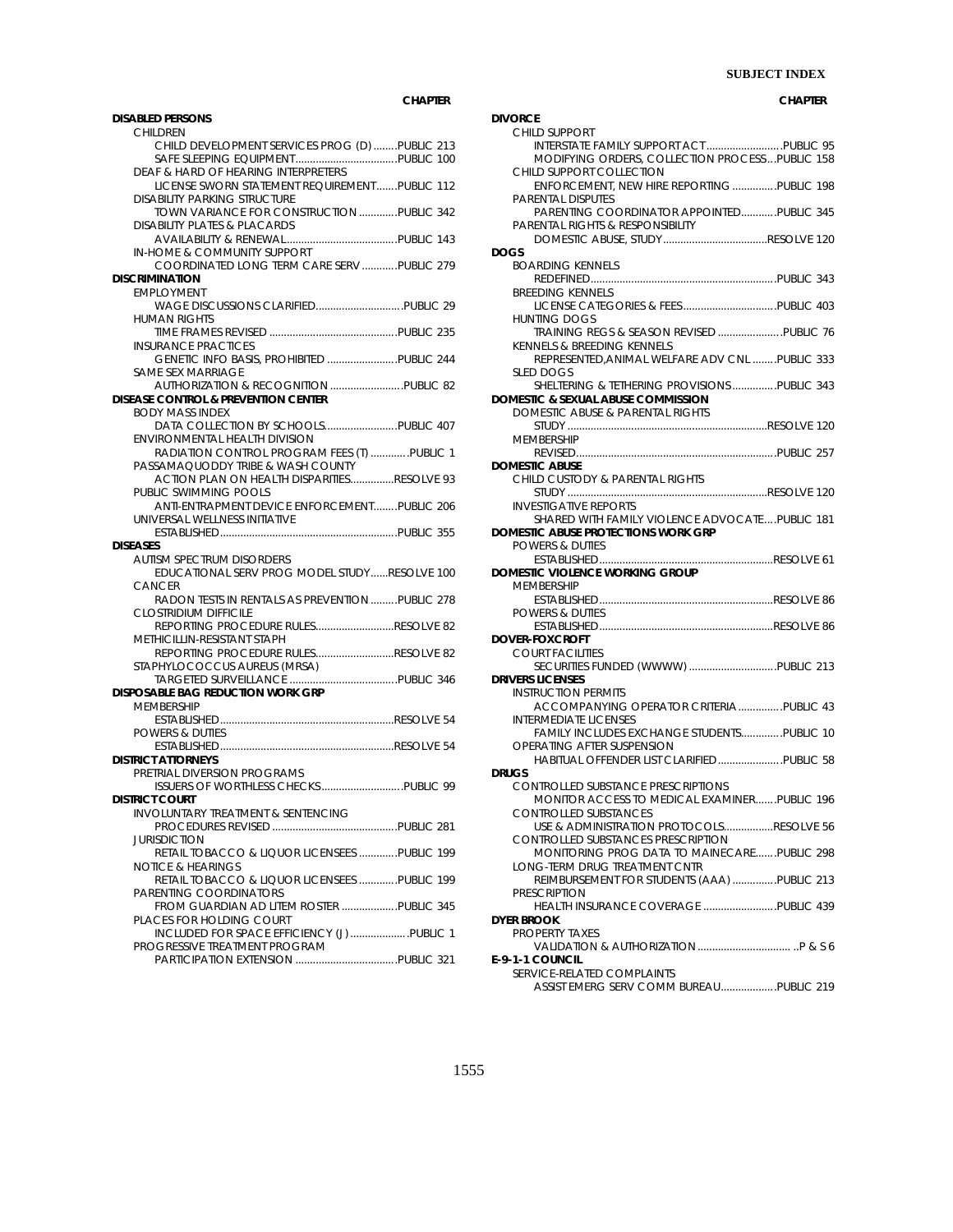| ECONOMIC & COMMUNITY DEVELOP DEPT                                                  |  |
|------------------------------------------------------------------------------------|--|
| COMMUNITIES FOR ME FUTURE PROG                                                     |  |
| INVESTMENT FUNDS, PROCESS & BOND ISSUE  . PUBLIC 414                               |  |
| ECONOMIC DEVELOPMENT PROGRAMS                                                      |  |
|                                                                                    |  |
| GULF OF MAINE RESEARCH INSTITUTE                                                   |  |
| BULKHEAD REBUILT, BOND ISSUE  PUBLIC 414                                           |  |
| REGULATORY BARRIER REMOVAL                                                         |  |
| <b>IDENTIFY BUSINESS SECTOR WORK GRPRESOLVE 62</b>                                 |  |
| <b>TAX INCREMENT FINANCING</b><br>RECREATIONAL USES & CRITERIA PUBLIC 85           |  |
|                                                                                    |  |
| <b>TECHNOLOGY INSTITUTE</b><br>RESEARCH & DEVELOPMENT, BOND ISSUE  PUBLIC 414      |  |
| <b>TECHNOLOGY-BASED ENTREPRENEURS</b>                                              |  |
| ASSISTANCE CRITERIA & PROCESS  PUBLIC 90                                           |  |
| ECONOMIC DEV IN UNORGANIZED TER COM                                                |  |
| <b>MFMBFRSHIP</b>                                                                  |  |
|                                                                                    |  |
| POWERS & DUTIES                                                                    |  |
|                                                                                    |  |
| <b>ECONOMIC DEVELOPMENT</b>                                                        |  |
| <b>BUSINESS CLIMATE</b>                                                            |  |
| ADVANCE, IDENTIFY REGULATORY BURDENRESOLVE 110                                     |  |
| COMMUNITIES FOR ME FUTURE PROG                                                     |  |
| INVESTMENT FUNDS, BOND ISSUE  PUBLIC 414                                           |  |
| FEDERAL ENERGY STIMULUS FUNDS                                                      |  |
| STATE HOUSING AUTHORITY PLANNED USERESOLVE 45                                      |  |
| FOSSIL FUEL EMISSION REDUCTION                                                     |  |
| AMERICAN RECOVERY/REINVEST FUNDSRESOLVE 46                                         |  |
| <b>GREATER PORTLAND PUBLIC DEV COMM</b>                                            |  |
|                                                                                    |  |
| LARGE-SCALE RETAIL DEVELOPMENT                                                     |  |
| IMPACT STUDY, ORDINANCE EXEMPTS TOWNPUBLIC 260                                     |  |
| MUNICIPAL DEVELOPMENT DISTRICTS                                                    |  |
| IMPROVEMENT COSTS TO BUILDINGS PUBLIC 126                                          |  |
| PINE TREE DEVELOPMENT ZONE                                                         |  |
|                                                                                    |  |
| WORKING WATERFRONTS & INDUSTRY  PUBLIC 21                                          |  |
| PROGRAMS & INCENTIVES                                                              |  |
|                                                                                    |  |
| <b>RECREATIONAL FISHING</b>                                                        |  |
|                                                                                    |  |
| RECREATIONAL TRAILS                                                                |  |
| TAX INCREMENT FINANCING USES/CRITERIA PUBLIC 85<br>REGIONAL REVOLVING LOAN PROGRAM |  |
|                                                                                    |  |
| TAX INCREMENT FINANCING DISTRICTS                                                  |  |
|                                                                                    |  |
| <b>TECHNOLOGY-BASED ENTREPRENEURS</b>                                              |  |
|                                                                                    |  |
| <b>EDUCATION DEPT</b>                                                              |  |
| <b>ACCOUNTABILITY STANDARDS</b>                                                    |  |
| RULE REVIEW BY LEGISLATURE RESOLVE 117                                             |  |
| ALTERNATIVE COMPENSATION MODELS                                                    |  |
| EDUCATORS, GRANT APPLICATIONSRESOLVE 109                                           |  |
| <b>AUTISM SPECTRUM DISORDERS</b>                                                   |  |
| EDUCATION SERVICES PROGRAM MODELRESOLVE 100                                        |  |
| <b>BOARD OF EDUCATION</b>                                                          |  |
| STAKEHOLDERS GROUP TO STUDYRESOLVE 140                                             |  |
| <b>BRAILLE TRANSCRIBER &amp; ASSISTANT</b>                                         |  |
| CREDENTIAL STANDARDS PROPOSALRESOLVE 29                                            |  |
| CHILD DEV SERV REGIONAL SITES                                                      |  |
| RULE REVIEW & NOT AUTH BY LEGISLATURE RESOLVE 87                                   |  |
| CHILD DEV SERV SYS REGIONAL PROV BD                                                |  |
| RULE REVIEW BY LEGISLATURE  RESOLVE 2                                              |  |

| <b>EDUCATION DEPT (Cont.)</b>                    |  |
|--------------------------------------------------|--|
| CHILDREN W/ BRAIN INJURIES                       |  |
| DATA DISCREPANCY REVIEWRESOLVE 112               |  |
| <b>COMPLAINTS &amp; DISPOSITIONS</b>             |  |
|                                                  |  |
|                                                  |  |
| DATING VIOLENCE PREVENTION                       |  |
| TRAINING & POLICY REVIEW  RESOLVE 99             |  |
| DEAF & HARD OF HEARING ED CNTR                   |  |
|                                                  |  |
| EDUCATION PERSONNEL CERTIFICATION                |  |
| RULE REVIEW BY LEGISLATURE RESOLVE 12            |  |
|                                                  |  |
| EXCELLENCE FOR AT-RISK STUDENT CTR               |  |
| GOOD WILL-HINCKLEY SCHOOL  PUBLIC 296            |  |
| <b>FAMILY CONSUMER SCIENCE</b>                   |  |
| INTEGRATION INTO CONTENT AREAS RESOLVE 105       |  |
| FARM-TO-SCHOOL PROGRAMS                          |  |
|                                                  |  |
| <b>FOOD ALIGNED WITH</b>                         |  |
| SCHOOL NUTRITION STANDARDS PUBLIC 147            |  |
|                                                  |  |
| <b>GOV BAXTER SCHOOL FOR DEAF</b>                |  |
|                                                  |  |
| <b>HEAD INJURIES AT SCHOOL</b>                   |  |
| PREVENT, DIAGNOSE, TREAT WORK GRP RESOLVE 79     |  |
| <b>JOBS FOR ME GRADUATES</b>                     |  |
|                                                  |  |
|                                                  |  |
| LEARNING TECHNOLOGY INITIATIVE                   |  |
| PORTABLE COMPUTER SYSTEMS (EEEE) PUBLIC 213      |  |
| LONG-TERM DRUG TREATMENT CNTR                    |  |
| REIMBURSEMENT FOR STUDENTS (AAA)  PUBLIC 213     |  |
| LONGITUDINAL DATA STUDIES                        |  |
| DEVELOP, MAINTAIN, PARENTAL CONSENTPUBLIC 448    |  |
| <b>MAINECARE PROGRAM</b>                         |  |
|                                                  |  |
| KATIE BECKETT OPTION CRITERIA (PP) PUBLIC 213    |  |
| MIDDLE & HIGH SCHOOL CURRICULUM                  |  |
|                                                  |  |
| NURSES ED LOAN REPAYMENT PROG                    |  |
|                                                  |  |
| OBESITY & CHRONIC DISEASE FUND                   |  |
| PHYSICAL EDUCATION PROG FUNDS  PUBLIC 264        |  |
|                                                  |  |
| ONLINE LEARNING PROGRAM                          |  |
|                                                  |  |
| ORAL HEALTH SCREENING                            |  |
| PRESCHOOL, PILOT PROGRAM AT 3 SITESRESOLVE 67    |  |
| PENALTY RESERVE                                  |  |
|                                                  |  |
| PERSONNEL                                        |  |
|                                                  |  |
| ED SPEC III FOR AGRICULTURAL ED (D)  PUBLIC 213  |  |
| PHYSICAL ED IN ELEMENTARY SCHOOL                 |  |
| ASSESSMENT SURVEY CONDUCTED  PUBLIC 264          |  |
| PRESCHOOL HANDICAPPED PROG                       |  |
| NAME CHG: CHILD DEVELOP SERV PROG (D)PUBLIC 213  |  |
| PROVISIONAL CERTIFICATE TEACHERS                 |  |
| RENEWAL NOTICES ACCELERATED (U)  PUBLIC 1        |  |
|                                                  |  |
| REGIONAL EDUCATION COOPERATIVES                  |  |
|                                                  |  |
| <b>SCHOOL CALENDAR</b>                           |  |
| HOURS SUBSTITUTED FOR DAYS BY REQUEST  PUBLIC 87 |  |
| SCHOOL CONSOLIDATION                             |  |
|                                                  |  |
| SAD 12, UNIONS 37 & 60 EXEMPT   P & S 19         |  |
|                                                  |  |
| <b>SCHOOL FUNDING FORMULA</b>                    |  |
| ADJUSTMENT IMPACT REVIEW BY ERI RESOLVE 95       |  |
| ESTABLISHED & MILL RATE EXPECTED (C)  PUBLIC 1   |  |
|                                                  |  |
| MISCELLANEOUS COSTS & ADJUSTMENTS  PUBLIC 275    |  |
| TRANSITION ADJUSTMENT FY09-10 RESOLVE 125        |  |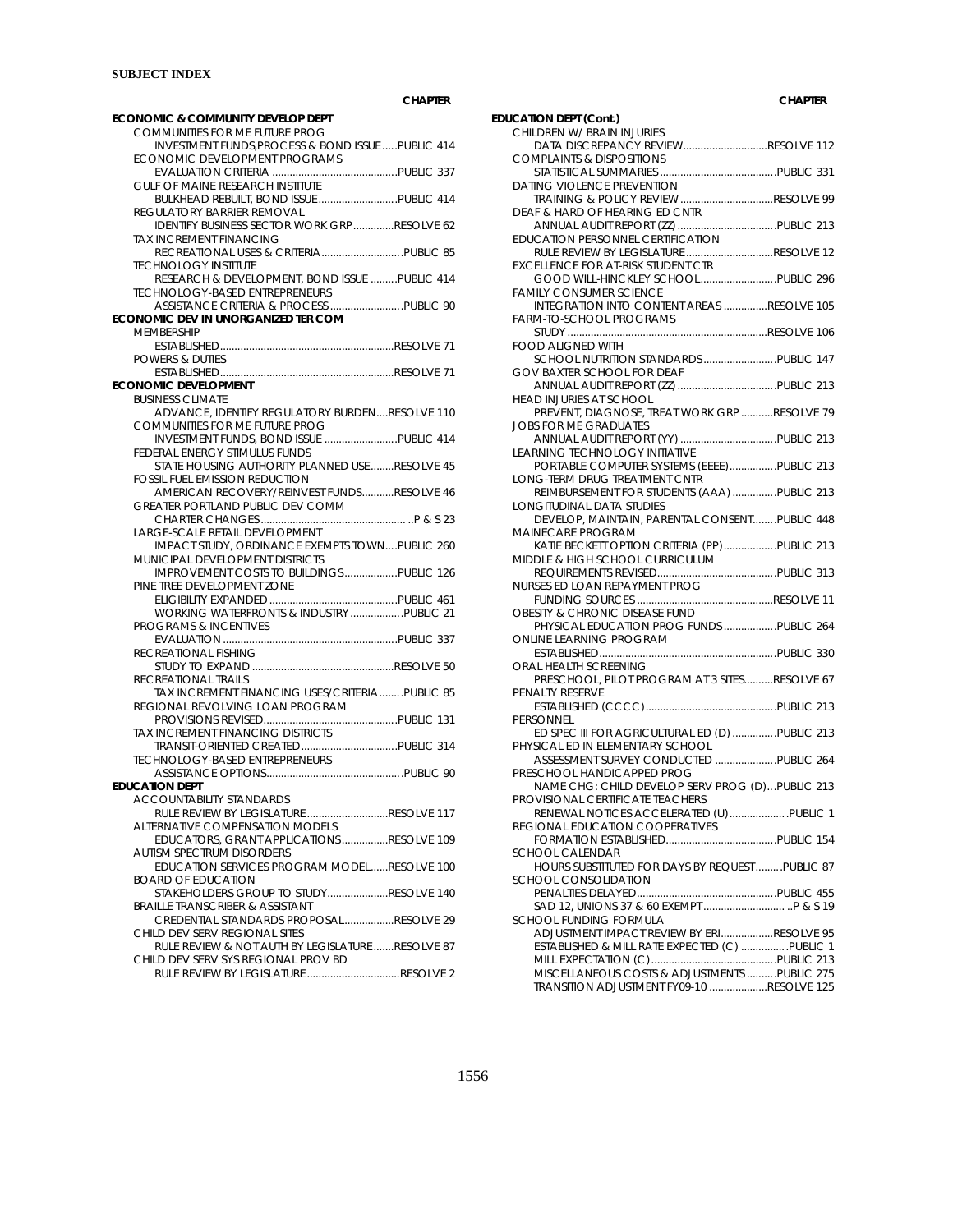| <b>CHAPTER</b>                                  | <b>CHAPTER</b>                                    |  |
|-------------------------------------------------|---------------------------------------------------|--|
| <b>EDUCATION DEPT (Cont.)</b>                   | <b>ELECTIONS (Cont.)</b>                          |  |
| SCIENCE, TECH, ENGINEERING, MATH                | <b>CLEAN ELECTIONS</b>                            |  |
| INFORMATION, INITIATIVES TO ENCOURAGERESOLVE 98 | AMOUNT OF FUND DISTRIBUTIONS  PUBLIC 30           |  |
| SPECIAL EDUCATION                               |                                                   |  |
|                                                 |                                                   |  |
| EXTENDED SCHOOL YEAR, IEPT RULES RESOLVE 113    |                                                   |  |
| STUDENT TRANSPORTATION                          | LEGISLATIVE CANDIDATES DISTRIBUTN (NNNN)PUBLIC 21 |  |
| WAIVER FOR PUBLIC PRESCHOOL PUBLIC 213          | MATCHING FUNDS, PROPERTY, EQUIPMENTRESOLVE 9      |  |
| TELECOMMUNICATIONS ED ACCESS FUND               | PAYMENTS TO POLITICAL COMMITTEES PUBLIC 28        |  |
| CONTRACTS OR SERVICES FOR SCHOOLS  PUBLIC 274   |                                                   |  |
| <b>UNORGANIZED TERRITORY</b>                    | SEED MONEY INCREASE NOT AUTHORIZEDRESOLVE 10      |  |
|                                                 | TV ADS MUST BE CLOSED-CAPTIONED  PUBLIC 10        |  |
| WYETH DAY ON JULY 12TH                          | <b>COMMUNICATIONS</b>                             |  |
| APPROPRIATE INFO TO SCHOOLS  PUBLIC 210         | REQUIREMENTS CONCERNING SIGNS  PUBLIC 18          |  |
| EDUCATION FOR MILITARY CHILD COMM               | <b>DIRECT INITIATIVES &amp; PETITIONS</b>         |  |
| POWERS & DUTIES                                 |                                                   |  |
|                                                 | TIME FOR SIGNATURE CERTIFICATION CON RES          |  |
| STATE COUNCIL MEMBERSHIP                        | <b>EARLY VOTING</b>                               |  |
|                                                 | PILOT PROGRAM FOR 11/09 ELECTION RESOLVE 2        |  |
| <b>EDUCATION RESEARCH INSTITUTE</b>             | <b>IMMEDIATE FAMILY</b>                           |  |
| SCHOOL FUNDING FORMULA                          |                                                   |  |
| IMPACT OF ADJUSTMENTS REVIEW/REPORTRESOLVE 95   | POLITICAL ACTION COMMITTEES                       |  |
| EDUCATIONAL LOAN AUTHORITY                      |                                                   |  |
| STATE CEILING CY 2090 & 2010                    | POLITICAL SIGNS                                   |  |
|                                                 |                                                   |  |
| STUDENT LOAN REVENUE BONDS                      | PUBLIC COUNTER                                    |  |
|                                                 |                                                   |  |
| EDUCATIONAL OPPORTUNITY FOR                     | <b>QUALIFIED PARTIES</b>                          |  |
| MILITARY CHILDREN                               |                                                   |  |
| INTERSTATE COMPACT ENACTED  PUBLIC 409          | <b>RECOUNTS</b>                                   |  |
| <b>EFFICIENCY MAINE TRUST</b>                   | ACCURACY OF RESULTS, EXAM/REPORT RESOLVE 5        |  |
| <b>BOARD MEMBERS</b>                            | <b>VOTER REGISTRATION</b>                         |  |
|                                                 |                                                   |  |
| POWERS & DUTIES                                 | <b>VOTER REGISTRATIONS</b>                        |  |
|                                                 | CENTRAL REGISTRATION SYSTEM  PUBLIC 37            |  |
| ELDER DEATH ANALYSIS REVIEW TEAM                | <b>WRITE-IN BALLOTS</b>                           |  |
| MEMBERSHIP                                      |                                                   |  |
|                                                 | <b>ELECTRIC UTILITIES</b>                         |  |
| <b>ELDERLY</b>                                  | AGGREGATE POWER FROM                              |  |
| IN-HOME & COMMUNITY SUPPORT                     |                                                   |  |
| COORDINATED LONG TERM CARE SERV  PUBLIC 279     | ASSESSMENT                                        |  |
| <b>LONG-TERM CARE</b>                           |                                                   |  |
| AGING & OUTDATED FACILITIES STUDY RESOLVE 52    | INDEPENDENT SYSTEM ADMIN REMOVED                  |  |
| CONTINUITY, BEHAVIORAL ISSUES RESOLVE 122       | ADVERSE COST EFFECTS TO CUSTOMERS PUBLIC 28       |  |
| LONG-TERM CARE PLAN                             | NEW RENEWABLE CAPACITY RESOURCE                   |  |
| HOME-BASED & COMMUNITY-BASED CAREPUBLIC 420     | IMPROVEMENT RECOMMEND BY PUC RESOLVE 5            |  |
| MAINECARE PROGRAM                               | NORTHERN MAINE T & D UTILITY                      |  |
| LONG-TERM CARE PARTNERSHIP PROG PUBLIC 101      |                                                   |  |
| <b>ELECTIONS</b>                                | <b>TRANSMISSION LINE CONSTRUCTION</b>             |  |
| <b>ABSENT BALLOTS</b>                           |                                                   |  |
| ONGOING STATUS PILOT PROGRAM RESOLVE 94         | <b>TRANSMISSION LINES</b>                         |  |
|                                                 |                                                   |  |
| <b>CAMPAIGN FINANCE</b>                         | APPROVAL REQUIREMENTS & CRITERIA  PUBLIC 30       |  |
| COUNTY/MUNICIPAL REPORT EXEMPTIONS PUBLIC 138   | <b>ELECTRICIANS</b>                               |  |
|                                                 | <b>LICENSURE</b>                                  |  |
| REPORTS TO GOVT ETHICS COM  PUBLIC 366          |                                                   |  |
| <b>CANDIDATES</b>                               | ORDERS OF CORRECTIONS                             |  |
| ENROLLMENT CERTIFICATION/RESIDENCE  PUBLIC 253  |                                                   |  |
| PAYMENT TO HOUSEHOLD/FAMILY MEMBERS PUBLIC 302  | <b>ELECTRICITY</b>                                |  |
| CITIZEN INITIATIVES                             | COMMUNITY BASED RENEWABLE ENERGY                  |  |
| FISCAL IMPACT ON PETITIONS & POSTED PUBLIC 341  | PILOT PROGRAM ESTABLISHED  PUBLIC 32              |  |
| <b>CLEAN ELECTION FUND</b>                      | EFFICIENCY & CONSERVATION                         |  |
|                                                 | PROGRAMS THRU EFFICIENCY ME TRUST PUBLIC 37       |  |

| ELECTIONS (Cont.)                                  |  |
|----------------------------------------------------|--|
| <b>CLEAN ELECTIONS</b>                             |  |
| AMOUNT OF FUND DISTRIBUTIONS  PUBLIC 302           |  |
|                                                    |  |
|                                                    |  |
|                                                    |  |
| LEGISLATIVE CANDIDATES DISTRIBUTN (NNNN)PUBLIC 213 |  |
| MATCHING FUNDS, PROPERTY, EQUIPMENTRESOLVE 90      |  |
| PAYMENTS TO POLITICAL COMMITTEESPUBLIC 286         |  |
|                                                    |  |
| SEED MONEY INCREASE NOT AUTHORIZEDRESOLVE 103      |  |
| TV ADS MUST BE CLOSED-CAPTIONED  PUBLIC 105        |  |
| <b>COMMUNICATIONS</b>                              |  |
| REQUIREMENTS CONCERNING SIGNS  PUBLIC 183          |  |
| <b>DIRECT INITIATIVES &amp; PETITIONS</b>          |  |
| TIME FOR SIGNATURE CERTIFICATION  CON RES 1        |  |
|                                                    |  |
| <b>EARLY VOTING</b>                                |  |
| PILOT PROGRAM FOR 11/09 ELECTION RESOLVE 24        |  |
| <b>IMMEDIATE FAMILY</b>                            |  |
|                                                    |  |
| POLITICAL ACTION COMMITTEES                        |  |
|                                                    |  |
| POLITICAL SIGNS                                    |  |
| PUBLIC COUNTER                                     |  |
|                                                    |  |
| QUALIFIED PARTIES                                  |  |
|                                                    |  |
| <b>RECOUNTS</b>                                    |  |
| ACCURACY OF RESULTS, EXAM/REPORT RESOLVE 55        |  |
| <b>VOTER REGISTRATION</b>                          |  |
|                                                    |  |
| <b>VOTER REGISTRATIONS</b>                         |  |
| CENTRAL REGISTRATION SYSTEM  PUBLIC 370            |  |
| <b>WRITE-IN BALLOTS</b>                            |  |
|                                                    |  |
| ELECTRIC UTILITIES                                 |  |
| AGGREGATE POWER FROM                               |  |
|                                                    |  |
| ASSESSMENT                                         |  |
| SOLAR & WIND ENERGY REBATES PUBLIC 88              |  |
| INDEPENDENT SYSTEM ADMIN REMOVED                   |  |
| ADVERSE COST EFFECTS TO CUSTOMERS PUBLIC 285       |  |
| NEW RENEWABLE CAPACITY RESOURCE                    |  |
| IMPROVEMENT RECOMMEND BY PUC RESOLVE 51            |  |
| NORTHERN MAINE T & D UTILITY                       |  |
|                                                    |  |
| <b>TRANSMISSION LINE CONSTRUCTION</b>              |  |
| FILING FEES AMOUNT & PURPOSE  PUBLIC 26            |  |
| <b>TRANSMISSION LINES</b>                          |  |
| APPROVAL PROCESS REVISED  PUBLIC 123               |  |
| APPROVAL REQUIREMENTS & CRITERIA  PUBLIC 309       |  |
| ELECTRICIANS                                       |  |
| <b>LICENSURE</b>                                   |  |
|                                                    |  |
| ORDERS OF CORRECTIONS                              |  |
|                                                    |  |
| ELECTRICITY                                        |  |
| COMMUNITY BASED RENEWABLE ENERGY                   |  |
| PILOT PROGRAM ESTABLISHED  PUBLIC 329              |  |
| EFFICIENCY & CONSERVATION                          |  |
| PROGRAMS THRU EFFICIENCY ME TRUST PUBLIC 372       |  |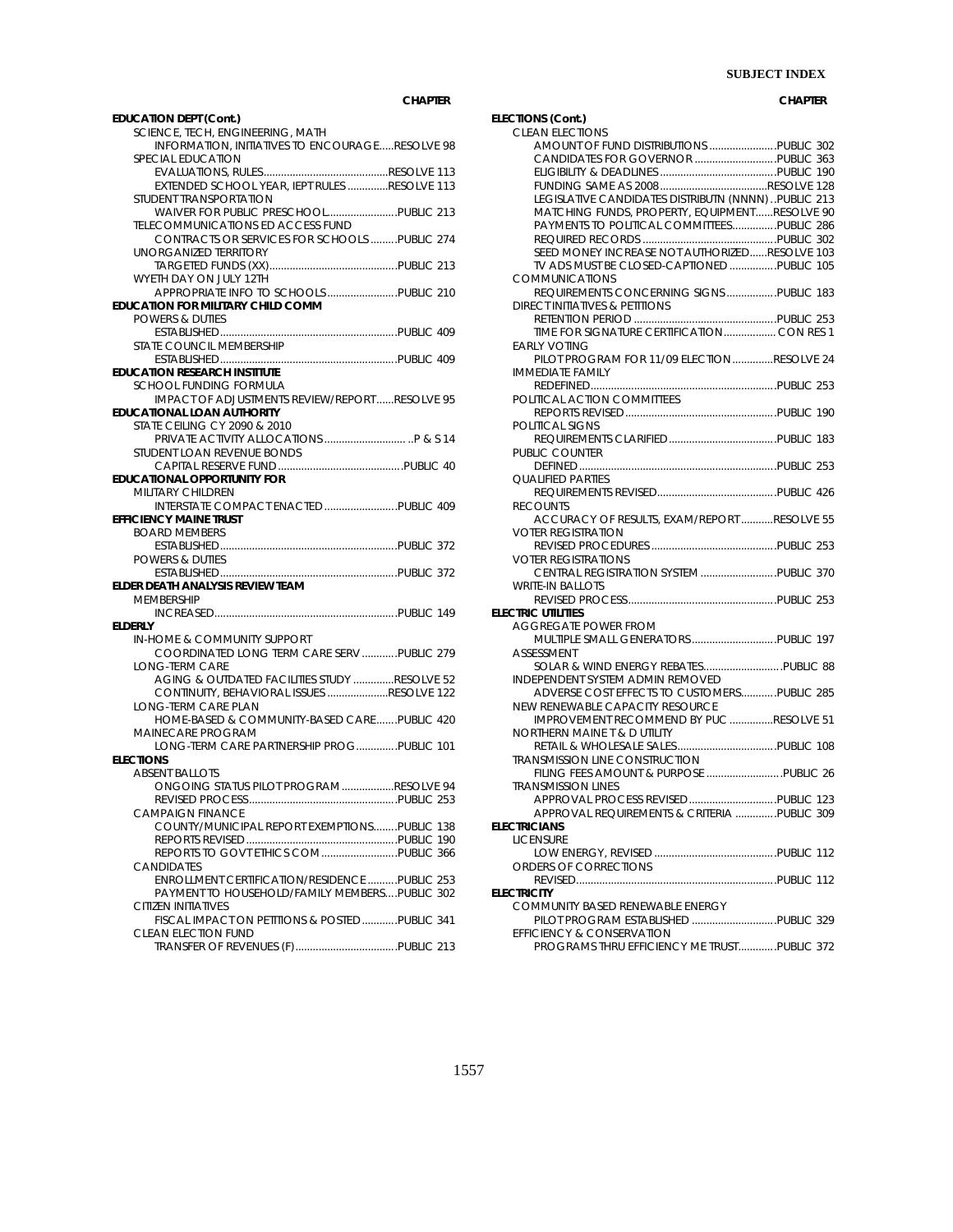| <b>ELECTRICITY (Cont.)</b>                                                  |  |
|-----------------------------------------------------------------------------|--|
| ELIGIBILE SMALL GENERATORS                                                  |  |
|                                                                             |  |
| <b>GREEN POWER OFFER</b>                                                    |  |
| NEW TRANSMISSION LINES                                                      |  |
| APPROVAL REQUIREMENTS & CRITERIA PUBLIC 309                                 |  |
| <b>EMERGENCIES</b>                                                          |  |
| DISASTER RELIEF FUND                                                        |  |
|                                                                             |  |
| <b>EMERGENCY VEHICLES</b>                                                   |  |
| UNIVERSITY OF ME POLICE VEHICLES PUBLIC 421                                 |  |
| FIRST RESPONDERS MUTUAL AID                                                 |  |
| <b>HEATING FUEL EMERGENCIES</b>                                             |  |
| TOWNS MAY DELIVER FUEL TO RENTALS PUBLIC 135                                |  |
| <b>EMERGENCY MANAGEMENT AGENCY</b>                                          |  |
| FIRST RESPONDERS MUTUAL AID                                                 |  |
|                                                                             |  |
| <b>EMERGENCY MEDICAL PERSONNEL</b>                                          |  |
| <b>GUNSHOT WOUND TREATMENT</b>                                              |  |
| <b>EMERGENCY RESPONSE COMMISSION</b>                                        |  |
| <b>CHEMICAL INVENTORIES</b>                                                 |  |
|                                                                             |  |
| <b>EMERGENCY SERV COMMUNICATION BUR</b>                                     |  |
| F-9-1-1 PROGRAM                                                             |  |
|                                                                             |  |
| <b>GOVERNMENT EVALUATION ACT</b>                                            |  |
| SYNCHRONIZED W/ PUC REVIEWS  PUBLIC 122<br>PUBLIC INTEREST PAYPHONE         |  |
| REPORT PART OF ANNUAL REPORT  PUBLIC 122                                    |  |
| PUBLIC SAFETY ANSWERING POINTS                                              |  |
| PERFORMANCE IN ANNUAL REPORT  PUBLIC 219                                    |  |
| REDUCTION, COST/BENEFIT EVALUATION  PUBLIC 219                              |  |
| <b>EMINENT DOMAIN</b>                                                       |  |
| <b>TRANSPORTATION PLANNING PROCESS</b>                                      |  |
| PROPERTY FOR NEW BYPASS PROJECTS PUBLIC 454                                 |  |
| <b>EMPLOYEE HEALTH &amp; BENEFITS OFFICE</b>                                |  |
| <b>FITNESS PROGRAM ACCESS</b><br>DEMONSTRATION PROJECT REPORTRESOLVE 78     |  |
| <b>EMPLOYEE HEALTH COMMISSION</b>                                           |  |
| <b>HEALTH INSURANCE PLAN</b>                                                |  |
| COST SHARING ARRANGEMENT (GG)  PUBLIC 213                                   |  |
| <b>EMPLOYERS MUTUAL INSURANCE CO</b>                                        |  |
| <b>EMPLOYMENT PRACTICES LIABILITY INS</b>                                   |  |
|                                                                             |  |
| <b>EMPLOYMENT PRACTICES</b>                                                 |  |
| <b>FORESTRY &amp; FARM WORKERS</b><br>SAFETY PROVISIONS REVISED  PUBLIC 201 |  |
| INDEPENDENT CONTRACTORS                                                     |  |
|                                                                             |  |
| <b>MASS LAYOFFS</b>                                                         |  |
|                                                                             |  |
| NEW HIRE REPORTING                                                          |  |
|                                                                             |  |
| NURSING MOTHERS                                                             |  |
|                                                                             |  |
| PINE TREE DEVELOPMENT ZONES                                                 |  |
| <b>SMOKING POLICIES</b>                                                     |  |
|                                                                             |  |
| <b>SUBSTANCE ABUSE TESTING</b>                                              |  |
|                                                                             |  |

| EMPLOYMENT PRACTICES (Cont.)                           |  |
|--------------------------------------------------------|--|
| <b>TECHNOLOGY-BASED ENTREPRENEURS</b>                  |  |
|                                                        |  |
| UNLICENSED TRADE OR PROFESSION                         |  |
|                                                        |  |
| <b>WORKERS COMPENSATION INSURANCE</b>                  |  |
| EMPLOYMENT PRACTICES LIABILITY INS  PUBLIC 32          |  |
| <b>EMPLOYMENT SECURITY</b>                             |  |
| <b>DISLOCATED WORKERS</b>                              |  |
|                                                        |  |
| UNEMPLOYMENT COMPENSATION                              |  |
| DIRECT SUPPORT WORKERS STATUSRESOLVE 96                |  |
|                                                        |  |
| MAXIMUM INCENTIVE PAYMENTS PUBLIC 33                   |  |
| ENERGY & CARBON SAVINGS TRUST                          |  |
| <b>ADMINISTRATION OF TRUST</b>                         |  |
| RULE REVIEW BY LEGISLATURE RESOLVE 19                  |  |
| energy at sawmills stakeholder GRP                     |  |
| MEMBERSHIP                                             |  |
|                                                        |  |
|                                                        |  |
| POWERS & DUTIES                                        |  |
|                                                        |  |
| <b>ENERGY CONSERVATION</b>                             |  |
| SEE ALSO PUBLIC UTILITIES COMMISSION                   |  |
| <b>COGENERATION ENERGY ZONES</b>                       |  |
| SAWMILL COGENERATION PROMOTEDRESOLVE 81                |  |
| COMMUNITY BASED RENEWABLE ENERGY                       |  |
| PILOT PROGRAM ESTABLISHED  PUBLIC 329                  |  |
| EFFICIENCY MAINE TRUST                                 |  |
| ESTABLISHED TO OPERATE PROGRAMSPUBLIC 372              |  |
| <b>EFFICIENCY TECHNOLOGIES</b>                         |  |
| ON-BILL FINANCING PROG OPTIONS BY PUC  RESOLVE 49      |  |
| <b>EFFICIENT FURNACES</b>                              |  |
| PROMOTION FOR LOW-INCOME BY PUC RESOLVE 18             |  |
| <b>ENERGY EFFICIENCY IN BUILDINGS</b>                  |  |
| RATING PROGRAM STAKEHOLDER GRPRESOLVE 134              |  |
| FEDERAL ENERGY STIMULUS FUND USE                       |  |
| PROPOSED MSHA PLAN REVIEW BY LEGIS RESOLVE 45          |  |
| <b>FOSSIL FUEL EMISSION REDUCTION</b>                  |  |
| AMERICAN RECOVERY/REINVEST FUNDSRESOLVE 46             |  |
| <b>GEOTHERMAL HEAT EXCHANGE WELLS</b>                  |  |
| RULES BY WATER WELL COMM  PUBLIC 153                   |  |
| <b>GREEN POWER OFFER</b>                               |  |
|                                                        |  |
| <b>HEATING FUELS EFFICIENCY &amp;</b>                  |  |
| WEATHERIZATION FUND, EFFICIENCY ME TRUST. . PUBLIC 372 |  |
|                                                        |  |
| OCEAN WIND ENERGY                                      |  |
| DEMONSTRATION SITE FUND, BOND ISSUE  PUBLIC 414        |  |
| DEMONSTRATION SITE, BOND ISSUE  PUBLIC 414             |  |
| RESEARCH, DEVELOPMENT, DEMONSTRATIONPUBLIC 270         |  |
| REGIONAL GREENHOUSE GAS INITIATIVE                     |  |
| ENERGY & CARBON SAVINGS TRUST  PUBLIC 200              |  |
| REGIONAL PROJECTS                                      |  |
| MUNICIPAL COLLABORATN ENCOURAGEDRESOLVE 75             |  |
| RENEWABLE ENERGY PROGRAMS                              |  |
|                                                        |  |
| RESIDENTIAL LEASEHOLDERS                               |  |
| WRITTEN AGREEMENTS ABOUT HEATPUBLIC 139                |  |
| SOLAR & WIND ENERGY                                    |  |
| REBATE PROG THRU EFFICIENCY ME TRUST  PUBLIC 372       |  |
|                                                        |  |
| <b>SOLAR ENERGY</b>                                    |  |
|                                                        |  |
|                                                        |  |
| STIMULUS FUNDS                                         |  |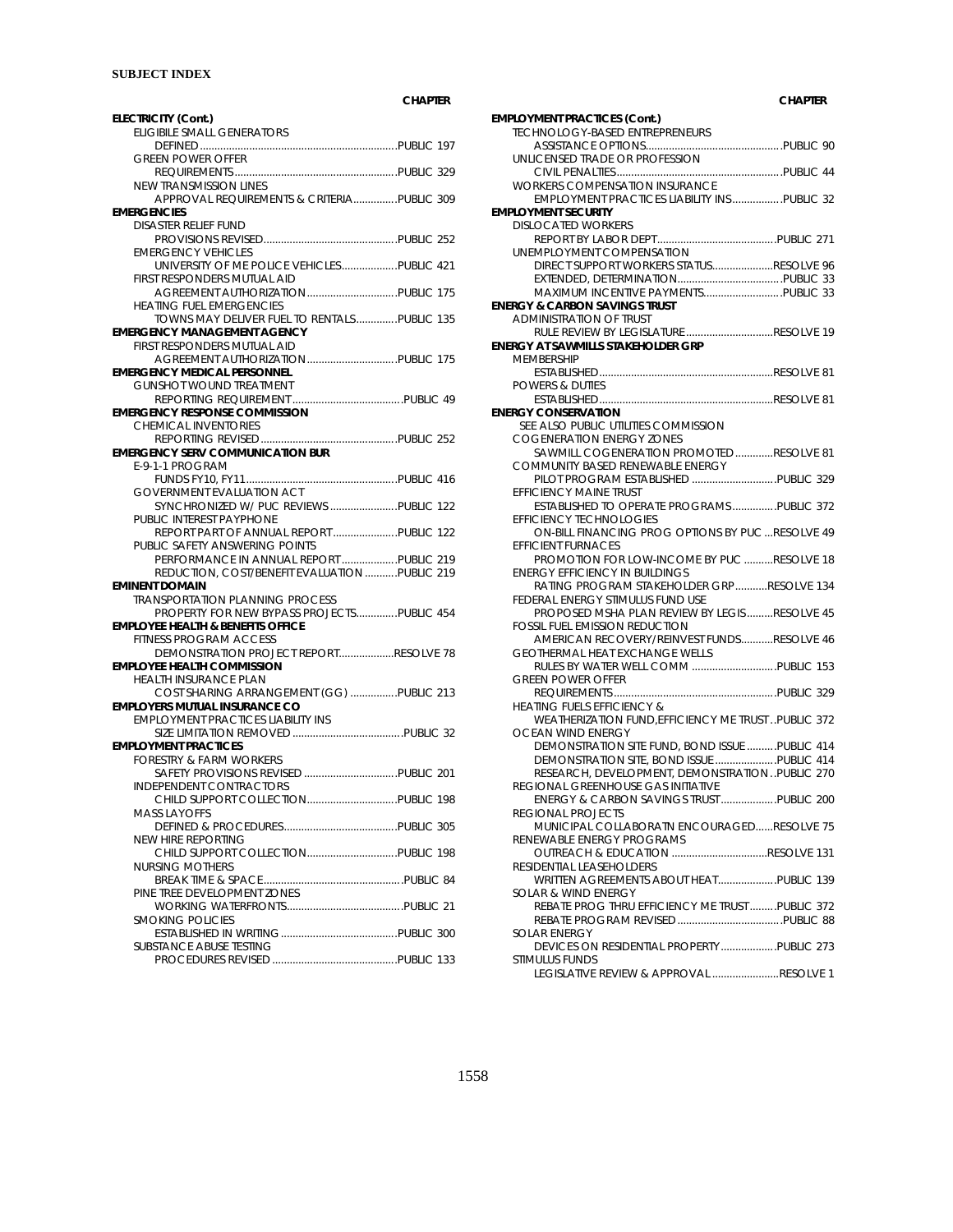| <b>ENERGY CONSERVATION (Cont.)</b>                                                    |  |
|---------------------------------------------------------------------------------------|--|
| <b>TRANSPORTATION CORRIDORS</b>                                                       |  |
|                                                                                       |  |
| <b>ENERGY EFFICIENCY TASK FORCE</b><br><b>MEMBERSHIP</b>                              |  |
|                                                                                       |  |
| POWERS & DUTIES                                                                       |  |
|                                                                                       |  |
| <b>ENERGY INDEPENDENCE &amp; SECURITY OFF</b>                                         |  |
| <b>COGENERATION ENERGY ZONES</b>                                                      |  |
| SAWMILL COGENERATION PROMOTED RESOLVE 81                                              |  |
| POWERS & DUTIES                                                                       |  |
| <b>ENERGY INFRASTRUCTURE STUDY COMM</b>                                               |  |
| <b>MEMBERSHIP</b>                                                                     |  |
|                                                                                       |  |
| POWERS & DUTIES                                                                       |  |
|                                                                                       |  |
| <b>ENGINEERS RECRUIT/RETENTION ADV COM</b>                                            |  |
| <b>POWERS &amp; DUTIES</b>                                                            |  |
|                                                                                       |  |
| ENVIRONMENTAL PROTECTION<br><b>DISPOSABLE CHECKOUT BAGS</b>                           |  |
| REDUCTION CAMPAIGN WORK GRP RESOLVE 54                                                |  |
| <b>MERCURY EMISSIONS</b>                                                              |  |
| REDUCTION REPORT TO LEGISLATURE PUBLIC 338                                            |  |
| <b>NATURAL RESOURCE PROTECTION</b>                                                    |  |
| EXEMPTION, REPAIR OF FISHWAY IN DAM  PUBLIC 75                                        |  |
| NATURAL RESOURCES PROTECTION                                                          |  |
|                                                                                       |  |
| <b>RADON TESTING</b>                                                                  |  |
| SIGNIFICANT GROUNDWATER WELL                                                          |  |
|                                                                                       |  |
| ENVIRONMENTAL PROTECTION BOARD                                                        |  |
| SOLID WASTE FACILITY LICENSES                                                         |  |
| TRANSFER APPLICATIONS, HEARINGS PUBLIC 380                                            |  |
| UNDERGROUND OIL STORAGE FACILITIES                                                    |  |
|                                                                                       |  |
| <b>ENVIRONMENTAL PROTECTION DEPT</b><br>ASBESTOS ABATEMENT                            |  |
|                                                                                       |  |
| <b>BUTTON CELL BATTERIES</b>                                                          |  |
| MERCURY-ADDED, SALES BAN REVISED  PUBLIC 86                                           |  |
| CAP-AND-TRADE PROGRAM                                                                 |  |
| PUBLIC & CONFIDENTIAL RECORDS PUBLIC 200                                              |  |
| CLEAN WATER FUND                                                                      |  |
| CLIMATE CHANGE IMPACT OPTIONS                                                         |  |
|                                                                                       |  |
| CONTRACT DEBARMENT                                                                    |  |
| AFFLIATIONS W/ BUSINESS ALSO DEBARRED PUBLIC 360                                      |  |
| DEVELOPMENT SITES                                                                     |  |
| LONG-TERM CONSTRUCTION PROJECTS  PUBLIC 293                                           |  |
| ELECTRONIC RECYCLING PLAN                                                             |  |
| PROVISIONS, ENFORCEMENT, FEES PUBLIC 397                                              |  |
| FARMLANDS, WOODLANDS, COASTAL AREAS<br>ACCESSING TO COLLECT INFO, POLICIES RESOLVE 30 |  |
| <b>GENERAL PERMIT AUTHORITY</b>                                                       |  |
| TRANSPORATION DEPT & TURNPIKE AUTH  PUBLIC 293                                        |  |
| GROUND WATER OIL CLEAN-UP FUND                                                        |  |
| DEFINITIONS, ELIGIBILITY LIMITED PUBLIC 319                                           |  |
| <b>HOUSEHOLD ELECTRONIC WASTE</b>                                                     |  |
| COST REVIEW REPORT TO LEGISLATURE PUBLIC 231                                          |  |
| <b>INCINERATORS</b><br>REVIEW OF EMERGING TECHNOLOGYRESOLVE 57                        |  |
|                                                                                       |  |

| <b>CHAPTER</b>                                   |                                                                               | <b>CHAPTER</b> |
|--------------------------------------------------|-------------------------------------------------------------------------------|----------------|
| <b>ENERGY CONSERVATION (Cont.)</b>               | <b>ENVIRONMENTAL PROTECTION DEPT (Cont.)</b>                                  |                |
| <b>TRANSPORTATION CORRIDORS</b>                  | LICENSE APPLICATIONS                                                          |                |
|                                                  |                                                                               |                |
| <b>ENERGY EFFICIENCY TASK FORCE</b>              | <b>LICENSES</b>                                                               |                |
| <b>MEMBERSHIP</b>                                |                                                                               |                |
|                                                  | LOWER ANDROSCOGGIN RIVER<br>WATER QUALITY SAMPLING REPORT  PUBLIC 163         |                |
| POWERS & DUTIES                                  |                                                                               |                |
|                                                  | MERCURY CONTENT RULES                                                         |                |
| <b>ENERGY INDEPENDENCE &amp; SECURITY OFF</b>    | BASED ON CALIFORNIA STANDARDS  PUBLIC 272                                     |                |
| <b>COGENERATION ENERGY ZONES</b>                 | <b>MERCURY EMISSIONS</b>                                                      |                |
| SAWMILL COGENERATION PROMOTED RESOLVE 81         | REDUCTION REPORT TO LEGISLATURE PUBLIC 338                                    |                |
| <b>POWERS &amp; DUTIES</b>                       | MERCURY THERMOSTATS                                                           |                |
|                                                  |                                                                               |                |
| ENERGY INFRASTRUCTURE STUDY COMM                 | MERCURY-ADDED LAMPS                                                           |                |
| <b>MEMBERSHIP</b>                                | RECYCLING REPORT TO LEGISLATURE  PUBLIC 272                                   |                |
|                                                  | OFFSHORE WIND ENERGY PROJECTS                                                 |                |
| POWERS & DUTIES                                  | RESEARCH, DEVELOPMENT, DEMONSTRATIONPUBLIC 270                                |                |
|                                                  | OFFSHORE WIND ENERGY TEST AREAS                                               |                |
| <b>ENGINEERS RECRUIT/RETENTION ADV COM</b>       | RESEARCH CENTER DESIGNATED PUBLIC 270                                         |                |
| POWERS & DUTIES                                  | OUTDOOR WOOD BOILERS                                                          |                |
|                                                  |                                                                               |                |
| environmental protection                         | PROCESSING FACILITY RECYCLING                                                 |                |
| <b>DISPOSABLE CHECKOUT BAGS</b>                  | RULES, ENFORCEMENT & REPORT TO LEG  PUBLIC 412                                |                |
| REDUCTION CAMPAIGN WORK GRP RESOLVE 54           | ROAD REPAIRS TO PROTECT GREAT POND                                            |                |
| MERCURY EMISSIONS                                | RULES FOR MUNICIPAL ASSISTANCE  PUBLIC 225                                    |                |
| REDUCTION REPORT TO LEGISLATURE PUBLIC 338       | SIGNIFICANT GROUNDWATER WELL                                                  |                |
| NATURAL RESOURCE PROTECTION                      |                                                                               |                |
| EXEMPTION, REPAIR OF FISHWAY IN DAM  PUBLIC 75   | SMALL COMMUNITY GRANT PROGRAM                                                 |                |
| NATURAL RESOURCES PROTECTION                     | SEPTIC SYS MALFUNCTIONING, BOND ISSUEPUBLIC 414                               |                |
|                                                  | SOLID WASTE FACILITY LICENSES                                                 |                |
|                                                  | TRANSFER AFTER DUE DILIGENCE REVIEW PUBLIC 380                                |                |
| <b>RADON TESTING</b>                             |                                                                               |                |
|                                                  | <b>TANK RELATED OIL DISCHARGES</b><br>INVESTIGATION FUNDING REVIEW PUBLIC 319 |                |
| SIGNIFICANT GROUNDWATER WELL                     |                                                                               |                |
|                                                  | <b>TELEVISION RECYCLING PROGRAM</b>                                           |                |
| ENVIRONMENTAL PROTECTION BOARD                   | ANNUAL PROPORTIONAL MARKET SHARE  PUBLIC 231                                  |                |
| SOLID WASTE FACILITY LICENSES                    | <b>TIDAL ENERGY PROJECTS</b>                                                  |                |
| TRANSFER APPLICATIONS, HEARINGS PUBLIC 380       | PERMITS FOR PILOT PROJECT LICENSES PUBLIC 270                                 |                |
| UNDERGROUND OIL STORAGE FACILITIES               | UNCONTROLLED SITES FUND                                                       |                |
|                                                  |                                                                               |                |
| environmental protection dept                    | WASTE MOTOR OIL DISPOSAL SITE                                                 |                |
| ASBESTOS ABATEMENT                               | REMEDIATION RESPONSE COSTS  PUBLIC 304                                        |                |
|                                                  | WASTE WATER TREATMENT SYSTEMS                                                 |                |
| <b>BUTTON CELL BATTERIES</b>                     | DISCHARGE, HOMEOWNER ASST, BOND ISSUE. PUBLIC 414                             |                |
| MERCURY-ADDED, SALES BAN REVISED  PUBLIC 86      | WASTEWATER TREATMENT FACILITY                                                 |                |
| CAP-AND-TRADE PROGRAM                            | CONSTRUCTION GRANTS/LOANS, BOND  PUBLIC 414                                   |                |
| PUBLIC & CONFIDENTIAL RECORDS PUBLIC 200         | <b>WATER RECLASSIFICATIONS</b>                                                |                |
| CLEAN WATER FUND                                 |                                                                               |                |
|                                                  | EQUINE HUSBANDRY WORKING GROUP                                                |                |
| CLIMATE CHANGE IMPACT OPTIONS                    | <b>MEMBERSHIP</b>                                                             |                |
|                                                  |                                                                               |                |
| CONTRACT DEBARMENT                               | POWERS & DUTIES                                                               |                |
| AFFLIATIONS W/ BUSINESS ALSO DEBARRED PUBLIC 360 |                                                                               |                |
| <b>DEVELOPMENT SITES</b>                         | <b>ERRORS BILL</b>                                                            |                |
| LONG-TERM CONSTRUCTION PROJECTS  PUBLIC 293      | SEE POPULAR NAMES OF LAWS                                                     |                |
|                                                  |                                                                               |                |
| ELECTRONIC RECYCLING PLAN                        | <b>EXCAVATIONS</b>                                                            |                |
| PROVISIONS, ENFORCEMENT, FEES  PUBLIC 397        | SEE CONSTRUCTION                                                              |                |
| FARMLANDS, WOODLANDS, COASTAL AREAS              | <b>EXCISE TAXES</b>                                                           |                |
| ACCESSING TO COLLECT INFO, POLICIES RESOLVE 30   | <b>COLLECTION &amp; ENFORCEMENT</b>                                           |                |
| <b>GENERAL PERMIT AUTHORITY</b>                  | REVENUE SERVICES & LAW ENFORCEMENTRESOLVE 27                                  |                |
| TRANSPORATION DEPT & TURNPIKE AUTH  PUBLIC 293   | <b>EXEMPTIONS</b>                                                             |                |
| <b>GROUND WATER OIL CLEAN-UP FUND</b>            |                                                                               |                |
| DEFINITIONS, ELIGIBILITY LIMITED  PUBLIC 319     | <b>GASOLINE &amp; DIESEL FUEL TAX</b>                                         |                |
| HOUSEHOLD ELECTRONIC WASTE                       |                                                                               |                |
| COST REVIEW REPORT TO LEGISLATURE PUBLIC 231     | <b>TOBACCO PRODUCTS</b>                                                       |                |

SMOKELESS, RATE REVISED (H)..............................PUBLIC 213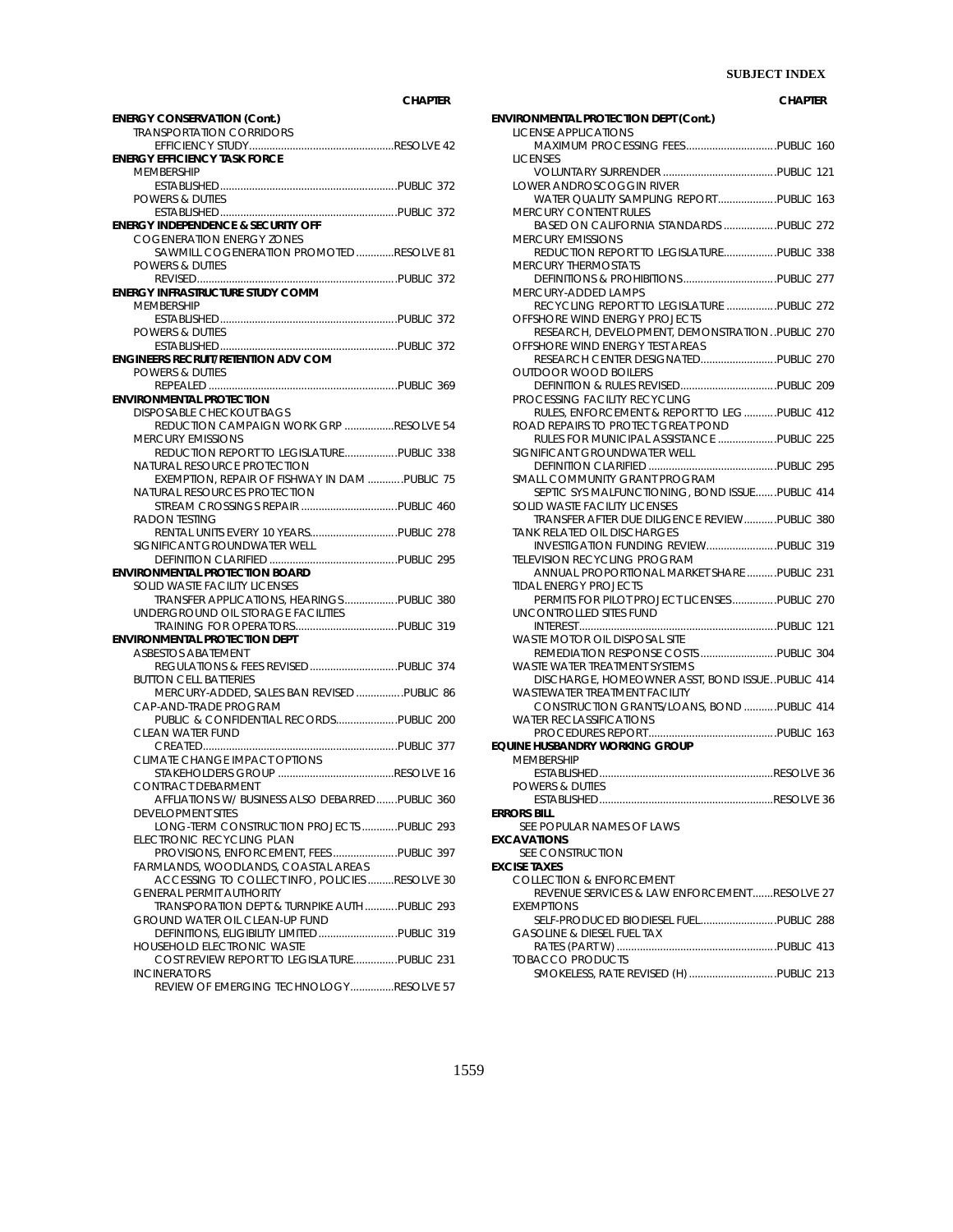|                                                                       | <b>CHAPTER</b> |                                                                             | <b>CHAPTER</b> |
|-----------------------------------------------------------------------|----------------|-----------------------------------------------------------------------------|----------------|
| <b>FALMOUTH</b>                                                       |                | <b>FINANCE AUTHORITY (Cont.)</b>                                            |                |
| GREATER PORTLAND PUBLIC DEV COMM                                      |                | MOTOR VEHICLE OIL PREMIUM                                                   |                |
|                                                                       |                | REVENUE COLLECTED REPORT (KKK)  PUBLIC 21                                   |                |
| <b>MEMBERSHIP</b>                                                     |                | QUALITY CHILD CARE                                                          |                |
| GREATER PORTLAND TRANSIT DISTRICT  PUBLIC 18                          |                |                                                                             |                |
| <b>FAME</b>                                                           |                | REGIONAL ECONOMIC DEVELOPMENT                                               |                |
| SEE FINANCE AUTHORITY                                                 |                | REVOLVING LOAN PROGRAM REVISED PUBLIC 13                                    |                |
| <b>FAMILIES</b>                                                       |                | SMALL ENTERPRISE GROWTH FUND                                                |                |
| <b>CANDIDATES</b>                                                     |                |                                                                             |                |
|                                                                       |                | SOCIAL WORK EDUCATION LOAN                                                  |                |
| <b>CHILD SUPPORT</b>                                                  |                |                                                                             |                |
| ENFORCEMENT PROVISIONS REVISED  PUBLIC 290                            |                | STATE CEILING CY 2090 & 2010                                                |                |
| MEDICAL SUPPORT & HEALTH INS PUBLIC 290                               |                |                                                                             |                |
| <b>DOMESTIC PARTNERS</b>                                              |                | WASTE MOTOR OIL DISPOSAL SITE                                               |                |
|                                                                       |                |                                                                             |                |
| <b>FOREIGN EXCHANGE STUDENTS</b>                                      |                | <b>FINANCIAL INSTITUTIONS</b>                                               |                |
|                                                                       |                | CHARTERED OUT OF STATE                                                      |                |
| INTERSTATE FAMILY SUPPORT ACT                                         |                | CONVERSION TO INSTATE CHARTER  PUBLIC 22                                    |                |
|                                                                       |                | <b>CORPORATORS</b>                                                          |                |
| MARRIAGE & FAMILY THERAPISTS                                          |                |                                                                             |                |
| TEMPORARY CONDITIONAL LICENSES PUBLIC 172                             |                | DECEPTIVE USE OF NAMES                                                      |                |
| MEMBERS WHO CARE FOR RELATIVES                                        |                |                                                                             |                |
| CHILD, LEGAL & CUSTODY ISSUES RESOLVE 136                             |                | <b>DISCLOSURE</b>                                                           |                |
| PARENTAL RIGHTS & RESPONSIBILITY                                      |                | AUTO SEARCH ACCOUNT INFO (AAAA)  PUBLIC 21                                  |                |
|                                                                       |                | FILING DEADLINES                                                            |                |
| TEMPORARY ASSIST FOR NEEDY<br>TRANSPORTATION & CHILD CARE  PUBLIC 291 |                | QUARTERLY, CONDITION/INCOME REPORTS  PUBLIC 22                              |                |
| <b>FAMILY &amp; CONSUMER SCIENCE WORK GRP</b>                         |                | FIRST-TIME HOME BUYERS                                                      |                |
|                                                                       |                | FEDERAL TAX CREDIT USED AT CLOSINGRESOLVE 13<br><b>HOUIDATION</b>           |                |
| <b>MEMBERSHIP</b>                                                     |                | REVIEW PROCESS FOR RECEIVERS  PUBLIC 22                                     |                |
|                                                                       |                |                                                                             |                |
| POWERS & DUTIES                                                       |                | <b>MORTGAGE FORECLOSURES</b><br>MEDIATION PROG & PROCESS REVISED  PUBLIC 40 |                |
| <b>FARM &amp; OPEN SPACE TAX</b>                                      |                | NONDEPOSITORY TRUST COMPANIES                                               |                |
| <b>FARMLAND</b>                                                       |                |                                                                             |                |
|                                                                       |                | SECURITY BREACH OF PERSONAL INFO                                            |                |
| <b>FARM-TO-SCHOOL INITIATIVES WORK GRP</b>                            |                |                                                                             |                |
| <b>MEMBERSHIP</b>                                                     |                | SUBSIDIARY SAVINGS INSTITUTION                                              |                |
|                                                                       |                | REPLACE W/ SUBSIDIARY UNIVERSAL BANK  PUBLIC 22                             |                |
| POWERS & DUTIES                                                       |                | <b>FINANCIAL INSTITUTIONS BUREAU</b>                                        |                |
|                                                                       |                | DECEPTIVE USE OF BANK NAMES                                                 |                |
| <b>FARMS &amp; FARMLAND PROTECT STUDY COM</b>                         |                |                                                                             |                |
| <b>RECOMMENDATIONS</b>                                                |                | <b>FINANCIAL PLANNERS</b>                                                   |                |
| ESTATE TAX CHANGES, FARM PRESERVATION  PUBLIC 356                     |                | <b>EDUCATION COURSES</b>                                                    |                |
| FARMING FOR MAINE FARMS DESIGNATED  PUBLIC 356                        |                |                                                                             |                |
|                                                                       |                | <b>LOAN BROKERS</b>                                                         |                |
| <b>FATHER CURRAN BRIDGE</b>                                           |                |                                                                             |                |
| RENAMED                                                               |                | <b>FIRE MARSHAL OFFICE</b>                                                  |                |
| CALUMET BRIDGE AT OLD FORT WESTERN RESOLVE 4                          |                | CARBON MONOXIDE DETECTORS                                                   |                |
| <b>FERTILIZERS</b>                                                    |                | PURCHASE & EDUCATION MATERIALS PUBLIC 16                                    |                |
| <b>REGISTRATION</b>                                                   |                | FIRE CODE PERMIT AUTHORITY                                                  |                |
| TONNAGE SOLD REPORT & FEES  PUBLIC 393                                |                |                                                                             |                |
| <b>FINANCE AUTHORITY</b>                                              |                | <b>WATER-BASED FIRE PROTECTION SYS</b>                                      |                |
| CLEAN FUEL VEHICLE FUND                                               |                | RULE REVIEW BY LEGISLATURE  RESOLVE 3                                       |                |
| APPLICATION & CONTRIBUTIONS PUBLIC 124                                |                | <b>FIRE PREVENTION</b>                                                      |                |
| SUSTAINABLE BIOFUEL INCLUDED  PUBLIC 124                              |                | SMOKE DETECTORS                                                             |                |
| <b>DEBT OBLIGATIONS ASSIGNED</b>                                      |                | REQUIREMENTS, SINGLE & MULTIFAMILY PUBLIC 16                                |                |
| PROMISSORY NOTE, LINCOLN PAPER/TISSUERESOLVE 124                      |                | <b>WATER-BASED FIRE PROTECTION SYS</b>                                      |                |
| DENTAL EDUCATION LOAN PROGRAM                                         |                | RULE REVIEW BY LEGISLATURE  RESOLVE 3                                       |                |
|                                                                       |                | <b>FIREFIGHTERS</b>                                                         |                |
| DOCTORS FOR ME FUTURE SCHOLARSHIP                                     |                | <b>CANCER SUFFERERS</b>                                                     |                |
| TUITION SUBSIDY PROG ESTABLISHED PUBLIC 410                           |                | WORKERS COMPENSATION BENEFITS  PUBLIC 40                                    |                |
| ECONOMIC RECOVERY LOAN PROG                                           |                | <b>FISH</b>                                                                 |                |
|                                                                       |                | PASSAGE & NATURAL STREAM FLOW                                               |                |
| EDUCATIONAL LOANS                                                     |                |                                                                             |                |
| CAPITAL RESERVE FUND EXTENDED PUBLIC 83                               |                | <b>STOCKING</b>                                                             |                |
| <b>FOOD PROCESSING GRANTS</b>                                         |                |                                                                             |                |
| FISHING, FARMING RULES & BOND ISSUE  PUBLIC 414                       |                |                                                                             |                |

| <b>FINANCE AUTHORITY (Cont.)</b>                                   |  |
|--------------------------------------------------------------------|--|
| MOTOR VEHICLE OIL PREMIUM                                          |  |
| REVENUE COLLECTED REPORT (KKK)  PUBLIC 213<br>QUALITY CHILD CARE   |  |
| EDUCATION SCHOLARSHIP FUND  PUBLIC 22                              |  |
| REGIONAL ECONOMIC DEVELOPMENT                                      |  |
| REVOLVING LOAN PROGRAM REVISED PUBLIC 131                          |  |
| SMALL ENTERPRISE GROWTH FUND                                       |  |
|                                                                    |  |
| SOCIAL WORK EDUCATION LOAN                                         |  |
|                                                                    |  |
| <b>STATE CEILING CY 2090 &amp; 2010</b>                            |  |
|                                                                    |  |
| WASTE MOTOR OIL DISPOSAL SITE                                      |  |
|                                                                    |  |
| <b>FINANCIAL INSTITUTIONS</b>                                      |  |
| CHARTERED OUT OF STATE<br>CONVERSION TO INSTATE CHARTER PUBLIC 228 |  |
| <b>CORPORATORS</b>                                                 |  |
|                                                                    |  |
| DECEPTIVE USE OF NAMES                                             |  |
|                                                                    |  |
| <b>DISCLOSURE</b>                                                  |  |
| AUTO SEARCH ACCOUNT INFO (AAAA)  PUBLIC 213                        |  |
| <b>FILING DEADLINES</b>                                            |  |
| QUARTERLY, CONDITION/INCOME REPORTS  PUBLIC 228                    |  |
| <b>FIRST-TIME HOME BUYERS</b>                                      |  |
| FEDERAL TAX CREDIT USED AT CLOSINGRESOLVE 133                      |  |
| <b>HOUIDATION</b>                                                  |  |
| REVIEW PROCESS FOR RECEIVERS  PUBLIC 228                           |  |
| <b>MORTGAGE FORECLOSURES</b>                                       |  |
| MEDIATION PROG & PROCESS REVISED  PUBLIC 402                       |  |
| NONDEPOSITORY TRUST COMPANIES                                      |  |
| SECURITY BREACH OF PERSONAL INFO                                   |  |
|                                                                    |  |
| SUBSIDIARY SAVINGS INSTITUTION                                     |  |
| REPLACE W/ SUBSIDIARY UNIVERSAL BANKPUBLIC 228                     |  |
| <b>FINANCIAL INSTITUTIONS BUREAU</b>                               |  |
| DECEPTIVE USE OF BANK NAMES                                        |  |
|                                                                    |  |
| <b>FINANCIAL PLANNERS</b>                                          |  |
| <b>EDUCATION COURSES</b>                                           |  |
|                                                                    |  |
| <b>LOAN BROKERS</b>                                                |  |
|                                                                    |  |
| <b>FIRE MARSHAL OFFICE</b><br><b>CARBON MONOXIDE DETECTORS</b>     |  |
| PURCHASE & EDUCATION MATERIALSPUBLIC 162                           |  |
| FIRE CODE PERMIT AUTHORITY                                         |  |
|                                                                    |  |
| WATER-BASED FIRE PROTECTION SYS                                    |  |
| RULE REVIEW BY LEGISLATURE  RESOLVE 31                             |  |
| <b>FIRE PREVENTION</b>                                             |  |
| <b>SMOKE DETECTORS</b>                                             |  |
| REQUIREMENTS, SINGLE & MULTIFAMILY PUBLIC 162                      |  |
| <b>WATER-BASED FIRE PROTECTION SYS</b>                             |  |
| RULE REVIEW BY LEGISLATURE  RESOLVE 31                             |  |
| <b>FIREFIGHTERS</b>                                                |  |
| <b>CANCER SUFFERERS</b>                                            |  |
| WORKERS COMPENSATION BENEFITS  PUBLIC 408                          |  |
| <b>FISH</b>                                                        |  |
| PASSAGE & NATURAL STREAM FLOW                                      |  |
| <b>STOCKING</b>                                                    |  |
| BIG REED POND, T8 R10 WELS PUBLIC 214                              |  |
|                                                                    |  |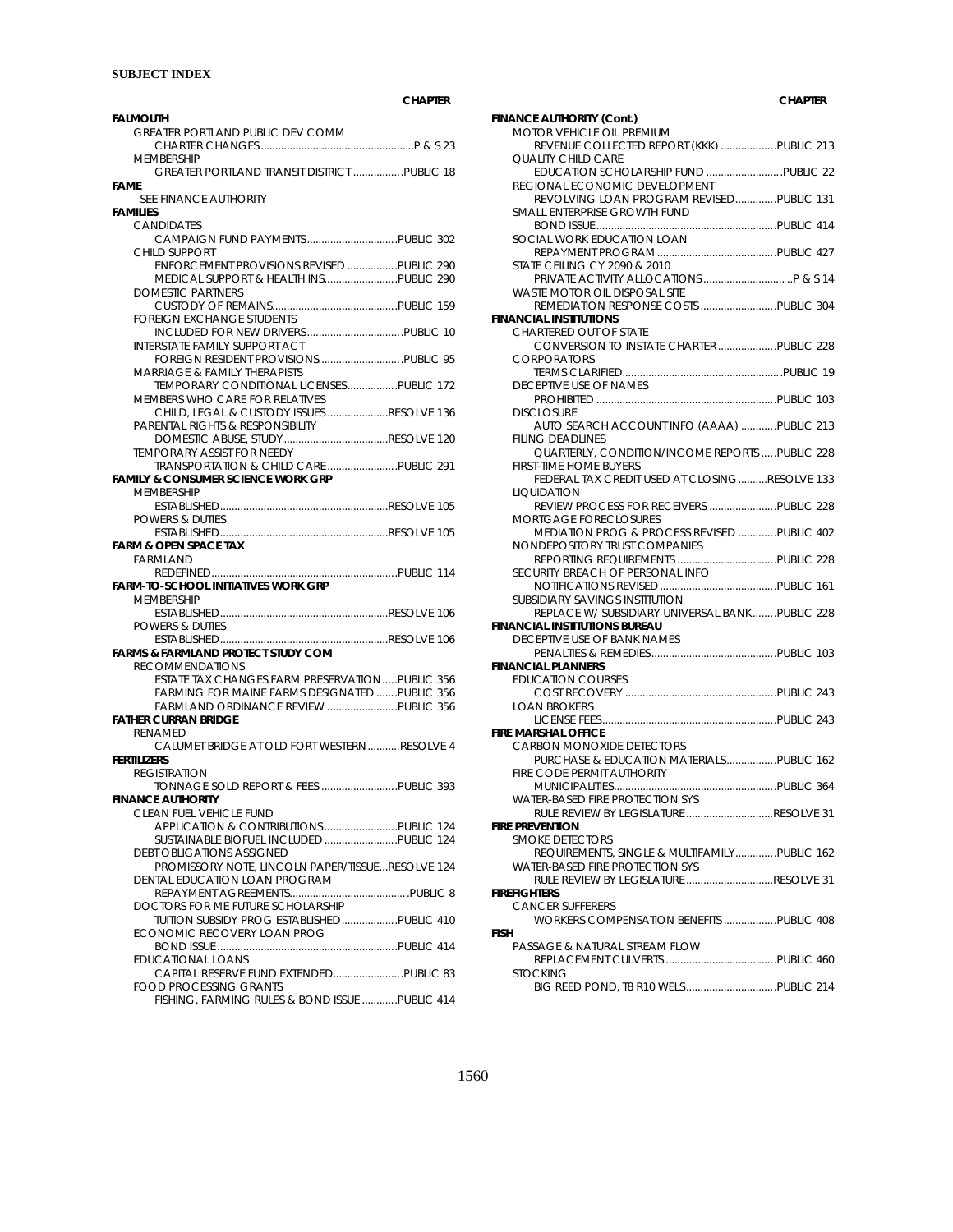## **X**

| <b>FISH &amp; WILDLIFE WARDENS</b>                                       |  |
|--------------------------------------------------------------------------|--|
| STOP ALL-TERRAIN VEHICLES                                                |  |
|                                                                          |  |
| FISHING                                                                  |  |
| <b>ALEWIVES</b>                                                          |  |
| <b>BAIT FISH HARVESTING</b>                                              |  |
| TERRITORIAL WATERS, STUDY RESOLVE 23                                     |  |
| <b>ICE</b>                                                               |  |
|                                                                          |  |
| SHACK PLACEMENT & REMOVAL PUBLIC 214                                     |  |
| <b>LICENSES</b>                                                          |  |
|                                                                          |  |
|                                                                          |  |
| LIFETIME, INFANT & YOUTH NONRESIDENTPUBLIC 404                           |  |
| <b>LOBSTER LICENSES</b>                                                  |  |
| LOBSTERS                                                                 |  |
|                                                                          |  |
| <b>OPEN WATER</b>                                                        |  |
|                                                                          |  |
| <b>OPEN WATER &amp; ICE</b>                                              |  |
|                                                                          |  |
| SCALLOPS                                                                 |  |
|                                                                          |  |
| SEA URCHINS                                                              |  |
|                                                                          |  |
| <b>SMELT</b>                                                             |  |
| <b>SMELTING</b>                                                          |  |
| MUD BROOK, LONG LAKE, AROOSTOOK CTY  PUBLIC 218                          |  |
| SPORT FISHING                                                            |  |
|                                                                          |  |
|                                                                          |  |
| STOCK FISH FIRST TIME OR STOPPING                                        |  |
| PUBLIC HEARING, NOTICE, WEBSITE INFO  PUBLIC 216                         |  |
| <b>FOOD</b>                                                              |  |
| <b>CALORIE INFORMATION</b>                                               |  |
| CHAIN RESTAURANT MENUS, BOARDS PUBLIC 395                                |  |
| <b>DONATIONS TO NONPROFITS</b><br>CERTAIN PERISHABLE ALLOWED  PUBLIC 168 |  |
| <b>ENHANCED RETAIL SEAFOOD LICENSE</b>                                   |  |
| SHELLSTOCK & LOBSTER PURCHASE  PUBLIC 217                                |  |
| <b>GENETICALLY MODIFIED CROPS</b>                                        |  |
| ACREAGE REPORT BY MANUFACTURERS PUBLIC 323                               |  |
| <b>MEAT &amp; POULTRY INSPECTIONS</b>                                    |  |
| FEDERAL RULES INCORPORATED TO STATE  PUBLIC 393                          |  |
| PET FOODS                                                                |  |
| REGISTRATION SURCHARGE USE PUBLIC 148                                    |  |
| POULTRY<br>BEST MANAGEMENT PRACTICE, RULESRESOLVE 63                     |  |
| QUALITY TRADEMARK, REPORT BY AGRESOLVE 63                                |  |
| SCHOOL FOOD ALIGNED W/                                                   |  |
| SCHOOL NUTRITION STANDARDS PUBLIC 147                                    |  |
| <b>FOOD STAMPS</b>                                                       |  |
| NAME CHANGE TO                                                           |  |
| FOOD SUPPLEMENT PROGRAM PUBLIC 291                                       |  |
| <b>FOREIGN JUDGMENTS</b>                                                 |  |
| <b>SEE JUDGMENTS</b>                                                     |  |
| <b>FORESTRY</b>                                                          |  |
| COMMERCIAL SILVICULTURAL CROPS                                           |  |
| <b>LOGGING OPERATIONS</b>                                                |  |
| FOREIGN BOND WORKER EQUIPMNT OWNER  PUBLIC 381                           |  |
| <b>WORKFRS</b>                                                           |  |
|                                                                          |  |
| <b>FRANCHISES</b>                                                        |  |
| SEE SALES                                                                |  |

| EВ |       |
|----|-------|
|    | FREED |

|                                                  | <b>SUBJECT INDEX</b>                            |
|--------------------------------------------------|-------------------------------------------------|
| <b>CHAPTER</b>                                   | <b>CHAPTER</b>                                  |
| <b>FISH &amp; WILDLIFE WARDENS</b>               | <b>FREEDOM OF ACCESS LAWS</b>                   |
| STOP ALL-TERRAIN VEHICLES                        | SEE POPULAR NAMES OF LAWS                       |
|                                                  | <b>FUEL</b>                                     |
| FISHING                                          | <b>BIODIESEL FUEL</b>                           |
| <b>ALEWIVES</b>                                  | SELF-PRODUCE/PERSONAL USE, TAX EXEMPTPUBLIC 288 |
|                                                  | <b>FUEL COST STABILIZATION FUNDS</b>            |
| <b>BAIT FISH HARVESTING</b>                      |                                                 |
|                                                  | <b>GEOTHERMAL HEAT EXCHANGE WELLS</b>           |
| <b>ICE</b>                                       |                                                 |
|                                                  | <b>HEATING FUEL EMERGENCIES</b>                 |
|                                                  | TOWNS MAY PROVIDE FUEL TO RENTALS  PUBLIC 135   |
| <b>LICENSES</b>                                  | OIL & SOLID FUEL BURNING                        |
|                                                  | TECHNICIANS LICENSING & REGS PUBLIC 344         |
|                                                  | PETROLEUM PRODUCTS                              |
| LIFETIME. INFANT & YOUTH NONRESIDENT PUBLIC 404  | DELIVERY VEHICLES. AUTO TEMP METERS PUBLIC 192  |
| <b>LOBSTER LICENSES</b>                          | ENGINE FUELS, LUBRICANTS, STANDARDS PUBLIC 192  |
| EXEMPTIONS W/ MEDICAL CRITERIA PUBLIC 188        | PROPANE & NATURAL GAS                           |
| <b>LOBSTERS</b>                                  |                                                 |
|                                                  | <b>SUSTAINABLE BIOFUELS</b>                     |
| <b>OPEN WATER</b>                                |                                                 |
|                                                  | <b>FUEL BOARD</b>                               |
| <b>OPEN WATER &amp; ICE</b>                      | <b>MFMBFRSHIP</b>                               |
|                                                  |                                                 |
| <b>SCALLOPS</b>                                  | POWERS & DUTIES                                 |
| CONSERVATION AREA PENALTIES PUBLIC 72            |                                                 |
| <b>SEA URCHINS</b>                               | <b>FUNERAL DIRECTORS</b>                        |
|                                                  | <b>CREMATED REMAINS</b>                         |
| <b>SMELT</b>                                     |                                                 |
|                                                  | FUTURE MAINE PROSPERITY COMM                    |
| <b>SMELTING</b>                                  | <b>RECOMMENDATIONS</b>                          |
| MUD BROOK, LONG LAKE, AROOSTOOK CTY  PUBLIC 218  | BUSINESS CLIMATE ADVANCEMENTRESOLVE 110         |
| <b>SPORT FISHING</b>                             | <b>GAMBLING CONTROL BOARD</b>                   |
|                                                  | <b>SLOT MACHINE INCOME</b>                      |
|                                                  |                                                 |
| STOCK FISH FIRST TIME OR STOPPING                | <b>GAMES OF CHANCE</b>                          |
| PUBLIC HEARING, NOTICE, WEBSITE INFO  PUBLIC 216 | CARD GAME TOURNAMENTS                           |
| FOOD                                             | LICENSE FEES BASED ON PLAYER NUMBER PUBLIC 457  |
| <b>CALORIE INFORMATION</b>                       | <b>CASINOS &amp; SLOT MACHINES</b>              |
| CHAIN RESTAURANT MENUS, BOARDS PUBLIC 395        | POLICY CONCERNING EXPANSIONRESOLVE 141          |
| <b>DONATIONS TO NONPROFITS</b>                   | <b>GAMBLING WINNING REPORTERS</b>               |
|                                                  | CHILD SUPPORT COLLECTION WORK GROUPRESOLVE 60   |
| <b>ENHANCED RETAIL SEAFOOD LICENSE</b>           | <b>HIGH-STAKES BEANO &amp; BINGO</b>            |
| SHELLSTOCK & LOBSTER PURCHASE  PUBLIC 217        | HOULTON BAND OF MALISEET INDIANS  PUBLIC 347    |
| <b>GENETICALLY MODIFIED CROPS</b>                | NONPROFIT ORGANIZATIONS                         |
| ACREAGE REPORT BY MANUFACTURERS PUBLIC 323       |                                                 |
| MEAT & POULTRY INSPECTIONS                       | PLAYER LIMITS                                   |

| PLAYER LIMITS                                        |  |
|------------------------------------------------------|--|
|                                                      |  |
| PLAYING CARD TOURNAMENTS                             |  |
| <b>MAXIMUM NUMBER OF PLAYERS REVISED  PUBLIC 457</b> |  |
| RAFFI FS                                             |  |
|                                                      |  |
| SLOT MACHINE INCOME                                  |  |
|                                                      |  |
| <b>GASOLINE STATIONS</b>                             |  |
| PETROI FUM MARKET SHARE                              |  |
|                                                      |  |
| <b>GENERAL ASSISTANCE</b>                            |  |
| TANF-ASPIRF PROGRAM                                  |  |
|                                                      |  |
| TEMPORARY ASSIST FOR NEEDY FAMILY                    |  |
|                                                      |  |
| <b>GENERAL SERVICES BUREAU</b>                       |  |
| SEE ALSO ADMINISTRATIVE & FIN SERV DEPT              |  |
| CAPITAL CONSTRUCTION RESERVE                         |  |
| FUNDS TRANSFER TO GENERAL FUND (D)  PUBLIC 1         |  |
| RENTAL INCOME DISTRIBUTION                           |  |
| DISCRETION, DEFENSE, VET & EM DEP (CC) PUBLIC 1      |  |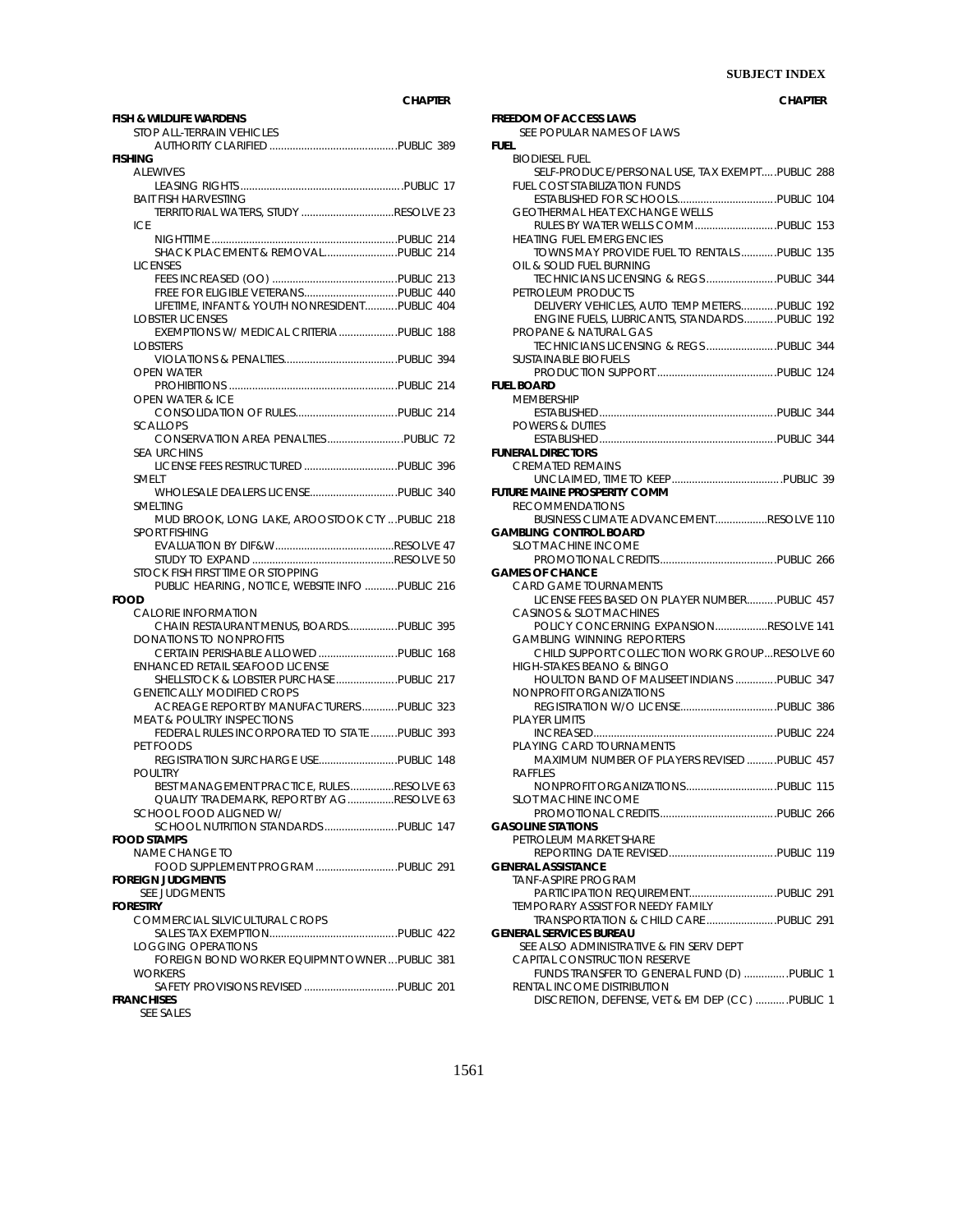| <b>GORHAM</b>                                                               |  |
|-----------------------------------------------------------------------------|--|
| <b>BYPASS RENAMED</b>                                                       |  |
| <b>GOVERNMENTAL ETHICS</b>                                                  |  |
| <b>GIFT</b>                                                                 |  |
|                                                                             |  |
| <b>GOVERNMENTAL ETHICS COMMISSION</b>                                       |  |
| <b>CAMPAIGN FINANCE REPORTS</b>                                             |  |
|                                                                             |  |
| CANDIDATES, PAC, POLITICAL COMM                                             |  |
| REQUEST FOR DETERMINATION  PUBLIC 302                                       |  |
| CLEAN ELECTION ACT MATCHING FUNDS                                           |  |
| RULE REVIEW BY LEGISLATURE  RESOLVE 90                                      |  |
| CLEAN ELECTION ACT, SEED MONEY                                              |  |
| RULE REVIEW & NOT AUTH BY LEGISLATURE  RESOLVE 103                          |  |
| <b>CLEAN ELECTION CANDIDATES</b>                                            |  |
| <b>CLEAN ELECTION LEGIS CANDIDATES</b>                                      |  |
| AMOUNT OF FUND DISTRIBUTION  PUBLIC 302                                     |  |
| <b>ETHICAL STANDARDS</b>                                                    |  |
| RECOMMENDATN FOR EXECUTIVE BRANCHRESOLVE 88                                 |  |
| <b>GENERAL ELECTION CONTRIBUTIONS</b>                                       |  |
| COLLECTED DURING PRIMARY, RULES PUBLIC 286                                  |  |
| LOBBYIST SYS & DISCLOSURE WEBSITE                                           |  |
| POWERS & DUTIES                                                             |  |
| LEGISLATIVE PROPOSAL SUBMISSION  PUBLIC 208                                 |  |
| UNDUE INFLUENCE                                                             |  |
|                                                                             |  |
| <b>GOVERNMENTAL FACILITIES AUTHORITY</b>                                    |  |
| <b>SECURITIES</b><br>CAPITAL REPAIRS TO STATE FACILITIES (XXXX)  PUBLIC 213 |  |
|                                                                             |  |
| GOVERNOR                                                                    |  |
| LAND CONVEYANCE TO                                                          |  |
| GREATER GRAND ISLE HISTORIC SOCIETY RESOLVE 9                               |  |
| <b>GOVERNOR (BALDACCI)</b>                                                  |  |
| <b>ADDRESSES</b>                                                            |  |
| <b>GRAND ISLE</b>                                                           |  |
| <b>LAND TRANSFER TO</b>                                                     |  |
| GREATER GRAND ISLE HISTORICAL SOCIETY RESOLVE 9                             |  |
| <b>GRAY, RALSTON C</b>                                                      |  |
| <b>BRIDGE NAMED</b>                                                         |  |
| ACROSS NARRAMISSIC RIVER IN ORLANDRESOLVE 44                                |  |
| <b>GREATER LIMESTONE WASTEWATER FAC</b><br><b>BOARD OF DIRECTORS</b>        |  |
|                                                                             |  |
| <b>GREATER PORTLAND TRANSIT DISTRICT</b>                                    |  |
| MUNICIPALITIES AS MEMBERS                                                   |  |
| PORTLAND AREA COMP TRANS DISTRICT  PUBLIC 18                                |  |
| <b>GREENLAW CHOPPING TOWNSHIP</b>                                           |  |
| RENAMED FROM                                                                |  |
| <b>GROUND WATER</b>                                                         |  |
| DRINKING WATER PROGRAMS                                                     |  |
|                                                                             |  |
| EXTRACTION & TRANSPORTATION                                                 |  |
| CONDITIONS PRIOR TO CONTRACTS PUBLIC 37                                     |  |
| <b>INFRASTRUCTURE</b>                                                       |  |
| FUNDING & STAKEHOLDER GRP  PUBLIC 377<br>PUBLIC DRINKING WATER SYSTEMS      |  |
|                                                                             |  |

| <b>GROUND WATER (Cont.)</b>                                                    |  |
|--------------------------------------------------------------------------------|--|
| RESOURCE MANAGEMENT                                                            |  |
| INTERNATIONAL TRADE AGREEMNT IMPACT  RESOLVE 132                               |  |
| SIGNIFICANT GROUNDWATER WELL                                                   |  |
|                                                                                |  |
| GUARDIANS                                                                      |  |
| <b>ESTABLISH &amp; TERMINATE</b><br>PROCEEDINGS & BURDEN OF PROOF  PUBLIC 349  |  |
| <b>GUIDES</b>                                                                  |  |
| ALIEN BIG GAME HUNTERS                                                         |  |
|                                                                                |  |
| HALLOWELL                                                                      |  |
| STEVENS/REED CAMPUS                                                            |  |
| CONDITIONS PRIOR TO SALERESOLVE 102                                            |  |
| <b>HANCOCK POND WATER DISTRICT</b>                                             |  |
| MEMBERSHIP                                                                     |  |
|                                                                                |  |
| <b>POWERS &amp; DUTIES</b>                                                     |  |
|                                                                                |  |
| <b>HAROLD WEST BRIDGE</b>                                                      |  |
| <b>MILBRIDGE</b>                                                               |  |
| GREAT SOUTH BRIDGE RENAMEDRESOLVE 17                                           |  |
| <b>HAZARDOUS WASTES</b><br>ELECTRONIC RECYCLING                                |  |
|                                                                                |  |
| <b>HEAD INJURIES</b>                                                           |  |
| <b>STUDENT ATHLETES</b>                                                        |  |
| PREVENT, DIAGNOSE, TREAT WORK GROUP RESOLVE 79                                 |  |
| HEAD INJURY/STUDENT-ATHLETE WORK GRP                                           |  |
| MEMBERSHIP                                                                     |  |
|                                                                                |  |
| <b>POWERS &amp; DUTIES</b>                                                     |  |
|                                                                                |  |
| HEALTH & HUMAN SERVICES DEPT                                                   |  |
| <b>BLOOD DONATION CENTERS</b>                                                  |  |
| THERAPEUTIC PHLEBOTOMIES  RESOLVE 21                                           |  |
| <b>BODY MASS INDEX FROM SCHOOLS</b>                                            |  |
| METHOD, SCHEDULE, PROTOCOL RULES  PUBLIC 407                                   |  |
| <b>CERTIFICATE OF NEED</b><br>NURSING FACILITIES, ENERGY EFFICIENCY PUBLIC 430 |  |
| NURSING HOME REQUIREMENTS REVISED PUBLIC 429                                   |  |
| CHILD CARE PROVIDER CERTIFICATION                                              |  |
| RULE REVIEW BY LEGISLATURE  RESOLVE 8                                          |  |
| CHILD SUPPORT ENFORCEMENT                                                      |  |
| COLLECTION INCREASE WORK GROUP RESOLVE 60                                      |  |
|                                                                                |  |
| MOTION TO MODIFY & SERVICE REVISED  PUBLIC 290                                 |  |
|                                                                                |  |
| <b>DENTAL CARE ACCESS</b>                                                      |  |
|                                                                                |  |
| DIRECT SUPPORT PROVIDERS                                                       |  |
| WORKING STATUS EXAMINED & REPORTRESOLVE 96                                     |  |
| DISABLED CHILDREN<br>SAFE SLEEPING EQUIPMENT, REIMBURSEMENTPUBLIC 100          |  |
| DRINKING WATER LOAN FUND                                                       |  |
|                                                                                |  |
| DRINKING WATER FUND                                                            |  |
|                                                                                |  |
| DRINKING WATER PROGRAM                                                         |  |
| SURFACE USES OF LAKES/PONDS, REPORT RESOLVE 32                                 |  |
| FARM-TO-SCHOOL PROGRAMS                                                        |  |
|                                                                                |  |
| <b>FOOD STAMPS ADMINISTRATION</b>                                              |  |
| NAME CHG: FOOD SUPPLEMENT ADM (DDD)  PUBLIC 213                                |  |
| HOMELESS YOUTH & RUNAWAYS                                                      |  |
|                                                                                |  |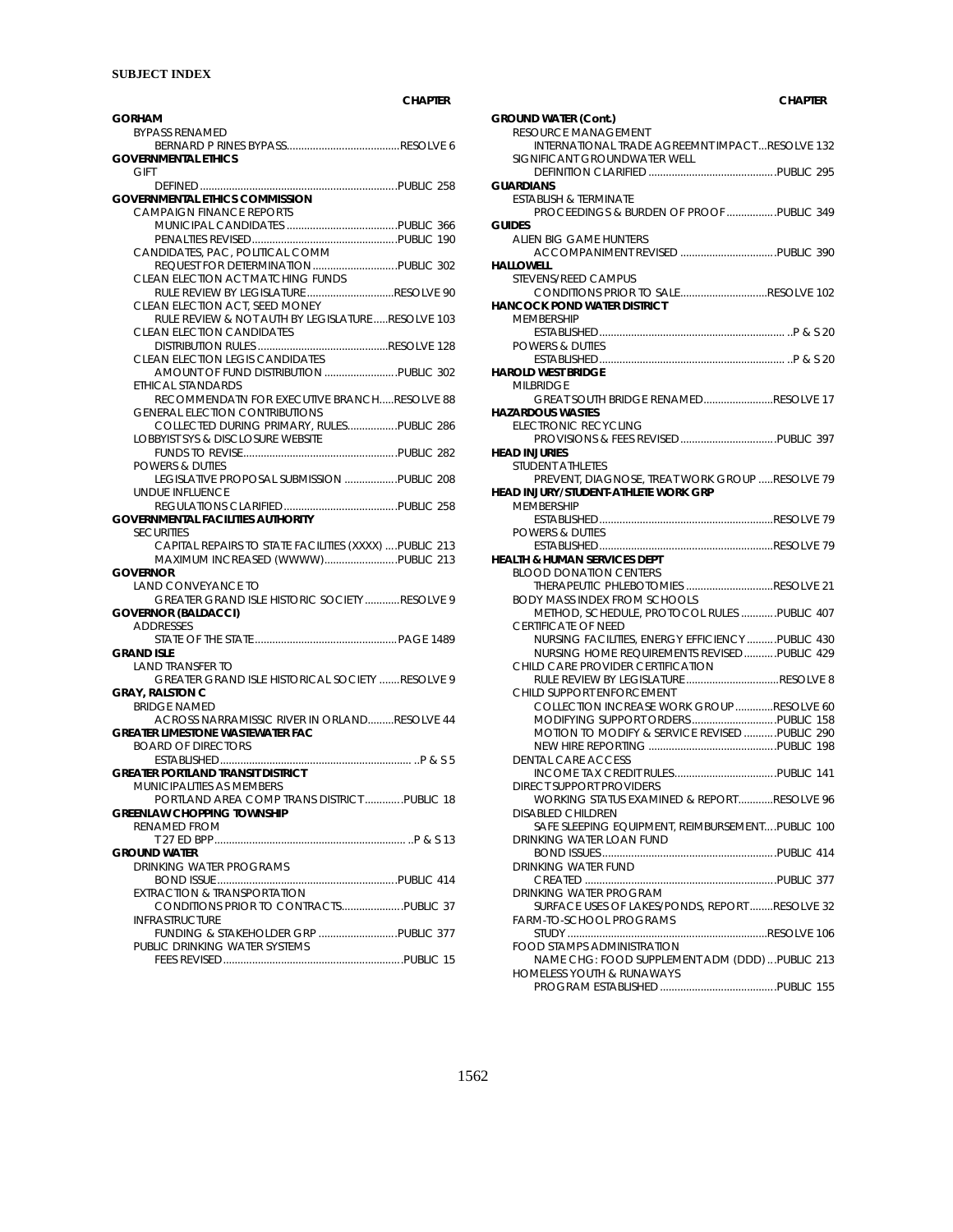| HEALTH & HUMAN SERVICES DEPT (Cont.)                                          |
|-------------------------------------------------------------------------------|
| <b>INTERAGENCY TRANSPORTATION</b>                                             |
| COORDINATING COMMITTEE CREATED  PUBLIC 130                                    |
| <b>LONG-TERM CARE FACILITIES</b>                                              |
|                                                                               |
| LONG-TERM CARE PLAN                                                           |
| HOME-BASED & COMMUNITY-BASED CAREPUBLIC 420                                   |
| LONG-TERM CARE SERVICES<br>BEHAVIORAL ISSUES, CONTINUITY OF CARE  RESOLVE 122 |
| IMPROVED DISCHARGE PLANNINGRESOLVE 122                                        |
|                                                                               |
| STANDARDIZED TRANSFER PROTOCOLRESOLVE 122                                     |
| SUPPLEMENTARY LEVEL, BEHAVIORL ISSUESRESOLVE 122                              |
| <b>MAINECARE PROGRAM</b>                                                      |
| BEHAVIOR ANALYST REIMBURSEMENT RESOLVE 33                                     |
| CHILDREN SCREENINGS, TREATMENTRESOLVE 26                                      |
|                                                                               |
| HOSPITAL PHYSICIAN REIMBURSEMENT (V) PUBLIC 1                                 |
| KATIE BECKETT OPTION CRITERIA (PP) PUBLIC 213                                 |
| LONG-TERM CARE PARTNERSHIP PROG PUBLIC 101                                    |
| PHARMACIST GIVING VACCINES, BILLING  PUBLIC 308                               |
| RISK BASED MANAGED CARE CONTRT (PPPP)PUBLIC 213                               |
| MAINECARE REIMBURSEMENT                                                       |
| CRITICAL ACCESS HOSPITALS REPORT (CC)PUBLIC 213                               |
| IMPACT OF PHYSICIAN RATES REPORT (CC)  PUBLIC 213                             |
| MEDICAL CARE - PAYMENT TO PROVIDERS                                           |
| MAINECARE SETTLEMENT FOR HOSPITALS (E)  PUBLIC 1                              |
| MENTAL & DEVELOPMENTAL DISORDERS                                              |
| STATUTES, RULES & POLICIES REVIEWRESOLVE 123                                  |
| MENTAL HEALTH PROFESSIONALS<br>EDUCATION RE FIREARM PROHIBITION PUBLIC 451    |
| MULTICULTURAL SERV, RATES, QUALITY                                            |
| NAME CHG: MULTICULTURAL SERV (DDD)PUBLIC 213                                  |
| NURSES ED LOAN REPAYMENT PROG                                                 |
|                                                                               |
| <b>NURSING FACILITY SALES</b>                                                 |
| DEPRECIATION RECAPTURE, MAINECARE PUBLIC 97                                   |
| ORAL HEALTH SCREENING                                                         |
| PRESCHOOL, PILOT PROGRAM AT 3 SITESRESOLVE 67                                 |
| POSTED ON WEBSITE                                                             |
|                                                                               |
| PROGRESSIVE TREATMENT PROGRAM                                                 |
|                                                                               |
|                                                                               |
| <b>RADON MITIGATION</b>                                                       |
| REGISTRATION OF SERVICE PROVIDERS  PUBLIC 278                                 |
| <b>SENTINEL EVENTS</b>                                                        |
| <b>TANF-ASPIRF PROGRAM</b>                                                    |
|                                                                               |
| <b>TANNING BOOTHS &amp; MINORS</b>                                            |
| RULEMAKING & WORK GROUP CREATEDRESOLVE 119                                    |
| TEMPORARY ASSIST FOR NEEDY FAMILY                                             |
| TRANSPORTATION & CHILD CARE  PUBLIC 291                                       |
| UNLICENSED ASSISTIVE PERSONS                                                  |
| COMPLAINTS INVESTIGATIONS & HEARINGSPUBLIC 215                                |
| YOUTH CAMPS                                                                   |
|                                                                               |
| health care bill of Rights                                                    |
| SEE POPULAR NAMES OF LAWS                                                     |
| HEALTH CARE FACILITIES                                                        |
| <b>CERTIFICATE OF NEED</b>                                                    |
| EXEMPTIONS & PENALTIES REVISED  PUBLIC 383                                    |
| <b>COST TO CORRECT MISTAKES</b><br>CHARGE TO EMPLOYER PROHIBITED  PUBLIC 31   |
|                                                                               |
|                                                                               |

| HEALTH CARE FACILITIES (Cont.)                     |  |
|----------------------------------------------------|--|
| SENTINEL EVENTS                                    |  |
|                                                    |  |
|                                                    |  |
| <b>SERVICES</b>                                    |  |
| AVERAGE CHARGE PUBLIC INFO  PUBLIC 71              |  |
|                                                    |  |
| <b>HEALTH CARE PERSONNEL</b>                       |  |
| <b>GUNSHOT WOUND TREATMENT</b>                     |  |
|                                                    |  |
| NURSE PRACTITIONER/MIDWIVES                        |  |
| VERIFY MEDICAL PAPERS ALLOWED PUBLIC 259           |  |
| <b>HEALTH CARE SERVICES</b>                        |  |
|                                                    |  |
| <b>BRAIN INJURIES</b>                              |  |
| CHILDREN, DATA DISCREPANCY REVIEW RESOLVE 112      |  |
| <b>DATA COLLECTION FROM MINORS &amp;</b>           |  |
| PREDATORY MARKETING PROHIBITED PUBLIC 230          |  |
| <b>HEALTH CARE INFORMATION</b>                     |  |
|                                                    |  |
|                                                    |  |
| <b>INVOLUNTARY ADMISSION</b>                       |  |
| PROGRESSIVE TREATMENT PROG  PUBLIC 276             |  |
| LONG-TERM CARE                                     |  |
| AGING & OUTDATED FACILITIES STUDY RESOLVE 52       |  |
|                                                    |  |
| CONTINUITY, BEHAVIORAL ISSUES RESOLVE 122          |  |
| DEFINITIONS REVISED & PLANNING PUBLIC 279          |  |
| HOME-BASED & COMMUNITY-BASED CAREPUBLIC 420        |  |
| PARTNERSHIP PROGRAM REVISED  PUBLIC 101            |  |
| PASSAMAQUODDY TRIBE & WASH COUNTY                  |  |
|                                                    |  |
| ACTION PLAN ON HEALTH DISPARITIESRESOLVE 93        |  |
| SCREENINGS, DIAGNOSIS, TREATMENT                   |  |
| CHILDREN, MAINECARE COVERAGE RESOLVE 26            |  |
| <b>TELEMEDICINE SERVICES</b>                       |  |
|                                                    |  |
|                                                    |  |
| THERAPEUTIC PHLEBOTOMIES                           |  |
| HEREDITARY HEMOCHROMATOSIS RESOLVE 21              |  |
| <b>WELLNESS INITIATIVE</b>                         |  |
|                                                    |  |
|                                                    |  |
| HEALTH CARE SHARED DECISION ADV GRP                |  |
| MEMBERSHIP                                         |  |
|                                                    |  |
| POWERS & DUTIES                                    |  |
|                                                    |  |
|                                                    |  |
| Health Data Organization                           |  |
| <b>BOARD OF DIRECTORS</b>                          |  |
| MEMBERSHIP & TIME OF SERVICE  PUBLIC 71            |  |
| <b>CLOSTRIDIUM DIFFICILE</b>                       |  |
| REPORTING PROCEDURE RULESRESOLVE 82                |  |
|                                                    |  |
| METHICILLIN-RESISTANT STAPH                        |  |
| REPORTING PROCEDURE RULESRESOLVE 82                |  |
| PRICES FOR PROCEDURES                              |  |
|                                                    |  |
|                                                    |  |
| PROCESSING CENTER                                  |  |
|                                                    |  |
| RELEASE OF DATA TO PUBLIC                          |  |
| RULE REVIEW BY LEGISLATURE  RESOLVE 84             |  |
| <b>HEALTH INSURANCE</b>                            |  |
|                                                    |  |
| <b>ACCESS PAYMENTS</b>                             |  |
| REQUIRED TO FUND DIRIGO HEALTH PUBLIC 359          |  |
| COBRA COVERAGE                                     |  |
| 2ND ELECTION PERIOD IF LAID OFF PUBLIC 244         |  |
|                                                    |  |
| <b>CONTINUITY OF COVERAGE</b>                      |  |
| PREEXISTING CONDITN LOOK BACK PERIOD  PUBLIC 244   |  |
| COVERAGE                                           |  |
| DEPENDENT ADULT CHILD, NOTICE TO PARENT PUBLIC 244 |  |
| DENTAL COVERAGE                                    |  |
|                                                    |  |
| INDEPENDENT PRAC HYGIENISTS INCLUDED  PUBLIC 307   |  |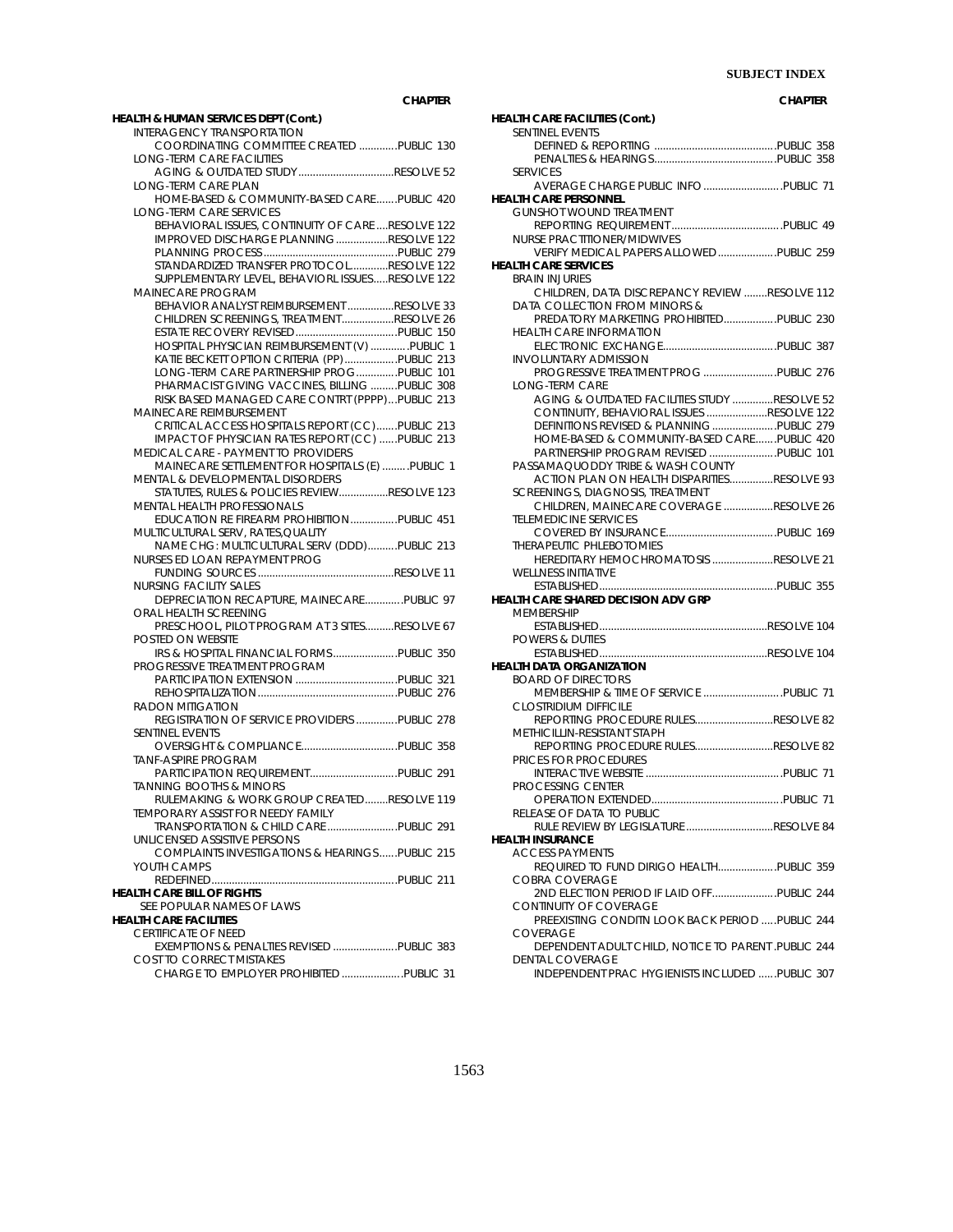| HEALTH INSURANCE (Cont.)                                                              |  |
|---------------------------------------------------------------------------------------|--|
| <b>DESIGNATED PROVIDERS</b>                                                           |  |
| FINANCIAL INCENTIVE AUTHORIZED  PUBLIC 357                                            |  |
| MANDATED COVERAGE                                                                     |  |
| NOTIFICATIONS                                                                         |  |
| TOLL-FREE NUMBERS, POLICIES, BENEFITS PUBLIC 439<br>PRESCRIPTION COVERAGE             |  |
| PRIOR AUTHORIZATION HONORED  PUBLIC 439                                               |  |
| PROVIDER PROFILING PROGRAMS                                                           |  |
|                                                                                       |  |
| RATE INCREASES                                                                        |  |
| RATINGS                                                                               |  |
| INDIVIDUAL & SMALL GROUP CLARIFIED  PUBLIC 244                                        |  |
| RETIREE HEALTH INSURANCE FUND                                                         |  |
| OVERPAYMENTS TO COMM COLL SYS (AA)  PUBLIC 1                                          |  |
| SINGLE-PAYOR HEALTH CARE SYSTEM<br>UPDATED FEASIBILITY STUDYRESOLVE 135               |  |
| STATE EMPLOYEES PLAN                                                                  |  |
| CAPITAL INVESTMNT FUND REPEAL REMOVED PUBLIC 194                                      |  |
| CHILD DEVELOPMENT SERV EMPLOYEESPUBLIC 233                                            |  |
| COST SHARING ARRANGEMENT (GG)  PUBLIC 213                                             |  |
| FITNESS DEMO PROJECT IMPACT REPORTRESOLVE 78                                          |  |
| <b>HEALTH POLICY &amp; FINANCE OFFICE</b>                                             |  |
| CAPITAL INVESTMENT FUND CREATED                                                       |  |
| RULE REVIEW BY LEGISLATURE  RESOLVE 83                                                |  |
| <b>EMERGENCY DEPT USE REDUCTION</b>                                                   |  |
| REPORT ABOUT PROGRESS (CC)  PUBLIC 213                                                |  |
| HEALTH SYSTEMS DEVELOPMENT ADV CNCL                                                   |  |
| <b>MEMBERSHIP</b>                                                                     |  |
|                                                                                       |  |
| <b>POWERS &amp; DUTIES</b>                                                            |  |
| PAYMENT REFORM RECOMMENDATIONS  PUBLIC 350                                            |  |
| <b>HEALTHY MAINE PARTNERSHIPS</b>                                                     |  |
| POWERS & DUTIES                                                                       |  |
|                                                                                       |  |
| <b>HEARING IMPAIRED PERSONS</b>                                                       |  |
| <b>INTERPRETERS</b>                                                                   |  |
| LICENSE SWORN STATEMENT REQUIREMENT PUBLIC 112                                        |  |
|                                                                                       |  |
| INTRASTATE TOLL CALLS                                                                 |  |
| <b>TELECOMMUNICATIONS</b>                                                             |  |
|                                                                                       |  |
|                                                                                       |  |
| <b>HEMP</b><br>SEE AGRICULTURAL PRODUCTS                                              |  |
|                                                                                       |  |
| HIGH SCHOOL DIPLOMA WORK GROUP<br><b>MFMBFRSHIP</b>                                   |  |
|                                                                                       |  |
| <b>POWERS &amp; DUTIES</b>                                                            |  |
|                                                                                       |  |
| HIGHER ED FOR CHILD CARE WORK GRP                                                     |  |
|                                                                                       |  |
| POWERS & DUTIES                                                                       |  |
| <b>HISTORIC PRESERVATION</b>                                                          |  |
| HISTORIC PRESERVATN REVOLVING FUND                                                    |  |
|                                                                                       |  |
| HISTORIC PROPERTY ACQUISITION                                                         |  |
|                                                                                       |  |
|                                                                                       |  |
| <b>HISTORIC SITES</b>                                                                 |  |
|                                                                                       |  |
| KENNEBEC ARSENAL DISTRICT                                                             |  |
| TAX CREDIT FOR REHAB DELAYED (Z)  PUBLIC 1<br><b>HISTORIC PRESERVATION COMMISSION</b> |  |
| HISTORIC PRESERVATN REVOLVING FUND                                                    |  |
|                                                                                       |  |
|                                                                                       |  |

| HISTORIC PRESERVATION COMM (Cont.)            |  |
|-----------------------------------------------|--|
| OFFSHORE WIND ENERGY TEST AREAS               |  |
| RESEARCH CENTER DESIGNATED PUBLIC 270         |  |
| hiv advisory committee                        |  |
| MEMBERSHIP                                    |  |
|                                               |  |
| POWERS & DUTIES                               |  |
|                                               |  |
| <b>HOME CARE SERVICES</b>                     |  |
| PRIVATE NONMEDICAL INSTITUTION SERV           |  |
| MAINECARE BENEFITS RULE REVIEWRESOLVE 40      |  |
| UNLICENSED ASSISTIVE PERSONS                  |  |
| COMPLAINTS NOTATION ON REGISTRY PUBLIC 215    |  |
| HOMELESS PERSONS                              |  |
| <b>HOMELESS YOUTH &amp; RUNAWAYS</b>          |  |
|                                               |  |
| <b>VETERANS</b>                               |  |
|                                               |  |
| Honoring women veterans work grp              |  |
| <b>MEMBERSHIP</b>                             |  |
|                                               |  |
| <b>POWERS &amp; DUTIES</b>                    |  |
|                                               |  |
| HORSES                                        |  |
| <b>CARE &amp; MANAGEMENT</b>                  |  |
| PAST PRACTICES & REGS STUDY RESOLVE 36        |  |
| Hospital expenses working group               |  |
| MEMBERSHIP                                    |  |
|                                               |  |
| POWERS & DUTIES                               |  |
|                                               |  |
| HOSPITALS                                     |  |
| <b>CERTIFICATE OF NEED</b>                    |  |
| DEFINITIONS & PROCEDURES REVISED PUBLIC 383   |  |
| <b>INFECTION REPORTING PROCEDURES</b>         |  |
|                                               |  |
| INVOLUNTARY TREATMENT & SENTENCING            |  |
|                                               |  |
| <b>LEASED PROPERTY</b>                        |  |
|                                               |  |
| <b>MAJOR MEDICAL EQUIPMENT</b>                |  |
| REDEFINED FOR CERTIFICATE OF NEED  PUBLIC 383 |  |
| <b>OPERATING EXPENSES</b>                     |  |
| DATA REPORTING RECOMMENDATIONS RESOLVE 66     |  |
| SENTINEL EVENTS                               |  |
| DEFINED, REPORTING, PENALTIES  PUBLIC 358     |  |
|                                               |  |
| <b>SERVICES</b>                               |  |
| AVERAGE CHARGE PUBLIC INFO  PUBLIC 71         |  |
| STAPHYLOCOCCUS AUREUS (MRSA)                  |  |
|                                               |  |
| <b>HOTELS &amp; MOTELS</b>                    |  |
| MINIBARS IN ROOMS                             |  |
|                                               |  |
| Houlton                                       |  |
| HIGH-STAKES BEANO                             |  |
| HOULTON BAND OF MALISEET INDIANS  PUBLIC 347  |  |
| HOULTON BAND OF MALISEET INDIANS              |  |
| SEE NATIVE AMERICANS                          |  |
| Housing                                       |  |
| <b>CONSTRUCTION CONTRACTS</b>                 |  |
|                                               |  |
| FIRST-TIME HOME BUYERS                        |  |
| FEDERAL TAX CREDIT USED AT CLOSINGRESOLVE 133 |  |
| <b>LONG-TERM CARE FACILITIES</b>              |  |
|                                               |  |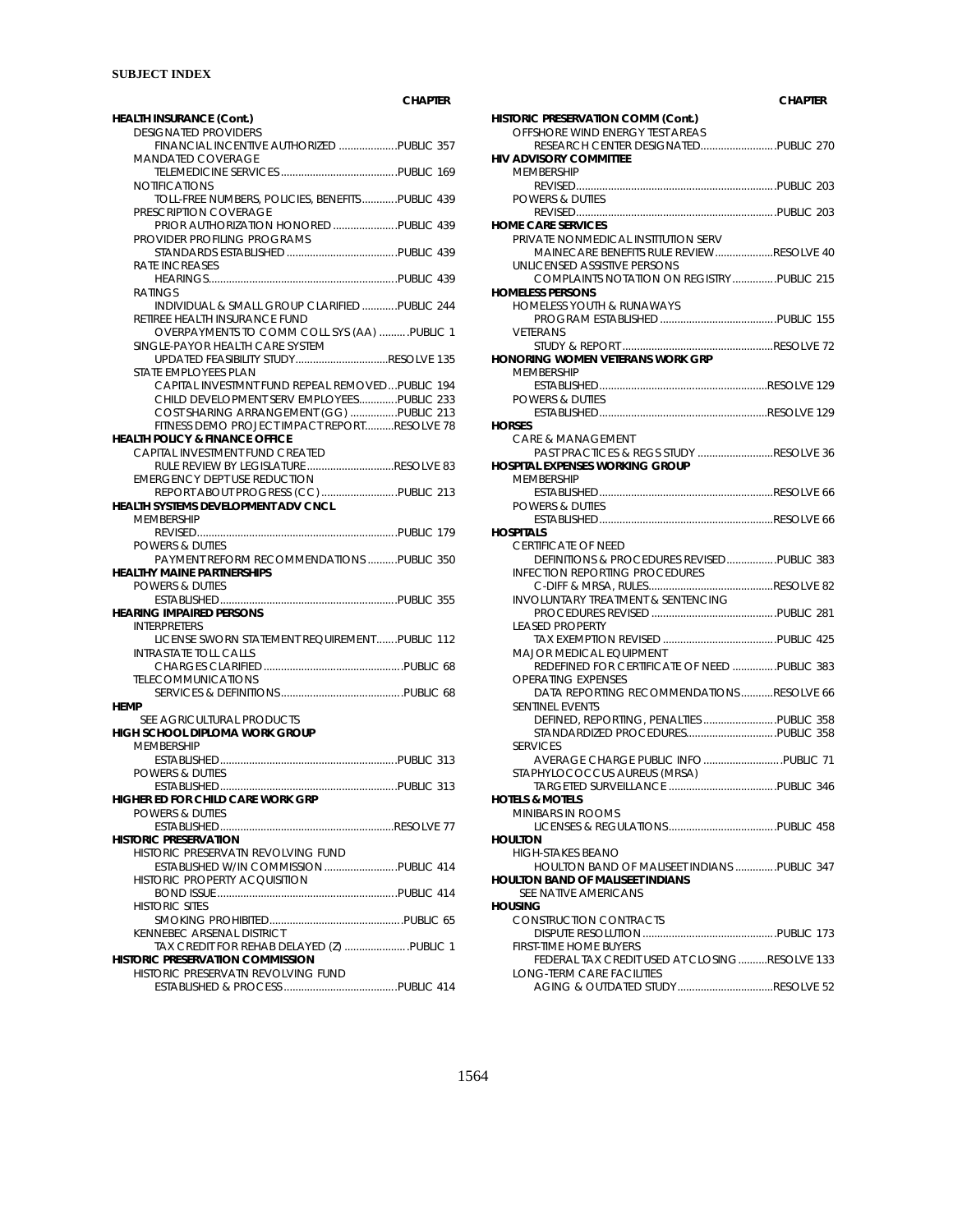| <b>HOUSING (Cont.)</b>                            |
|---------------------------------------------------|
| SINGLE & MULTI-FAMILY                             |
| SMOKE & CARBON MONOXIDE DETECTORS PUBLIC 162      |
| <b>HUMAN RIGHTS</b>                               |
| <b>COMPLAINT PROCESS</b>                          |
|                                                   |
| HUMAN SERVICES BUREAU                             |
| <b>BAXTER STATE PARK AUTHORITY</b>                |
| SEASONAL EMPLOYEES, UNUSED TIME RESOLVE 43        |
| <b>HUNTING</b>                                    |
| ANTLERLESS DEER PERMIT APPLICATIONS               |
| APPRENTICE HUNTER LICENSE                         |
|                                                   |
| <b>ARCHERY</b>                                    |
| EQUIPMENT MAY BE FORFEITED  PUBLIC 340            |
| <b>BAIT PLACEMENT</b>                             |
|                                                   |
| CANADIAN BIG GAME HUNTERS                         |
| GUIDE ACCOMPANING REVISED PUBLIC 390              |
| <b>COYOTES</b>                                    |
|                                                   |
| DEER                                              |
|                                                   |
| <b>HUNTING DOGS</b>                               |
| TRAINING REGS & SEASON REVISED  PUBLIC 76         |
| <b>JUNIOR HUNTERS</b>                             |
|                                                   |
| LARGE GAME SHOOTING AREAS                         |
| 11 ALLOWED, LICENSE APPLICATIONS  PUBLIC 249      |
| <b>LICENSES</b>                                   |
|                                                   |
|                                                   |
| LIFETIME, INFANT & YOUTH NONRESIDENT PUBLIC 404   |
| <b>MOOSE</b>                                      |
| WILDLIFE DISTRICT 2 SAME AS DISTRICT 3RESOLVE 121 |
| <b>MOOSE LOTTERY APPLICATIONS</b>                 |
|                                                   |
| <b>MOOSE LOTTERY WINNERS</b>                      |
|                                                   |
| MUZZLE-LOADING FIREARMS                           |
| <b>SUPER PACK LICENSES</b>                        |
|                                                   |
| <b>WILD TURKEYS</b>                               |
|                                                   |
| <b>INCINERATOR REVIEW TASK FORCE</b>              |
| MEMBERSHIP                                        |
|                                                   |
| POWERS & DUTIES                                   |
|                                                   |
| <b>INCINERATORS</b>                               |
| SEE SOLID WASTES                                  |
| <b>INCOME TAX</b>                                 |
| <b>CREDITS</b>                                    |
| DENTISTS ELIGIBILITY & PROGRAM ADMIN  PUBLIC 141  |
| KENNEBEC ARSENAL DISTRICT DELAY (Z) PUBLIC 1      |
| ESTIMATED TAX PAYMENTS                            |
| UNUSUAL EVENT INCOME DEFINED (I)  PUBLIC 1        |
|                                                   |
| <b>INDEXING</b>                                   |
| COST OF LIVING ADJUSTMENT (WWW)  PUBLIC 213       |
| RATES                                             |
|                                                   |
| <b>REFERENCES</b>                                 |
| <b>REFUNDS</b>                                    |

|                                                                        | <b>CHAPTER</b> |                                                                                       | <b>CHAPTER</b> |
|------------------------------------------------------------------------|----------------|---------------------------------------------------------------------------------------|----------------|
| HOUSING (Cont.)                                                        |                | <b>INDIAN TRIBAL-STATE COMMISSION</b>                                                 |                |
| SINGLE & MULTI-FAMILY                                                  |                | MEMBERSHIP                                                                            |                |
| SMOKE & CARBON MONOXIDE DETECTORS PUBLIC 162                           |                |                                                                                       |                |
| <b>HUMAN RIGHTS</b>                                                    |                | <b>INDIGENT LEGAL SERVICES COMMISSION</b>                                             |                |
| <b>COMPLAINT PROCESS</b>                                               |                | <b>MEMBERSHIP</b>                                                                     |                |
|                                                                        |                |                                                                                       |                |
| HUMAN SERVICES BUREAU                                                  |                | POWERS & DUTIES                                                                       |                |
| <b>BAXTER STATE PARK AUTHORITY</b>                                     |                |                                                                                       |                |
| SEASONAL EMPLOYEES, UNUSED TIMERESOLVE 43                              |                | <b>INDUSTRIAL HEMP</b>                                                                |                |
| Hunting                                                                |                | SEE AGRICULTURAL PRODUCTS                                                             |                |
| ANTLERLESS DEER PERMIT APPLICATIONS                                    |                | <b>INFORMATION TECHNOLOGY OFFICE</b>                                                  |                |
|                                                                        |                | DATA FILES OF STATE AGENCIES                                                          |                |
| APPRENTICE HUNTER LICENSE                                              |                | REQUESTS FOR INFO ASSISTANCE  PUBLIC 165                                              |                |
|                                                                        |                |                                                                                       |                |
|                                                                        |                | INFORMATION TECHNOLOGY DELIVERY                                                       |                |
| <b>ARCHERY</b>                                                         |                |                                                                                       |                |
| EQUIPMENT MAY BE FORFEITED  PUBLIC 340                                 |                | <b>INTERNAL SERVICE FUND</b>                                                          |                |
| <b>BAIT PLACEMENT</b>                                                  |                | IMPROVED PAYROLL, MANAGEMENT SYS (II)PUBLIC 213                                       |                |
|                                                                        |                | LEASE-PURCHASING AGREEMENTS                                                           |                |
| CANADIAN BIG GAME HUNTERS                                              |                | COMPUTERS, SERVERS, PRINTERS (J)  PUBLIC 213                                          |                |
|                                                                        |                | ORGANIZATIONAL EFFICIENCY & SAVINGS                                                   |                |
| <b>COYOTES</b>                                                         |                | REVIEW & REPORT TO LEGISLATURE (PART I)  PUBLIC 413                                   |                |
|                                                                        |                | <b>INHERITANCE &amp; ESTATE TAXES</b>                                                 |                |
| <b>DEER</b>                                                            |                | <b>FARMLAND PRESERVATION</b>                                                          |                |
|                                                                        |                | MONITOR & REPORT TO LEGISLATURE  PUBLIC 356                                           |                |
| <b>HUNTING DOGS</b>                                                    |                | FEDERAL TAXABLE/GROSS ESTATE                                                          |                |
| TRAINING REGS & SEASON REVISED  PUBLIC 76                              |                |                                                                                       |                |
| <b>JUNIOR HUNTERS</b>                                                  |                | PERSONAL REPRESENTATIVES                                                              |                |
|                                                                        |                | DISCHARGE OF PERSONAL LIABILITYRESOLVE 101                                            |                |
| LARGE GAME SHOOTING AREAS                                              |                | INLAND FISHERIES & WILDLIFE DEPT                                                      |                |
| 11 ALLOWED, LICENSE APPLICATIONS  PUBLIC 249                           |                | ALL-TERRAIN VEHICLE DEMO EVENTS                                                       |                |
| <b>LICENSES</b>                                                        |                |                                                                                       |                |
|                                                                        |                | <b>AUTHORIZED AGENTS</b>                                                              |                |
|                                                                        |                |                                                                                       |                |
| LIFETIME, INFANT & YOUTH NONRESIDENT PUBLIC 404                        |                | CANADIAN BIG GAME HUNTING                                                             |                |
|                                                                        |                | CONDITIONS FOR GUIDE TO ACCOMPANY  PUBLIC 390                                         |                |
| <b>MOOSE</b>                                                           |                |                                                                                       |                |
| WILDLIFE DISTRICT 2 SAME AS DISTRICT 3RESOLVE 121                      |                | <b>DEER HUNTING</b>                                                                   |                |
| MOOSE LOTTERY APPLICATIONS                                             |                |                                                                                       |                |
|                                                                        |                | ENDANGERED/THREATENED SPECIES                                                         |                |
| MOOSE LOTTERY WINNERS                                                  |                |                                                                                       |                |
|                                                                        |                |                                                                                       |                |
| MUZZLE-LOADING FIREARMS                                                |                | <b>FISHING</b>                                                                        |                |
|                                                                        |                | OPEN & ICE, REGS CONSOLIDATED  PUBLIC 214                                             |                |
| <b>SUPER PACK LICENSES</b>                                             |                | <b>FISHWAY IN DAMS</b>                                                                |                |
|                                                                        |                | REPAIR OR ALTERATION PROCESS PUBLIC 75                                                |                |
| <b>WILD TURKEYS</b>                                                    |                | <b>GAME SANCTUARY IN ORRINGTON</b>                                                    |                |
|                                                                        |                |                                                                                       |                |
| <b>INCINERATOR REVIEW TASK FORCE</b>                                   |                | <b>INVASIVE FISH REMOVAL</b>                                                          |                |
| <b>MEMBERSHIP</b>                                                      |                |                                                                                       |                |
|                                                                        |                | JUNIOR HUNTERS & TRAPPERS                                                             |                |
| <b>POWERS &amp; DUTIES</b>                                             |                |                                                                                       |                |
|                                                                        |                | LICENSE OR PERMIT SUSPENDED                                                           |                |
| INCINERATORS                                                           |                | RECREATIONAL VEHICLE LICENSE INCLUDEDPUBLIC 340                                       |                |
| SEE SOLID WASTES                                                       |                | <b>LICENSES</b>                                                                       |                |
| <b>INCOME TAX</b>                                                      |                |                                                                                       |                |
| <b>CREDITS</b>                                                         |                | LICENSING, REGISTRATION &                                                             |                |
| DENTISTS ELIGIBILITY & PROGRAM ADMIN  PUBLIC 141                       |                | ENGINEERING DIVISION ESTABLISHED PUBLIC 340                                           |                |
|                                                                        |                |                                                                                       |                |
| KENNEBEC ARSENAL DISTRICT DELAY (Z) PUBLIC 1<br>ESTIMATED TAX PAYMENTS |                | LIFETIME HUNTING & FISHING LICENSES<br>NONRESIDENT INFANT & YOUTH, REPORT  PUBLIC 404 |                |
|                                                                        |                |                                                                                       |                |
| UNUSUAL EVENT INCOME DEFINED (I)  PUBLIC 1                             |                | LITTERING OFFENSES                                                                    |                |
| <b>INDEXING</b>                                                        |                |                                                                                       |                |
| COST OF LIVING ADJUSTMENT (WWW)  PUBLIC 213                            |                | LONG-TERM FUNDING SOURCES                                                             |                |
| <b>RATES</b>                                                           |                | IDENTIFICATION & REPORT TO LEGISLATURERESOLVE 107                                     |                |
|                                                                        |                | MIGRATORY WATERFOWL PERMITS                                                           |                |
| <b>REFERENCES</b>                                                      |                | DESIGN CONTEST PRIZE MAY BE CASH PUBLIC 340                                           |                |
|                                                                        |                | <b>MOOSE HUNTING</b>                                                                  |                |
| <b>REFUNDS</b>                                                         |                | WILDLIFE MANAGEMENT DISTRICT 2RESOLVE 121                                             |                |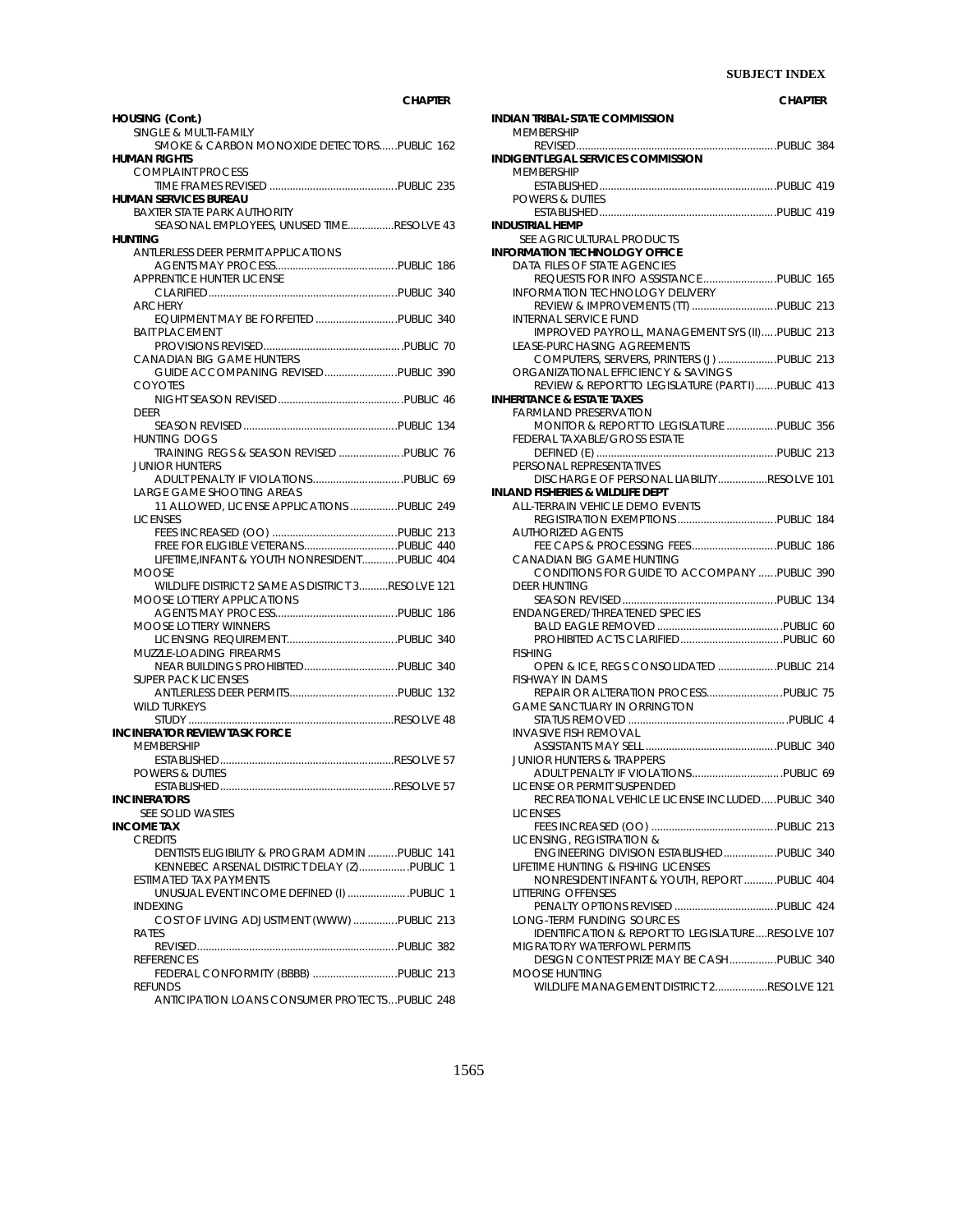| INLAND FISHERIES & WILDLIFE DEPT (Cont.)                                            |  |
|-------------------------------------------------------------------------------------|--|
| <b>MOOSE PERMIT LOTTERY APPLICATIONS</b>                                            |  |
| APPOINTMENT OF CLERKS TO PROCESS PUBLIC 186                                         |  |
| OFFSHORE WIND ENERGY TEST AREAS                                                     |  |
| RESEARCH CENTER DESIGNATED PUBLIC 270                                               |  |
| PROGRAM ACCOUNTS<br>EXPENDITURES & REVENUES RETAINED PUBLIC 146                     |  |
| <b>PROGRAMS</b>                                                                     |  |
| METHOD DETERMINES BENEFIT/FUNDINGRESOLVE 38                                         |  |
| RECREATIONAL ACCESS & LANDOWNER                                                     |  |
| RELATIONS WORKING GROUP CREATED  P & S 25                                           |  |
| <b>REGULATIONS</b>                                                                  |  |
|                                                                                     |  |
| SNOWMOBILE DEMO EVENTS                                                              |  |
|                                                                                     |  |
| <b>SPORT FISHING</b>                                                                |  |
|                                                                                     |  |
| STOCK FISH FIRST TIME OR STOP                                                       |  |
| PUBLIC NOTICE, HEARINGS, WEBSITE INFO  PUBLIC 216                                   |  |
| SWAN & LITTLE SWAN ISLANDS                                                          |  |
| MANAGEMENT OPTIONS STUDY RESOLVE 35                                                 |  |
| <b>TRANSFER OF FUNDS TO</b>                                                         |  |
|                                                                                     |  |
| WATERCRAFT SAFETY EDUCATION PLAN                                                    |  |
| STAKEHOLDERS GROUP TO DEVELOPRESOLVE 76                                             |  |
| <b>WILD TURKEYS</b>                                                                 |  |
| HUNTING & NUISANCE PROBLEM STUDIEDRESOLVE 48<br>WOODLANDS, FARMLAND, COASTAL AREAS  |  |
| ACCESSING TO COLLECT INFO, POLICIES RESOLVE 30                                      |  |
| INSURANCE                                                                           |  |
| <b>CAPTIVE INSURANCE</b>                                                            |  |
|                                                                                     |  |
| <b>LIABILITY COVERAGE</b>                                                           |  |
| DISCLOSURE OF LIMITS TO CLAIMANT  PUBLIC 189                                        |  |
| <b>INSURANCE BUREAU</b>                                                             |  |
| <b>ACCESS PAYMENTS</b>                                                              |  |
| REQUIRED TO FUND DIRIGO HEALTH PUBLIC 359<br><b>DOMESTIC HEALTH CARRIERS</b>        |  |
| EXAMINATION OF MARKET CONDUCT PUBLIC 439                                            |  |
| <b>FRATERNAL BENEFIT SOCIETIES</b>                                                  |  |
| ADMINISTRATIVE & ENFORCEMENT AUTHORITY  PUBLIC 13                                   |  |
| <b>HEALTH INSURANCE</b>                                                             |  |
| FINANCIAL INCENTIVE PILOT AUTHORIZEDPUBLIC 357                                      |  |
| INDEPENDENT PRACT DENTAL HYGIENISTS                                                 |  |
| COST IMPACT & SERVICES ACCESS REPORT  PUBLIC 307                                    |  |
| INDIVIDUAL HEALTH INSURANCE                                                         |  |
| AVAILABILITY & AFFORDABILITY STUDY  PUBLIC 439<br>INDIVIDUAL.SMALL GRP.MEDICARE SUP |  |
| SPECIAL RATE HEARINGS REPEALED  PUBLIC 244                                          |  |
| <b>LIFE INSURANCE</b>                                                               |  |
| BROCHURE ABOUT POLICY RIGHTS PUBLIC 376                                             |  |
| <b>MEDICARE</b>                                                                     |  |
| ELIGIBILITY & CONTINUITY OF COVERAGERESOLVE 59                                      |  |
| PHYSICIAN PERFORMANCE                                                               |  |
| MEANSUREMENT, REPORTING, TIERING, RULES PUBLIC 350                                  |  |
| RATE & FORM FILINGS                                                                 |  |
|                                                                                     |  |
| RATE INFORMATION                                                                    |  |
| SMALL GROUP HEALTH CARRIERS                                                         |  |
| STANDARDIZED PLANS OFFERED  PUBLIC 439                                              |  |
| <b>WORKERS COMPENSATION</b>                                                         |  |
| SELF-INSURANCE REINSURANCE ACCTS PUBLIC 232                                         |  |

| <b>INSURANCE GUARANTY ASSN</b>                                    |  |
|-------------------------------------------------------------------|--|
| <b>CLAIMS HANDLING</b>                                            |  |
|                                                                   |  |
| MEMBERSHIP OF BOARD                                               |  |
| REGULATORY OVERSIGHT BY                                           |  |
| WORKERS COMPENSATION BOARD PUBLIC 129                             |  |
| <b>INTERAGENCY TRANSPORT COORD COMM</b>                           |  |
| POWERS & DUTIES                                                   |  |
|                                                                   |  |
| <b>INTERGOVERNMENTAL ADVISORY COMM</b>                            |  |
| POWERS & DUTIES                                                   |  |
|                                                                   |  |
| <b>INTERNATIONAL TRADE</b>                                        |  |
| <b>AGREEMENTS</b>                                                 |  |
| IMPACT ON GROUNDWATER MANAGEMNTRESOLVE 132                        |  |
| <b>INTERNATIONAL TRADE CENTER</b>                                 |  |
| PROPOSED TRADE AGREEMENTS                                         |  |
|                                                                   |  |
| <b>INVESTMENTS</b>                                                |  |
| DEFERRED COMPENSATION ACCTS                                       |  |
| PROTECTED. LIFE & HEALTH INS GUAR ASSN  PUBLIC 118                |  |
| <b>INSTITUTIONAL FUNDS</b>                                        |  |
| UNIFORM PRUDENT MANAGEMENT PUBLIC 450                             |  |
| <b>ISLAND FALLS</b>                                               |  |
| PROPERTY TAXES                                                    |  |
| <b>ISLANDS</b>                                                    |  |
| <b>LOBSTER FISHING</b>                                            |  |
| LIMITED ENTRY ZONE PROGRAMS  PUBLIC 294                           |  |
| <b>JAILS</b>                                                      |  |
| <b>COMMUNITY CONFINEMENT PROG</b>                                 |  |
|                                                                   |  |
| PRISONER BOARDING                                                 |  |
|                                                                   |  |
| TAX ASSESSMENT TO FUND                                            |  |
| <b>JOB TRAINING</b>                                               |  |
| <b>BRAILLE TRANSCRIBERS</b>                                       |  |
|                                                                   |  |
| <b>JOBS COUNCIL</b>                                               |  |
| <b>MEMBERSHIP</b>                                                 |  |
|                                                                   |  |
| POWERS & DUTIES                                                   |  |
|                                                                   |  |
|                                                                   |  |
| <b>JUDGES</b>                                                     |  |
| <b>ACTIVE RETIRED</b>                                             |  |
| CHAIR MED MALPRACTICE SCREEN PANELPUBLIC 136                      |  |
| <b>JUDICIAL RETIREMENT PROGRAM</b>                                |  |
| CONTRIBUTIONS FROM LEGIS PROGRAM PUBLIC 267                       |  |
| <b>JUDGMENTS</b>                                                  |  |
| <b>FOREIGN JUDGMENTS</b>                                          |  |
|                                                                   |  |
| PROTECTION FROM HARASSMENT ACTIONS                                |  |
|                                                                   |  |
| <b>JUDICIAL COMPENSATION COMMISSION</b><br><b>RECOMMENDATIONS</b> |  |
| TRANSFERS TO JUDICIAL RETIREMENT  PUBLIC 267                      |  |
| <b>JUDICIAL DEPT</b>                                              |  |
| <b>COST SAVINGS MEASURES</b>                                      |  |
|                                                                   |  |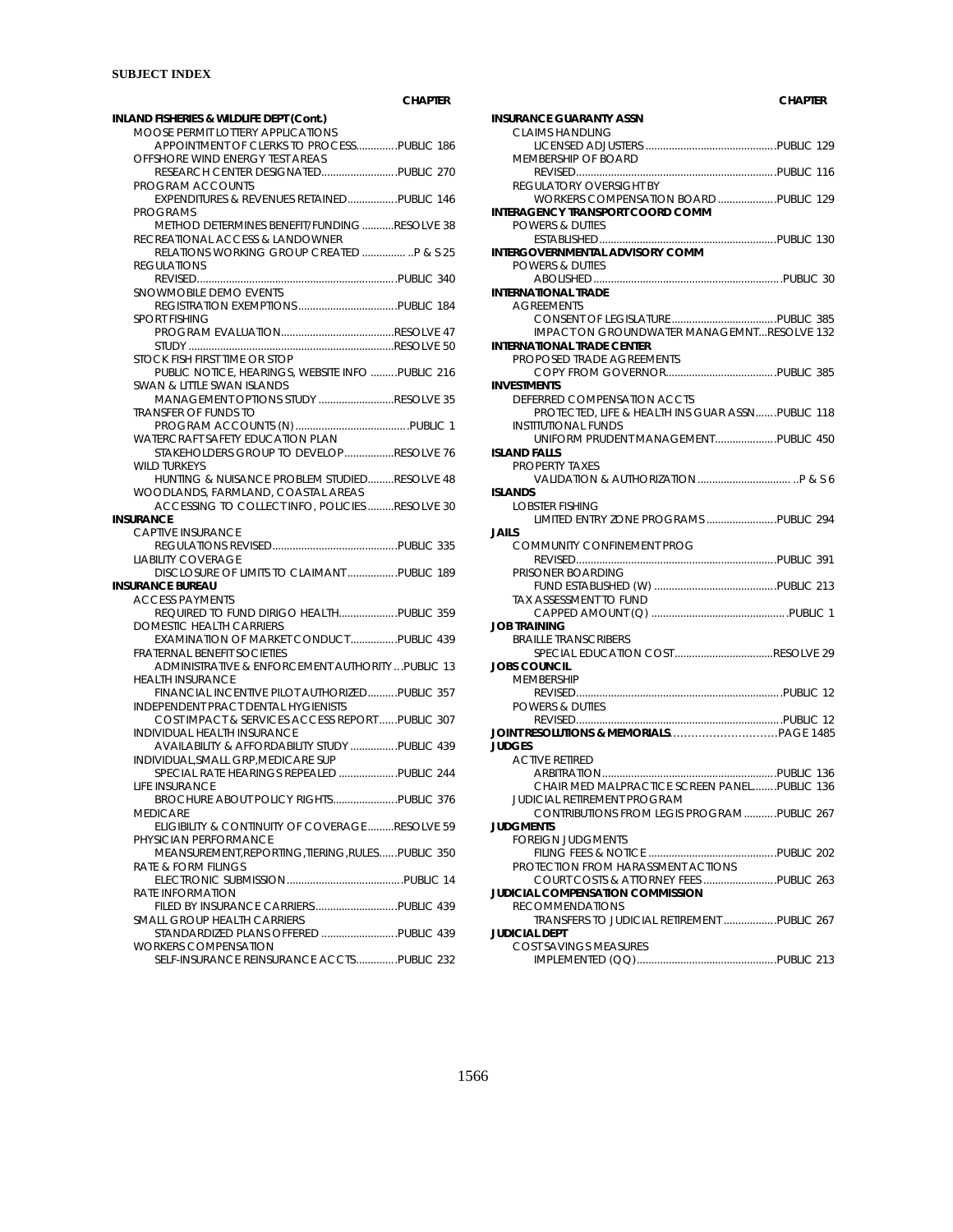| <b>JUDICIAL DEPT (Cont.)</b>                                                               |  |
|--------------------------------------------------------------------------------------------|--|
| <b>COURT FEE REVENUES</b>                                                                  |  |
|                                                                                            |  |
| <b>JUDGES</b><br>EARNABLE COMP FOR RETIREMENT  PUBLIC 254<br>JUVENILE DRUG TREATMENT COURT |  |
| PROGRAM PHASED OUT (GGGG) PUBLIC 213                                                       |  |
| REFUSAL TO SUBMIT TO ARREST OR<br>DETENTION, FUNDS FOR COUNSEL PUBLIC 449                  |  |
| SAVINGS FROM VACANCIES<br>USED FOR INDIGENT LEGAL EXPENSE (J)  PUBLIC 1                    |  |
| JUNIOR ME GUIDES/TRIP LEADERS BOARD                                                        |  |
| POWERS & DUTIES                                                                            |  |
| <b>JUSTICES</b>                                                                            |  |
| <b>ACTIVE RETIRED</b>                                                                      |  |
|                                                                                            |  |
| CHAIR MED MALPRACTICE SCREEN PANELPUBLIC 136                                               |  |
| <b>JUVENILE OFFENDERS</b>                                                                  |  |
| <b>DETENTION</b>                                                                           |  |
| TIME, PLACE, EXCEPTIONS REVISED PUBLIC 93                                                  |  |
| PHONE CALLS                                                                                |  |
|                                                                                            |  |
| <b>KENNEBEC RIVER</b>                                                                      |  |
| <b>EASTERN RIVER FROM CONFLUENCE</b>                                                       |  |
|                                                                                            |  |
| <b>HYDRO KENNEBEC DAM &amp; LOCKWOOD DAM</b>                                               |  |
| WATERVILLE-WINSLOW, CLASS C  PUBLIC 163                                                    |  |
| SHAWMUT DAM TO MESSALONSKEE STREAM                                                         |  |
|                                                                                            |  |
| TRIBUTARIES AT SIDNEY, VASSALBORO,                                                         |  |
|                                                                                            |  |
|                                                                                            |  |
| KENNEBEC VALLEY COMMUNITY COLLEGE                                                          |  |
| COOPERATIVE PILOT PROGRAM WITH                                                             |  |
| UNIVERSITY OF ME AT AUGUSTA & USM RESOLVE 28                                               |  |
| <b>KENNELS</b>                                                                             |  |
| <b>BREEDING KENNELS</b>                                                                    |  |
|                                                                                            |  |
| <b>KINGSBURY PLANTATION</b>                                                                |  |
| ROUTE 16 RENAMED                                                                           |  |
| ALTON E WORCESTER HIGHWAY RESOLVE 5                                                        |  |
| KINSHIP FAMILIES TASK FORCE                                                                |  |
| <b>MEMBERSHIP</b>                                                                          |  |
|                                                                                            |  |
| POWERS & DUTIES                                                                            |  |
|                                                                                            |  |
| <b>LABOR DEPT</b>                                                                          |  |
| DIRECT SUPPORT PROVIDERS                                                                   |  |
| WORKING STATUS EXAMINED & REPORTRESOLVE 96                                                 |  |
| <b>GREEN WORKFORCE DEVELOPMENT</b>                                                         |  |
|                                                                                            |  |
| INTERAGENCY TRANSPORTATION                                                                 |  |
| COORDINATING COMMITTEE CREATED  PUBLIC 130                                                 |  |
| LIVABLE WAGE                                                                               |  |
| CALCULATION & REPORT TIMING  PUBLIC 11                                                     |  |
| <b>LOGGING OPERATIONS</b>                                                                  |  |
| FOREIGN BOND WORKERS ENFORCEMENTPUBLIC 381                                                 |  |
| NURSES ED LOAN REPAYMENT PROG                                                              |  |
| <b>TRAINING INITIATIVE PROGRAM</b>                                                         |  |
| LIMITATION OF FUNDS REPORT (JJJ)  PUBLIC 213                                               |  |
| UNEMPLOYMENT INSURANCE PROG                                                                |  |
| EXAMINE PERCENT GETTING BENEFITS  PUBLIC 271                                               |  |
| <b>WAGE ASSURANCE FUND</b>                                                                 |  |

| <b>CHAPTER</b>                                |                                                   | <b>CHAPTER</b> |
|-----------------------------------------------|---------------------------------------------------|----------------|
| JUDICIAL DEPT (Cont.)                         | <b>LABOR RELATIONS</b>                            |                |
| <b>COURT FEE REVENUES</b>                     | <b>COLLECTIVE BARGAINING</b>                      |                |
|                                               | PAYROLL DEDUCTION FOR DUES  PUBLIC 144            |                |
| <b>JUDGES</b>                                 |                                                   |                |
| EARNABLE COMP FOR RETIREMENT PUBLIC 254       | <b>LAKES</b>                                      |                |
| JUVENILE DRUG TREATMENT COURT                 | <b>SURFACE USES</b>                               |                |
| PROGRAM PHASED OUT (GGGG) PUBLIC 213          | RISK TO DRINKING WATER PROG, REPORTRESOLVE 32     |                |
| REFUSAL TO SUBMIT TO ARREST OR                | <b>SWIM ARFAS</b>                                 |                |
|                                               | DEFINED & PERMIT REQUIREMENT PUBLIC 312           |                |
| SAVINGS FROM VACANCIES                        | <b>LAND FOR MAINES FUTURE</b>                     |                |
| USED FOR INDIGENT LEGAL EXPENSE (J)  PUBLIC 1 | LAND & WATER ACCESS. CONSERVATION                 |                |
| JUNIOR ME GUIDES/TRIP LEADERS BOARD           | OUTDOOR RECREATION, BOND ISSUE  PUBLIC 414        |                |
| POWERS & DUTIES                               | WORKING FARM & WATERFRONT                         |                |
|                                               |                                                   |                |
| <b>JUSTICES</b>                               | <b>LAND FOR ME FUTURE BOARD</b>                   |                |
| <b>ACTIVE RETIRED</b>                         | <b>CAPITAL IMPROVEMENT FUNDS</b>                  |                |
|                                               | PUBLIC ACCESS & USE OF CONSERVED LAND  PUBLIC 178 |                |
| CHAIR MED MALPRACTICE SCREEN PANEL PUBLIC 136 | <b>LAND USE</b>                                   |                |
| JUVENILE OFFENDERS                            | UNORGANIZED TERRITORY                             |                |
| <b>DETENTION</b>                              |                                                   |                |
| TIME, PLACE, EXCEPTIONS REVISED PUBLIC 93     | <b>LAND USE PLANNING</b>                          |                |
| <b>PHONE CALLS</b>                            | COMPREHENSIVE LAND USE PLAN                       |                |
|                                               | REVIEW & APPROVAL PROCESS  PUBLIC 375             |                |
| <b>KENNEBEC RIVER</b>                         | LAND USE REGULATION COMMISSION                    |                |
| <b>EASTERN RIVER FROM CONFLUENCE</b>          | <b>COMPREHENSIVE LAND USE PLAN</b>                |                |
|                                               | REVIEW & APPROVAL PROCESS REVISED PUBLIC 375      |                |
| HYDRO KENNEBEC DAM & LOCKWOOD DAM             | FEE ASSESSMENTS                                   |                |
| WATERVILLE-WINSLOW, CLASS C  PUBLIC 163       |                                                   |                |
| SHAWMUT DAM TO MESSALONSKEE STREAM            | <b>MEMBERSHIP</b>                                 |                |
|                                               |                                                   |                |
| TRIBUTARIES AT SIDNEY, VASSALBORO,            | OFFSHORE WIND ENERGY TEST AREAS                   |                |
|                                               | RESEARCH CENTER DESIGNATED PUBLIC 270             |                |
| KENNEBEC VALLEY COMMUNITY COLLEGE             | SPECIAL FLOOD HAZARD AREAS                        |                |
| COOPERATIVE PILOT PROGRAM WITH                | REPORT ON MAINTENANCE & REPAIR PUBLIC 111         |                |
| UNIVERSITY OF ME AT AUGUSTA & USM RESOLVE 28  | UNORGANIZED TERRITORY CAMPSITES                   |                |
| KENNELS                                       |                                                   |                |
| <b>BREEDING KENNELS</b>                       | <b>LANDLORD &amp; TENANT</b>                      |                |
|                                               | <b>ENERGY CONSERVATION AGREEMENTS</b>             |                |
| Kingsbury plantation                          | LOWER HEAT CONSIDERATIONS PUBLIC 139              |                |
| ROUTE 16 RENAMED                              | <b>HEATING FUEL EMERGENCIES</b>                   |                |
| ALTON E WORCESTER HIGHWAYRESOLVE 5            | TOWN MAY PROVIDE FUEL TO RENTALS PUBLIC 135       |                |
| KINSHIP FAMILIES TASK FORCE                   | <b>ISSUES INVOLVING</b>                           |                |
| <b>MEMBERSHIP</b>                             |                                                   |                |
|                                               | <b>RENTAL UNITS</b>                               |                |
| POWERS & DUTIES                               |                                                   |                |
|                                               | <b>SECURITY DEPOSITS</b>                          |                |
| labor dept                                    | INTEREST, MOBILE HOME PARKS PUBLIC 128            |                |
| DIRECT SUPPORT PROVIDERS                      | SMOKE & CARBON MONOXIDE DETECTORS                 |                |
| WORKING STATUS EXAMINED & REPORTRESOLVE 96    |                                                   |                |
| <b>GREEN WORKFORCE DEVELOPMENT</b>            | <b>TERMINATION OF TENANCY</b>                     |                |
|                                               |                                                   |                |
| <b>INTERAGENCY TRANSPORTATION</b>             | LANDLORD & TENANT ISSUES WORK GROUP               |                |
| COORDINATING COMMITTEE CREATED  PUBLIC 130    | <b>MEMBERSHIP</b>                                 |                |
| LIVABLE WAGE                                  |                                                   |                |
| CALCULATION & REPORT TIMING  PUBLIC 11        | POWERS & DUTIES                                   |                |
| <b>LOGGING OPERATIONS</b>                     |                                                   |                |
| FOREIGN BOND WORKERS ENFORCEMENTPUBLIC 381    | <b>LAW ENFORCEMENT AGENCIES</b>                   |                |
| NURSES ED LOAN REPAYMENT PROG                 | <b>BIAS-BASED PROFILING</b>                       |                |
|                                               | ADVISORY COMMITTEE ESTABLISHED PUBLIC 353         |                |
| <b>TRAINING INITIATIVE PROGRAM</b>            | CRITICAL INCIDENT STRESS                          |                |
| LIMITATION OF FUNDS REPORT (JJJ)  PUBLIC 213  | MANAGEMENT TEAMS, CONFIDENTIALITY  PUBLIC 289     |                |
| UNEMPLOYMENT INSURANCE PROG                   | <b>EXCISE TAX COLLECTION &amp;</b>                |                |
| EXAMINE PERCENT GETTING BENEFITS  PUBLIC 271  |                                                   |                |
| <b>WAGE ASSURANCE FUND</b>                    | HOULTON BAND OF MALISEET INDIANS                  |                |
|                                               |                                                   |                |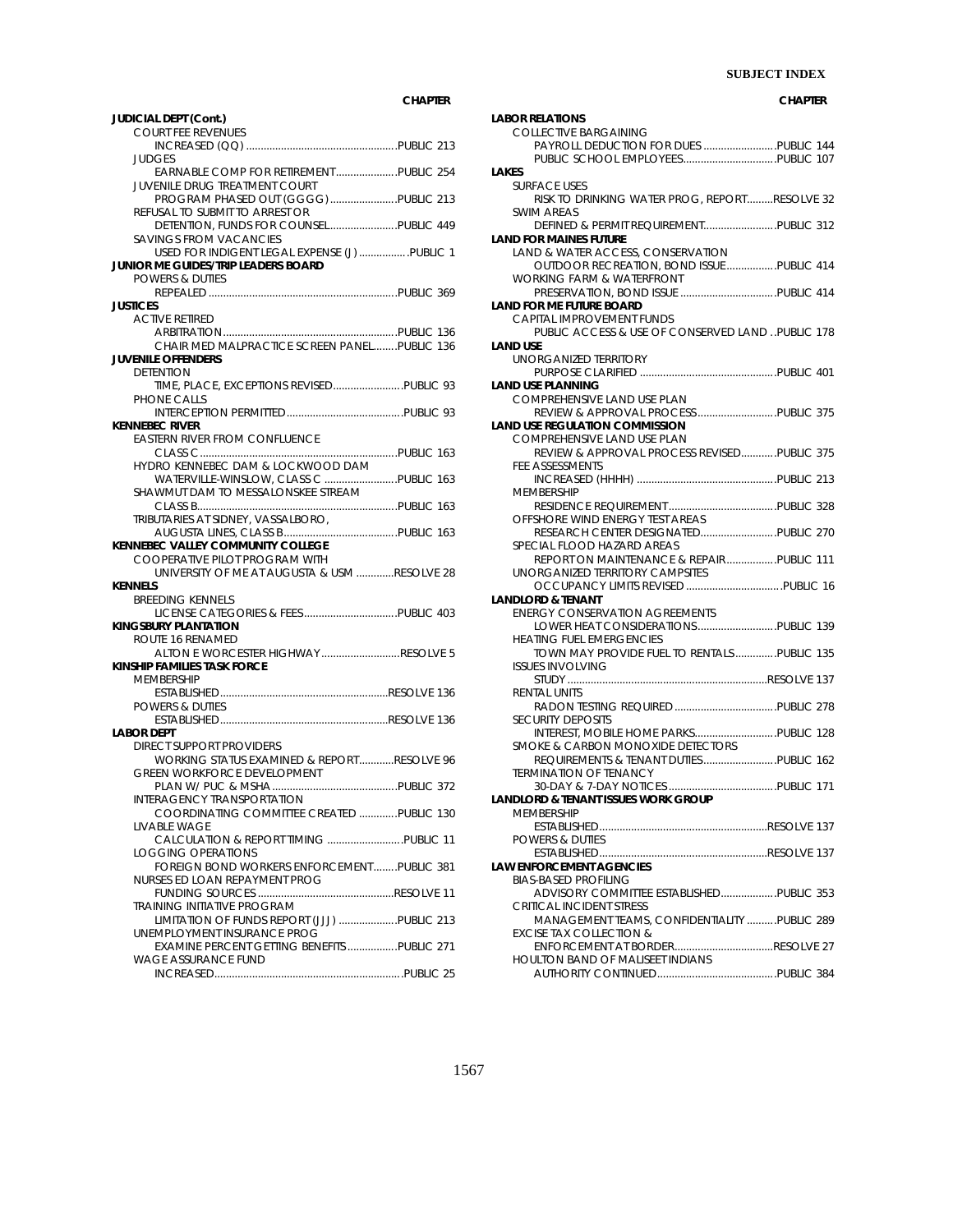| LAW ENFORCEMENT AGENCIES (Cont.)                                                               |  |
|------------------------------------------------------------------------------------------------|--|
| <b>INVESTIGATIVE REPORT SHARING</b>                                                            |  |
| DOMESTIC VIOLENCE VICTIMS ADVOCATES  PUBLIC 181                                                |  |
| PHYSICAL FORCE POLICY                                                                          |  |
| ELECTRONIC & LESS THAN LETHAL WEAPONSPUBLIC 336                                                |  |
| <b>LAW ENFORCEMENT OFFICERS</b><br><b>ADULT PROBATION SUPERVISORS</b>                          |  |
|                                                                                                |  |
| <b>ARREST OR DETENTION</b>                                                                     |  |
| REFUSAL TO SUBMIT CRIME REVISED PUBLIC 449                                                     |  |
| <b>BIAS-BASED PROFILING</b>                                                                    |  |
|                                                                                                |  |
| <b>COUNTY CORRECTIONS OFFICIALS</b>                                                            |  |
|                                                                                                |  |
| CRITICAL INCIDENT STRESS<br>MANAGEMENT TEAMS, CONFIDENTIALITY  PUBLIC 289                      |  |
| <b>DEFINITION EXPANDED</b>                                                                     |  |
| DEATH BENEFIT IF IN LINE OF DUTY PUBLIC 421                                                    |  |
|                                                                                                |  |
| LESS-THAN-LETHAL MUNITIONS                                                                     |  |
|                                                                                                |  |
| MENTAL ILLNESS AWARENESS &                                                                     |  |
|                                                                                                |  |
| POLICE INVOLVED IN FATAL SHOOTINGS                                                             |  |
| INCIDENT REVIEW TEAM MEMBERS RESOLVE 58                                                        |  |
| STOP ALL-TERRAIN VEHICLES                                                                      |  |
| <b>WARRANTLESS ARRESTS</b>                                                                     |  |
|                                                                                                |  |
| LEAD                                                                                           |  |
| WHEEL WEIGHTS CONTAINING                                                                       |  |
|                                                                                                |  |
| <b>LEGAL AID</b>                                                                               |  |
| SERVICES FOR INDIGENT                                                                          |  |
| STANDARDS & SYSTEM FOR DELIVERY  PUBLIC 419                                                    |  |
| <b>LEGISLATURE</b>                                                                             |  |
| <b>CONSULTATION &amp; APPROVAL</b><br>INTERNATIONAL TRADE AGREEMENTS  PUBLIC 385               |  |
| COST-SAVING MEASURES                                                                           |  |
|                                                                                                |  |
| <b>ETHICS ISSUES</b>                                                                           |  |
|                                                                                                |  |
| <b>LEGISLATIVE ETHICS</b>                                                                      |  |
|                                                                                                |  |
| <b>LEGISLATORS</b>                                                                             |  |
|                                                                                                |  |
| PROGRAM ADJUSTMENTS<br>SAVINGS TRANSFER TO GENERAL FUND (L)  PUBLIC 1                          |  |
| <b>REVIEW &amp; APPROVAL</b>                                                                   |  |
| STIMULUS FUNDS FOR ENERGY PROGRAMS RESOLVE 1                                                   |  |
| REVIEW & NOT AUTH SUBSTANTIVE RULES                                                            |  |
| CHILD DEV SERV REGIONAL SITES, ED DEPTRESOLVE 87                                               |  |
| REVIEW OF PROPOSED PLANS                                                                       |  |
| FEDERAL ENERGY STIMULUS FUND, MSHA RESOLVE 45                                                  |  |
| RECOVERY & REINVESTMENT ACT. PUC RESOLVE 46                                                    |  |
| REVIEW OF SUBSTANTIVE RULES<br>ACCOUNTABILITY STANDARDS, ED DEPTRESOLVE 117                    |  |
| ADMINISTRATION, ENERGY/CARBON TRUST RESOLVE 19                                                 |  |
| BENEFITS, MENTALLY RETARDED/AUTISTIC, DHSRESOLVE 85                                            |  |
| CAPITAL INVESTMENT FUND, OHP&FRESOLVE 83                                                       |  |
| CHILD CARE PROVIDER CERTIFICATION, DHHSRESOLVE 8                                               |  |
| CHILD DEV SERV REGION PROV BRD, ED DT  RESOLVE 2                                               |  |
| CLEAN ELECTION MATCHING FUNDS, CGEEP RESOLVE 90                                                |  |
|                                                                                                |  |
| CLEAN ELECTION.SEED MONEY, NOT AUTHRESOLVE 103                                                 |  |
| DATA RELEASE TO PUBLIC, HEALTH DATA ORGRESOLVE 84                                              |  |
| DEFINITIONS & TERMS, PEST CNTRL BRDRESOLVE 41                                                  |  |
| EDUCATION PERSONNEL CERTIFICATN, DOERESOLVE 12                                                 |  |
| FLAVOR CIGARETTE BAN EXEMPTS, ATTY GEN  RESOLVE 3<br>MAINECARE BENEFITS MANUAL, DHHSRESOLVE 40 |  |

| LEGISLATURE (Cont.)                                                                                      |  |
|----------------------------------------------------------------------------------------------------------|--|
| REVIEW OF SUBSTANTIVE RULES (Cont.)                                                                      |  |
| MAJOR CAP SCHOOL CONSTRUCT, ED BRD  RESOLVE 142                                                          |  |
|                                                                                                          |  |
| NOT AUTH, OUTSIDE PESTICIDE APPLIED, BPC  RESOLVE 115                                                    |  |
| PESTICIDE APPLICATION BY POWER, BPC RESOLVE 114<br>PESTICIDE USE RESTRICTIONS, PEST CTRL BD  RESOLVE 118 |  |
| WATER-BASED FIRE PROTECT SYS, OSFM RESOLVE 31                                                            |  |
| REVISOR OF STATUTES REPORT 2007                                                                          |  |
|                                                                                                          |  |
| SINGLE-PAYOR HEALTH CARE SYSTEM                                                                          |  |
|                                                                                                          |  |
| STATE & LOCAL GOVT COMM                                                                                  |  |
| CULTURAL BUILDING LEGISLATION  RESOLVE 91                                                                |  |
| <b>TRIBAL REPRESENTATIVES</b>                                                                            |  |
|                                                                                                          |  |
| UNDUE INFLUENCE                                                                                          |  |
|                                                                                                          |  |
| <b>LIABILITY</b><br><b>IMMUNITY</b>                                                                      |  |
| DONATION OF FOOD BEYOND DATE  PUBLIC 168                                                                 |  |
| ROAD ASSN DIRECTORS, VOLUNTEERSPUBLIC 238                                                                |  |
| <b>LIBRARY COMMISSION</b>                                                                                |  |
| <b>POWERS &amp; DUTIES</b>                                                                               |  |
|                                                                                                          |  |
| LICENSING & REGISTRATION OFFICE                                                                          |  |
| LICENSING PROGRAM DECISIONS                                                                              |  |
|                                                                                                          |  |
| LICENSURE IN MEDICINE BOARD                                                                              |  |
| CONTROLLED SUBSTANCES PROTOCOLS                                                                          |  |
| STAKEHOLDERS GROUP FORMEDRESOLVE 56                                                                      |  |
| LIFE & HEALTH INS GUARANTY ASSN<br><b>GOVERNMENT RETIREMENT BENEFIT PLAN</b>                             |  |
|                                                                                                          |  |
| MAXIMUM BENEFIT COVERAGE                                                                                 |  |
|                                                                                                          |  |
| <b>LIFE INSURANCE</b>                                                                                    |  |
| <b>BROCHURE ABOUT RIGHTS</b>                                                                             |  |
| DEVELOPED BY INSURANCE BUR  PUBLIC 376                                                                   |  |
| <b>CLAIMS</b>                                                                                            |  |
|                                                                                                          |  |
| <b>COMPANIES</b>                                                                                         |  |
| INSOLVENCY, MAX BENEFITS INCREASED  PUBLIC 77<br><b>DISCLOSURES</b>                                      |  |
|                                                                                                          |  |
| LIMESTONE WATER & SEWER DISTRICT                                                                         |  |
| <b>CHARTER CHANGES</b>                                                                                   |  |
|                                                                                                          |  |
| TITLE TO WASTEWATER TREATMENT FAC  P & S 5                                                               |  |
|                                                                                                          |  |
| <b>LIMITATIONS OF ACTIONS</b>                                                                            |  |
| <b>HUMAN RIGHTS ACT</b>                                                                                  |  |
|                                                                                                          |  |
| PERSONAL INJURIES CLAIMS                                                                                 |  |
|                                                                                                          |  |
| <b>LINCOLNVILLE</b><br><b>BLACK BROOK</b>                                                                |  |
|                                                                                                          |  |
| <b>KENDALL BROOK</b>                                                                                     |  |
|                                                                                                          |  |
| <b>TUCKER BROOK</b>                                                                                      |  |
|                                                                                                          |  |
| <b>LIQUOR &amp; LOTTERY COMMISSION</b>                                                                   |  |
| LIQUOR SALES                                                                                             |  |
| INSTANT REDEEMABLE COUPONS  PUBLIC 145                                                                   |  |
| LIQUOR ENFORCEMENT BUREAU                                                                                |  |
| SEE ALSO PUBLIC SAFETY DEPT                                                                              |  |
| LIQUOR LICENSEES                                                                                         |  |
|                                                                                                          |  |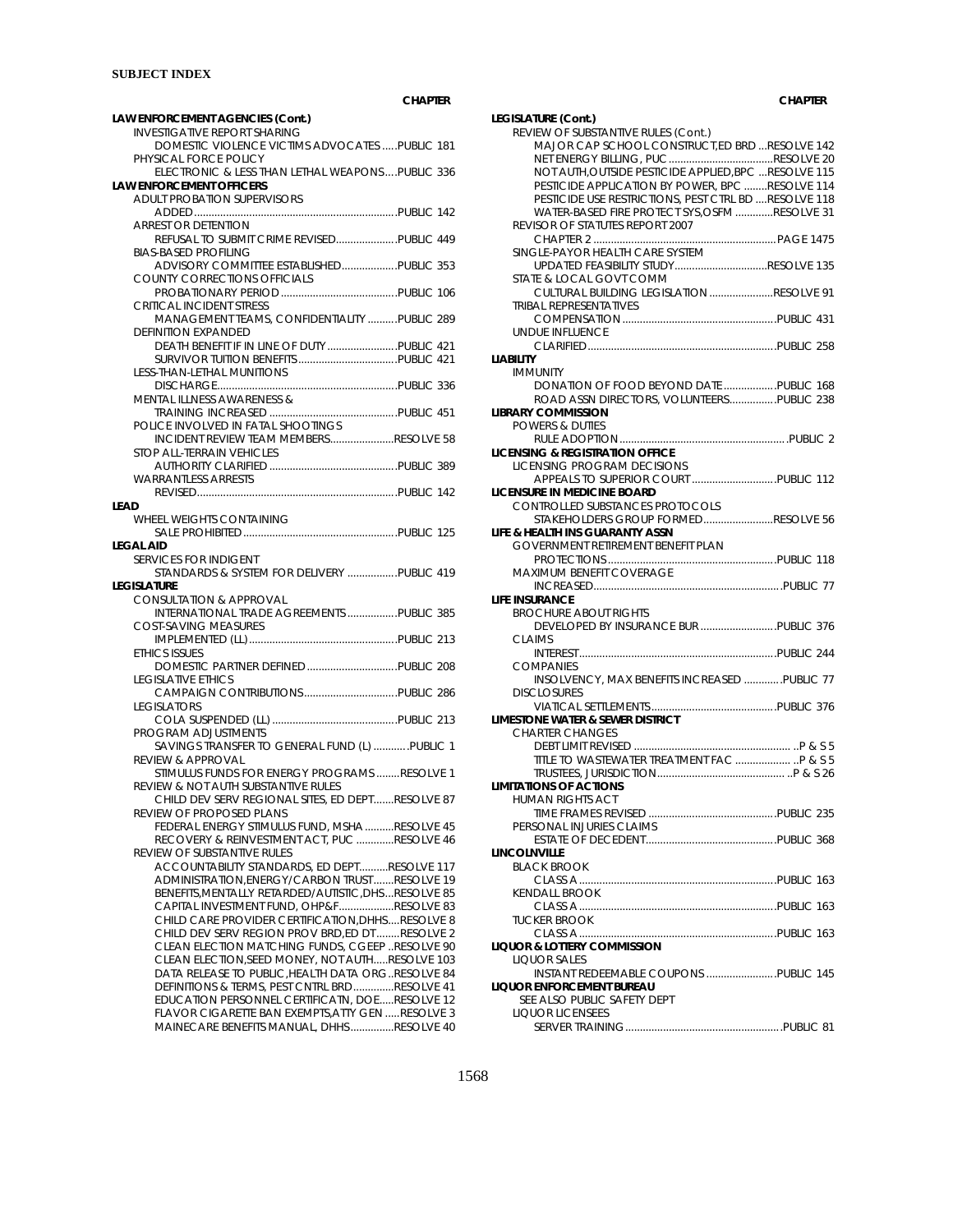| LIQUOR ENFORCEMENT BUREAU (Cont.)<br>NOTICE OF RULE CHANGES |  |
|-------------------------------------------------------------|--|
| <b>LITTERING</b>                                            |  |
| <b>PENALTIES</b>                                            |  |
| LITTLE SWAN ISLAND (SAGADAHOC CNTY)                         |  |
| <b>MANAGEMENT OPTIONS</b>                                   |  |
| STAKEHOLDERS GROUP TO REVIEW RESOLVE 35                     |  |
| <b>LOANS</b>                                                |  |
| <b>TAX ANTICIPATION LOAN BUSINESSES</b>                     |  |
| REGISTRATION AS LOAN BROKERS  PUBLIC 248                    |  |
| <b>LOBBYING</b>                                             |  |
| <b>INDIRECT LOBBYING</b>                                    |  |
|                                                             |  |
| LOBBYISTS DEFINED                                           |  |
|                                                             |  |
| <b>NAME TAGS</b>                                            |  |
|                                                             |  |
| LONG-TERM CARE OVERSIGHT COMM                               |  |
| <b>POWERS &amp; DUTIES</b>                                  |  |
|                                                             |  |
| LONG-TERM CARE STUDY COMMISSION                             |  |
| <b>RECOMMENDATIONS</b>                                      |  |
| HOME-BASED & COMMUNITY-BASED CAREPUBLIC 420                 |  |
| LONG-TERM CARE SYSTEM WORK GROUP                            |  |
| <b>MFMBFRSHIP</b>                                           |  |
|                                                             |  |
| <b>POWERS &amp; DUTIES</b>                                  |  |
|                                                             |  |
| <b>LOW-INCOME PERSONS</b>                                   |  |
| <b>EFFICIENT FURNACES</b>                                   |  |
| FUNDING SOURCES & PROMOTED BY PUC RESOLVE 18                |  |
| <b>I EGAL SERVICES FOR INDIGENT</b>                         |  |
| STANDARDS & SYSTEM FOR DELIVERY  PUBLIC 419                 |  |
| NATURAL GAS CUSTOMERS                                       |  |
| ASSISTANCE & CONSERVATION INFO PUBLIC 35                    |  |
| <b>MACHIAS</b>                                              |  |
| <b>COURT FACILITIES</b>                                     |  |
|                                                             |  |
| <b>MADAWASKA LAKE</b>                                       |  |
| NEW NAME OF                                                 |  |
|                                                             |  |
| <b>MAINECARE SERVICES OFFICE</b>                            |  |
| BENEFITS, MENTALLY RETARDED/AUTISTIC                        |  |
| RULE REVIEW BY LEGISLATURE  RESOLVE 85                      |  |
| <b>MAINECARE BENEFITS MANUAL</b>                            |  |
| RULE REVIEW BY LEGISLATURE  RESOLVE 40                      |  |
| PERSONNEL                                                   |  |
|                                                             |  |
| <b>MANICURISTS</b>                                          |  |
| SERVICES OUTSIDE BUSINESS PLACE                             |  |
| SPECIAL EVENTS SERVICES PERMITS PUBLIC 48                   |  |
| <b>MANUFACTURED HOUSING</b>                                 |  |
| <b>TITLES</b>                                               |  |
| <b>MANUFACTURED HOUSING BOARD</b>                           |  |
|                                                             |  |
| <b>FEE CAPS</b>                                             |  |
| <b>MARIJUANA</b>                                            |  |
| POSSESSION AMOUNTS                                          |  |
|                                                             |  |
| <b>MARINE RECREATIONAL FISHING ADV CNL</b>                  |  |
| <b>POWERS &amp; DUTIES</b>                                  |  |
|                                                             |  |
|                                                             |  |

|                                              | <b>CHAPTER</b> | <b>CHAPTER</b>                                                                       |  |
|----------------------------------------------|----------------|--------------------------------------------------------------------------------------|--|
| LIQUOR ENFORCEMENT BUREAU (Cont.)            |                | <b>MARINE RESOURCES</b>                                                              |  |
| NOTICE OF RULE CHANGES                       |                | ALEWIVES                                                                             |  |
|                                              |                |                                                                                      |  |
| littering                                    |                | <b>AQUACULTURE LEASES</b>                                                            |  |
| PENALTIES                                    |                | ASSIGNMENTS, TRANSFER, LICENSES, FEES  PUBLIC 229                                    |  |
|                                              |                | <b>BAIT FISH HARVESTING</b>                                                          |  |
| LITTLE SWAN ISLAND (SAGADAHOC CNTY)          |                | TERRITORIAL WATERS, STUDY RESOLVE 23                                                 |  |
| <b>MANAGEMENT OPTIONS</b>                    |                | DRAGGED CRABS AS BYCATCH                                                             |  |
| STAKEHOLDERS GROUP TO REVIEW RESOLVE 35      |                | ALLOWED IF COMMERCIAL LICENSE  PUBLIC 78                                             |  |
| LOANS                                        |                | ENHANCED RETAIL SEAFOOD LICENSE                                                      |  |
| <b>TAX ANTICIPATION LOAN BUSINESSES</b>      |                | SHELLSTOCK & LOBSTER PURCHASE  PUBLIC 217                                            |  |
| REGISTRATION AS LOAN BROKERS  PUBLIC 248     |                | <b>ISLAND LOBSTER FISHING</b>                                                        |  |
| LOBBYING                                     |                | LIMITED ENTRY ZONE PROGRAMS  PUBLIC 294                                              |  |
| <b>INDIRECT LOBBYING</b>                     |                | <b>LICENSES</b>                                                                      |  |
|                                              |                | SUSPENSION NOTICE & HEARINGS REVISED PUBLIC 151                                      |  |
| LOBBYISTS DEFINED                            |                | <b>LOBSTER LICENSES</b>                                                              |  |
|                                              |                | EXEMPTIONS W/ CERTAIN MEDICAL CRITERIA  PUBLIC 188                                   |  |
| <b>NAME TAGS</b>                             |                | <b>LOBSTERS</b>                                                                      |  |
|                                              |                | CONSERVATION VIOLATIONS/PENALTIES PUBLIC 394                                         |  |
| LONG-TERM CARE OVERSIGHT COMM                |                | MUNICIPAL SHELLFISH AQUACULTURE                                                      |  |
| POWERS & DUTIES                              |                |                                                                                      |  |
|                                              |                | OCEAN ENERGY TECHNOLOGY                                                              |  |
| LONG-TERM CARE STUDY COMMISSION              |                | RESEARCH, DEVELOPMENT, DEMONSTRATN PUBLIC 270                                        |  |
| <b>RECOMMENDATIONS</b>                       |                | PROPRIETARY INFORMATION                                                              |  |
| HOME-BASED & COMMUNITY-BASED CAREPUBLIC 420  |                | DEFINED FOR AQUACULTURE LESSEES  PUBLIC 240                                          |  |
| Long-term care system work group             |                | ROCKWEED HARVEST                                                                     |  |
| <b>MEMBERSHIP</b>                            |                |                                                                                      |  |
|                                              |                | SCALLOP & SEA URCHIN HAND FISHING                                                    |  |
| POWERS & DUTIES                              |                |                                                                                      |  |
|                                              |                | <b>SCALLOPS</b>                                                                      |  |
| LOW-INCOME PERSONS                           |                | CONSERVATION AREA PENALTIES PUBLIC 72                                                |  |
| <b>EFFICIENT FURNACES</b>                    |                | <b>SEA URCHINS</b>                                                                   |  |
| FUNDING SOURCES & PROMOTED BY PUC RESOLVE 18 |                |                                                                                      |  |
| <b>LEGAL SERVICES FOR INDIGENT</b>           |                | SEAWEED BUYERS                                                                       |  |
| STANDARDS & SYSTEM FOR DELIVERY  PUBLIC 419  |                | LICENSE, FEES, SURCHARGE & FUND  PUBLIC 283                                          |  |
| NATURAL GAS CUSTOMERS                        |                | SOFT-SHELLED CLAMS                                                                   |  |
| ASSISTANCE & CONSERVATION INFO PUBLIC 35     |                |                                                                                      |  |
| MACHIAS                                      |                | <b>WORKING WATERFRONTS</b>                                                           |  |
| <b>COURT FACILITIES</b>                      |                | PINE TREE DEVELOPMENT ZONES PUBLIC 21                                                |  |
|                                              |                | <b>MARINE RESOURCES ADVISORY CNCL</b>                                                |  |
| MADAWASKA LAKE                               |                | <b>MEMBERSHIP</b><br>The Corner of The Public Corner PUBLIC 369                      |  |
| <b>NEW NAME OF</b>                           |                |                                                                                      |  |
| <b>MAINECARE SERVICES OFFICE</b>             |                | <b>MARINE RESOURCES DEPT</b><br>ADMINISTRATIVE SERVICES DIV                          |  |
| BENEFITS, MENTALLY RETARDED/AUTISTIC         |                | NAME CHG: COMMISSIONER OFFICE (K)  PUBLIC 213                                        |  |
| RULE REVIEW BY LEGISLATURE RESOLVE 85        |                |                                                                                      |  |
|                                              |                | ALEWIVE FISHING                                                                      |  |
| MAINECARE BENEFITS MANUAL                    |                | <b>AQUACULTURE</b>                                                                   |  |
| PERSONNEL                                    |                | ABANDONED EQUIPMENT & STOCK  PUBLIC 229                                              |  |
|                                              |                |                                                                                      |  |
| <b>MANICURISTS</b>                           |                | COASTAL AREAS, WOODLANDS, FARMLAND<br>ACCESSING TO COLLECT INFO, POLICIES RESOLVE 30 |  |
| SERVICES OUTSIDE BUSINESS PLACE              |                |                                                                                      |  |
| SPECIAL EVENTS SERVICES PERMITS PUBLIC 48    |                | <b>COBSCOOK BAY</b>                                                                  |  |
| MANUFACTURED HOUSING                         |                | SEAWEED RESEARCH PLAN REPORT PUBLIC 283                                              |  |
| <b>TITLES</b>                                |                | <b>ENHANCED RETAIL SEAFOOD LICENSE</b>                                               |  |
|                                              |                | SHELLSTOCK & LOBSTER PURCHASE  PUBLIC 217                                            |  |
| MANUFACTURED HOUSING BOARD                   |                | FISHWAY IN DAMS                                                                      |  |
| <b>FEE CAPS</b>                              |                |                                                                                      |  |
|                                              |                | <b>HARVEST OF BAIT FISH</b>                                                          |  |
| MARIJUANA                                    |                |                                                                                      |  |
| POSSESSION AMOUNTS                           |                | <b>ISLAND MANAGEMENT ZONES</b>                                                       |  |
|                                              |                |                                                                                      |  |
| MARINE RECREATIONAL FISHING ADV CNL          |                | <b>LEASE ASSIGNMENTS</b>                                                             |  |
| POWERS & DUTIES                              |                | ELIGIBILITY, NOTICES, TRANSFERS PUBLIC 229                                           |  |
|                                              |                | <b>LICENSES</b>                                                                      |  |
|                                              |                |                                                                                      |  |
|                                              |                | SUSPENSION NOTICE & HEARINGS REVISED PUBLIC 151                                      |  |
|                                              |                |                                                                                      |  |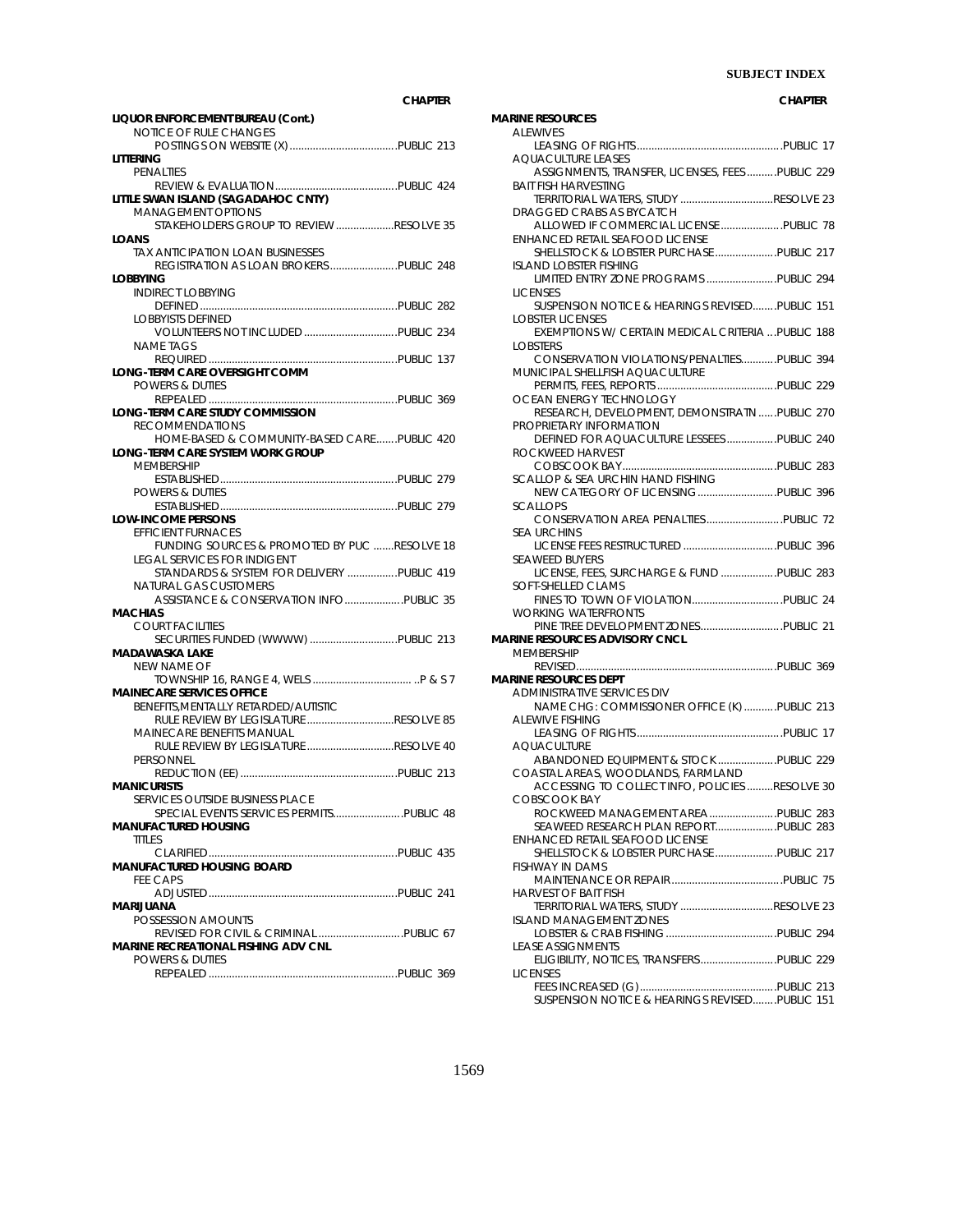| <b>MARINE RESOURCES DEPT (Cont.)</b>                                                           |  |
|------------------------------------------------------------------------------------------------|--|
| <b>LOBSTER LICENSES</b>                                                                        |  |
| EXEMPTIONS W/ MEDICAL CRITERIA PUBLIC 188<br>OFFSHORE WIND ENERGY TEST AREAS                   |  |
| RESEARCH CENTER DESIGNATED PUBLIC 270                                                          |  |
| SEA URCHIN & SCALLOPS DIVING TENDER                                                            |  |
|                                                                                                |  |
| WATER QUALITY IMPROVEMENT FUND                                                                 |  |
|                                                                                                |  |
| <b>MARITIME ACADEMY</b><br><b>ENERGY &amp; CAPITAL IMPROVEMENTS</b>                            |  |
|                                                                                                |  |
| RENEWABLE ENERGY PROJECTS                                                                      |  |
| INSTALL/OPERATE FEASIBILITY STUDIESRESOLVE 65                                                  |  |
| REPRESENTATIVE TO                                                                              |  |
| STATE EMPLOYEE HEALTH COMMISSION  PUBLIC 64                                                    |  |
| <b>TUITION WAIVERS</b>                                                                         |  |
|                                                                                                |  |
| <b>MARRIAGE</b><br>SAME SEX MARRIAGE                                                           |  |
|                                                                                                |  |
| <b>VOID &amp; DISSOLVED</b>                                                                    |  |
| LIFE IMPRISON FOR SPOUSE, REMOVED  PUBLIC 96                                                   |  |
| <b>MECHANICAL TRADES</b>                                                                       |  |
| LICENSING ASSESSMENT                                                                           |  |
| SUNRISE REVIEW FOR CERTAIN RESOLVE 74                                                          |  |
| <b>MEDIATION</b><br>HOME CONSTRUCTION CONTRACTS                                                |  |
|                                                                                                |  |
| <b>MEDICAID</b>                                                                                |  |
| <b>MAINECARE PROGRAM</b>                                                                       |  |
| BASELINE BUDGET REDUCTION (ZZZZ)  PUBLIC 213                                                   |  |
| ELECTRONIC EXCHANGE OF HEALTH INFO  PUBLIC 387                                                 |  |
|                                                                                                |  |
| HOSPITAL PHYSICIAN REIMBURSEMENT (V)  PUBLIC 1                                                 |  |
| KATIE BECKETT OPTION CRITERIA (PP)PUBLIC 213<br>LONG-TERM CARE PARTNERSHIP PROG PUBLIC 101     |  |
| NURSING HOME SALES, DEPRECIATION  PUBLIC 97                                                    |  |
| RISK BASE MANAGE CARE CONTRACT (PPPP)  PUBLIC 213                                              |  |
| MAINECARE REIMBURSEMENT                                                                        |  |
| BEHAVIOR ANALYST SUPERVISORY SERVRESOLVE 33                                                    |  |
| INPATIENT & OUTPATIENT SERVICES (CC)PUBLIC 213                                                 |  |
| <b>MAINECARE SERVICES</b>                                                                      |  |
| CHILDREN SCREENINGS, TREATMENTRESOLVE 26                                                       |  |
| MENTALLY RETARDED & AUTISTIC PERSONSRESOLVE 85<br>PRIVATE NON-MEDICAL INST SERVICES RESOLVE 40 |  |
| <b>SERVICES WAIVER</b>                                                                         |  |
| LONG-TERM CARE CONSOLIDATED PROG  PUBLIC 279                                                   |  |
| <b>MEDICAL DEVICES</b>                                                                         |  |
| FOUND IN REPOSSESSED VEHICLES                                                                  |  |
|                                                                                                |  |
| <b>MEDICAL EDUCATION</b>                                                                       |  |
| DOCTORS FOR ME FUTURE SCHOLARSHIP                                                              |  |
| <b>MEDICAL EXAMINERS OFFICE</b>                                                                |  |
| PRESCRIPTION MONITORING ACCESS                                                                 |  |
| CAUSE OF DEATH INVESTIGATIONS PUBLIC 196                                                       |  |
| <b>MEDICAL MALPRACTICE</b>                                                                     |  |
| <b>SCREENING PANELS</b>                                                                        |  |
| ACTIVE RETIRED JUSTICES & JUDGES  PUBLIC 136                                                   |  |
| <b>MEDICARE</b>                                                                                |  |
| ADVANTAGE & SUPPLEMENT PLANS                                                                   |  |
| CONTINUITY OF COVERAGE & ELIGIBILITY RESOLVE 59<br><b>PART B PREMIUMS</b>                      |  |
|                                                                                                |  |

| <b>MEDICARE (Cont.)</b>                                                      |  |
|------------------------------------------------------------------------------|--|
| <b>SERVICES WAIVER</b>                                                       |  |
| LONG-TERM CARE CONSOLIDATED PROG PUBLIC 279                                  |  |
| SUPPLEMENT PLANS                                                             |  |
|                                                                              |  |
| <b>MEDICINE LICENSURE BOARD</b>                                              |  |
| <b>INFORMAL CONFERENCES</b>                                                  |  |
| SUBCOMMITTEES MAY REQUEST/CONDUCT PUBLIC 28                                  |  |
|                                                                              |  |
| <b>MENTAL HEALTH SERVICES</b>                                                |  |
|                                                                              |  |
| <b>COMMUNITY INTERVENTION PROG</b>                                           |  |
|                                                                              |  |
| COURT ORDERED EXAMINATIONS                                                   |  |
|                                                                              |  |
| DISCHARGE PLANNING FOR MENTALLY ILL                                          |  |
| FIREARMS INQUIRY & PROHIBITIONS  PUBLIC 451                                  |  |
| <b>INVOLUNTARY ADMISSION</b>                                                 |  |
| PROGRESSIVE TREATMENT PROG EXTENDEDPUBLIC 321                                |  |
| PROGRESSIVE TREATMENT PROGRAMPUBLIC 276                                      |  |
| <b>INVOLUNTARY TREATMENT &amp; SENTENCING</b>                                |  |
|                                                                              |  |
|                                                                              |  |
| STATUTES, RULES, POLICIES                                                    |  |
|                                                                              |  |
| <b>MENTALLY ILL PERSONS</b>                                                  |  |
| <b>DISCHARGE PLANNING</b>                                                    |  |
| FIREARMS ACCESS INQUIRY & PROHIBITIONSPUBLIC 451                             |  |
| <b>MENTALLY RETARDED PERSONS</b>                                             |  |
| <b>HOME &amp; COMMUNITY BENEFITS</b>                                         |  |
| RULE REVIEW BY LEGISLATURE RESOLVE 85                                        |  |
| STATUTES, RULES, POLICIES                                                    |  |
|                                                                              |  |
| <b>MERCURY</b>                                                               |  |
|                                                                              |  |
|                                                                              |  |
| <b>AIR EMISSION SOURCES</b>                                                  |  |
|                                                                              |  |
| LIGHTING                                                                     |  |
| COLLECTION & RECYCLING PROGRAM PUBLIC 272                                    |  |
| <b>MERCURY SWITCH</b>                                                        |  |
|                                                                              |  |
| MERCURY-ADDED BATTERIES                                                      |  |
|                                                                              |  |
| <b>THERMOSTATS</b>                                                           |  |
|                                                                              |  |
| WHEEL WEIGHTS CONTAINING                                                     |  |
|                                                                              |  |
| <b>MERRILL</b>                                                               |  |
|                                                                              |  |
| PROPERTY TAXES                                                               |  |
|                                                                              |  |
| <b>MILBRIDGE</b>                                                             |  |
| <b>GREAT SOUTH BRIDGE NAMED</b>                                              |  |
|                                                                              |  |
| <b>MILITARY FORCES</b>                                                       |  |
| <b>ARMORIES</b>                                                              |  |
| FORT KENT & GARDINER, AUTH TO SELL PUBLIC 406                                |  |
| PORTLAND, PROPERTY EXCHANGE AUTHPUBLIC 406                                   |  |
| CHILD OF MILITARY FAMILY                                                     |  |
|                                                                              |  |
| DISCREDIT CODE OR GOOD ORDER                                                 |  |
| COURT-MARTIAL DIRECTED PUNISHMENT  PUBLIC 406                                |  |
| <b>MOTOR VEHICLE DECALS</b>                                                  |  |
| COMBAT ACTION BADGES & MORATORIUMPUBLIC 437                                  |  |
| NONRESIDENTS STATIONED IN MAINE                                              |  |
| PROPERTY TAX HOMESTEAD EXEMPTIONS  PUBLIC 418                                |  |
| SPECIAL VETERANS NUMBER PLATES<br>CARS & MOTORCYCLES, ELIGIBILITY  PUBLIC 80 |  |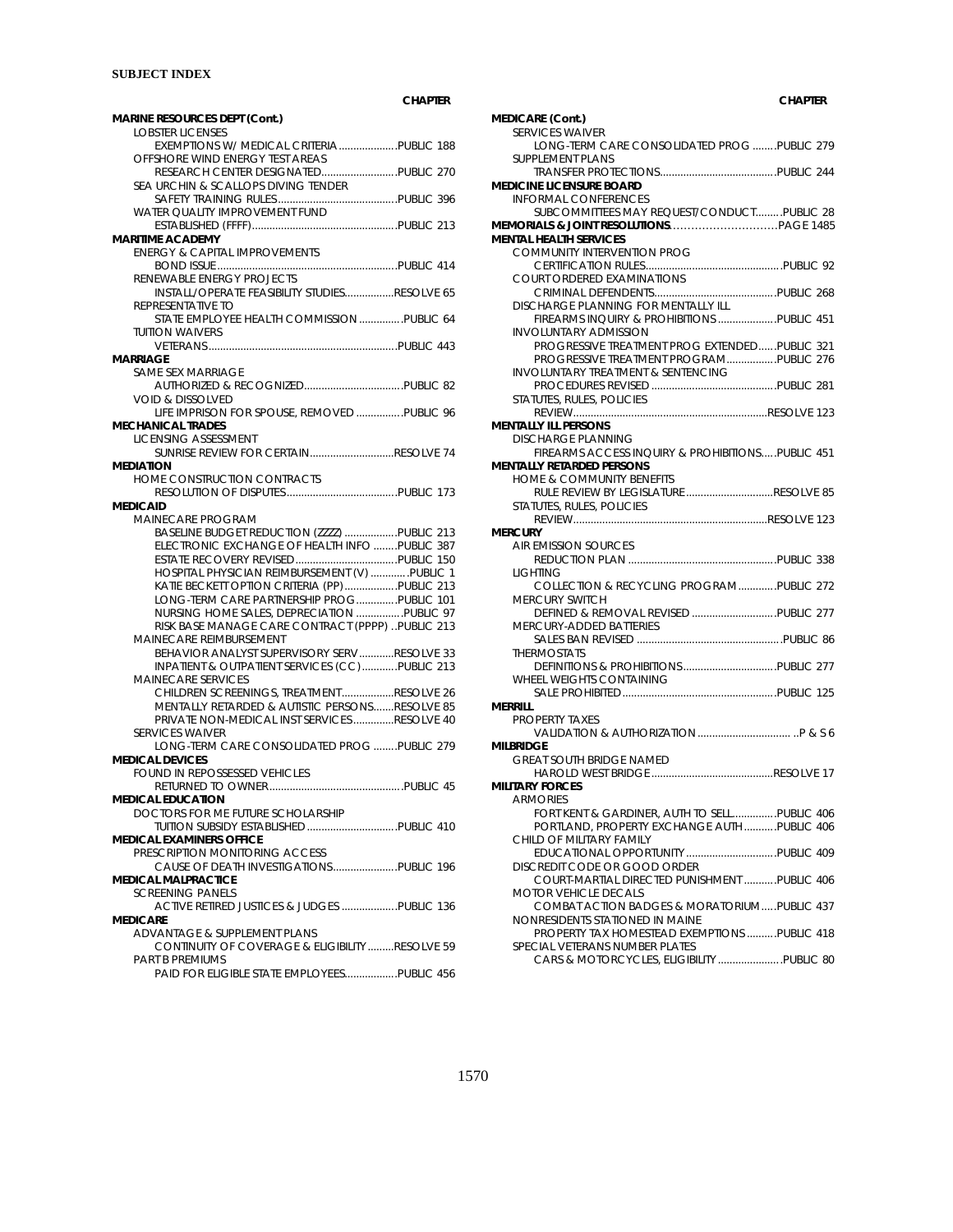| <b>MILITARY FORCES (Cont.)</b>                                                |  |
|-------------------------------------------------------------------------------|--|
| <b>STATE PARKS</b>                                                            |  |
| <b>VETERANS</b>                                                               |  |
|                                                                               |  |
| <b>MILK COMMISSION</b>                                                        |  |
| <b>PRODUCTION</b>                                                             |  |
|                                                                               |  |
| <b>MILO WATER DISTRICT</b>                                                    |  |
| <b>TERRITORY</b>                                                              |  |
| <b>MIXED MARTIAL ARTS AUTHORITY</b>                                           |  |
| <b>BOARD OF DIRECTORS</b>                                                     |  |
|                                                                               |  |
| POWERS & DUTIES                                                               |  |
| <b>MOBILE HOME PARKS</b>                                                      |  |
| TENANTS                                                                       |  |
| INTEREST ON SECURITY DEPOSITS PUBLIC 128                                      |  |
| <b>MORTGAGES</b>                                                              |  |
| <b>FIRST-TIME HOME BUYERS</b>                                                 |  |
| FEDERAL TAX CREDIT USED AT CLOSING RESOLVE 133<br><b>FORECLOSURES</b>         |  |
| MEDIATION PROG & PROCESS REVISED PUBLIC 402                                   |  |
|                                                                               |  |
| LOANS                                                                         |  |
| CONSUMER CREDIT CODE REVISED PUBLIC 362                                       |  |
| NATIONAL LOAN ORIGINATOR REG PROGPUBLIC 362                                   |  |
| <b>SETTLEMENT AGENCIES</b><br>REGISTRATION, COMPLAINT INVESTIGATION PUBLIC 61 |  |
| <b>MOTOR CARRIERS</b>                                                         |  |
| <b>AUXILIARY POWER UNITS</b>                                                  |  |
|                                                                               |  |
| <b>COMMERCIAL VEHICLES</b>                                                    |  |
| CANADIAN BORDER, CANADIAN WT LIMITS  PUBLIC 326<br><b>MOTOR VEHICLES</b>      |  |
| <b>ANTIQUE FARM VEHICLES</b>                                                  |  |
| PARADES, REGISTRATION EXEMPT PUBLIC 435                                       |  |
| <b>AUXILIARY POWER UNITS</b>                                                  |  |
|                                                                               |  |
| <b>AXLE WEIGHT LIMITS</b><br>REDISTRIBUTION OF LOAD, PENALTIES PUBLIC 442     |  |
| AXLES                                                                         |  |
| FINES EXCEPTIONS DURING MIDWINTER PUBLIC 444                                  |  |
| <b>COMBINATION VEHICLES</b>                                                   |  |
|                                                                               |  |
| <b>COMMERCIAL VEHICLES</b><br>CANADIAN BORDER, CANADIAN WT LIMITS  PUBLIC 326 |  |
| <b>DEALER PLATES</b>                                                          |  |
| MORATORIUM ON REDUCTION/DENIAL RESOLVE 14                                     |  |
|                                                                               |  |
| DRIVER INSTRUCTION PERMITS                                                    |  |
| ACCOMPANYING OPERATOR CRITERIA PUBLIC 43                                      |  |
| <b>EMERGENCY VEHICLES</b><br>UNIVERSITY OF ME POLICE VEHICLES PUBLIC 421      |  |
| <b>EXCISE TAXES</b>                                                           |  |
| COLLECTION & ENFORCEMENT AT BORDER RESOLVE 27                                 |  |
| <b>FAILURE TO MAINTAIN CONTROL</b>                                            |  |
| DRIVING WHILE DISTRACTED, INFRACTIONPUBLIC 446                                |  |
| <b>FRANCHISE DEALERS</b>                                                      |  |
| <b>FRANCHISFS</b>                                                             |  |
|                                                                               |  |
| <b>INSPECTIONS</b>                                                            |  |
| INSPECTORS VEHICLES, AMBER LIGHTS PUBLIC 251                                  |  |

| <b>CHAPTER</b>                                                                         |                                                                      | <b>CHAPTER</b> |
|----------------------------------------------------------------------------------------|----------------------------------------------------------------------|----------------|
| MILITARY FORCES (Cont.)                                                                | <b>MOTOR VEHICLES (Cont.)</b>                                        |                |
| <b>STATE PARKS</b>                                                                     | LOW SPEED VEHICLES                                                   |                |
|                                                                                        | 4-WHEELED VEHICLES INCLUDED PUBLIC 42                                |                |
| <b>VFTFRANS</b>                                                                        | <b>MOBILE CRUSHERS</b>                                               |                |
|                                                                                        |                                                                      |                |
| MILK COMMISSION                                                                        | <b>NUMBER PLATES</b>                                                 |                |
| <b>PRODUCTION</b>                                                                      | AGRICULTURE ED PLATES, AG DPT VEHICLES PUBLIC 435                    |                |
|                                                                                        |                                                                      |                |
| milo water district                                                                    | COMBAT ACTION BADGES & MORATORIUMPUBLIC 437                          |                |
| <b>TERRITORY</b>                                                                       |                                                                      |                |
|                                                                                        | LOBSTER PLATES FOR MAR RES VEHICLES PUBLIC 435                       |                |
| MIXED MARTIAL ARTS AUTHORITY                                                           |                                                                      |                |
| <b>BOARD OF DIRECTORS</b>                                                              | PASSING PEDESTRIANS                                                  |                |
|                                                                                        |                                                                      |                |
| <b>POWERS &amp; DUTIES</b>                                                             | <b>PURCHASE</b>                                                      |                |
|                                                                                        |                                                                      |                |
| MOBILE HOME PARKS                                                                      | REFLECTIVE & TINTED GLASS                                            |                |
| <b>TENANTS</b>                                                                         |                                                                      |                |
| INTEREST ON SECURITY DEPOSITS PUBLIC 128                                               | <b>REPOSSESSED</b>                                                   |                |
| MORTGAGES                                                                              | MEDICAL EQUIPMENT IN CAR RETURNED  PUBLIC 45                         |                |
| FIRST-TIME HOME BUYERS                                                                 | <b>SEAT BELTS</b>                                                    |                |
| FEDERAL TAX CREDIT USED AT CLOSINGRESOLVE 133                                          | NEWSPAPER DELIVERY DRIVERS, EXEMPT  PUBLIC 34                        |                |
| <b>FORECLOSURES</b>                                                                    |                                                                      |                |
| MEDIATION PROG & PROCESS REVISED PUBLIC 402                                            | <b>SUSPENSIONS</b>                                                   |                |
|                                                                                        |                                                                      |                |
| LOANS                                                                                  | TIRES & WHEELS                                                       |                |
| CONSUMER CREDIT CODE REVISED PUBLIC 362                                                |                                                                      |                |
| NATIONAL LOAN ORIGINATOR REG PROG PUBLIC 362                                           | <b>TRAILERS</b>                                                      |                |
| SETTLEMENT AGENCIES                                                                    |                                                                      |                |
| REGISTRATION, COMPLAINT INVESTIGATION  PUBLIC 61                                       | <b>VIOLATION RESULTS IN DEATH</b>                                    |                |
| <b>MOTOR CARRIERS</b>                                                                  |                                                                      |                |
| <b>AUXILIARY POWER UNITS</b>                                                           | WHEEL WEIGHTS W/ LEAD OR MERCURY                                     |                |
|                                                                                        | PROHIBITED, BALANCING/REPLACING TIRES PUBLIC 125                     |                |
| <b>COMMERCIAL VEHICLES</b>                                                             |                                                                      |                |
| CANADIAN BORDER, CANADIAN WT LIMITS  PUBLIC 326                                        | <b>MOTORCYCLES</b>                                                   |                |
| <b>MOTOR VEHICLES</b>                                                                  | <b>HELMET</b>                                                        |                |
| <b>ANTIQUE FARM VEHICLES</b>                                                           |                                                                      |                |
| PARADES, REGISTRATION EXEMPT PUBLIC 435                                                | <b>INFORMATIONAL SIGNS</b>                                           |                |
| <b>AUXILIARY POWER UNITS</b>                                                           |                                                                      |                |
|                                                                                        | <b>NUMBER PLATES</b>                                                 |                |
| <b>AXLE WEIGHT LIMITS</b>                                                              |                                                                      |                |
| REDISTRIBUTION OF LOAD, PENALTIES PUBLIC 442                                           | <b>MUNICIPAL BOND BANK</b>                                           |                |
| <b>AXLES</b>                                                                           | STATE CEILING CY 2090 & 2010                                         |                |
| FINES EXCEPTIONS DURING MIDWINTER PUBLIC 444                                           |                                                                      |                |
| <b>COMBINATION VEHICLES</b>                                                            | <b>TRANSCAP TRUST FUND</b>                                           |                |
|                                                                                        | REVENUE BOND FOR HIGHWAYS (X)  PUBLIC 413                            |                |
| <b>COMMERCIAL VEHICLES</b>                                                             | <b>TRANSPORTATION PROJECTS</b>                                       |                |
| CANADIAN BORDER, CANADIAN WT LIMITS  PUBLIC 326                                        |                                                                      |                |
| <b>DEALER PLATES</b>                                                                   | WATER & WASTEWATER                                                   |                |
| MORATORIUM ON REDUCTION/DENIAL RESOLVE 14                                              |                                                                      |                |
|                                                                                        | MUNICIPAL BUDGET ANALYSIS COMM                                       |                |
| <b>DRIVER INSTRUCTION PERMITS</b>                                                      | POWERS & DUTIES                                                      |                |
| ACCOMPANYING OPERATOR CRITERIA PUBLIC 43                                               |                                                                      |                |
| <b>EMERGENCY VEHICLES</b>                                                              | MUNICIPAL CHARTER COMMISSION                                         |                |
| UNIVERSITY OF ME POLICE VEHICLES PUBLIC 421                                            | <b>MEMBERS</b>                                                       |                |
| <b>EXCISE TAXES</b>                                                                    |                                                                      |                |
| COLLECTION & ENFORCEMENT AT BORDER  RESOLVE 27                                         | <b>MUNICIPAL PERSONNEL</b>                                           |                |
| <b>FAILURE TO MAINTAIN CONTROL</b><br>DRIVING WHILE DISTRACTED, INFRACTION  PUBLIC 446 | ANIMAL CONTROL OFFICERS<br>AGRICULTURE DEPT NOTIFICATION  PUBLIC 343 |                |
| <b>FRANCHISE DEALERS</b>                                                               |                                                                      |                |
| MANUFACTURERS TERMINATION  PUBLIC 367                                                  | <b>TREASURER &amp; ASSESSOR</b>                                      |                |
| <b>FRANCHISES</b>                                                                      | CANNOT BE HELD BY SAME PERSON  PUBLIC 57                             |                |
|                                                                                        | TREASURERS, CLERKS, TAX COLLECTORS                                   |                |
|                                                                                        | COMMINGLING FUNDS PROHIBITED PUBLIC 193                              |                |
| <b>INSPECTIONS</b>                                                                     |                                                                      |                |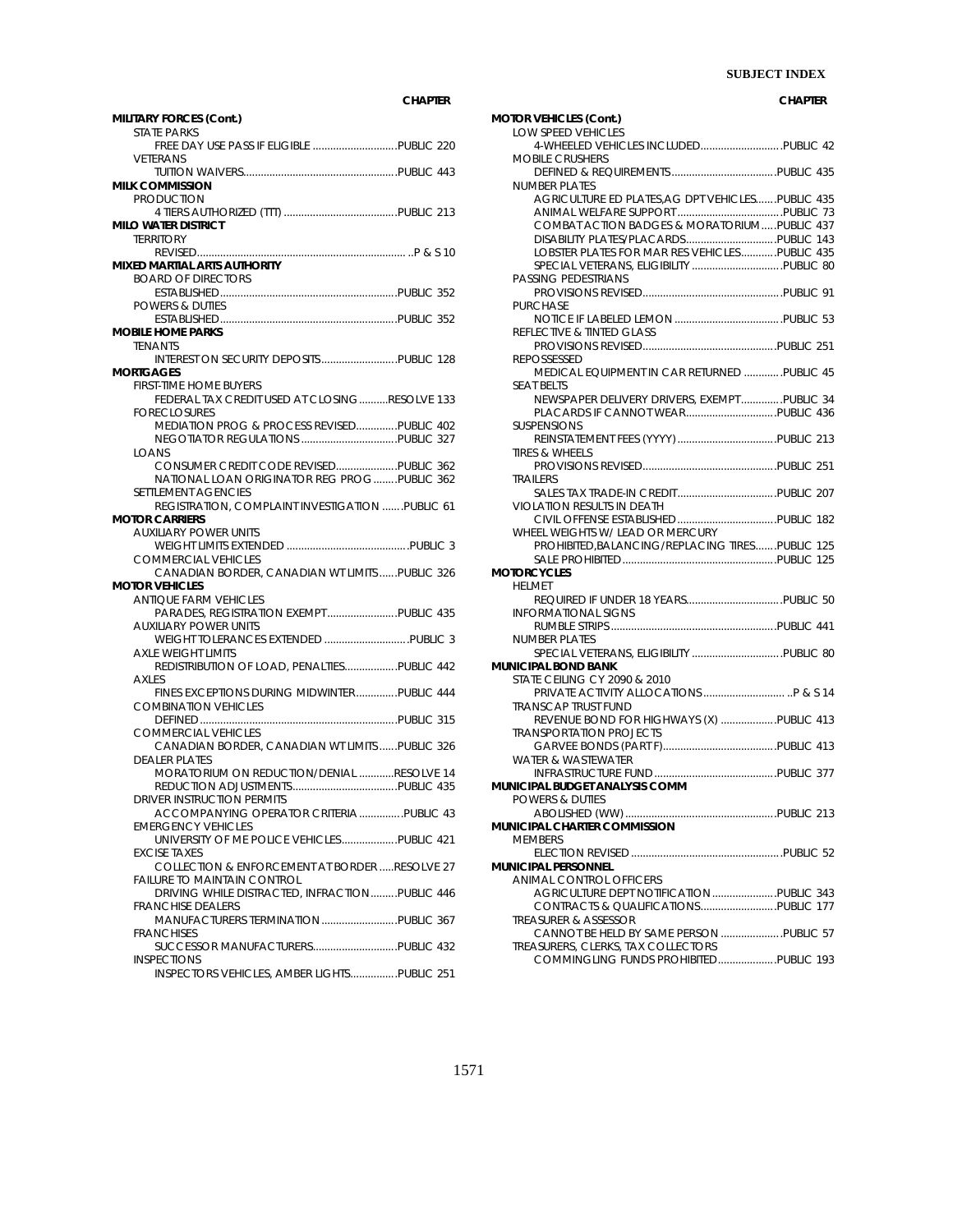| <b>MUNICIPALITIES</b>                                                              |  |
|------------------------------------------------------------------------------------|--|
| <b>ABANDONED ROADS</b>                                                             |  |
| <b>ANIMAL SHELTERS</b>                                                             |  |
|                                                                                    |  |
| <b>ASSESSOR &amp; TREASURER</b>                                                    |  |
|                                                                                    |  |
| BROADCAST TV TRANSLATOR STATIONS                                                   |  |
| CONSTRUCTION & OPERATION FUNDS  PUBLIC 117                                         |  |
| <b>BUILDING &amp; ENERGY CODE</b><br>EFFECTIVE DATES & INSPECTIONS PUBLIC 261      |  |
| <b>CANDIDATES</b>                                                                  |  |
| CAMPAIGN FINANCE REPORT EXEMPTIONSPUBLIC 138                                       |  |
| CAMPAIGN REPORTS TO GOVT ETHICS COMPUBLIC 366                                      |  |
| CODE ENFORCEMENT TRAINING                                                          |  |
|                                                                                    |  |
| <b>DEVELOPMENT DISTRICTS</b><br>IMPROVEMENT COSTS TO BUILDINGS PUBLIC 126          |  |
| <b>DIRECT INITIATIVE PETITIONS</b>                                                 |  |
| TIME FOR SIGNATURE CERTIFICATION  CON RES 1                                        |  |
| <b>DISABILITY PARKING STRUCTURE</b>                                                |  |
| VARIANCES FOR CONSTRUCTION PUBLIC 342                                              |  |
| DISBURSEMENT OF STATE FEES                                                         |  |
|                                                                                    |  |
| <b>DOG LICENSES</b><br>WARRANTS REMOVED, LATE FEES PUBLIC 343                      |  |
| <b>EXCISE TAXES</b>                                                                |  |
| COLLECTION & ENFORCEMENT AT BORDER RESOLVE 27                                      |  |
| FIRE CODE PERMIT AUTHORITY                                                         |  |
|                                                                                    |  |
| <b>GOVERNMENT TRANSACTIONS</b><br>CREDIT CARD SURCHARGES ALLOWED PUBLIC 113        |  |
| <b>HEATING FUFL DELIVERIES</b>                                                     |  |
| RENTALS DURING EMERGENCIES PUBLIC 135                                              |  |
| INFORMED GROWTH ACT                                                                |  |
|                                                                                    |  |
| <b>LIQUOR LICENSES</b>                                                             |  |
| MUNICIPAL CHARTER COMMISSION                                                       |  |
|                                                                                    |  |
| PINE TREE DEVELOPMENT ZONE                                                         |  |
|                                                                                    |  |
| PROPERTY VALUATION                                                                 |  |
| SUDDEN CHANGES, TRANSITION ADJUSTMTRESOLVE 125                                     |  |
| REGIONAL COLLABORATION<br>ENERGY CONSERVATION PROJECTSRESOLVE 75                   |  |
| RENEWABLE ENERGY PROJECTS                                                          |  |
| INSTALL/OPERATE FEASIBILITY STUDIESRESOLVE 65                                      |  |
| <b>RESIDENCY ORDINANCES</b>                                                        |  |
|                                                                                    |  |
| ROAD & STREAM CROSSING REPAIR                                                      |  |
| NATURAL STREAM FLOW/AQUATIC PASSAGEPUBLIC 460<br>ROAD COMMISSIONERS                |  |
| EXCEED APPROPRIATION FOR REPAIRS (D)  PUBLIC 7                                     |  |
| SHELLFISH AQUACULTURE                                                              |  |
|                                                                                    |  |
| SOFT-SHELLED CLAM VIOLATIONS                                                       |  |
| FINES PAID TO TOWN OF VIOLATION  PUBLIC 24<br><b>SOLID WASTE FACILITY LICENSES</b> |  |
| TRANSFER AFTER DUE DILIGENCE REVIEW PUBLIC 380                                     |  |
| <b>SWIM AREAS</b>                                                                  |  |
|                                                                                    |  |
| <b>TAX INCREMENT FINANCING</b>                                                     |  |
| RECREATIONAL USES & CRITERIA PUBLIC 85                                             |  |
| TOWN EQUIPMENT ON PRIVATE WAY                                                      |  |
|                                                                                    |  |

| <b>MUNICIPALITIES (Cont.)</b>                  |  |
|------------------------------------------------|--|
| TREASURERS, CLERKS, TAX COLLECTORS             |  |
| COMMINGLING FUNDS PROHIBITED PUBLIC 193        |  |
| <b>WATER QUALITY PROTECTIONS</b>               |  |
| REPAIRS TO PRIVATE ROAD, BRIDGE PUBLIC 225     |  |
| <b>NAMES</b>                                   |  |
| OFFENSIVE PLACE NAMES                          |  |
|                                                |  |
| <b>NARRAMISSIC RIVER</b>                       |  |
| <b>BRIDGE ACROSS NAMED</b>                     |  |
|                                                |  |
| <b>NATIONAL GUARD</b>                          |  |
|                                                |  |
| <b>SEE MILITARY FORCES</b>                     |  |
| NATIONAL GUARD MEMBER HEALTH COM               |  |
| CASE REVIEW PANEL                              |  |
|                                                |  |
| <b>NATIVE AMERICANS</b>                        |  |
| <b>HOULTON BAND OF MALISEET INDIANS</b>        |  |
| HIGH-STAKES BEANO GAMES IN HOULTON  PUBLIC 347 |  |
|                                                |  |
| NATIVE AMERICAN VETERANS DAY                   |  |
|                                                |  |
| PASSAMAQUODDY TRIBE & WASH COUNTY              |  |
| ACTION PLAN ON HEALTH DISPARITIESRESOLVE 93    |  |
| <b>TRIBAL LAW ENFORCEMENT</b>                  |  |
|                                                |  |
| TRIBAL REPRESENTATIVES TO                      |  |
|                                                |  |
| LEGISLATURE, COMPENSATION  PUBLIC 431          |  |
| <b>NATURAL GAS</b>                             |  |
| EFFICIENCY & CONSERVATION                      |  |
| PROGRAMS THRU EFFICIENCY ME TRUST PUBLIC 372   |  |
| <b>TECHNICIANS</b>                             |  |
|                                                |  |
| <b>NATURAL GAS UTILITIES</b>                   |  |
| <b>LOW INCOME CUSTOMERS</b>                    |  |
| ASSISTANCE PROGRAMS REQUIRED  PUBLIC 35        |  |
| <b>NATURAL RESOURCE PROTECTION</b>             |  |
| SEE ENVIRONMENTAL PROTECTION                   |  |
| <b>NEGLECT</b>                                 |  |
| SEE ABUSE & NEGLECT                            |  |
| New utility line stakeholders group            |  |
| <b>MEMBERSHIP</b>                              |  |
|                                                |  |
| <b>POWERS &amp; DUTIES</b>                     |  |
|                                                |  |
|                                                |  |
| <b>NEWSPAPERS</b>                              |  |
| DELIVERY DRIVERS                               |  |
|                                                |  |
| <b>NOTICES</b>                                 |  |
| CONTENT REQUIREMENTS REVISED  PUBLIC 256       |  |
| <b>NONPROFIT ORGANIZATIONS</b>                 |  |
| CARD GAME TOURNAMENTS                          |  |
| LICENSE FEES BASED ON PLAYER NUMBER PUBLIC 457 |  |
| <b>CIVIC ORGANIZATIONS</b>                     |  |
|                                                |  |
| COMMUNITY INTERVENTION PROG                    |  |
|                                                |  |
| <b>FOOD DONATIONS</b>                          |  |
| CERTAIN PERISHABLE ALLOWED PUBLIC 168          |  |
| <b>FRATERNAL BENEFIT SOCIETIES</b>             |  |
| INSURANCE BUREAU OVERSIGHT PUBLIC 13           |  |
| <b>FUNDRAISING</b>                             |  |
| GAMES OF CHANCE W/O LICENSE  PUBLIC 386        |  |
|                                                |  |
| <b>RAFFLES TICKETS</b>                         |  |
|                                                |  |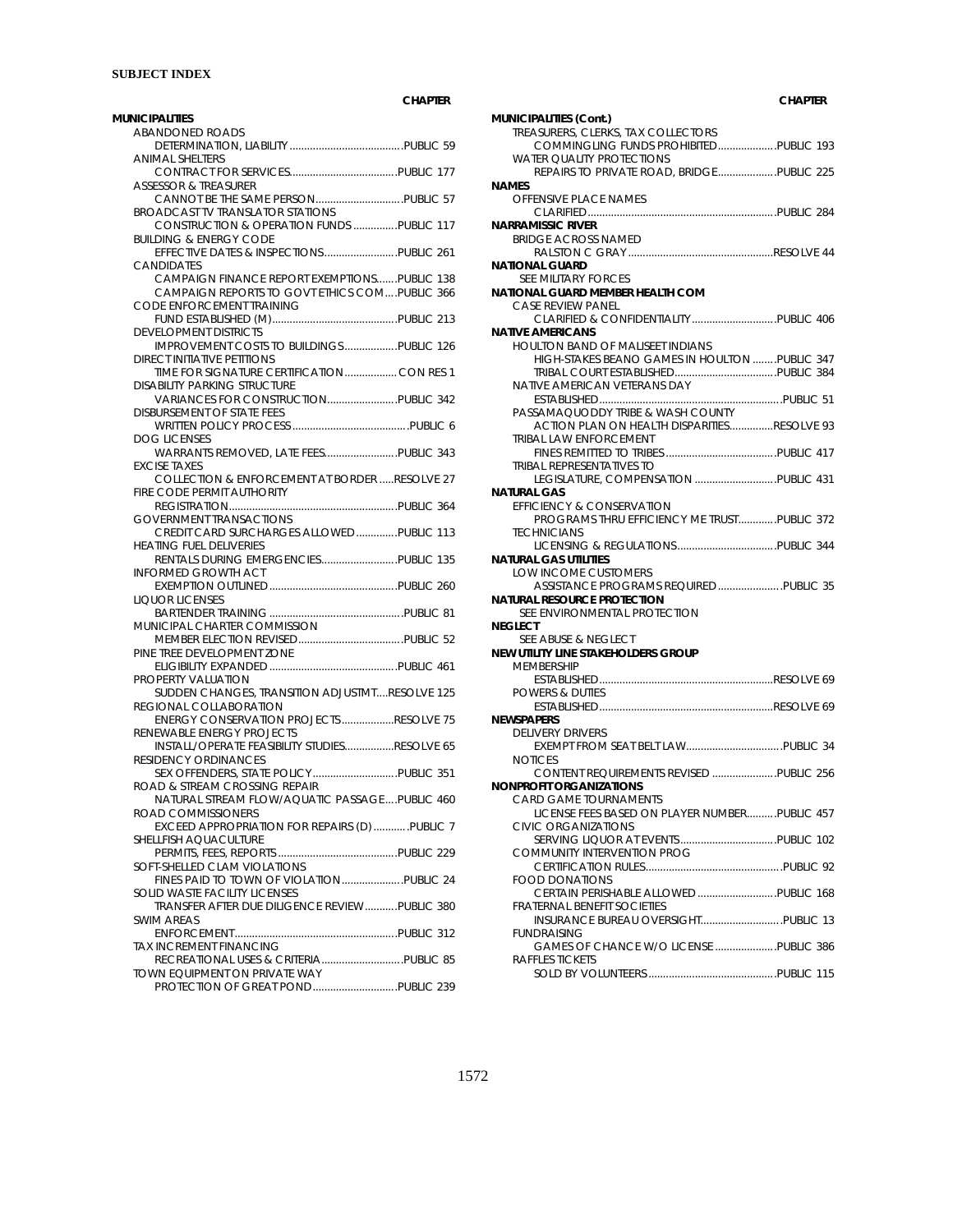| <b>NONPROFIT ORGANIZATIONS (Cont.)</b>             |
|----------------------------------------------------|
|                                                    |
| SEASONAL RECREATION PROGRAMS                       |
| COUNSELORS, MINIMUM WAGE EXEMPTIONS PUBLIC 120     |
| <b>NOTARIES PUBLIC</b>                             |
| <b>COMPLAINTS</b>                                  |
|                                                    |
| OATH OF OFFICE                                     |
|                                                    |
| <b>SIGNATURE</b>                                   |
|                                                    |
| <b>NOTARY PUBLIC REVIEW BOARD</b>                  |
| <b>POWERS &amp; DUTIES</b>                         |
| COMPLAINT SCREENING OF NOTARIES PUBLIC 74          |
| <b>NUMBER PLATES</b>                               |
|                                                    |
| SEE MOTOR VEHICLES                                 |
| <b>NURSE PRACTITIONERS</b>                         |
| SEE HEALTH CARE PERSONNEL                          |
| <b>NURSES</b>                                      |
| <b>CERTIFIED NURSING ASSISTANTS</b>                |
| CRIMES PROHIBITING HIRE WORK GROUP RESOLVE 68      |
| UNLICENSED ASSISTIVE PERSONS PUBLIC 215            |
| LICENSURE                                          |
|                                                    |
| <b>NURSE PRACTITIONER/MIDWIVES</b>                 |
| VERIFY MEDICAL PAPERS ALLOWED  PUBLIC 259          |
| <b>NURSING EDUCATION LOANS</b>                     |
| REPAYMENT PROGRAM, FUNDED  RESOLVE 11              |
| PSYCHIATRIC CLINICAL & PRACTITIONER                |
| MAY PETITION FOR REHOSPITALIZATION PUBLIC 276      |
| <b>SCHOOL NURSES</b>                               |
| BODY MASS INDEX DATA COLLECTION  PUBLIC 407        |
| <b>SUBSTANCE ABUSE HISTORY</b>                     |
|                                                    |
| <b>NURSING BOARD</b>                               |
|                                                    |
| <b>LICENSE REQUIREMENTS</b>                        |
|                                                    |
| NURSE HEALTH PROGRAM                               |
|                                                    |
| DISCIPLINE ALTERNATIVE, SUBSTANCE ABUSE  PUBLIC 47 |
| <b>NURSING HOMES</b>                               |
| <b>CERTIFICATE OF NEED</b>                         |
| ENERGY EFFICIENCY IMPROVEMENTS  PUBLIC 430         |
|                                                    |
| SALES                                              |
|                                                    |
| UNLICENSED ASSISTIVE PERSONS                       |
| COMPLAINTS NOTATION ON REGISTRY  PUBLIC 215        |
| <b>OAKFIELD</b>                                    |
|                                                    |
| <b>PROPERTY TAXES</b>                              |
|                                                    |
| OAKLAND                                            |
| <b>BOUNDARY WITH</b>                               |
| P & S 2<br><b>WATERVILLE</b>                       |
| oil                                                |
| <b>GROUND WATER OIL CLEAN-UP FUND</b>              |
|                                                    |
| <b>MOTOR VEHICLE OIL</b>                           |
|                                                    |
| STORAGE TANKS                                      |
| DISCHARGE & CLEAN UP PROVISIONS PUBLIC 121         |
| <b>TECHNICIANS</b>                                 |
|                                                    |
| WASTE MOTOR OIL DISPOSAL SITE                      |
| REMEDIATION RESPONSE COSTS  PUBLIC 304             |
| OIL & SOLID FUEL BOARD                             |
| SINGLE CHIMNEY FLUE TO VENT 2                      |

| <b>CHAPTER</b>                                     | <b>CHAPTER</b>                                     |
|----------------------------------------------------|----------------------------------------------------|
| NONPROFIT ORGANIZATIONS (Cont.)                    | <b>OLD ORCHARD BEACH</b>                           |
| SEASONAL RECREATION PROGRAMS                       | BOUNDARY EXTENDED WITH                             |
| COUNSELORS, MINIMUM WAGE EXEMPTIONS PUBLIC 120     |                                                    |
| NOTARIES PUBLIC                                    | OPEN TRENCH SAFETY WORKING GROUP                   |
| <b>COMPLAINTS</b>                                  | <b>MEMBERSHIP</b>                                  |
|                                                    |                                                    |
| OATH OF OFFICE                                     | POWERS & DUTIES                                    |
|                                                    |                                                    |
| <b>SIGNATURE</b>                                   | <b>OPERATING UNDER INFLUENCE</b>                   |
| FILED WITH SECRETARY OF STATE  PUBLIC 74           | ALCOHOL LEVEL TESTING                              |
| NOTARY PUBLIC REVIEW BOARD                         |                                                    |
| <b>POWERS &amp; DUTIES</b>                         | <b>IGNITION INTERLOCK DEVICES</b>                  |
| COMPLAINT SCREENING OF NOTARIES PUBLIC 74          | INSTALLATION, PROVISIONS REVISED PUBLIC 54         |
| NUMBER PLATES                                      | <b>REPEAT OFFENSES</b>                             |
| SEE MOTOR VEHICLES                                 |                                                    |
| <b>NURSE PRACTITIONERS</b>                         | <b>OPTOMETRISTS</b>                                |
| SEE HEALTH CARE PERSONNEL                          | <b>GLAUCOMA</b>                                    |
| NURSES                                             |                                                    |
| <b>CERTIFIED NURSING ASSISTANTS</b>                | THERAPEUTIC DRUGS                                  |
| CRIMES PROHIBITING HIRE WORK GROUP  RESOLVE 68     | ADMINISTERING PROVISIONS REVISED  PUBLIC 195       |
| UNLICENSED ASSISTIVE PERSONS PUBLIC 215            | <b>ORDINANCES</b>                                  |
| <b>LICENSURE</b>                                   | <b>RESIDENCY RESTRICTIONS</b>                      |
|                                                    |                                                    |
| NURSE PRACTITIONER/MIDWIVES                        | <b>ORLAND</b>                                      |
| VERIFY MEDICAL PAPERS ALLOWED  PUBLIC 259          | STATE ROUTE 175 BRIDGE                             |
| <b>NURSING EDUCATION LOANS</b>                     | NAMED: RALSTON C GRAY BRIDGERESOLVE 44             |
| REPAYMENT PROGRAM, FUNDED RESOLVE 11               | <b>ORRINGTON</b>                                   |
| PSYCHIATRIC CLINICAL & PRACTITIONER                | <b>GAME SANCTUARY</b>                              |
| MAY PETITION FOR REHOSPITALIZATION PUBLIC 276      |                                                    |
| <b>SCHOOL NURSES</b>                               |                                                    |
| BODY MASS INDEX DATA COLLECTION  PUBLIC 407        | <b>OUTDOOR ADVERTISING</b>                         |
| SUBSTANCE ABUSE HISTORY                            | <b>INFORMATIONAL SIGNS</b>                         |
|                                                    |                                                    |
|                                                    |                                                    |
| Nursing Board                                      | POLITICAL SIGNS                                    |
| LICENSE REQUIREMENTS                               |                                                    |
|                                                    | <b>PARKS &amp; LANDS BUREAU</b>                    |
| NURSE HEALTH PROGRAM                               | SEE ALSO CONSERVATION DEPT                         |
| DISCIPLINE ALTERNATIVE, SUBSTANCE ABUSE  PUBLIC 47 | <b>AUTHORITY TO CONVEY</b>                         |
| NURSING HOMES                                      | ACCESS EASEMENT, VAN BURENRESOLVE 64               |
| <b>CERTIFICATE OF NEED</b>                         | CHESUNCOOK VILLAGE, PISCATAQUIS CNTYRESOLVE 64     |
| ENERGY EFFICIENCY IMPROVEMENTS  PUBLIC 430         |                                                    |
|                                                    | LAND, T12 R17 AROOSTOOK COUNTY RESOLVE 64          |
| <b>SALES</b>                                       | SHELL HEAPS LOTS, DAMARISCOTTARESOLVE 64           |
|                                                    | <b>FEES</b>                                        |
| UNLICENSED ASSISTIVE PERSONS                       |                                                    |
| COMPLAINTS NOTATION ON REGISTRY  PUBLIC 215        | MERCHANDISE SALES & RENTALS                        |
| Oakfield                                           | STATE PARKS IMPROVEMENT FUND  PUBLIC 27            |
| <b>PROPERTY TAXES</b>                              | OFFSHORE PROJECTS                                  |
|                                                    |                                                    |
| <b>OAKLAND</b>                                     | RENTAL FOR LEASING FACILITIES PUBLIC 316           |
| <b>BOUNDARY WITH</b>                               | RECREATIONAL TRAILS ON PRIVATE LAND                |
|                                                    |                                                    |
| OIL                                                | STATE PARKS & PROPERTIES                           |
| GROUND WATER OIL CLEAN-UP FUND                     |                                                    |
|                                                    | <b>SWIM AREAS</b>                                  |
| <b>MOTOR VEHICLE OIL</b>                           |                                                    |
|                                                    | PE4ME PLANNING & OVERSIGHT TEAM                    |
| STORAGE TANKS                                      | <b>RECOMMENDATIONS</b>                             |
| DISCHARGE & CLEAN UP PROVISIONS PUBLIC 121         | OBESITY & CHRONIC DISEASE FUND CREATED  PUBLIC 264 |
| <b>TECHNICIANS</b>                                 | PENOBSCOT COUNTY                                   |
|                                                    | PRENTISS TWP - TAX LIABILITY                       |
| <b>WASTE MOTOR OIL DISPOSAL SITE</b>               |                                                    |
|                                                    | <b>PENOBSCOT RIVER</b>                             |
| oil & Solid Fuel Board                             | <b>BROWN BROOK</b>                                 |
| SINGLE CHIMNEY FLUE TO VENT 2                      |                                                    |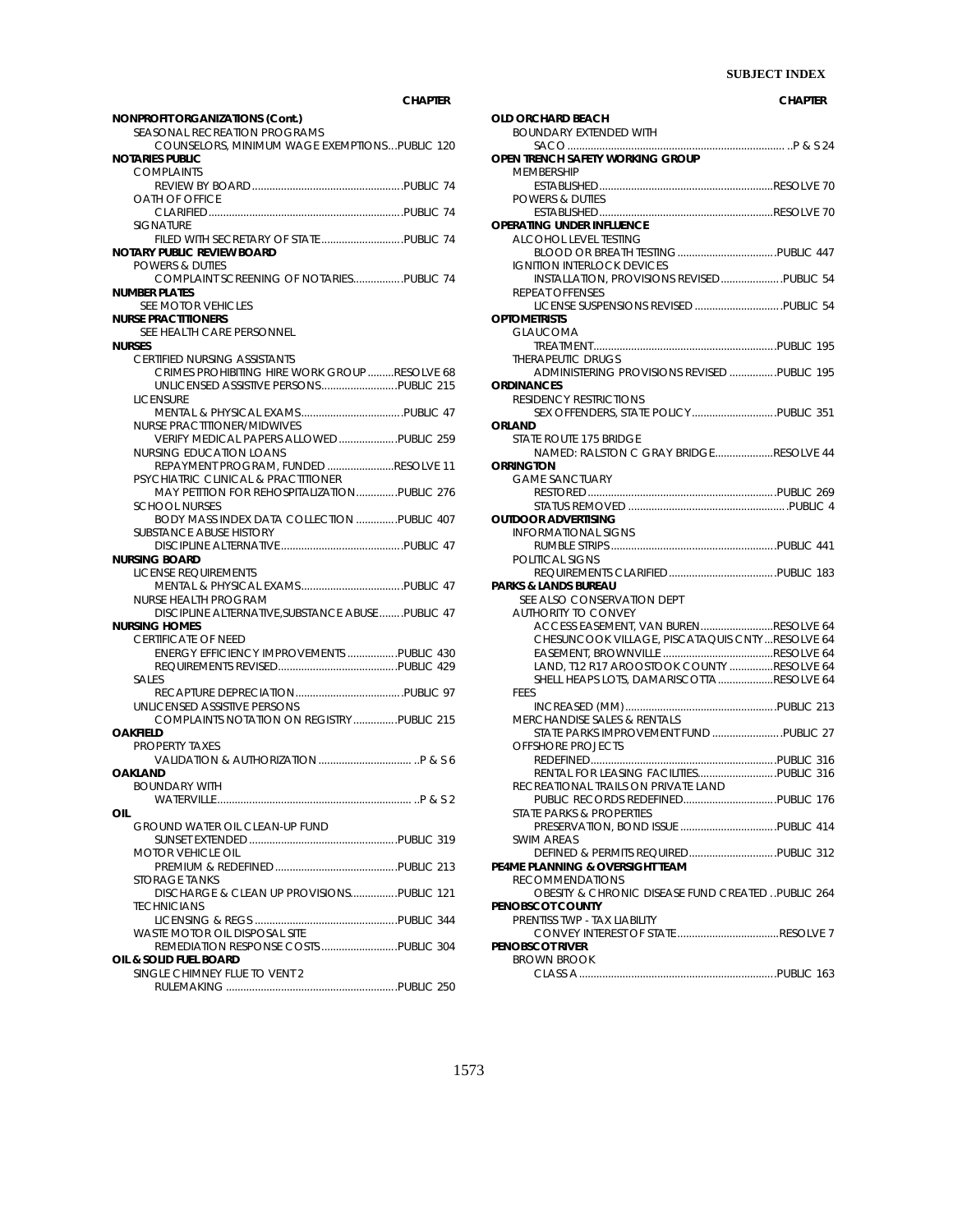|                                                                                      | <b>CHAPTER</b> |                                                      | <b>CHAPTER</b> |
|--------------------------------------------------------------------------------------|----------------|------------------------------------------------------|----------------|
| PENOBSCOT RIVER (Cont.)                                                              |                | <b>PLUMBERS</b>                                      |                |
| SOUADABSCOOK STREAM                                                                  |                | LICENSE FEE CAPS                                     |                |
|                                                                                      |                |                                                      |                |
| WEST BRANCH SOUADABSCOOK STREAM                                                      |                | <b>PODIATRISTS</b>                                   |                |
|                                                                                      |                | <b>LICENSES</b>                                      |                |
| <b>PERJURY</b>                                                                       |                |                                                      |                |
| SEE CIVIL PROCEDURE                                                                  |                | POLLUTION PREVENTION ADV COMM                        |                |
| <b>PERKINS TOWNSHIP</b>                                                              |                | MEMBERSHIP                                           |                |
| SWAN & LITTLE SWAN ISLANDS                                                           |                |                                                      |                |
| MANAGEMENT OPTIONS STUDY  RESOLVE 35                                                 |                | POPULAR NAMES OF LAWS                                |                |
| PERS LONG & SHORT TERM COSTS COMM                                                    |                | <b>BOTTLE BILLS</b>                                  |                |
| <b>REPORTING DATE</b>                                                                |                | HARD CIDER DEFINED AS BEVERAGE  PUBLIC 11            |                |
|                                                                                      |                | RECYCLING & ENVIRONMENTAL LAWSRESOLVE 13             |                |
| PERSONAL PROPERTY TAX                                                                |                |                                                      |                |
| SEE ALSO PROPERTY TAX                                                                |                | <b>ERRORS BILLS</b>                                  |                |
| <b>EXEMPTIONS</b>                                                                    |                |                                                      |                |
|                                                                                      |                | FREEDOM OF ACCESS                                    |                |
| <b>TELECOMMUNICATIONS</b>                                                            |                |                                                      |                |
|                                                                                      |                | INTERSCHOLASTIC ATHLETIC ORGS PUBLIC 33              |                |
|                                                                                      |                | HEALTH CARE BILL OF RIGHTS                           |                |
| <b>PESTICIDES</b>                                                                    |                |                                                      |                |
| AERIAL SPRAY APPLICATION                                                             |                | <b>PORTLAND</b><br>AREA COMPREHENSIVE TRANSPORTATION |                |
|                                                                                      |                |                                                      |                |
| APPLICATION BY POWER EQUIPMENT<br>RULE REVIEW BY LEGISLATURE RESOLVE 114             |                | GREATER PORTLAND PUBLIC DEV COMM                     |                |
|                                                                                      |                |                                                      |                |
| <b>DEFINITIONS &amp; TERMS</b>                                                       |                |                                                      |                |
|                                                                                      |                | PORTLAND WATER DISTRICT                              |                |
| <b>OUTDOOR PESTICIDE APPLICATION</b><br>NOTIFICATION RULES NOT AUTHORIZEDRESOLVE 115 |                | <b>CHARTER</b>                                       |                |
| SPECIAL RESTRICTIONS ON USE                                                          |                |                                                      |                |
| RULE REVIEW BY LEGISLATURE RESOLVE 118                                               |                | POTATO BOARD                                         |                |
| PESTICIDES CONTROL BOARD                                                             |                | MEMBERSHIP                                           |                |
| AERIAL SPRAY PESTICIDE APPLICATION                                                   |                | <b>POWERS &amp; DUTIES</b>                           |                |
| CITIZEN REGISTRY WHO WANT NOTICE PUBLIC 378                                          |                | SEED POTATO BOARD INCLUDED PUBLIC 37                 |                |
| <b>DEFINITIONS &amp; TERMS</b>                                                       |                | <b>SHAW POTATO STUDY</b>                             |                |
| RULE REVIEW BY LEGISLATURE RESOLVE 41                                                |                | RESISTANCE TO COLORADO POTATO BEETLE  RESOLVE 8      |                |
| NOTICE OF OUTDOOR APPLICATION                                                        |                | <b>POTATOES</b>                                      |                |
| RULE REVIEW & NOT AUTH BY LEGISLATURE  RESOLVE 115                                   |                | <b>SHAW POTATO STUDY</b>                             |                |
| PESTICIDE APPLICATIONS                                                               |                | RESISTANCE TO COLORADO POTATO BEETLE  RESOLVE 8      |                |
| RULE REVIEW BY LEGISLATURE RESOLVE 114                                               |                | <b>POULTRY</b>                                       |                |
| PESTICIDE USE RESTRICTIONS                                                           |                | <b>SLAUGHTER &amp; INSPECTION</b>                    |                |
| RULE REVIEW BY LEGISLATURE RESOLVE 118                                               |                |                                                      |                |
| <b>PETS</b>                                                                          |                | POWER OF ATTORNEY                                    |                |
| PET FOOD                                                                             |                | SEE PROBATE COURT                                    |                |
| REGISTRATION SURCHARGE USE PUBLIC 148                                                |                | <b>PREMIUM CIGARS</b>                                |                |
| PHARMACEUTICAL COST MANAGE CNCL                                                      |                | SEE TOBACCO PRODUCTS                                 |                |
| POWERS & DUTIES                                                                      |                | <b>PRISONERS</b>                                     |                |
|                                                                                      |                | SEVERELY INCAPACITATED                               |                |
| <b>PHARMACISTS</b>                                                                   |                | MEDICAL CONDITION, TRANSFERS PUBLIC 39               |                |
| <b>DRUGS &amp; IMMUNIZATIONS</b>                                                     |                | SUPERVISED COMMUNITY CONFINEMENT                     |                |
|                                                                                      |                | WORKERS COMP COLLECTION  PUBLIC 14                   |                |
| <b>PHARMACY BOARD</b>                                                                |                | PRIVATE INVESTIGATORS                                |                |
| PHARMACIST ADMINISTERING DRUGS                                                       |                | <b>LICENSES</b>                                      |                |
|                                                                                      |                |                                                      |                |
| PHARMACIST LICENSE RENEWAL                                                           |                | <b>PROBATE &amp; TRUST LAW ADVISORY COMM</b>         |                |
| CONTINUING EDUCATION REVISED  PUBLIC 308                                             |                | <b>MEMBERSHIP</b>                                    |                |
| <b>PHIPPSBURG</b>                                                                    |                |                                                      |                |
| TIDAL WATER OF THE BASIN                                                             |                | POWERS & DUTIES                                      |                |
|                                                                                      |                |                                                      |                |
| PHYSICAL THERAPISTS                                                                  |                | <b>PROBATE CODE</b>                                  |                |
| <b>LICENSES</b>                                                                      |                | POWER OF ATTORNEY                                    |                |
|                                                                                      |                |                                                      |                |
| PINE TREE DEVELOPMENT ZONE                                                           |                | <b>PROBATE COURT</b>                                 |                |
| SEE ECONOMIC DEVELOPMENT                                                             |                | <b>HOMESTEAD ALLOWANCE</b>                           |                |
| <b>PISCATAQUIS RIVER</b>                                                             |                |                                                      |                |
| ALDER STREAM & TRIBUTARIES                                                           |                | PERSONAL INJURY AGAINST ESTATES                      |                |
|                                                                                      |                |                                                      |                |

| PLUMBERS                                         |  |
|--------------------------------------------------|--|
| LICENSE FEE CAPS                                 |  |
|                                                  |  |
| <b>PODIATRISTS</b>                               |  |
| <b>LICENSES</b>                                  |  |
|                                                  |  |
| POLLUTION PREVENTION ADV COMM                    |  |
| MEMBERSHIP                                       |  |
|                                                  |  |
| POPULAR NAMES OF LAWS                            |  |
| <b>BOTTLE BILLS</b>                              |  |
| HARD CIDER DEFINED AS BEVERAGE  PUBLIC 110       |  |
| RECYCLING & ENVIRONMENTAL LAWSRESOLVE 130        |  |
| REDEMPTION CENTERS LICENSES PUBLIC 405           |  |
| <b>ERRORS BILLS</b>                              |  |
|                                                  |  |
|                                                  |  |
| <b>FREEDOM OF ACCESS</b>                         |  |
| CORRECTIONAL FACILITY PLANS PUBLIC 339           |  |
| INTERSCHOLASTIC ATHLETIC ORGS PUBLIC 334         |  |
| HEALTH CARE BILL OF RIGHTS                       |  |
|                                                  |  |
| PORTLAND                                         |  |
| AREA COMPREHENSIVE TRANSPORTATION                |  |
|                                                  |  |
| <b>GREATER PORTLAND PUBLIC DEV COMM</b>          |  |
|                                                  |  |
| PORTLAND WATER DISTRICT                          |  |
| <b>CHARTER</b>                                   |  |
|                                                  |  |
| POTATO BOARD                                     |  |
| <b>MFMBFRSHIP</b>                                |  |
|                                                  |  |
|                                                  |  |
| POWERS & DUTIES                                  |  |
| SEED POTATO BOARD INCLUDED PUBLIC 379            |  |
|                                                  |  |
| <b>SHAW POTATO STUDY</b>                         |  |
| RESISTANCE TO COLORADO POTATO BEETLE  RESOLVE 80 |  |
| <b>POTATOES</b>                                  |  |
| <b>SHAW POTATO STUDY</b>                         |  |
| RESISTANCE TO COLORADO POTATO BEETLE RESOLVE 80  |  |
| <b>POULTRY</b>                                   |  |
|                                                  |  |
| SLAUGHTER & INSPECTION                           |  |
|                                                  |  |
| POWER OF ATTORNEY                                |  |
| SEE PROBATE COURT                                |  |
| <b>PREMIUM CIGARS</b>                            |  |
| SEE TOBACCO PRODUCTS                             |  |
| <b>PRISONERS</b>                                 |  |
| <b>SEVERELY INCAPACITATED</b>                    |  |
|                                                  |  |
| SUPERVISED COMMUNITY CONFINEMENT                 |  |
| WORKERS COMP COLLECTION  PUBLIC 142              |  |
| <b>PRIVATE INVESTIGATORS</b>                     |  |
| <b>LICENSES</b>                                  |  |
|                                                  |  |
| PROBATE & TRUST LAW ADVISORY COMM                |  |
| MEMBERSHIP                                       |  |
|                                                  |  |
| <b>POWERS &amp; DUTIES</b>                       |  |
|                                                  |  |
| PROBATE CODE                                     |  |
| POWER OF ATTORNEY                                |  |
|                                                  |  |
|                                                  |  |
| <b>PROBATE COURT</b>                             |  |
| HOMESTEAD ALLOWANCE                              |  |
|                                                  |  |
| PERSONAL INJURY AGAINST ESTATES                  |  |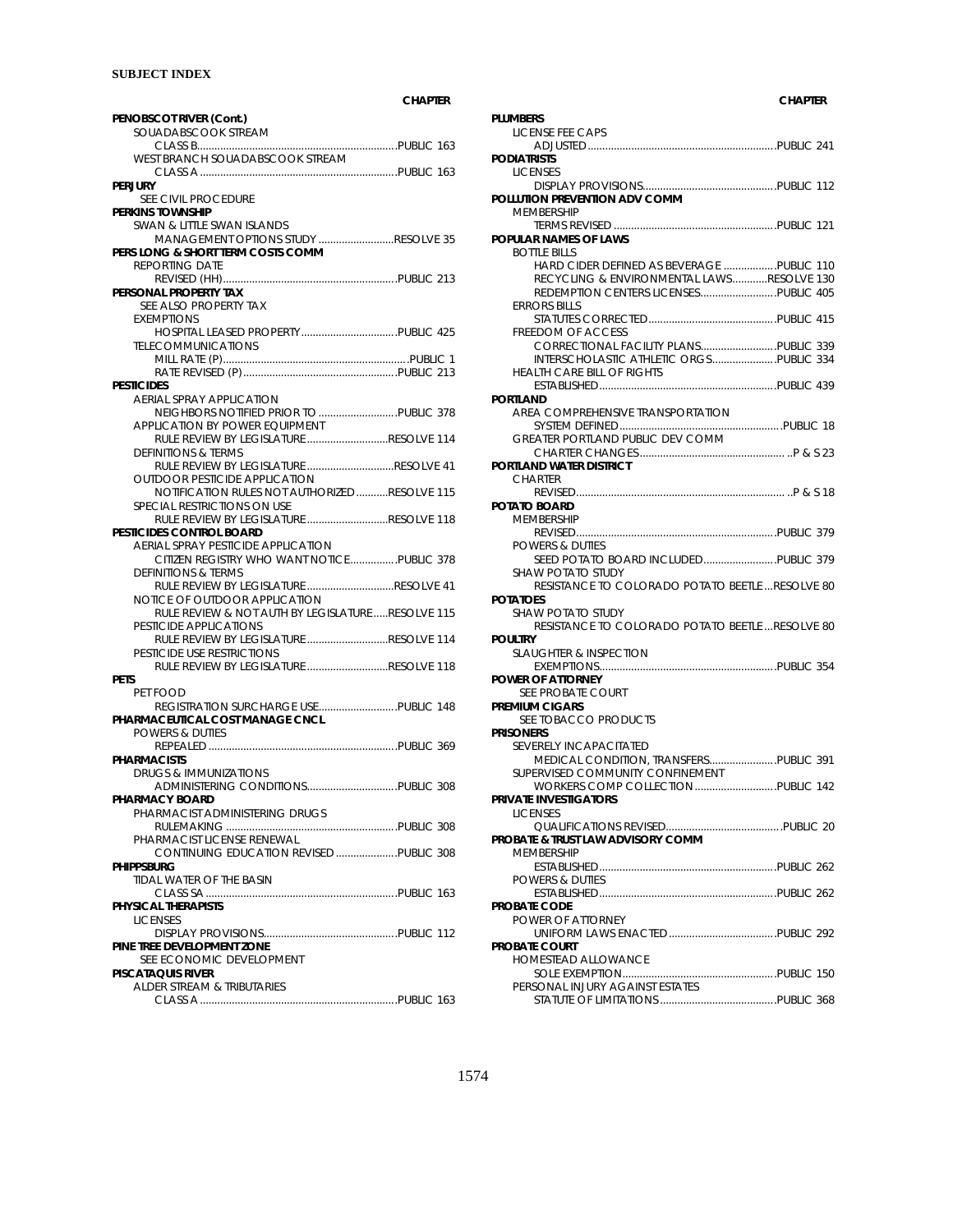| PROBATE COURT (Cont.)                                                  |  |
|------------------------------------------------------------------------|--|
| POWER OF ATTORNEY                                                      |  |
|                                                                        |  |
| <b>PROBATE &amp; TRUST LAW</b>                                         |  |
| EXAMINE, EVALUATE & RECOMMEND PUBLIC 262                               |  |
| <b>PROBATION</b>                                                       |  |
| <b>MOTIONS</b>                                                         |  |
| JUDGE OR JUSTICE MAY RULE  PUBLIC 336                                  |  |
| <b>SUPERVISION FEE</b>                                                 |  |
|                                                                        |  |
| <b>TERMINATION CLARIFIED</b>                                           |  |
|                                                                        |  |
| PROFESSIONAL & FINANCIAL REG DEPT                                      |  |
| <b>BARBERING &amp; COSMETOLOGY</b>                                     |  |
|                                                                        |  |
| LICENSING PROGRAM DECISIONS                                            |  |
|                                                                        |  |
| MECHANICAL TRADES                                                      |  |
| SUNRISE REVIEW, LICENSE ASSESSMENTRESOLVE 74                           |  |
| PASTORAL COUNSELORS                                                    |  |
|                                                                        |  |
| <b>WETLANDS SCIENTISTS</b>                                             |  |
| SUNRISE REVIEW & LICENSE ASSESSMENTRESOLVE 73                          |  |
| PROFESSIONAL STANDARDS BOARD                                           |  |
| <b>CONVENING DATE</b>                                                  |  |
|                                                                        |  |
| MEMBERSHIP                                                             |  |
|                                                                        |  |
| <b>PROPERTY</b>                                                        |  |
| <b>ADVERSE POSSESSION</b>                                              |  |
|                                                                        |  |
| <b>CONVEY INTEREST OF STATE</b>                                        |  |
| 3 PARCELS IN UNORGANIZED TERRITORYRESOLVE 7                            |  |
| <b>LAND DISPUTES</b>                                                   |  |
| REFEREE DECISION W/IN ONE YEAR PUBLIC 166<br>LAND TAKING BY TRANS DEPT |  |
| NOTICE REQUIREMENT PROCESS PUBLIC 265                                  |  |
|                                                                        |  |
| LAND TRANSFER TO<br>GREATER GRAND ISLE HISTORICAL SOCIETY RESOLVE 9    |  |
| <b>LAND USE</b>                                                        |  |
|                                                                        |  |
| LEASED USED BY HOSPITALS                                               |  |
|                                                                        |  |
| PERSONAL PROPERTY                                                      |  |
|                                                                        |  |
| RECREATIONAL ACCESS & LANDOWNER                                        |  |
| RELATIONS WORKING GROUP CREATED  P & S 25                              |  |
| RECREATIONAL TRAILS ON PRIVATE LAND                                    |  |
|                                                                        |  |
| <b>PROPERTY INSURANCE</b>                                              |  |
| <b>FAMILY CHILD CARE PROVIDERS</b>                                     |  |
|                                                                        |  |
| Property Tax                                                           |  |
| SEE ALSO PERSONAL PROPERTY TAX                                         |  |
| <b>COUNTY CORRECTIONAL SERVICES</b>                                    |  |
|                                                                        |  |
| <b>HOMESTEAD EXEMPTIONS</b>                                            |  |
| MILITARY FAMILIES STATIONED IN ME  PUBLIC 418                          |  |
|                                                                        |  |
| PERSONAL PROPERTY                                                      |  |
| TELECOMMUNICATIONS MILL RATE (P) PUBLIC 1                              |  |
| RELIEF                                                                 |  |
|                                                                        |  |
|                                                                        |  |

| <b>CHAPTER</b>                                                               | <b>CHAPTER</b>                                                         |
|------------------------------------------------------------------------------|------------------------------------------------------------------------|
| PROBATE COURT (Cont.)                                                        | PROPERTY TAX (Cont.)                                                   |
| POWER OF ATTORNEY                                                            | RESIDENTS PROGRAM                                                      |
|                                                                              |                                                                        |
| PROBATE & TRUST LAW                                                          | <b>PROTECTIVE ACTIONS</b>                                              |
|                                                                              | <b>COURT COSTS &amp; LAWYER FEES</b>                                   |
| PROBATION                                                                    |                                                                        |
| <b>MOTIONS</b>                                                               | <b>PROTECTION ORDERS</b>                                               |
|                                                                              | FROM HARASSMENT & ABUSE                                                |
| SUPERVISION FEE                                                              |                                                                        |
|                                                                              | <b>HARASSMENT NOTICES</b>                                              |
| <b>TERMINATION CLARIFIED</b>                                                 | EXPIRATION DATE & PROVISIONS REVISED  PUBLIC 246                       |
|                                                                              | PROTECTION FROM ABUSE                                                  |
| PROFESSIONAL & FINANCIAL REG DEPT                                            |                                                                        |
| <b>BARBERING &amp; COSMETOLOGY</b>                                           | <b>VIOI ATION</b>                                                      |
| LICENSING PROGRAM ESTABLISHED PUBLIC 369                                     | MONITORING & PROTECTION WORK GRP RESOLVE 61                            |
| LICENSING PROGRAM DECISIONS                                                  | PRUDENT MANAGEMENT OF INST FUND ACT                                    |
|                                                                              | SEE UNIFORM LAWS                                                       |
| <b>MECHANICAL TRADES</b>                                                     | <b>PSYCHOLOGISTS</b>                                                   |
| SUNRISE REVIEW, LICENSE ASSESSMENTRESOLVE 74                                 | <b>DELEGATION</b>                                                      |
| PASTORAL COUNSELORS                                                          |                                                                        |
|                                                                              | <b>PUBLIC ACCESS DIVISION</b>                                          |
| <b>WETLANDS SCIENTISTS</b>                                                   | SEE ALSO ATTORNEY GENERAL DEPT                                         |
| SUNRISE REVIEW & LICENSE ASSESSMENTRESOLVE 73                                | PUBLIC OMBUDSMAN                                                       |
| PROFESSIONAL STANDARDS BOARD                                                 |                                                                        |
| <b>CONVENING DATE</b>                                                        | <b>PUBLIC ADVOCATE</b>                                                 |
|                                                                              | <b>APPOINTMENT</b>                                                     |
| <b>MEMBERSHIP</b>                                                            | TERM & REMOVAL PROVISIONS PUBLIC 399                                   |
|                                                                              | <b>TRANSMISSION LINE CONSTRUCTION</b>                                  |
| PROPERTY                                                                     | FILING FEES AMOUNT, PURPOSE & REPORT PUBLIC 26                         |
| <b>ADVERSE POSSESSION</b>                                                    | <b>WATER UTILITIES</b>                                                 |
|                                                                              |                                                                        |
| <b>CONVEY INTEREST OF STATE</b>                                              | PUBLIC BROADCASTING NETWORK                                            |
| 3 PARCELS IN UNORGANIZED TERRITORYRESOLVE 7                                  | <b>OPERATION FACILITIES</b>                                            |
| <b>LAND DISPUTES</b>                                                         |                                                                        |
| REFEREE DECISION W/IN ONE YEAR PUBLIC 166                                    | PUBLIC EMPLOYEES RETIREMENT SYSTEM                                     |
| LAND TAKING BY TRANS DEPT                                                    | <b>ANNUAL REPORT</b>                                                   |
| NOTICE REQUIREMENT PROCESS PUBLIC 265                                        |                                                                        |
| LAND TRANSFER TO                                                             | <b>BENEFITS</b>                                                        |
| <b>GREATER GRAND ISLE HISTORICAL SOCIETY RESOLVE 9</b>                       |                                                                        |
| <b>LAND USE</b>                                                              | PROTECTIONS IF CPI DECREASES PUBLIC 433                                |
|                                                                              | COMMUNITY COLLEGE SYS EMPLOYEES                                        |
| LEASED USED BY HOSPITALS                                                     |                                                                        |
|                                                                              | <b>DISABILITY BENEFITS</b><br>HEARINGS, MEDICAL STATEMENTS  PUBLIC 322 |
| PERSONAL PROPERTY                                                            |                                                                        |
|                                                                              | HEALTH PLAN & PENSION PLAN<br>EMPLOYEES HIRED AFTER 12/2010RESOLVE 111 |
| RECREATIONAL ACCESS & LANDOWNER                                              |                                                                        |
| RELATIONS WORKING GROUP CREATED  P & S 25                                    | <b>HEARING OFFICERS</b><br>USE & DECISION MAKING AUTHORITY  PUBLIC 322 |
| RECREATIONAL TRAILS ON PRIVATE LAND                                          |                                                                        |
|                                                                              | <b>JUDGES</b><br>EARNABLE COMPENSATION REVISED  PUBLIC 254             |
| <b>PROPERTY INSURANCE</b>                                                    |                                                                        |
| <b>FAMILY CHILD CARE PROVIDERS</b>                                           | <b>JUDICIARY MEMBERS</b>                                               |
|                                                                              | CONTRIBUTIONS FROM LEGIS PROGRAM PUBLIC 267                            |
| Property Tax                                                                 | LONG & SHORT TERM COSTS REVIEW                                         |
| SEE ALSO PERSONAL PROPERTY TAX                                               |                                                                        |
| COUNTY CORRECTIONAL SERVICES                                                 | OVERPAYMENTS                                                           |
| CAPPED AMOUNT TO FUND (Q) PUBLIC 1                                           | RECOVERY BY RETIREMENT SYSTEM PUBLIC 322                               |
| <b>HOMESTEAD EXEMPTIONS</b><br>MILITARY FAMILIES STATIONED IN ME  PUBLIC 418 | RETIREMENT INCENTIVE PROGRAM                                           |
|                                                                              | IMPLEMENTED FOR STATE EMPLOYEES (Y)  PUBLIC 213                        |
| PERSONAL PROPERTY                                                            | PUBLIC HEALTH COORDINATING COUNCIL                                     |
| TELECOMMUNICATIONS MILL RATE (P) PUBLIC 1                                    | <b>MEMBERSHIP</b>                                                      |
| <b>RELIEF</b>                                                                |                                                                        |
|                                                                              | POWERS & DUTIES                                                        |
|                                                                              |                                                                        |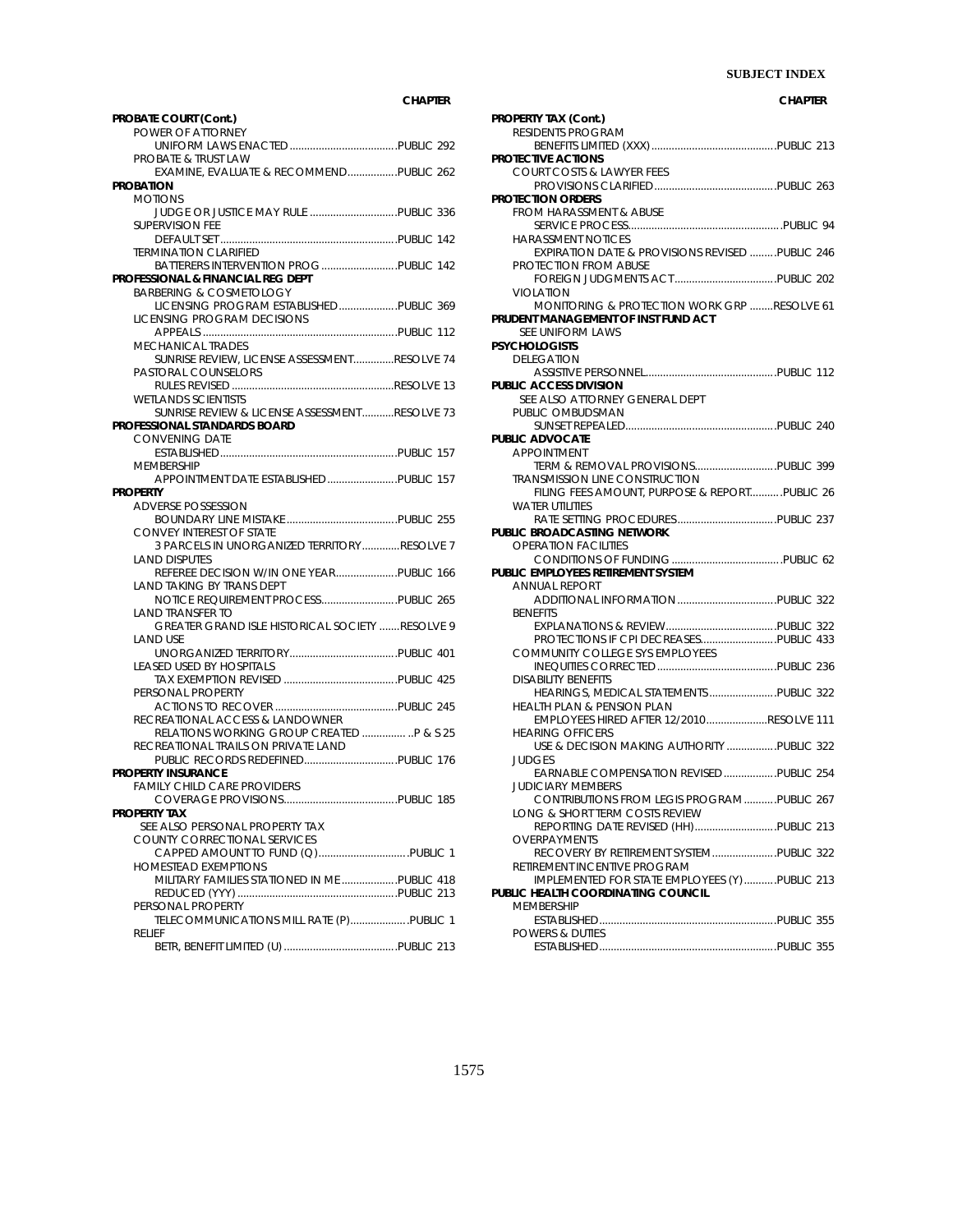#### **PUBLIC LANDS** CONVEY INTEREST OF STATE BENEDICTA, AROOSTOOK COUNTY....................RESOLVE 10 SUBMERGED LANDS FAIR MARKET RENTAL VALUE.................................PUBLIC 316 **PUBLIC SAFETY DEPT** SEE ALSO LIQUOR LICENSING & ENFORCEMENT BUR SEE ALSO STATE POLICE BUREA SEE ALSO TECH BUILDING & STANDARDS BOARD ALCOHOLIC BEVERAGES TASTE-TESTING EVENTS REGULATIONS..................PUBLIC 459 BUILDING PROJECTS PERMITS & PLAN REVIEWS......................................PUBLIC 364 CAPITOL SECURITY OFFICERS LAW ENFORCEMENT POWERS ..............................PUBLIC 317 NAME CHANGE: CAPITOL POLICE OFFICERS.....PUBLIC 317 CARD GAME TOURNAMENTS LICENSE FEES BASED ON PLAYER NUMBER..........PUBLIC 457 COMMON CHIMNEY FLUE TO VENT 2 RULEMAKING ...........................................................PUBLIC 250 CRITICAL INCIDENT STRESS MANAGEMENT TEAMS, CONFIDENTIALITY ..........PUBLIC 289 FIREARMS SALES PRIVATE SELLER ASSIST & INFO, REPORT..............RESOLVE 53 HIGH STAKES BEANO INSPECTOR HOULTON BAND OF MALISEET INDIANS...............PUBLIC 347 INVESTIGATIVE REPORT SHARING DOMESTIC VIOLENCE VICTIM MODEL POLICY...PUBLIC 181 MINIBARS IN HOTEL ROOMS DEFINED, LICENSE FEES & REGULATIONS.............PUBLIC 458 OPEN TRENCHES & EXCAVATIONS SAFETY MEASURES STUDY......................................RESOLVE 70 STAFF POSITIONS<br>REVISED........ REVISED.....................................................................PUBLIC 317 **PUBLIC UTILITIES COMMISSION** AUDIOTEXT SERVICES BLOCKING REPORT TO LEGISLATURE ELIMINATED..................PUBLIC 122 COMMUNITY BASED RENEWABLE ENERGY PILOT PROGRAM ESTABLISHED .............................PUBLIC 329 CONSERVATION PROGRAMS EFFICENT FURNACES FOR LOW-INCOME ...........RESOLVE 18 ELECTRIC TRANSMISSION LOCATION APPROVAL REQUIREMENTS & CRITERIA...............PUBLIC 309 ELIGIBLE SMALL GENERATOR OUTPUT SALE TO ELECTRICITY PROVIDERS, RULES.............PUBLIC 197 ENERGY & CARBON SAVINGS TRUST ADMINISTRATIVE COST LIMIT..................................PUBLIC 200 ALLOCATIONS FROM FUND...................................PUBLIC 200 ENERGY EFFICIENCY IN BUILDINGS RATING PROGRAM STAKEHOLDERS GRP.........RESOLVE 134 ENERGY EFFICIENCY SPENDING CEILING REBATES & RULES.....................................................PUBLIC 200 ENERGY EFFICIENCY TECHNOLOGY ON-BILL FINANCING OPTION ...............................RESOLVE 49 GOVERNMENT EVALUATION ACT SYNCHRONIZED W/ EMER SERV COMM BUR......PUBLIC 122 GREEN POWER OFFER<br>REQUIREMENTS REQUIREMENTS ........................................................PUBLIC 329 GREEN WORKFORCE DEVELOPMENT PLAN W/ LABOR DEPT & MSHA.............................PUBLIC 372 NATURAL GAS CUSTOMERS LOW-INCOME ASSISTANCE & REPORT...................PUBLIC 35 NET ENERGY BILLING RULE REVIEW BY LEGISLATURE..............................RESOLVE 20 NEW LINE EXTENSION CONSTRUCTION PRACTICES EVALUATION & STUDY ......................RESOLVE 69

| PUBLIC UTILITIES COMMISSION (Cont.)                                              |  |
|----------------------------------------------------------------------------------|--|
| NEW RENEWABLE CAPACITY RESOURCE                                                  |  |
| IMPROVEMENT RECOMMENDATION RESOLVE 51                                            |  |
| OFFSHORE WIND ENERGY TEST AREAS                                                  |  |
| PLAN APPROVAL                                                                    |  |
| AMERICAN RECOVERY/REINVEST ACTRESOLVE 46                                         |  |
| REGIONAL ENERGY CONSERVATION PROJ                                                |  |
| TOWN COLLABORATION ENCOURAGED RESOLVE 75                                         |  |
| RENEWABLE ENERGY PROJECTS                                                        |  |
| INSTALL/OPERATE FEASIBILITY STUDIESRESOLVE 65                                    |  |
| RENEWABLE ENERGY TECHNOLOGY                                                      |  |
| OUTREACH & EDUCATION PROG & REPORTRESOLVE 131                                    |  |
| SOLAR & WIND REBATE PROGRAM                                                      |  |
| PERFORMANCE STANDARD & PAYBACK PUBLIC 88                                         |  |
|                                                                                  |  |
| <b>STAFF POSITIONS</b>                                                           |  |
|                                                                                  |  |
| <b>TELEPHONE LINE-ITEM CHARGES</b>                                               |  |
| COMPLAINT/ENFORCEMENT PROCESS PUBLIC 36                                          |  |
| <b>TELEPHONE UTILITIES</b>                                                       |  |
| SPECIAL CONTRACT APPROVAL WAIVER PUBLIC 66                                       |  |
| <b>TRANSMISSION LINE CONSTRUCTION</b>                                            |  |
| <b>VARIOUS OTHER REPORTS</b>                                                     |  |
| INCORPORATED INTO ANNUAL REPORT  PUBLIC 122                                      |  |
| <b>WATER UTILITIES</b>                                                           |  |
|                                                                                  |  |
| <b>WATER UTILITY CONTRACTS</b>                                                   |  |
| LARGE EXTRACTION/TRANSPORT, RULES PUBLIC 37                                      |  |
| WEATHERIZATION & ENERGY EFFICIENCY                                               |  |
|                                                                                  |  |
| PUBLIC WATER DRINKING COMMISSION                                                 |  |
| PUBLIC WATER SYSTEMS                                                             |  |
|                                                                                  |  |
| <b>QUALITY ASSURANCE &amp; REG DIV</b>                                           |  |
| PETROLEUM PRODUCTS                                                               |  |
| AUTO TEMP METERS, DELIVERY VEHICLESPUBLIC 192                                    |  |
| <b>QUALITY FORUM</b>                                                             |  |
| <b>CLOSTRIDIUM DIFFICILE</b>                                                     |  |
| REPORTING RULES & METRICS DESIGN RESOLVE 82<br><b>HEALTH CARE IMPROVEMENTS</b>   |  |
| SHARED DECISION MAKING ADV GRPRESOLVE 104                                        |  |
| METHICILLIN-RESISTANT STAPH                                                      |  |
| REPORTING RULES & METRICS DESIGN RESOLVE 82                                      |  |
| <b>RADIO</b>                                                                     |  |
| PUBLIC BROADCASTING NETWORK                                                      |  |
| FACILITY OPERATION FOR FUNDING PUBLIC 62                                         |  |
| <b>RADIOLOGIC TECHNOLOGISTS</b>                                                  |  |
| <b>LICENSES</b>                                                                  |  |
|                                                                                  |  |
| <b>REAL ESTATE</b>                                                               |  |
| <b>EXCHANGE FACILITATORS</b>                                                     |  |
|                                                                                  |  |
| FIRST-TIME HOME BUYERS                                                           |  |
| FEDERAL TAX CREDIT USED AT CLOSINGRESOLVE 133                                    |  |
| <b>LAND DISPUTES</b>                                                             |  |
| REFEREE DECISION W/IN ONE YEAR PUBLIC 166                                        |  |
| MORTGAGE SETTLEMENT AGENCIES<br>REGISTRATION, COMPLAINT INVESTIGATIONS PUBLIC 61 |  |
| <b>REAL ESTATE APPRAISERS</b>                                                    |  |
| LICENSE FEE CAPS                                                                 |  |
|                                                                                  |  |
| <b>LICENSES</b>                                                                  |  |
| DISPLAY & QUALIFICATIONS REVISED  PUBLIC 112                                     |  |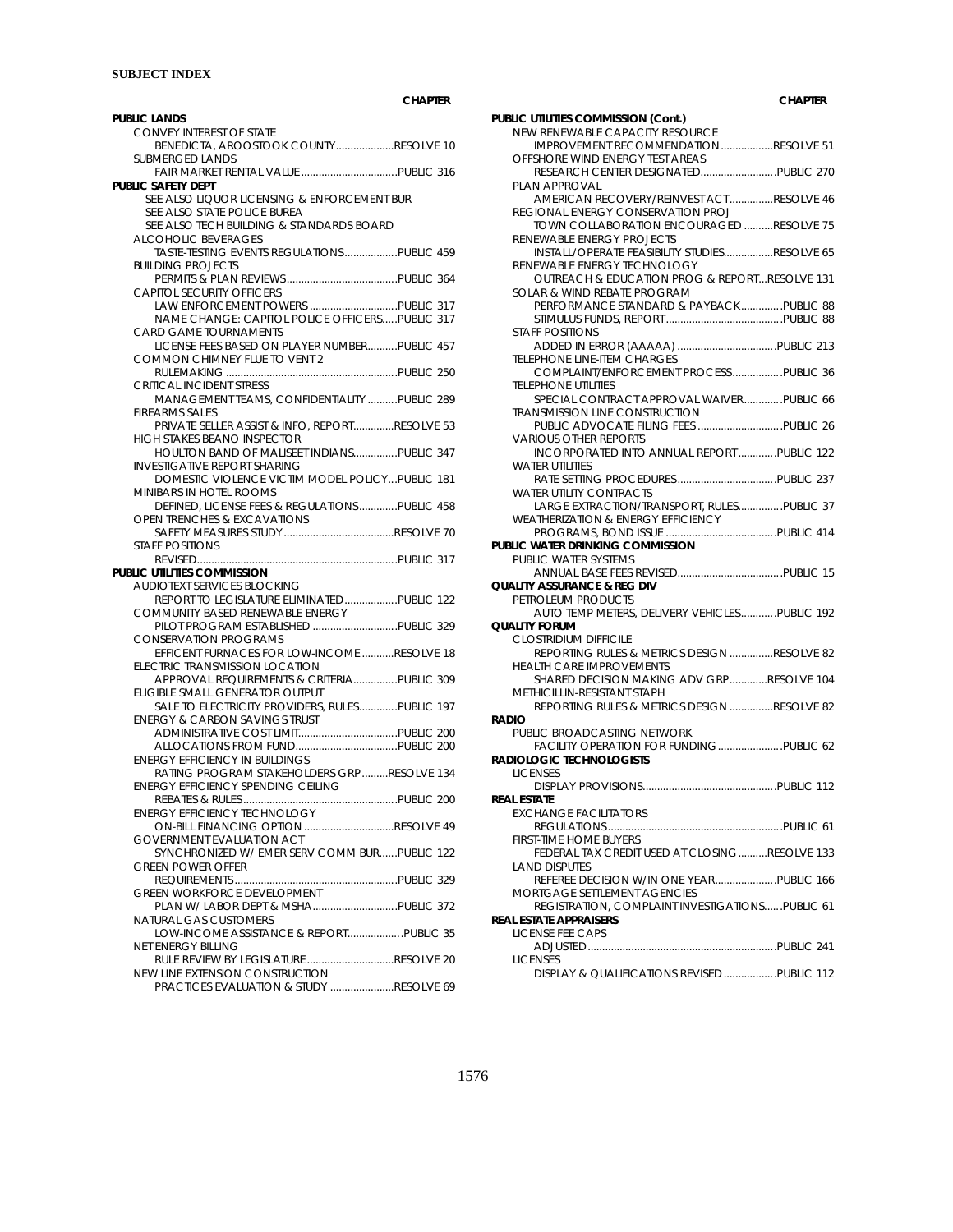| <b>REAL ESTATE BROKERS</b>                       |  |
|--------------------------------------------------|--|
| <b>LICENSES</b>                                  |  |
|                                                  |  |
| <b>RECORDS</b>                                   |  |
| <b>CAMPAIGN REPORTS</b>                          |  |
|                                                  |  |
| <b>CONFIDENTIAL</b>                              |  |
|                                                  |  |
| BODY MASS INDEX DATA FROM SCHOOLS  PUBLIC 407    |  |
| CARBON DIOXIDE CAP-AND-TRADE PROG  PUBLIC 200    |  |
|                                                  |  |
| CORRECTIONAL FACILITIES SECURITY  PUBLIC 339     |  |
| CRITICAL INCIDENT MANAGEMENT TEAMS  PUBLIC 289   |  |
| DOMESTIC ABUSE INVESTIGATIVE REPORTS  PUBLIC 181 |  |
| EDUCATION DATA SYSTEM, INDIVIDUALSPUBLIC 448     |  |
| ELECTRONIC EXCHANGE.HEALTH RECORDSPUBLIC 387     |  |
| MARINE RESOURCES PROPRIETARY INFO PUBLIC 240     |  |
| NATIONAL GUARD MEMBERS HEALTH COM PUBLIC 406     |  |
| TEACHER CERTIFICATION RECORDS  PUBLIC 331        |  |
|                                                  |  |
| PUBLIC RECORDS                                   |  |
| INFORMATION TECHNOLOGY OFFICE PUBLIC 165         |  |
| INTERSCHOLASTIC ATHLETIC GRP MEETINGSPUBLIC 334  |  |
| PERSONAL SERVICES CONTRACTS  PUBLIC 221          |  |
| REDEFINED FOR TRAILS ON PRIVATE LAND  PUBLIC 176 |  |
| RECREATION & LANDOWNER REL WORK GRP              |  |
| <b>MEMBERSHIP</b>                                |  |
|                                                  |  |
| <b>POWERS &amp; DUTIES</b>                       |  |
|                                                  |  |
| <b>RECREATIONAL FISHING</b>                      |  |
| SEE FISHING - SPORT FISHING                      |  |
| RECYCLE & ENVIRONMNT EFFECT WORK GP              |  |
|                                                  |  |
| <b>MEMBERSHIP</b>                                |  |
|                                                  |  |
| <b>POWERS &amp; DUTIES</b>                       |  |
|                                                  |  |
| <b>RECYCLING</b>                                 |  |
| <b>DISPOSABLE CHECKOUT BAGS</b>                  |  |
|                                                  |  |
| REDUCTION CAMPAIGN WORK GROUPRESOLVE 54          |  |
| <b>ELECTRONICS</b>                               |  |
|                                                  |  |
| <b>ENVIRONMENTAL EFFECTS</b>                     |  |
|                                                  |  |
| <b>HOUSEHOLD ELECTRONIC WASTE</b>                |  |
| COST REVIEW REPORT TO LEGISLATURE PUBLIC 231     |  |
| <b>MERCURY THERMOSTATS</b>                       |  |
|                                                  |  |
| MERCURY-ADDED LAMPS                              |  |
| REPORT ON MANUFACTURER PROGRAMSPUBLIC 272        |  |
| PROCESSING FACILITIES                            |  |
|                                                  |  |
| RETURNABLE CONTAINERS                            |  |
| HARD CIDER DEFINED AS BEVERAGE  PUBLIC 110       |  |
| <b>TELEVISIONS</b>                               |  |
|                                                  |  |
| <b>REFERENDUM</b>                                |  |
| <b>BOND ISSUES</b>                               |  |
|                                                  |  |
| FARM POLLUTION & WATER SOURCES PUBLIC 414        |  |
| HIGHER EDUCATION IMPROVEMENTS  PUBLIC 414        |  |
| LAND CONSERVATION, WATER ACCESS PUBLIC 414       |  |
| TRANSPORTATION IMPROVEMENTS PUBLIC 414           |  |
| <b>CONSTITUTIONAL AMENDMENTS</b>                 |  |
| INITIATIVE SIGNATURE CERTIFICATION  CON RES 1    |  |
| <b>SCHOOL BUDGET VALIDATION</b>                  |  |

| <b>CHAPTER</b>                                       | <b>CHAPTER</b>                                    |
|------------------------------------------------------|---------------------------------------------------|
| real estate brokers                                  | <b>REFERENDUM (Cont.)</b>                         |
| <b>LICENSES</b>                                      | TOWNSHIP 16, RANGE 4, WELS                        |
|                                                      |                                                   |
| <b>RECORDS</b>                                       | REGULATORY BARRIER REMOVAL WORK GRP               |
| <b>CAMPAIGN REPORTS</b>                              | <b>POWERS &amp; DUTIES</b>                        |
|                                                      |                                                   |
| CONFIDENTIAL                                         | <b>REGULATORY FAIRNESS BOARD</b>                  |
|                                                      | <b>BUSINESS CLIMATE IMPROVEMENTS</b>              |
| BODY MASS INDEX DATA FROM SCHOOLS  PUBLIC 407        | IDENTIFY REGULATORY BURDENSRESOLVE 110            |
| CARBON DIOXIDE CAP-AND-TRADE PROG  PUBLIC 200        | REGULATORY BARRIER REMOVAL                        |
|                                                      | IDENTIFY BUSINESS SECTOR WORK GRPRESOLVE 62       |
| CORRECTIONAL FACILITIES SECURITY  PUBLIC 339         | <b>RESIDENTIAL CARE FACILITIES</b>                |
| CRITICAL INCIDENT MANAGEMENT TEAMS  PUBLIC 289       | <b>SMOKING</b>                                    |
| DOMESTIC ABUSE INVESTIGATIVE REPORTS  PUBLIC 181     |                                                   |
| EDUCATION DATA SYSTEM, INDIVIDUALS PUBLIC 448        | UNLICENSED ASSISTIVE PERSONS                      |
| ELECTRONIC EXCHANGE, HEALTH RECORDS PUBLIC 387       | COMPLAINTS NOTATION ON REGISTRY  PUBLIC 215       |
| MARINE RESOURCES PROPRIETARY INFO PUBLIC 240         | <b>RESOURCE MANAGEMENT BUREAU</b>                 |
| NATIONAL GUARD MEMBERS HEALTH COM  PUBLIC 406        | POWERS & DUTIES                                   |
| TEACHER CERTIFICATION RECORDS  PUBLIC 331            |                                                   |
| PUBLIC RECORDS                                       | <b>REST ROOMS</b>                                 |
| INFORMATION TECHNOLOGY OFFICE PUBLIC 165             | AVAILABILITY TO PUBLIC                            |
| INTERSCHOLASTIC ATHLETIC GRP MEETINGSPUBLIC 334      | CERTAIN MEDICAL CONDITIONS PUBLIC 152             |
|                                                      | <b>RESTAURANTS</b>                                |
| REDEFINED FOR TRAILS ON PRIVATE LAND  PUBLIC 176     | CHAIN RESTAURANTS                                 |
| <b>RECREATION &amp; LANDOWNER REL WORK GRP</b>       | CALORIE INFO ON MENUS, BOARDS, LABELSPUBLIC 395   |
| <b>MEMBERSHIP</b>                                    | <b>OUTDOOR DINING AREAS</b>                       |
|                                                      |                                                   |
| <b>POWERS &amp; DUTIES</b>                           | <b>RETAIL STORES</b>                              |
|                                                      | <b>EMPLOYEE TOILET FACILITY</b>                   |
| RECREATIONAL FISHING                                 | PUBLIC ACCESS, ELIGIBLE MEDICAL CONDITNPUBLIC 152 |
| SEE FISHING - SPORT FISHING                          | PREPAID WIRELESS SERVICES                         |
| <b>RECYCLE &amp; ENVIRONMNT EFFECT WORK GP</b>       | E-9-1-1 ASSESSMENT COLLECTED AT SALES PUBLIC 400  |
| <b>MEMBERSHIP</b>                                    | RETIREMENT                                        |
|                                                      | DEFERRED COMPENSATION ACCTS                       |
| POWERS & DUTIES                                      | PROTECTED, LIFE/HEALTH INS GUAR ASSN  PUBLIC 118  |
|                                                      | PUBLIC EMPLOYEES                                  |
| RECYCLING                                            | BENEFIT EXPLANATIONS & REVIEW  PUBLIC 322         |
| <b>DISPOSABLE CHECKOUT BAGS</b>                      | RETIREE HEALTH INSURANCE FUND                     |
| REDUCTION CAMPAIGN WORK GROUPRESOLVE 54              | OVERPAYMENTS TO COMM COLL SYS (AA)  PUBLIC 1      |
| <b>ELECTRONICS</b>                                   | <b>REVENUE SERVICES BUREAU</b>                    |
|                                                      | ESTATE TAX PERSONAL REPRESENTATIVES               |
| <b>ENVIRONMENTAL EFFECTS</b>                         | DISCHARGE OF PERSONAL LIABILITY FORMSRESOLVE 101  |
|                                                      | <b>EXCISE TAX COLLECTION &amp;</b>                |
| <b>HOUSEHOLD ELECTRONIC WASTE</b>                    |                                                   |
| COST REVIEW REPORT TO LEGISLATURE PUBLIC 231         | HEALTHY MAINE FUND                                |
| <b>MERCURY THERMOSTATS</b>                           | ALLOCATION ADJUST AUTHORIZED (F) PUBLIC 1         |
|                                                      | HELP AMERICA VOTE ACT                             |
| MERCURY-ADDED LAMPS                                  | FUNDS TO SEC OF STATE (R) TO SUPPORT  PUBLIC 1    |
| REPORT ON MANUFACTURER PROGRAMS PUBLIC 272           | MOTOR VEHICLE OIL PREMIUM                         |
| PROCESSING FACILITIES                                | REVENUE COLLECTED REPORT (KKK)  PUBLIC 213        |
|                                                      | POWER OF ATTORNEY FORM                            |
| RETURNABLE CONTAINERS                                |                                                   |
| HARD CIDER DEFINED AS BEVERAGE  PUBLIC 110           | <b>SALES TAX CHANGE APPLICATIONS</b>              |
| <b>TELEVISIONS</b>                                   | CONSULT WITH ATTORNEY GENERAL RESOLVE 127         |
|                                                      | <b>SALES TAX EXEMPTIONS</b>                       |
| REFERENDUM                                           |                                                   |
| <b>BOND ISSUES</b>                                   | SALES, USE & SERVICE PROVIDER TAX                 |
|                                                      |                                                   |
| FARM POLLUTION & WATER SOURCES PUBLIC 414            | <b>TAX DEBTORS</b>                                |
| HIGHER EDUCATION IMPROVEMENTS  PUBLIC 414            | REVENUE GENERATING ACTIVITY (TTTT)  PUBLIC 213    |
| LAND CONSERVATION, WATER ACCESS PUBLIC 414           | <b>TAX REFORM</b>                                 |
| TRANSPORTATION IMPROVEMENTS PUBLIC 414               |                                                   |
| <b>CONSTITUTIONAL AMENDMENTS</b>                     | <b>TAX REGULATIONS</b>                            |
| <b>INITIATIVE SIGNATURE CERTIFICATION  CON RES 1</b> | MINOR SUBSTANTIVE CHANGES  PUBLIC 361             |
| <b>SCHOOL BUDGET VALIDATION</b>                      |                                                   |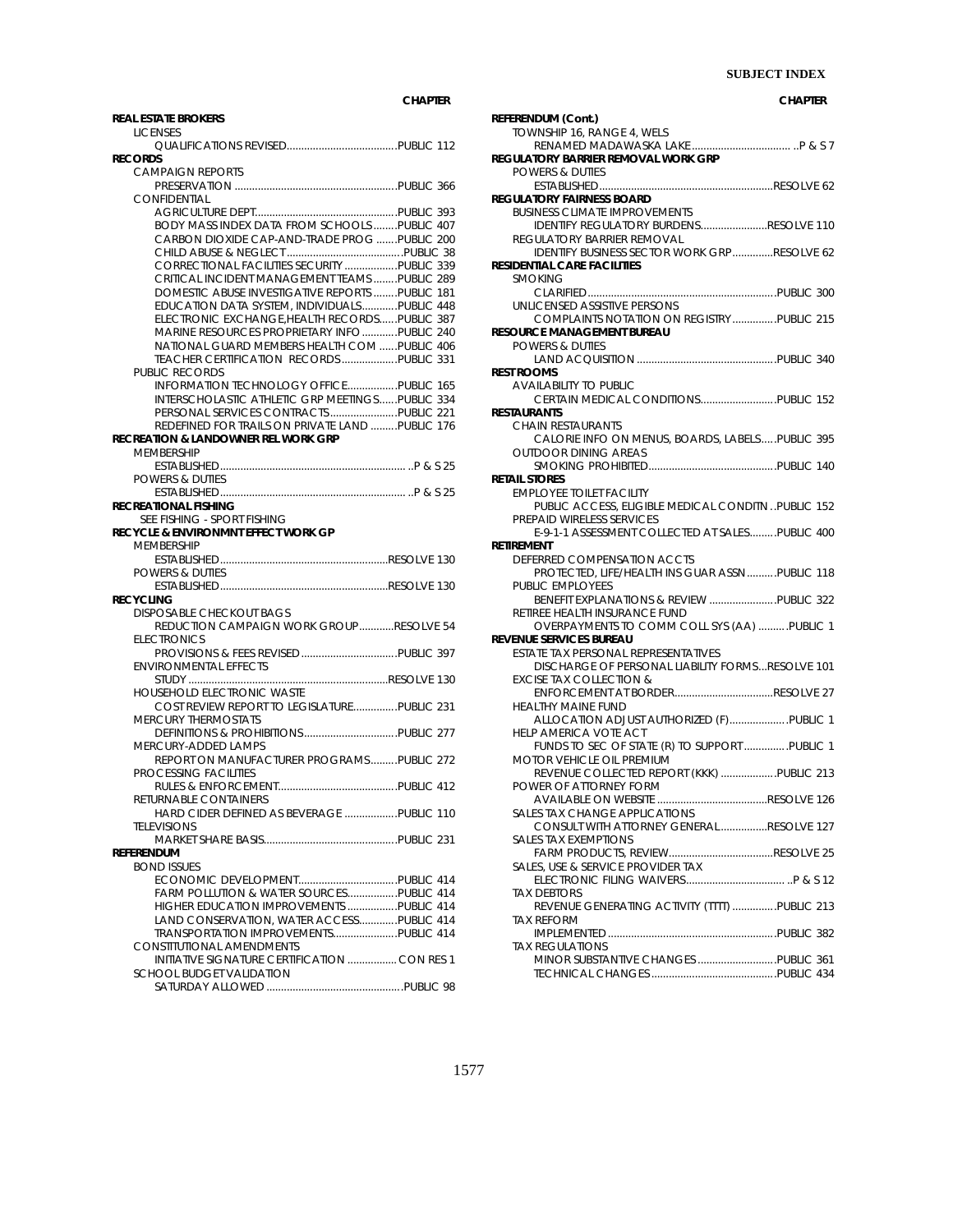| <b>REVISORS REPORT</b>                                                                  |
|-----------------------------------------------------------------------------------------|
|                                                                                         |
| RIGHT TO KNOW ADVISORY COMMITTEE                                                        |
| <b>RECOMMENDATIONS</b>                                                                  |
| MARINE RESOURCES PROPRIETARY INFO PUBLIC 240                                            |
| <b>ROADS</b>                                                                            |
| <b>ABANDONED ROADS</b>                                                                  |
| LIABILITY OF MUNICIPAL OFFICERS PUBLIC 59                                               |
| <b>AROOSTOOK NORTH-SOUTH HWY</b>                                                        |
|                                                                                         |
| <b>COMMERCIAL VEHICLES</b>                                                              |
| CANADIAN BORDER, CANADIAN WT LIMITS  PUBLIC 326                                         |
| <b>ENERGY USE REDUCTION</b>                                                             |
| <b>GORHAM BYPASS RENAMED</b>                                                            |
|                                                                                         |
| <b>HIGHWAY FUND</b>                                                                     |
|                                                                                         |
| SUPPLEMENTAL FY09 (PARTS A, B)  PUBLIC 7                                                |
| <b>INFORMATIONAL SIGNS</b>                                                              |
|                                                                                         |
| INTERSTATE HIGHWAY SYSTEM                                                               |
|                                                                                         |
| PRIVATE WAYS                                                                            |
| TOWN EQUIPMT, TO PROTECT GREAT PONDS PUBLIC 239                                         |
| <b>REPAIRS &amp; MAINTENANCE</b>                                                        |
| ROAD COMMISSIONER EXCEED FUNDING (D) PUBLIC 7                                           |
| REPLACEMENT CULVERTS                                                                    |
| NATURAL STREAM FLOW/FISH PASSAGE  PUBLIC 460                                            |
| RIGHT-OF-WAYS                                                                           |
|                                                                                         |
| ROAD ASSOCIATIONS                                                                       |
| IMMUNITY FOR DIRECTORS, VOLUNTEERSPUBLIC 238                                            |
|                                                                                         |
| ROUTE 16 RENAMED                                                                        |
| ALTON E WORCESTER HIGHWAYRESOLVE 5<br><b>TOWN REPAIRS ALLOWED</b>                       |
| PURPOSE TO PROTECT WATER QUALITY  PUBLIC 225                                            |
| <b>TURNPIKE AUTHORITY FUNDS</b>                                                         |
|                                                                                         |
| <b>WEIGHT LIMITS</b>                                                                    |
| VEHICLE AUXILIARY POWER UNITS PUBLIC 3                                                  |
| <b>ROCKPORT COLLEGE</b>                                                                 |
| <b>DEGREES CONFERRED</b>                                                                |
|                                                                                         |
| RENAMED                                                                                 |
|                                                                                         |
| ROUTE 16                                                                                |
| RFNAMFD                                                                                 |
| ALTON E WORCESTER HIGHWAY RESOLVE 5                                                     |
| Rule review                                                                             |
| <b>ATTORNEY GENERAL</b>                                                                 |
| FLAVORED CIGARETTE BAN EXEMPTIONSRESOLVE 3                                              |
| <b>BOARD OF EDUCATION</b>                                                               |
| MAJOR CAPITAL SCHOOL CONSTRUCTIONRESOLVE 142                                            |
| <b>EDUCATION DEPT</b>                                                                   |
| ACCOUNTABILITY STANDARDS RESOLVE 117<br>CHILD DEV SERV REGION SITES, NOT AUTHRESOLVE 87 |
| CHILD DEV SERV REGIONAL PROVIDER BRDS  RESOLVE 2                                        |
| EDUCATION PERSONNEL CERTIFICATIONRESOLVE 12                                             |
| <b>ENERGY &amp; CARBON SAVINGS TRUST</b>                                                |
|                                                                                         |
| FIRE MARSHAL OFFICE                                                                     |
| WATER-BASE FIRE PROTECTION SYS RESOLVE 31                                               |
| <b>GOVERNMENTAL ETHICS COMMISSION</b>                                                   |
| CLEAN ELECTION ACT MATCHING FUNDSRESOLVE 90                                             |
| CLEAN ELECTION, SEED MONEY, NOT AUTHRESOLVE 103                                         |

| <b>RULE REVIEW (Cont.)</b>                                                                   |  |
|----------------------------------------------------------------------------------------------|--|
| HEALTH & HUMAN SERVICES DEPT                                                                 |  |
| <b>FAMILY CHILD CARE PROVIDERS CERTIFICATN  RESOLVE 8</b><br><b>HEALTH DATA ORGANIZATION</b> |  |
| RELEASE OF DATA TO PUBLICRESOLVE 84                                                          |  |
| HEALTH POLICY & FINANCE OFFICE                                                               |  |
| CAPITAL INVESTMENT FUND CREATEDRESOLVE 83                                                    |  |
| MAINECARE SERVICES OFFICE                                                                    |  |
| BENEFITS FOR MENTALLY RETARDED/AUTISTICRESOLVE 85                                            |  |
| MAINECARE BENEFITS MANUAL RESOLVE 40                                                         |  |
| PESTICIDES CONTROL BOARD                                                                     |  |
| APPI YING PESTICIDES BY POWERRESOLVE 114                                                     |  |
|                                                                                              |  |
| NOTICE OF OUTSIDE PESTICIDE APPLICATN RESOLVE 115                                            |  |
|                                                                                              |  |
| PUBLIC UTILITIES COMMISSION                                                                  |  |
|                                                                                              |  |
| SACO                                                                                         |  |
| <b>BOUNDARY WITH</b>                                                                         |  |
| SACO BAY DEVELOPMENT WORKING GROUP                                                           |  |
| MEMBERSHIP                                                                                   |  |
|                                                                                              |  |
| POWERS & DUTIES                                                                              |  |
|                                                                                              |  |
| SAGADAHOC COUNTY                                                                             |  |
| SWAN & LITTLE SWAN ISLANDS                                                                   |  |
| MANAGEMENT OPTIONS STUDY RESOLVE 35                                                          |  |
| <b>SALES</b>                                                                                 |  |
| <b>ANIMAL BREED REGISTRATION</b>                                                             |  |
| REQUIREMENTS & DOCUMENTATION  PUBLIC 403                                                     |  |
| <b>COMMERCIAL CODE</b>                                                                       |  |
|                                                                                              |  |
| FRANCHISE NEW CAR DEALERS                                                                    |  |
| MANUFACTURERS TERMINATION  PUBLIC 367                                                        |  |
| <b>FRANCHISES</b>                                                                            |  |
| SUCCESSOR CAR MANUFACTURERS  PUBLIC 432                                                      |  |
| PACKAGED OR CONSUMER COMMODITIES                                                             |  |
|                                                                                              |  |
| PERSONAL PROPERTY                                                                            |  |
| INCOME APPORTIONMENT (NN)  PUBLIC 213                                                        |  |
| PREPAID WIRELESS SERVICES                                                                    |  |
| E-9-1-1 ASSESSMENT COLLECTED  PUBLIC 400                                                     |  |
| <b>PROHIBITED</b>                                                                            |  |
| WHEEL WEIGHTS W/ LEAD OR MERCURY  PUBLIC 125                                                 |  |
| STATE PARKS & HISTORIC SITES                                                                 |  |
|                                                                                              |  |
| <b>SALES &amp; USE TAXES</b><br><b>CHANGE IN APPLICATION</b>                                 |  |
| CONSULT WITH ATTORNEY GENERAL RESOLVE 127                                                    |  |
| EXEMPTIONS                                                                                   |  |
| AGRICULTURAL PRODUCT REVIEW RESOLVE 25                                                       |  |
| COMMERCIAL SILVICULTURAL CROPS  PUBLIC 422                                                   |  |
|                                                                                              |  |
| <b>RETURNS</b>                                                                               |  |
|                                                                                              |  |
| <b>TRADE-IN CREDIT</b>                                                                       |  |
|                                                                                              |  |
| <b>SALMON FALLS RIVER</b>                                                                    |  |
| LITTLE RIVER & TRIBUTARIES                                                                   |  |
|                                                                                              |  |
| <b>SAUFLEY, LEIGH INGALLS</b>                                                                |  |
| SEE SUPREME JUDICIAL COURT - CHIEF JUSTICE                                                   |  |
| <b>SCARBOROUGH</b>                                                                           |  |
| GREATER PORTLAND PUBLIC DEV COMM                                                             |  |
|                                                                                              |  |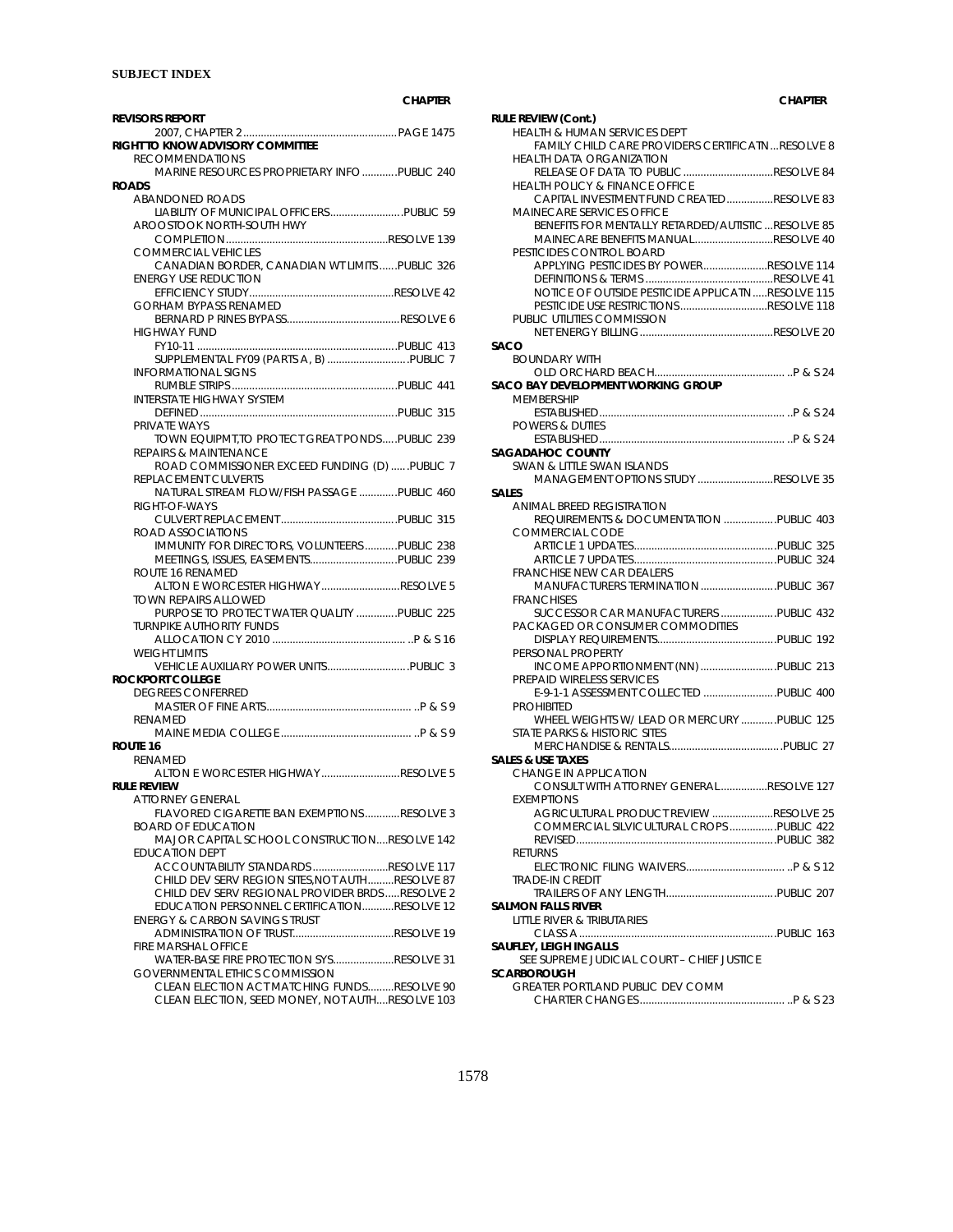| <b>CHAPTER</b>                                   | <b>CHAPTER</b>                                     |
|--------------------------------------------------|----------------------------------------------------|
| <b>SCARBOROUGH (Cont.)</b>                       | <b>SCHOOLS (Cont.)</b>                             |
| <b>NONESUCH RIVER</b>                            | <b>FUNDING FORMULA</b>                             |
|                                                  | ADJUSTMENT IMPACT REVIEW & REPORTRESOLVE 9         |
| STROUDWATER RIVER                                | ADJUSTMENTS & MISCELLANEOUS COSTS  PUBLIC 27       |
|                                                  | ESTABLISHED & MILL RATE EXPECTED (C)  PUBLIC       |
| <b>SCHOOL BUILDINGS</b>                          |                                                    |
| CONSTRUCTION                                     | <b>GIFTED &amp; TALENTED PROGRAM</b>               |
| ADDED TO PUBLIC WORKS DEFINITION  PUBLIC 453     |                                                    |
| MAJOR CAPITAL SCHOOL CONSTRUCTION                | MAJOR CAPITAL SCHOOL CONSTRUCTION                  |
|                                                  |                                                    |
| <b>SCHOOL BUSES</b>                              | MENTORING PARTNERSHIPS                             |
| <b>DRIVERS</b>                                   |                                                    |
|                                                  | ONLINE LEARNING PROGRAM                            |
| <b>INSPECTIONS</b>                               | ESTABLISHED BY EDUCATION DEPT PUBLIC 33            |
|                                                  | PERSONNEL                                          |
| INTERSTATE & TURNPIKE                            | CERTIFICATN, RULE REVIEW BY LEGISLATURE  RESOLVE 1 |
|                                                  | PRESCHOOL                                          |
| PASSING BY BICYCLISTS                            | ORAL HEALTH PILOT PROG AT 3 SITESRESOLVE 6         |
|                                                  |                                                    |
| <b>SCHOOL PERSONNEL</b>                          | REGIONAL EDUCATION COOPERATIVES                    |
| <b>BUS DRIVERS &amp; ATTENDANTS</b>              |                                                    |
|                                                  | REGIONAL SCHOOL UNITS                              |
| <b>CERTIFICATION</b>                             |                                                    |
| <b>RULE REVIEW BY LEGISLATURE</b> RESOLVE 12     | RENEWABLE ENERGY PROJECTS                          |
| COLLECTIVE BARGAINING AGREEMENTS                 | INSTALL/OPERATE FEASIBILITY STUDIESRESOLVE 6       |
|                                                  | <b>REORGANIZATION</b>                              |
| SCHOOL NURSES OR TRAINED SCREENERS               | ADDITIONAL TIME FOR COMPLIANCE (KKKK)  PUBLIC 21   |
| BODY MASS INDEX DATA COLLECTION  PUBLIC 407      | SAD 12, UNIONS 37 & 60 EXEMPT  P & S 1             |
| <b>SCHOOLS</b>                                   | SCHOOL NURSES OR TRAINED SCREENERS                 |
| <b>ACCOUNTABILITY STANDARDS</b>                  | <b>BODY MASS INDEX DATA COLLECTION  PUBLIC 40</b>  |
| RULE REVIEW BY LEGISLATURE RESOLVE 117           | <b>SCHOOL YEAR</b>                                 |
| ADMINISTRATIVE DISTRICT #32                      | HOURS SUBSTITUTED FOR DAYS BY REQUEST  PUBLIC 8    |
|                                                  | <b>SCOLIOSIS SCREENING</b>                         |
| <b>ADMINISTRATIVE UNITS</b>                      |                                                    |
| DISSOLVED, BONDHOLDERS RIGHTS PUBLIC 445         | SPECIAL EDUCATION PROGRAMS                         |
| REORGANIZATION PENALTIES DELAYED  PUBLIC 455     |                                                    |
| <b>ALTERNATIVE COMPENSATION MODELS</b>           | <b>STUDENT ATHLETES</b>                            |
| EDUCATORS, GRANT APPLICATIONS RESOLVE 109        | HEAD & NECK INJURY SAFETY STUDY RESOLVE 7          |
| <b>AUTISM SPECTRUM DISORDERS</b>                 | STUDENT TRANSPORTATION                             |
|                                                  | WAIVER FOR PUBLIC PRESCHOOL (C) PUBLIC 21          |
| <b>BRAILLE TRANSCRIBERS</b>                      | <b>STUDENTS</b>                                    |
|                                                  | SOCIAL SECURITY NUMBERS, CONSENT PUBLIC 44         |
| <b>BUDGET VALIDATION REFERENDA</b>               | <b>TEACHERS COMPENSATION</b>                       |
|                                                  | STUDY COMMISSION ESTABLISHEDRESOLVE 13             |
| CHILDREN OF MILITARY FAMILIES                    | <b>UNORGANIZED TERRITORY</b>                       |
| EDUCATIONAL OPPORTUNITY COMPACTPUBLIC 409        |                                                    |
| <b>CONSTRUCTION</b>                              | <b>VOCATIONAL CENTER MEMBERS</b>                   |
| PUBLIC WORKS DEFINITION FOR MIN WAGE  PUBLIC 453 |                                                    |
| CSD NO. 9                                        | SECRETARY OF STATE DEPT                            |
|                                                  | <b>CENTRAL VOTER REGISTRATION</b>                  |
| $C$ HDDI $C$ HHM                                 | PIIRIIC <sub>37</sub><br><b>LIST MAINTENANCE</b>   |

ESTABLISHED & LIMITS..............................................PUBLIC 104

| SCHOOLS (Cont.)                                    |  |
|----------------------------------------------------|--|
| <b>FUNDING FORMULA</b>                             |  |
| ADJUSTMENT IMPACT REVIEW & REPORTRESOLVE 95        |  |
| ADJUSTMENTS & MISCELLANEOUS COSTS  PUBLIC 275      |  |
| ESTABLISHED & MILL RATE EXPECTED (C)  PUBLIC 1     |  |
|                                                    |  |
| <b>GIFTED &amp; TALENTED PROGRAM</b>               |  |
|                                                    |  |
| MAJOR CAPITAL SCHOOL CONSTRUCTION                  |  |
|                                                    |  |
| <b>MENTORING PARTNERSHIPS</b>                      |  |
| GRANT PROGRAM REPEALED PUBLIC 147                  |  |
| ONLINE LEARNING PROGRAM                            |  |
| ESTABLISHED BY EDUCATION DEPT PUBLIC 330           |  |
| PERSONNEL                                          |  |
| CERTIFICATN, RULE REVIEW BY LEGISLATURE RESOLVE 12 |  |
| PRESCHOOL                                          |  |
| ORAL HEALTH PILOT PROG AT 3 SITES  RESOLVE 67      |  |
|                                                    |  |
| REGIONAL EDUCATION COOPERATIVES                    |  |
| REGIONAL SCHOOL UNITS                              |  |
| COLLECTIVE BARGAINING CLARIFIED PUBLIC 107         |  |
| RENEWABLE ENERGY PROJECTS                          |  |
| INSTALL/OPERATE FEASIBILITY STUDIESRESOLVE 65      |  |
| <b>REORGANIZATION</b>                              |  |
| ADDITIONAL TIME FOR COMPLIANCE (KKKK)  PUBLIC 213  |  |
|                                                    |  |
| SCHOOL NURSES OR TRAINED SCREENERS                 |  |
| BODY MASS INDEX DATA COLLECTION  PUBLIC 407        |  |
| <b>SCHOOL YEAR</b>                                 |  |
| HOURS SUBSTITUTED FOR DAYS BY REQUEST  PUBLIC 87   |  |
| <b>SCOLIOSIS SCREENING</b>                         |  |
|                                                    |  |
| SPECIAL EDUCATION PROGRAMS                         |  |
|                                                    |  |
| STUDENT ATHLETES                                   |  |
| HEAD & NECK INJURY SAFETY STUDY RESOLVE 79         |  |
| STUDENT TRANSPORTATION                             |  |
| WAIVER FOR PUBLIC PRESCHOOL (C) PUBLIC 213         |  |
| <b>STUDENTS</b>                                    |  |
| SOCIAL SECURITY NUMBERS, CONSENT PUBLIC 448        |  |
| <b>TEACHERS COMPENSATION</b>                       |  |
| STUDY COMMISSION ESTABLISHEDRESOLVE 138            |  |
| <b>UNORGANIZED TERRITORY</b>                       |  |
|                                                    |  |
| <b>VOCATIONAL CENTER MEMBERS</b>                   |  |
|                                                    |  |
| Secretary of State Dept                            |  |
| CENTRAL VOTER REGISTRATION                         |  |
| <b>CITIZEN INITIATIVES</b>                         |  |
| FISCAL IMPACT ON PETITIONS & POSTED  PUBLIC 341    |  |
| EARLY VOTING PILOT PROGRAM                         |  |
|                                                    |  |
| <b>ELECTION RECOUNTS</b>                           |  |
| ACCURACY OF RESULTS, EXAM/REPORT RESOLVE 55        |  |
| HELP AMERICA VOTE ACT                              |  |
|                                                    |  |
| <b>HIGHWAY FUND</b>                                |  |
| SUPPLEMENTAL FY09 (PARTS A & B)  PUBLIC 7          |  |
| <b>MOTOR VEHICLE DECALS</b>                        |  |
| COMBAT ACTION BADGES & MORATORIUMPUBLIC 437        |  |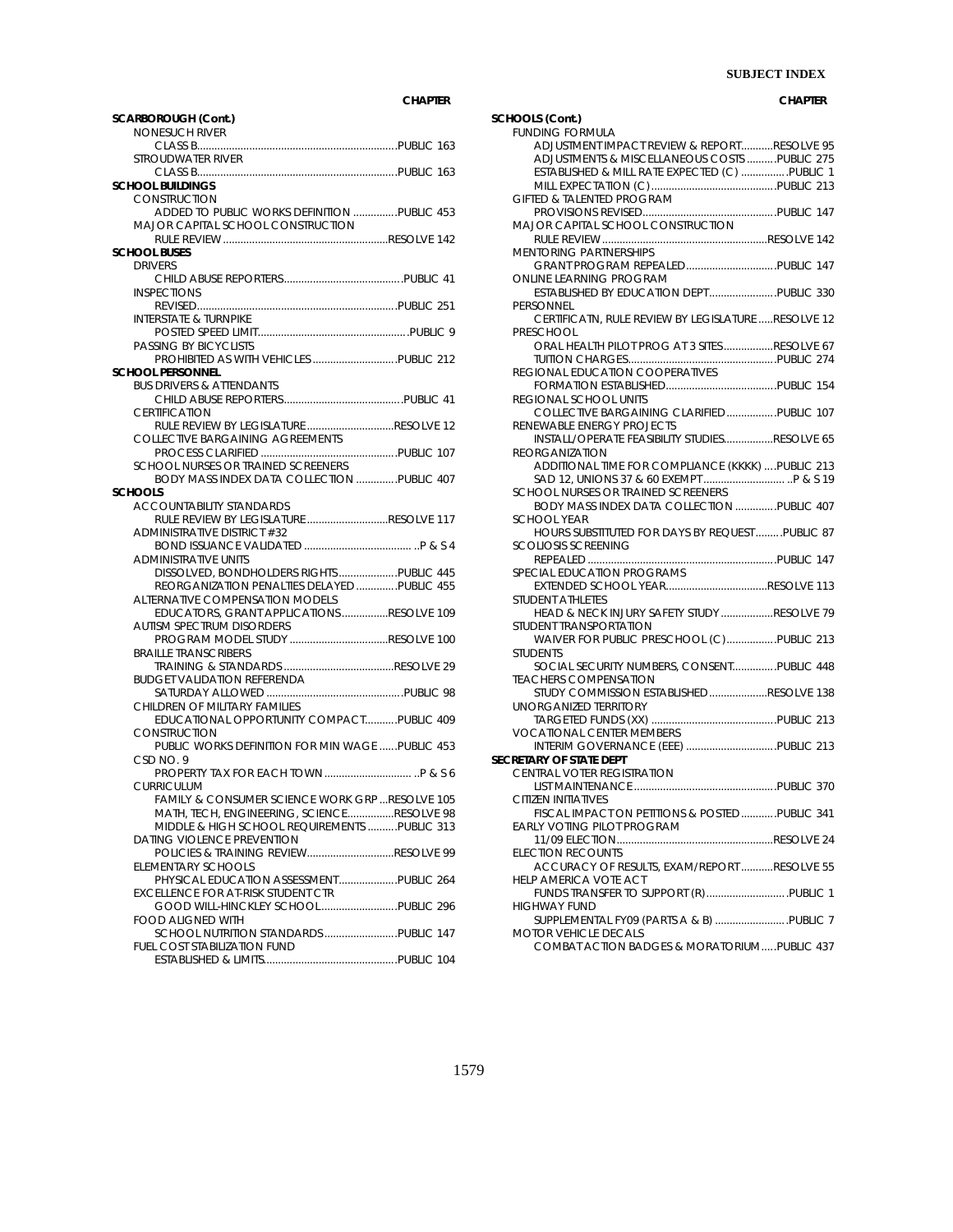| NAME OR ADDRESS CHANGE                                                                     |  |
|--------------------------------------------------------------------------------------------|--|
| NOTICE OF RULES                                                                            |  |
|                                                                                            |  |
| <b>NUMBER PLATES</b>                                                                       |  |
| AGRICULTURE ED FOR AG DEPT VEHICLES  PUBLIC 435                                            |  |
| LOBSTER PLATES, MAR RES DPT VEHICLES PUBLIC 435                                            |  |
| ONGOING ABSENTEE VOTER STATUS                                                              |  |
| PILOT PROGRAM & REPORT TO LEGIS RESOLVE 94                                                 |  |
| <b>RECOUNT PROCESS</b>                                                                     |  |
|                                                                                            |  |
| <b>REGISTRATION</b>                                                                        |  |
| SEAT BELTS IN MOTOR VEHICLES                                                               |  |
|                                                                                            |  |
| SPECIAL VETERANS NUMBER PLATES                                                             |  |
| <b>VEHICLES AT CANADIAN WT LIMITS</b>                                                      |  |
|                                                                                            |  |
| SEED POTATO BOARD                                                                          |  |
| <b>MFMBFRSHIP</b>                                                                          |  |
|                                                                                            |  |
| POWERS & DUTIES<br>OVERSEEN BY POTATO BOARD PUBLIC 379                                     |  |
| <b>SENTENCES</b>                                                                           |  |
| MULTIPLE                                                                                   |  |
| COMMUNITY CONFINEMENT PRISONERSPUBLIC 142                                                  |  |
| NOTIFICATION OF HOSPITALIZATION                                                            |  |
| INVOLUNTARY PROCEDURES REVISED PUBLIC 281<br><b>SERVICE</b>                                |  |
| PROTECTION FROM ABUSE/HARASSMENT                                                           |  |
|                                                                                            |  |
| <b>SERVICE PROVIDER TAX</b>                                                                |  |
| <b>RETURNS</b>                                                                             |  |
|                                                                                            |  |
|                                                                                            |  |
| <b>SEVERANCE PAY</b>                                                                       |  |
| SEE COMPENSATION (EMPLOYMENT)<br>SEWERS                                                    |  |
| <b>CONSTRUCTION OF LINES</b>                                                               |  |
|                                                                                            |  |
| <b>SEX OFFENSES</b>                                                                        |  |
| <b>COMMUNITY INTERVENTION PROG</b>                                                         |  |
| <b>REGISTRATION &amp; NOTIFICATION ACT</b>                                                 |  |
|                                                                                            |  |
| <b>SEX OFFENDERS</b>                                                                       |  |
| RESIDENCY RESTRICTIONS, STATE POLICY  PUBLIC 351                                           |  |
| <b>SHERIFFS</b><br>DEBTOR RELEASED ON                                                      |  |
|                                                                                            |  |
| SHORELAND                                                                                  |  |
| BEACH, PUBLIC AREA IN STATE PARKS                                                          |  |
|                                                                                            |  |
| <b>SITE LOCATION</b><br><b>DEVELOPMENT</b>                                                 |  |
|                                                                                            |  |
| <b>SMALL BUSINESS</b>                                                                      |  |
| <b>ENERGY CONSERVATION REVOLVING</b>                                                       |  |
| LOAN PROG THRU EFFICIENCY ME TRUSTPUBLIC 372                                               |  |
| <b>ENERGY EFFICIENCY IMPROVEMENTS</b><br>ON-BILL FINANCING PROG OPTIONS BY PUC  RESOLVE 49 |  |
| <b>SMALL CLAIMS</b>                                                                        |  |
| <b>JURISDICTIONAL LIMIT</b><br>INCREASED & FILING FEE REVIEW  PUBLIC 428                   |  |

| <b>SMOKING</b>                                                              |
|-----------------------------------------------------------------------------|
| <b>FLAVORED CIGARETTES &amp; CIGARS</b>                                     |
| BAN EXEMPTION RULE REVIEW RESOLVE 3                                         |
| <b>OUTDOOR DINING AREAS</b>                                                 |
|                                                                             |
| <b>PROHIBITED</b>                                                           |
|                                                                             |
| <b>WORKPLACES</b><br>INDOORS PROHIBITED, OUTDOORS DEFINED  PUBLIC 300       |
| <b>SMYRNA</b>                                                               |
| PROPERTY TAXES                                                              |
|                                                                             |
| <b>SNOWMOBILES</b>                                                          |
| <b>ACCIDENT PROPERTY DAMAGE</b>                                             |
| REQUIREMENTS TO LANDOWNERS  PUBLIC 340                                      |
| <b>DEMONSTRATION EVENTS</b>                                                 |
|                                                                             |
| <b>MODIFIED</b>                                                             |
|                                                                             |
| <b>REGISTRATION</b>                                                         |
|                                                                             |
| <b>REGISTRATIONS</b>                                                        |
|                                                                             |
| <b>SOCIAL WORKERS</b>                                                       |
| EDUCATION LOAN REPAYMENT PROG                                               |
|                                                                             |
| <b>SOLID WASTES</b>                                                         |
| <b>DISPOSAL FACILITIES</b>                                                  |
|                                                                             |
|                                                                             |
| <b>FACILITIES</b><br>TRANSFER APPLICATIONS, HEARINGS PUBLIC 380             |
| <b>INCINERATORS</b>                                                         |
| EMERGING TECHNOLOGY TASK FORCE RESOLVE 57                                   |
| <b>SOMERSET COUNTY</b>                                                      |
| ROCKWOOD STRIP - TAX LIABILITY                                              |
|                                                                             |
| <b>SOUTH PORTLAND</b>                                                       |
| GREATER PORTLAND PUBLIC DEV COMM                                            |
|                                                                             |
| <b>TROUT BROOK</b>                                                          |
|                                                                             |
| SOUTHERN MAINE COMMUNITY COLLEGE                                            |
| COOPERATIVE PILOT PROGRAM WITH                                              |
|                                                                             |
| UNIVERSITY OF SOUTHERN ME & UMA RESOLVE 28                                  |
| <b>SPECIAL EDUCATION</b>                                                    |
| <b>AUTISM SPECTRUM DISORDERS</b>                                            |
| PROGRAM MODEL STUDY RESOLVE 100                                             |
| CHILD DEVELOPMENT SERV SYS                                                  |
| REGIONAL SITES, RULE REVIEW & NOT AUTHRESOLVE 87                            |
| CHILD DEVELOPMENT SERV SYSTEM                                               |
| REGIONAL PROVIDER ADVISORY BOARDSRESOLVE 2                                  |
| EXTENDED SCHOOL YEAR PROGRAMS                                               |
|                                                                             |
| HANDICAPPED YOUTH CHANGED TO                                                |
|                                                                             |
| PRESCHOOL HANDICAPPED PROG                                                  |
| NAME CHG: CHILD DEVELOP SERV PROG (D)PUBLIC 213<br><b>ST JOHN RIVER</b>     |
| VIOLETTE STREAM TO CONFLUENCE W/                                            |
|                                                                             |
| <b>STATE AGENCIES</b>                                                       |
| ETHICAL STANDARDS                                                           |
| RECOMMENDATIONS BY GOVT ETHICS COMRESOLVE 88                                |
| <b>GOVERNMENT TRANSACTIONS</b><br>CREDIT CARD SURCHARGES ALLOWED PUBLIC 113 |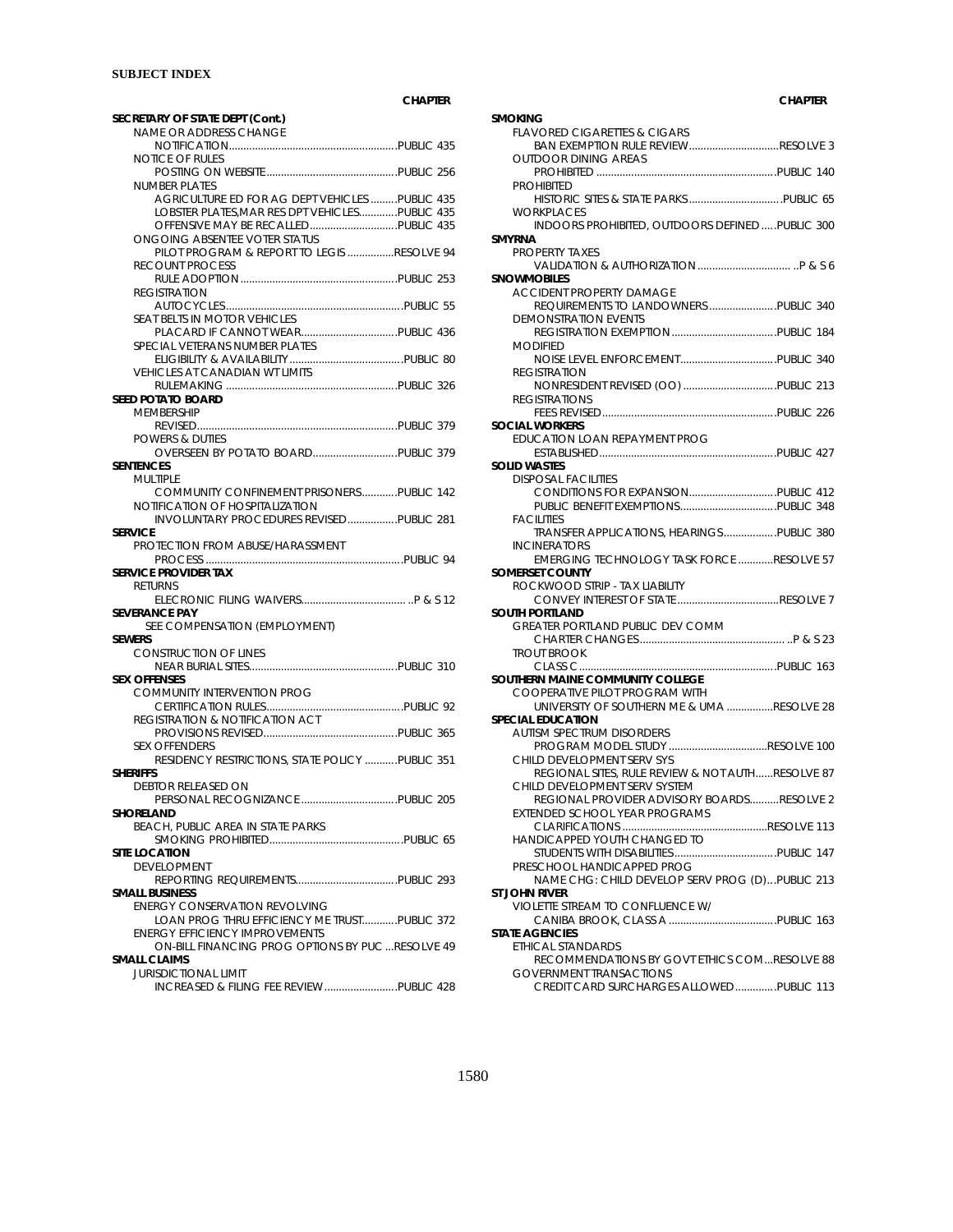| <b>STATE AGENCIES (Cont.)</b>                                           |  |
|-------------------------------------------------------------------------|--|
| PUBLIC EMPLOYEE UNIONS                                                  |  |
| PAYROLL DEDUCTION FOR DUES  PUBLIC 144                                  |  |
| RECLASSFICATIONS & RANGE CHANGES                                        |  |
| WOODLANDS, COASTAL AREAS, FARMLANDS                                     |  |
| <b>ENTERING TO COLLECT INFO, POLICIES RESOLVE 30</b>                    |  |
| <b><i>STATE ARCHIVES</i></b>                                            |  |
| PERSONNEL ACTION COSTS                                                  |  |
|                                                                         |  |
| STATE CLAIMS COMMISSION                                                 |  |
| SEE CLAIMS COMMISSION                                                   |  |
| STATE EMPLOYEE HEALTH COMMISSION<br><b>MEMBERSHIP</b>                   |  |
|                                                                         |  |
| STATE HOUSE                                                             |  |
| <b>HALL OF FLAGS</b>                                                    |  |
| PLAQUE TO HONOR WOMEN VETERANS RESOLVE 129                              |  |
| State Housing Authority                                                 |  |
| ENERGY, HOUSING & ECON RECOVERY                                         |  |
| PROGRAM & FUND ESTABLISHED  PUBLIC 372                                  |  |
| FEDERAL ENERGY STIMULUS FUND USE                                        |  |
| PROPOSED PLAN REVIEW BY LEGISLATURE RESOLVE 45                          |  |
| <b>FORECLOSURES</b>                                                     |  |
| <b>GREEN WORKFORCE DEVELOPMENT</b>                                      |  |
|                                                                         |  |
| STATE CEILING CY 2090 & 2010                                            |  |
|                                                                         |  |
| <b>STATE LIBRARY</b>                                                    |  |
| TELECOMMUNICATIONS ED ACCESS FUND                                       |  |
| CONTRACTS OR SERVICES FOR SCHOOLS  PUBLIC 274                           |  |
| STATE MUSEUM                                                            |  |
| SALES PROGRAM REVOLVING FUND                                            |  |
|                                                                         |  |
| <b>STATE PARKS</b>                                                      |  |
| <b>BEACH, RESTROOMS, PUBLIC AREAS</b>                                   |  |
| DAY USE PASS                                                            |  |
|                                                                         |  |
| FREE DAY USE PASSES TO ELIGIBLE                                         |  |
| VETERANS & MILITARY PERSONNEL  PUBLIC 220                               |  |
| <b>IMPROVEMENT FUND</b>                                                 |  |
|                                                                         |  |
| <b><i>STATE PERSONNEL</i></b>                                           |  |
| 10 SHUTDOWN DAYS FOR 2 YEARS                                            |  |
|                                                                         |  |
| <b>FITNESS PROGRAM ACCESS</b>                                           |  |
| DEMONSTRATION PROJECT REPORTRESOLVE 78                                  |  |
| <b>HEALTH INSURANCE</b><br>COST SHARING ARRANGEMENT (GG)  PUBLIC 213    |  |
| HIRED AFTER 12/2010                                                     |  |
| PENSION & BENEFIT PLAN REVISED  RESOLVE 111                             |  |
| MEDICARE PART B PREMIUMS                                                |  |
|                                                                         |  |
| MERIT & LONGEVITY PAY                                                   |  |
|                                                                         |  |
| RECLASSIFICATIONS & RANGE CHANGES                                       |  |
|                                                                         |  |
| RETIREMENT BENEFITS                                                     |  |
|                                                                         |  |
| PROTECTIONS IF CPI DECREASES PUBLIC 433<br>RETIREMENT INCENTIVE PROGRAM |  |
|                                                                         |  |
| SAVINGS FROM NO SALARY INCREASE                                         |  |
|                                                                         |  |
| SAVINGS FROM RETIREMENT INCENTIVE                                       |  |

| <b>CHAPTER</b>                                                                       | <b>CHAPTER</b>                                                           |
|--------------------------------------------------------------------------------------|--------------------------------------------------------------------------|
| <b>STATE AGENCIES (Cont.)</b>                                                        | STATE PERSONNEL (Cont.)                                                  |
| PUBLIC EMPLOYEE UNIONS                                                               | <b>UNION DUES</b>                                                        |
| PAYROLL DEDUCTION FOR DUES  PUBLIC 144                                               | PAYROLL DEDUCTION PERMITTED  PUBLIC 144                                  |
| RECLASSFICATIONS & RANGE CHANGES                                                     | <b>VOLUNTARY EMPLOYEE INCENTIVE PROG</b>                                 |
|                                                                                      |                                                                          |
| WOODLANDS, COASTAL AREAS, FARMLANDS<br>ENTERING TO COLLECT INFO, POLICIES RESOLVE 30 | STATE PLANNING OFFICE                                                    |
| <b>STATE ARCHIVES</b>                                                                | CODE ENFORCEMENT TRAINING                                                |
| PERSONNEL ACTION COSTS                                                               | <b>FARMLAND PROTECTION</b>                                               |
|                                                                                      |                                                                          |
| <b>STATE CLAIMS COMMISSION</b>                                                       | OFFSHORE WIND ENERGY TEST AREAS                                          |
| SEE CLAIMS COMMISSION                                                                |                                                                          |
| STATE EMPLOYEE HEALTH COMMISSION                                                     | OUTDOOR LIGHTING STANDARDS                                               |
| MEMBERSHIP                                                                           | RECOMMENDATIONS FOR NEW REGS RESOLVE 22                                  |
|                                                                                      | REGULATORY BARRIER REMOVAL                                               |
| <b>STATE HOUSE</b>                                                                   | IDENTIFY BUSINESS SECTOR WORK GRPRESOLVE 62                              |
| <b>HALL OF FLAGS</b>                                                                 | <b>REORGANIZATION</b>                                                    |
| PLAQUE TO HONOR WOMEN VETERANS RESOLVE 129                                           |                                                                          |
| state housing authority                                                              | SOLID WASTE MANAGEMENT                                                   |
| <b>ENERGY, HOUSING &amp; ECON RECOVERY</b>                                           |                                                                          |
| PROGRAM & FUND ESTABLISHED  PUBLIC 372                                               | STATE POLICE BUREAU                                                      |
| FEDERAL ENERGY STIMULUS FUND USE                                                     | <b>GAMES OF CHANCE</b>                                                   |
| PROPOSED PLAN REVIEW BY LEGISLATURE RESOLVE 45                                       |                                                                          |
| <b>FORECLOSURES</b>                                                                  | HAZARDOUS MATERIAL TRANSPORT                                             |
|                                                                                      |                                                                          |
| <b>GREEN WORKFORCE DEVELOPMENT</b>                                                   | PLAYERS AT CARD GAMES                                                    |
|                                                                                      |                                                                          |
| STATE CEILING CY 2090 & 2010                                                         | SUPPLEMENTAL FY09                                                        |
| STATE LIBRARY                                                                        | <b>WEIGHING POINT SIGNS</b>                                              |
| TELECOMMUNICATIONS ED ACCESS FUND                                                    |                                                                          |
| CONTRACTS OR SERVICES FOR SCHOOLS  PUBLIC 274                                        | STATUS OF WOMEN COMMISSION                                               |
| state museum                                                                         | <b>MFMBFRSHIP</b>                                                        |
| SALES PROGRAM REVOLVING FUND                                                         |                                                                          |
|                                                                                      | POWERS & DUTIES                                                          |
| <b>STATE PARKS</b>                                                                   |                                                                          |
| BEACH, RESTROOMS, PUBLIC AREAS                                                       | <b>STATUTES</b>                                                          |
|                                                                                      | <b>ERRORS &amp; INCONSISTENCIES</b>                                      |
| DAY USE PASS                                                                         |                                                                          |
|                                                                                      | REVISORS REPORT, 2007                                                    |
| FREE DAY USE PASSES TO ELIGIBLE                                                      |                                                                          |
| VETERANS & MILITARY PERSONNEL  PUBLIC 220                                            | <b>TAXATION</b>                                                          |
| <b>IMPROVEMENT FUND</b>                                                              | MINOR SUBSTANTIVE CHANGES  PUBLIC 361                                    |
|                                                                                      |                                                                          |
| <b>STATE PERSONNEL</b>                                                               | <b>TERMINOLOGY</b>                                                       |
| 10 SHUTDOWN DAYS FOR 2 YEARS                                                         | RESPECTFUL LANGUAGE IMPLEMENTED PUBLIC 299                               |
|                                                                                      | <b>STORAGE FACILITIES</b>                                                |
| FITNESS PROGRAM ACCESS                                                               | STORAGE & BAILMENT OF GOODS                                              |
| DEMONSTRATION PROJECT REPORTRESOLVE 78                                               | COMMERCIAL CODE ARTICLE 7 UPDATES PUBLIC 324                             |
| <b>HEALTH INSURANCE</b>                                                              | STUDENT FINANCIAL AID                                                    |
| COST SHARING ARRANGEMENT (GG)  PUBLIC 213                                            | DOCTORS FOR ME FUTURE SCHOLARSHIP                                        |
| HIRED AFTER 12/2010                                                                  |                                                                          |
| PENSION & BENEFIT PLAN REVISED  RESOLVE 111                                          | <b>FAME EDUCATIONAL LOANS</b><br>CAPITAL RESERVE FUND EXTENDED PUBLIC 83 |
| MEDICARE PART B PREMIUMS                                                             |                                                                          |
|                                                                                      | QUALITY CHILD CARE<br>EDUCATION SCHOLARSHIP FUND  PUBLIC 22              |
| <b>MERIT &amp; LONGEVITY PAY</b>                                                     | SOCIAL WORK EDUCATION LOANS                                              |
| RECLASSIFICATIONS & RANGE CHANGES                                                    |                                                                          |
|                                                                                      | STUDENT LOANS & BONDS                                                    |
| RETIREMENT BENEFITS                                                                  | EDUCATIONAL LOAN AUTHORITY REPORT PUBLIC 40                              |
|                                                                                      | <b>STUDIES</b>                                                           |
|                                                                                      | <b>BOARD OF EDUCATION ROLE</b>                                           |
| RETIREMENT INCENTIVE PROGRAM                                                         | REVIEW & RECOMMENDATIONS RESOLVE 140                                     |
|                                                                                      | <b>BUILDING ENERGY RATINGS</b>                                           |
| SAVINGS FROM NO SALARY INCREASE                                                      | STANDARD SYSTEM & REPORT CREATED RESOLVE 134                             |
|                                                                                      | CERTIFIED NURSING ASSISTANTS                                             |
| SAVINGS FROM RETIREMENT INCENTIVE                                                    | CRIMES TO PROHIBIT EMPLOYMENTRESOLVE 68                                  |
|                                                                                      | <b>CLIMATE CHANGE IMPACTS</b>                                            |
|                                                                                      |                                                                          |
|                                                                                      |                                                                          |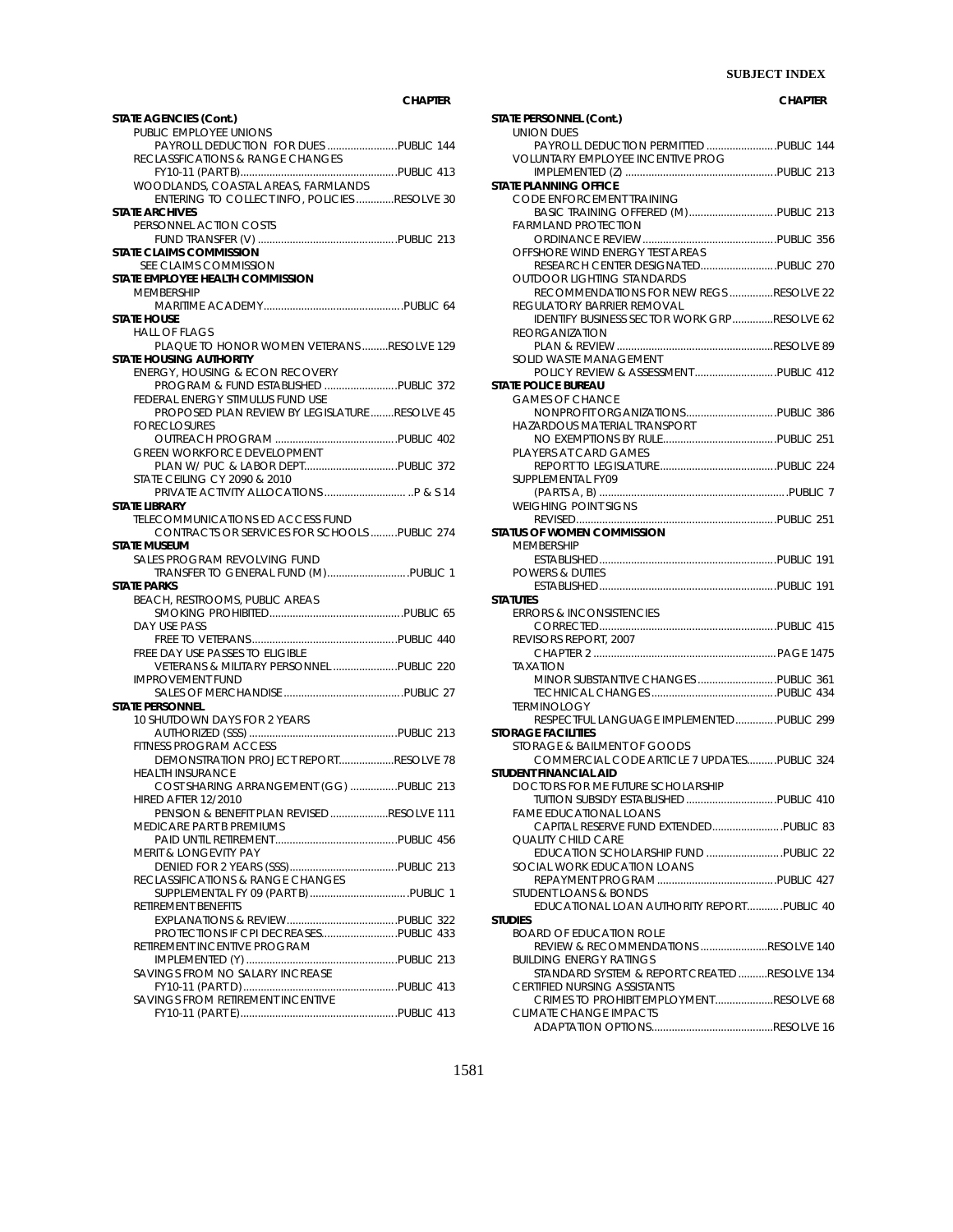| STUDIES (Cont.)                                                                           |
|-------------------------------------------------------------------------------------------|
| <b>DIRECT SUPPORT PROVIDERS</b>                                                           |
| WORKING STATUS EXAMINED & REPORTRESOLVE 96                                                |
| <b>DOMESTIC VIOLENCE &amp;</b>                                                            |
| PARENTAL RIGHTS & RESPONSIBILITIES RESOLVE 120<br><b>EARLY CHILD CARE EDUCATION</b>       |
| HIGHER EDUCATION ACCESS RESOLVE 77                                                        |
| ECONOMIC DEVELOPMENT INCENTIVES                                                           |
|                                                                                           |
| <b>ENERGY CORRIDORS &amp; FACILITIES</b>                                                  |
|                                                                                           |
| <b>ENERGY EFFICIENCY TECHNOLOGIES</b>                                                     |
| ON-BILL FINANCING OPTIONS BY PUC RESOLVE 49                                               |
| <b>EQUINE CARE &amp; MANAGEMENT</b>                                                       |
| REVIEW PAST PRACTICES & REGS RESOLVE 36                                                   |
| <b>FAMILY &amp; CONSUMER SCIENCE</b>                                                      |
| <b>INSTRUCTION INTEGRATION WORK GRP RESOLVE 105</b><br><b>FAMILY MEMBERS WHO CARE FOR</b> |
| RELATIVES CHILD, LEGAL/CUSTODY ISSUESRESOLVE 136                                          |
| FARM-TO-SCHOOL PROGRAMS                                                                   |
| RECOMMENDATIONS TO STRENGTHEN RESOLVE 106                                                 |
| FUTURE NEEDS OF VISUALLY IMPAIRED                                                         |
| LONG TERM SOLUTIONS & FUNDING RESOLVE 39                                                  |
| <b>GROUNDWATER RESOURCE MANAGEMENT</b>                                                    |
| INTERNATIONL TRADE AGREEMENT IMPACTRESOLVE 132                                            |
| HARVESTING OF BAIT FISH                                                                   |
| REPORT RECOMMENDATIONS TO LEGIS RESOLVE 23                                                |
| HEAD INJURIES IN STUDENT-ATHLETES                                                         |
| PREVENTION, DIAGNOSIS & TREATMENTRESOLVE 79                                               |
| <b>HEALTH CARE IMPROVEMENTS</b>                                                           |
| SHARED DECISION MAKINGRESOLVE 104                                                         |
| <b>HIGHWAY SYSTEM CLASSIFICATION</b>                                                      |
| <b>HOMELESS VETERANS</b>                                                                  |
| CAUSES, SOLUTIONS, ASSISTANCERESOLVE 72                                                   |
| <b>HOSPITAL OPERATING EXPENSES</b>                                                        |
| DATA REPORTING RECOMMENDATIONSRESOLVE 66                                                  |
| INDIVIDUAL HEALTH INSURANCE                                                               |
| AFFORDABILITY & AVAILABILITY  PUBLIC 439                                                  |
| LANDLORD & TENANT ISSUES                                                                  |
| REPAIR, FORECLOSURE & OTHERSRESOLVE 137                                                   |
| LONG-TERM CARE FACILITIES                                                                 |
|                                                                                           |
| NEW UTILITY LINE EXTENSION                                                                |
| <b>OPEN TRENCHES &amp; EXCAVATIONS</b>                                                    |
|                                                                                           |
| OPPORTUNITIES FOR WOMEN                                                                   |
|                                                                                           |
| POSSESSION OF FIREARMS                                                                    |
|                                                                                           |
| PROBATE & TRUST LAW                                                                       |
| EXAMINE, EVALUATE & RECOMMENDPUBLIC 262                                                   |
| PUBLIC SAFETY ANSWERING POINTS                                                            |
|                                                                                           |
| <b>RECYCLING</b>                                                                          |
| ENVIRONMENTAL EFFECT OF LAWS RESOLVE 130                                                  |
| RENEWABLE ENERGY PROJECTS                                                                 |
| INSTALL/OPERATE FEASIBILITY STUDIESRESOLVE 65<br>SACO BAY DEVELOPMENT                     |
| REGULATORY/ENVIRONMENTAL EXAMINATION   P & S 24                                           |
| SCHOOL FUNDING FORMULA                                                                    |
| IMPACT OF ADJUSTMENTS REVIEW/REPORT RESOLVE 95                                            |
| SCIENCE, TECH, ENGINEERING, MATH                                                          |
| INFORMATION, INITIATIVES TO PROMOTE RESOLVE 98                                            |

| STUDIES (Cont.)                                                             |
|-----------------------------------------------------------------------------|
| <b>SHAW POTATO</b>                                                          |
| RESISTANCE TO COLORADO POTATO BEETLE  RESOLVE 80                            |
| SINGLE-PAYOR HEALTH CARE SYSTEM                                             |
|                                                                             |
| SOLID WASTE MANAGEMENT                                                      |
| POLICY REVIEW & ASSESSMENT PUBLIC 412                                       |
| <b>SPORT FISHING</b>                                                        |
| FISHERY MANAGEMENT/MARKETING RESOLVE 50                                     |
| STATE PLANNING OFFICE                                                       |
|                                                                             |
| SWAN & LITTLE SWAN ISLANDS                                                  |
|                                                                             |
| <b>TANNING BOOTHS</b><br>CANCER PREVENTION, TRAINING, RULESRESOLVE 119      |
|                                                                             |
| <b>TEACHER RETIREES HEALTH BENEFITS</b>                                     |
| UNFUNDED LIABILITY OBLIGATION REVIEW (N) PUBLIC 213                         |
| <b>TEACHERS</b>                                                             |
|                                                                             |
| <b>TRANSPORTATION CORRIDORS</b><br>ENERGY REDUCTION & EFFICIENCY RESOLVE 42 |
|                                                                             |
| UNEMPLOYMENT INSURANCE PROG<br>PERCENT RECEIVING BENEFITS  PUBLIC 271       |
| <b>WILD TURKEYS</b>                                                         |
| HUNTING & NUISANCE PROBLEM RESOLVE 48                                       |
| <b>STUDY RESULTS</b>                                                        |
| CAT & DOG BREEDING FACILITY WORK GP                                         |
|                                                                             |
| CRIMINAL LAW ADVISORY COMMISSION                                            |
| POST-JUDGMENT MECHANISM, STOLEN ID PUBLIC 287                               |
|                                                                             |
| DEADLY FORCE BY POLICE TASK FORCE                                           |
|                                                                             |
| FARMS & FARMLAND PROTECT STUDY COM                                          |
|                                                                             |
| FUTURE MAINE PROSPERITY COMM                                                |
| BUSINESS CLIMATE ADVANCEMENTRESOLVE 110                                     |
| <b>JUDICIAL COMPENSATION COMMISSION</b>                                     |
| TRANSFERS TO JUDICIAL RETIREMENT  PUBLIC 267                                |
| LONG-TERM CARE STUDY COMMISSION                                             |
| HOME-BASED & COMMUNITY-BASED CAREPUBLIC 420                                 |
| PE4ME PLANNING & OVERSIGHT TEAM                                             |
| <b>OBESITY &amp; CHRONIC DISEASE FUND CREATED . PUBLIC 264</b>              |
| RIGHT TO KNOW ADVISORY COMMITTEE                                            |
|                                                                             |
| SUBMERGED LANDS FEE REVIEW COMM                                             |
|                                                                             |
| SUBMERGED LANDS FEES REVIEW COMM                                            |
| <b>RECOMMENDATIONS</b>                                                      |
|                                                                             |
| <b>SUBSTANCE ABUSE</b>                                                      |
| COMMUNITY INTERVENTION PROG                                                 |
|                                                                             |
| LONG-TERM DRUG TREATMENT CNTR                                               |
| REIMBURSEMENT FOR STUDENTS (AAA)  PUBLIC 213                                |
| <b>WORKPLACE TESTING</b>                                                    |
|                                                                             |
| <b>SUBSTANCE ABUSE OFFICE</b>                                               |
| CONTROLLED SUBSTANCES PRESCRIPTION                                          |
| MONITORING PROG DATA TO MAINECAREPUBLIC 298                                 |
| <b>GAMBLING ADDICTION SERVICES</b>                                          |
|                                                                             |
| JUVENILE DRUG TREATMENT COURT                                               |
|                                                                             |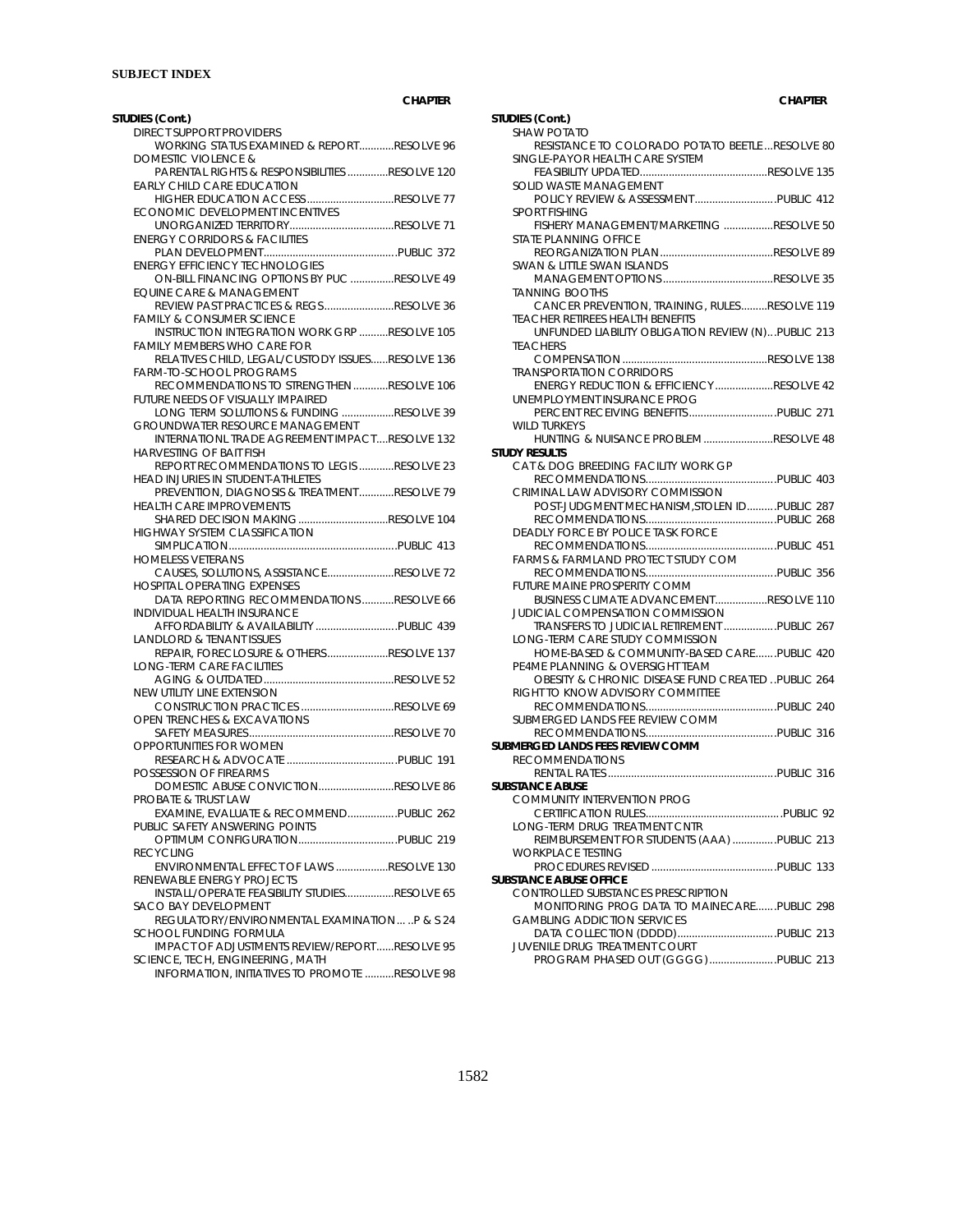| <b>SUMMER CAMPS</b>                                |  |
|----------------------------------------------------|--|
| COUNSELORS & JR COUNSELORS                         |  |
|                                                    |  |
| YOUTH CAMPS                                        |  |
|                                                    |  |
| <b>SUPERIOR COURT</b><br>FREEDOM OF ACCESS APPEALS |  |
|                                                    |  |
| <b>LAND DISPUTES</b>                               |  |
|                                                    |  |
| SUPREME JUDICIAL COURT                             |  |
| CHIEF JUSTICE (SAUFLEY)                            |  |
| STATE OF THE JUDICIARY ADDRESS  PAGE 1499          |  |
| FORECLOSURE MEDIATION PROG                         |  |
| PROVISIONS & EVALUATION REPORT PUBLIC 402          |  |
| <b>LAND DISPUTES</b>                               |  |
| REFEREE DECISION W/IN ONE YEAR PUBLIC 166          |  |
| PARENTING COORDINATORS                             |  |
| ACCOUNTABILITY & COMPLAINT PROCESS PUBLIC 345      |  |
|                                                    |  |
| SMALL CLAIMS                                       |  |
| <b>SURFACE WATER</b>                               |  |
| PUBLIC WATER SUPPLIES                              |  |
| SURFACE USES RISK MANAGEMENT REPTRESOLVE 32        |  |
| SWAN & LITTLE SWAN ISL STAKEHDR GRP                |  |
| MEMBERSHIP                                         |  |
|                                                    |  |
| <b>POWERS &amp; DUTIES</b>                         |  |
|                                                    |  |
| SWAN ISLAND (SAGADAHOC CNTY)                       |  |
| <b>MANAGEMENT OPTIONS</b>                          |  |
| STAKEHOLDERS GROUP TO REVIEW RESOLVE 35            |  |
| <b>SWIMMING POOLS</b>                              |  |
|                                                    |  |
| <b>ANTI-ENTRAPMENT DEVICES</b>                     |  |
|                                                    |  |
| <b>TANNING BOOTH ISSUES WORK GROUP</b>             |  |
| <b>MEMBERSHIP</b>                                  |  |
| <b>POWERS &amp; DUTIES</b>                         |  |
|                                                    |  |
| <b>TANNING BOOTHS</b>                              |  |
| <b>MINORS USING</b>                                |  |
| REGULATIONS & WORK GROUP RESOLVE 119               |  |
| <b>TAX ASSESSMENT</b>                              |  |
| VALUATION                                          |  |
| TELECOMMUNICATIONS PERSONAL PROP (P)  PUBLIC 1     |  |
|                                                    |  |
|                                                    |  |
| <b><i>TAXATION</i></b>                             |  |
| <b>FARM &amp; OPFN SPACE TAX</b>                   |  |
| MINOR SUBSTANTIVE CHANGES                          |  |
|                                                    |  |
| <b>REGULATIONS</b>                                 |  |
|                                                    |  |
| TAX INCREMENT FINANCING                            |  |
| RECREATIONAL TRAILS ADDED & CRITERIA PUBLIC 85     |  |
|                                                    |  |
| TAX INCREMENT FINANCING DISTRICTS                  |  |
|                                                    |  |
| <b>TAXPAYER REPRESENTATIVES</b>                    |  |
| POWER OF ATTY FORM ON WEBSITE RESOLVE 126          |  |
| <b>TEACHER RETIREE HEALTH WORK GRP</b>             |  |
| <b>UNFUNDED LIABILITY OBLIGATIONS</b>              |  |

|                                                                                  | <b>CHAPTER</b> |                                                                    | <b>CHAPTER</b> |
|----------------------------------------------------------------------------------|----------------|--------------------------------------------------------------------|----------------|
| SUMMER CAMPS                                                                     |                | <b>TEACHERS</b>                                                    |                |
| COUNSELORS & JR COUNSELORS                                                       |                | <b>ALTERNATIVE COMPENSATION</b>                                    |                |
|                                                                                  |                |                                                                    |                |
| YOUTH CAMPS                                                                      |                | <b>CERTIFICATION</b>                                               |                |
|                                                                                  |                |                                                                    |                |
| <b>SUPERIOR COURT</b>                                                            |                | RULE REVIEW BY LEGISLATURE RESOLVE 12                              |                |
| FREEDOM OF ACCESS APPEALS                                                        |                | COMPENSATION                                                       |                |
|                                                                                  |                |                                                                    |                |
| <b>LAND DISPUTES</b>                                                             |                | PROVISIONAL CERTIFICATE TEACHERS                                   |                |
| REFEREE DECISION W/IN ONE YEAR PUBLIC 166                                        |                | RENEWAL NOTICES ACCELERATED (U)  PUBLIC 1                          |                |
| SUPREME JUDICIAL COURT                                                           |                | RETIREES HEALTH BENEFITS                                           |                |
| CHIEF JUSTICE (SAUFLEY)                                                          |                | UNFUNDED LIABILITY OBLIGATION REVIEW (N) PUBLIC 213                |                |
| STATE OF THE JUDICIARY ADDRESS  PAGE 1499                                        |                | <b>RETIREMENT</b>                                                  |                |
| <b>FORECLOSURE MEDIATION PROG</b>                                                |                | PAYMENT FROM FED FUNDS (FFF)  PUBLIC 213                           |                |
| PROVISIONS & EVALUATION REPORT PUBLIC 402                                        |                | RETIREMENT BENEFITS                                                |                |
| <b>LAND DISPUTES</b>                                                             |                |                                                                    |                |
| REFEREE DECISION W/IN ONE YEAR PUBLIC 166                                        |                | <b>TEACHERS SALARIES STUDY COMMISSION</b>                          |                |
| PARENTING COORDINATORS                                                           |                | <b>MEMBERSHIP</b>                                                  |                |
| ACCOUNTABILITY & COMPLAINT PROCESS  PUBLIC 345                                   |                |                                                                    |                |
|                                                                                  |                | <b>POWERS &amp; DUTIES</b>                                         |                |
| <b>SMALL CLAIMS</b>                                                              |                |                                                                    |                |
|                                                                                  |                | TECHNICAL BUILDING CODES & STAND BD                                |                |
| <b>SURFACE WATER</b>                                                             |                | SEE ALSO PUBLIC SAFETY DEPT                                        |                |
| PUBLIC WATER SUPPLIES                                                            |                | <b>BUILDING INSPECTORS &amp; INSPECTIONS</b>                       |                |
| SURFACE USES RISK MANAGEMENT REPTRESOLVE 32                                      |                |                                                                    |                |
| SWAN & LITTLE SWAN ISL STAKEHDR GRP                                              |                | UNIFORM BUILDING & ENERGY CODE                                     |                |
|                                                                                  |                | ADOPTION & REPORTING DATES PUBLIC 261                              |                |
| <b>MEMBERSHIP</b>                                                                |                |                                                                    |                |
| <b>POWERS &amp; DUTIES</b>                                                       |                | <b>TECHNOLOGY CENTER COORD BOARD</b><br><b>POWERS &amp; DUTIES</b> |                |
|                                                                                  |                |                                                                    |                |
| SWAN ISLAND (SAGADAHOC CNTY)                                                     |                |                                                                    |                |
| <b>MANAGEMENT OPTIONS</b>                                                        |                | <b>TECHNOLOGY INSTITUTE</b><br>RESEARCH, DEVELOPMENT               |                |
| STAKEHOLDERS GROUP TO REVIEW RESOLVE 35                                          |                | COMMERCIALIZATION, BOND ISSUE  PUBLIC 414                          |                |
|                                                                                  |                | TELECOMMUNICATION RELAY SER ADV CNL                                |                |
| SWIMMING POOLS<br>ANTI-ENTRAPMENT DEVICES                                        |                | <b>MEMBERSHIP</b>                                                  |                |
|                                                                                  |                |                                                                    |                |
| tanning booth issues work group                                                  |                | <b>TELECOMMUNICATIONS</b>                                          |                |
|                                                                                  |                | <b>BROADBAND SERVICE</b>                                           |                |
| MEMBERSHIP                                                                       |                |                                                                    |                |
| POWERS & DUTIES                                                                  |                | <b>BROADBAND TRANSITION</b>                                        |                |
|                                                                                  |                |                                                                    |                |
| <b>TANNING BOOTHS</b>                                                            |                | <b>DEVICES &amp; SERVICES</b>                                      |                |
| <b>MINORS USING</b>                                                              |                |                                                                    |                |
| REGULATIONS & WORK GROUP RESOLVE 119                                             |                | E-9-1-1 SURCHARGES                                                 |                |
| TAX ASSESSMENT                                                                   |                |                                                                    |                |
| VALUATION                                                                        |                | E-9-1-1 SYSTEM                                                     |                |
| TELECOMMUNICATIONS PERSONAL PROP (P)  PUBLIC 1                                   |                |                                                                    |                |
|                                                                                  |                | PERSONAL PROPERTY                                                  |                |
| TRANSITION ADJUSTMENT FY09-10 RESOLVE 125                                        |                |                                                                    |                |
| <b><i>TAXATION</i></b>                                                           |                | SECURITY BREACH OF PERSONAL INFO                                   |                |
| FARM & OPEN SPACE TAX                                                            |                |                                                                    |                |
|                                                                                  |                | <b>TELEPHONES</b>                                                  |                |
| MINOR SUBSTANTIVE CHANGES                                                        |                | LINE-ITEM CHARGES                                                  |                |
|                                                                                  |                |                                                                    |                |
|                                                                                  |                | PROHIBITED IF NO REQUEST/AUTHORIZATION  PUBLIC 36                  |                |
| <b>REGULATIONS</b>                                                               |                |                                                                    |                |
|                                                                                  |                | RATEPAYERS                                                         |                |
| <b>TAX INCREMENT FINANCING</b><br>RECREATIONAL TRAILS ADDED & CRITERIA PUBLIC 85 |                |                                                                    |                |
|                                                                                  |                | SPECIAL CONTRACTS                                                  |                |
|                                                                                  |                |                                                                    |                |
| TAX INCREMENT FINANCING DISTRICTS                                                |                | <b>TELEVISION</b>                                                  |                |
|                                                                                  |                | <b>BROADCAST TV TRANSLATOR STATIONS</b>                            |                |
| <b>TAXPAYER REPRESENTATIVES</b>                                                  |                | CONSTRUCTION & OPERATION FUNDS  PUBLIC 117                         |                |
| POWER OF ATTY FORM ON WEBSITE RESOLVE 126                                        |                | POLITICAL ADVERTISEMENTS                                           |                |
| teacher retiree health work Grp                                                  |                | CLOSED-CAPTIONED IF AVAILABLE  PUBLIC 105                          |                |
| UNFUNDED LIABILITY OBLIGATIONS                                                   |                | PUBLIC BROADCASTING NETWORK                                        |                |
|                                                                                  |                | FACILITY OPERATION FOR FUNDING PUBLIC 62                           |                |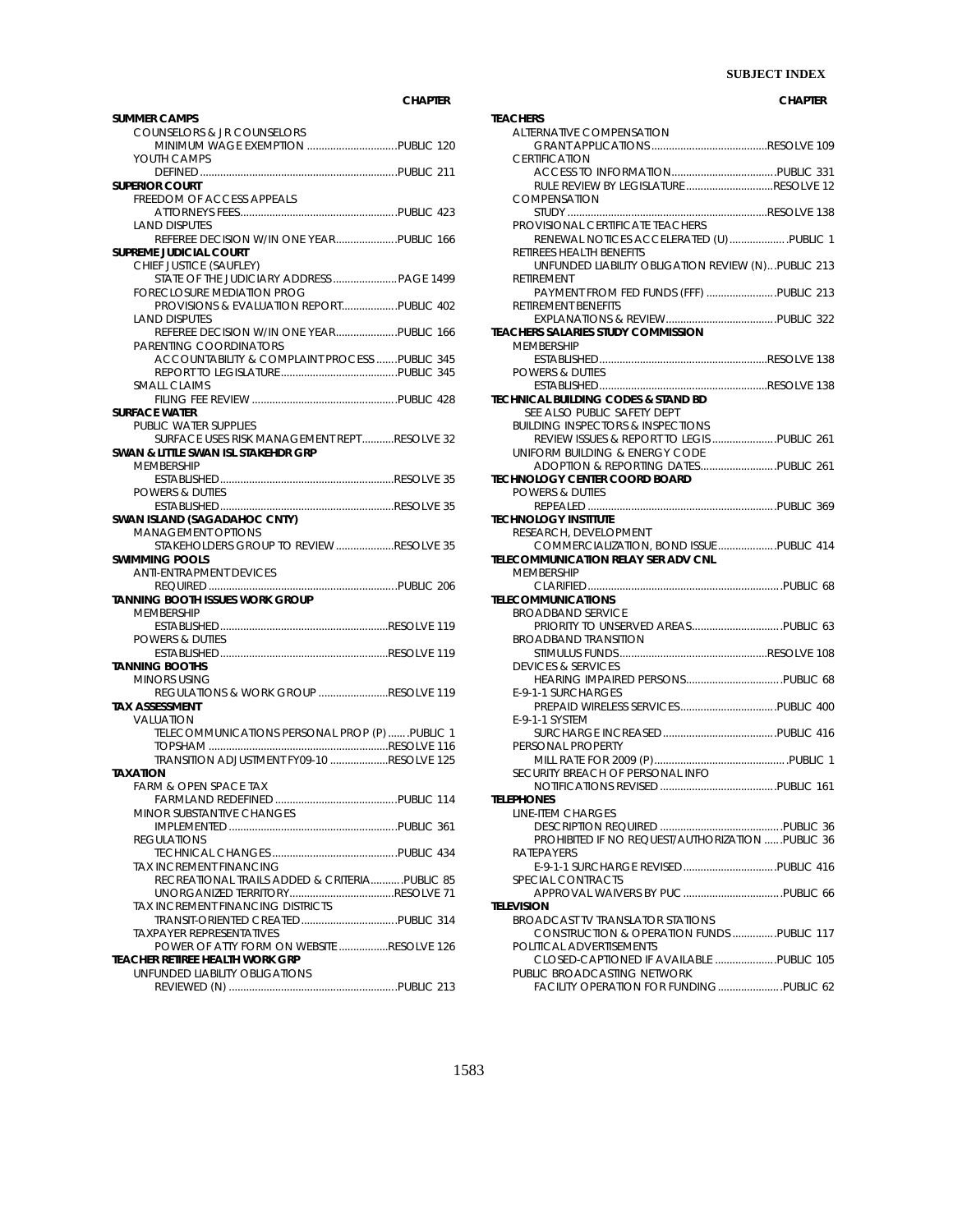| TELEVISION (Cont.)                                                              |  |
|---------------------------------------------------------------------------------|--|
| <b>RECYCLING</b>                                                                |  |
|                                                                                 |  |
| TENANTS HARBOR STANDARD WATER DIST                                              |  |
| <b>CHARTER CHANGES</b>                                                          |  |
|                                                                                 |  |
| <b>TOBACCO PRODUCTS</b>                                                         |  |
| <b>DELIVERY SALES</b>                                                           |  |
|                                                                                 |  |
| FLAVORED CIGARETTES & CIGARS                                                    |  |
| BAN EXEMPTION RULE REVIEW RESOLVE 3                                             |  |
| PREMIUM CIGARS                                                                  |  |
|                                                                                 |  |
| <b>RETAIL LICENSES</b>                                                          |  |
| PRORATED LICENSE FEES & TERMS  PUBLIC 199                                       |  |
| SEASONAL MOBILE VENDOR LICENSES  PUBLIC 199<br>SMOKING PROHIBITED               |  |
|                                                                                 |  |
|                                                                                 |  |
| <b>TOPSHAM</b>                                                                  |  |
| VALUATION                                                                       |  |
|                                                                                 |  |
| <b>TRAFFIC REGULATIONS</b>                                                      |  |
| CIVIL VIOLATION                                                                 |  |
| UNIFORM FINE ASSESSMENT PROGRAMPUBLIC 251<br>FAILURE TO MAINTAIN CONTROL OF CAR |  |
|                                                                                 |  |
|                                                                                 |  |
| OPERATING WHILE LICENSE SUSPENDED                                               |  |
| TWO-TIERED STRUCTURE CREATED  PUBLIC 297                                        |  |
| PASSING PEDESTRIANS                                                             |  |
|                                                                                 |  |
| PASSING SCHOOL BUSES                                                            |  |
|                                                                                 |  |
| STOLEN IDENTITY USED IN COURT                                                   |  |
| POST-JUDGMENT MECHANISMS PUBLIC 287                                             |  |
| <b>TRAFFIC SURVEILLANCE CAMERAS</b>                                             |  |
|                                                                                 |  |
| VIOLATION RESULTS IN DEATH                                                      |  |
|                                                                                 |  |
| <b>TRAILERS</b>                                                                 |  |
| <b>SEE MOTOR VEHICLES</b>                                                       |  |
| <b>TRANSMISSION FACILITIES</b>                                                  |  |
| NEW LINE APPROVAL                                                               |  |
|                                                                                 |  |
| NEW LINE EXTENSIONS                                                             |  |
| CONSTRUCTION COST & PRACTICES STUDYRESOLVE 69                                   |  |
| <b>TRANSPORTATION</b>                                                           |  |
| NEW BYPASS HIGHWAY PROJECTS                                                     |  |
| PROPERTY ACQUISITION PROCESS PUBLIC 454                                         |  |
| TAX INCREMENT FINANCING DISTRICTS                                               |  |
|                                                                                 |  |
| <b>TRANSPORTATION COORDINATING COM</b>                                          |  |
| <b>RECOMMENDATIONS</b>                                                          |  |
| INTERAGENCY TRANS COORD COMM  PUBLIC 130                                        |  |
| <b>TRANSPORTATION DEPT</b><br><b>AROOSTOOK NORTH-SOUTH HWY</b>                  |  |
|                                                                                 |  |
| CALLAHAN MINE SITE RESTORATION                                                  |  |
|                                                                                 |  |
|                                                                                 |  |
| CANADIAN WT LIMIT VEHICLE ALLOWANCE                                             |  |
| MONITOR & EVALUATE EFFECTS ON ROADS PUBLIC 326                                  |  |
| <b>CULVERTS</b>                                                                 |  |
|                                                                                 |  |
| <b>ENERGY REDUCTION &amp; EFFICIENCY</b>                                        |  |
| STUDY OF TRANSPORTATION CORRIDORSRESOLVE 42                                     |  |
|                                                                                 |  |

| <b>TRANSPORTATION DEPT (Cont.)</b>                |            |
|---------------------------------------------------|------------|
| HIGHWAY & BRIDGE CAPITAL PROG                     |            |
|                                                   |            |
| HIGHWAY FUND                                      |            |
|                                                   |            |
|                                                   |            |
| HIGHWAY SYSTEM CLASSFICATION                      |            |
| SIMPLICATION STUDY (PART T)  PUBLIC 413           |            |
| <b>INFORMATIONAL SIGNS</b>                        |            |
|                                                   |            |
| <b>INTERAGENCY TRANSPORTATION</b>                 |            |
| COORDINATING COMMITTEE CREATED  PUBLIC 130        |            |
|                                                   |            |
| <b>LAND TAKINGS</b>                               |            |
|                                                   |            |
| <b>LAND TRANSFER RECOMMENDATION</b>               |            |
| GREATER GRAND ISLE HISTORICAL SOCIETY RESOLVE 9   |            |
| NEW BYPASS HIGHWAY PROJECTS                       |            |
| PROPERTY ACQUISITION PROCESS PUBLIC 454           |            |
|                                                   |            |
| <b>OPEN TRENCHES &amp; EXCAVATIONS</b>            |            |
|                                                   |            |
| ROADS, BRIDGES, PORTS, FERRIES,                   |            |
| AIRPORTS, LIFEFLIGHT, BOND ISSUE  PUBLIC 414      |            |
| <b>TRANSCAP TRUST FUND</b>                        |            |
| GRANTS & PROJECTS CLARIFIED (PART X, Y)PUBLIC 413 |            |
|                                                   |            |
|                                                   |            |
| URBAN-RURAL INITIATIVE PROG                       |            |
| REDUCTION IN FUNDING FY10-11 (PART O)PUBLIC 413   |            |
| <b>TRANSPORTATION DISTRICTS</b>                   |            |
| <b>GREATER PORTLAND</b>                           |            |
|                                                   |            |
|                                                   |            |
| <b>TRAPPING</b>                                   |            |
| <b>FIREARM CARRYING</b>                           |            |
|                                                   |            |
| <b>JUNIOR TRAPPERS</b>                            |            |
|                                                   |            |
|                                                   |            |
|                                                   |            |
| <b>TREE GROWTH TAX</b>                            |            |
| REIMBURSEMENTS TO TOWNS                           |            |
|                                                   |            |
| <b>TRENTON</b>                                    |            |
| SAND & SALT STORAGE FACILITIES                    |            |
|                                                   |            |
|                                                   |            |
| <b>TRUSTS</b>                                     |            |
| <b>INSTITUTIONAL FUNDS</b>                        |            |
| UNIFORM PRUDENT MANAGEMENT PUBLIC 450             |            |
| PROBATE & TRUST LAW                               |            |
| EXAMINE, EVALUATE & RECOMMENDPUBLIC 262           |            |
| <b>TURNPIKE AUTHORITY</b>                         |            |
|                                                   |            |
| REVENUE BOND RESOLUTION                           |            |
|                                                   |            |
| UNDERGROUND OIL STORAGE FACILITIES                |            |
| ABANDONMENT                                       |            |
| RECOVERY OF COSTS                                 | PUBLIC 121 |
|                                                   |            |
| <b>GROUND WATER OIL CLEAN-UP FUND</b>             |            |
| SUNSET EXTENDED. PROVISIONS REVISEDPUBLIC 319     |            |
| <b>UNIFIED PENSION/BENEFIT TASK FORCE</b>         |            |
| <b>MEMBERSHIP</b>                                 |            |
|                                                   |            |
| POWERS & DUTIES                                   |            |
|                                                   |            |
|                                                   |            |
| <b>UNIFORM LAWS</b>                               |            |
| <b>BUILDING &amp; ENERGY CODE</b>                 |            |
| DEFINITION & EFFECTIVE DATES PUBLIC 261           |            |
|                                                   |            |
| <b>COMMERCIAL CODE</b>                            |            |
|                                                   |            |
|                                                   |            |
|                                                   |            |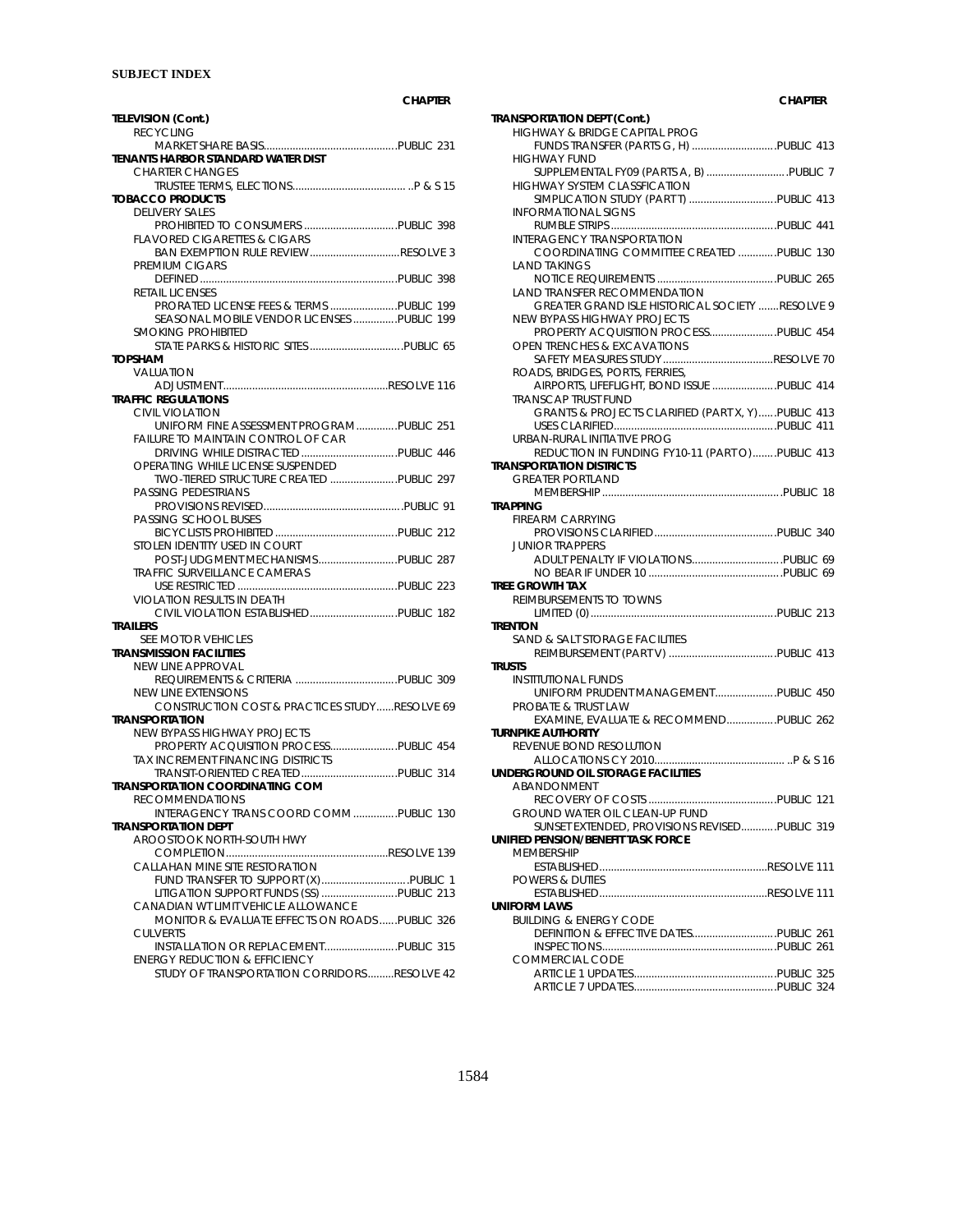| <b>UNIFORM LAWS (Cont.)</b>                                                       |  |
|-----------------------------------------------------------------------------------|--|
| FOREIGN JUDGMENTS ENFORCEMENT                                                     |  |
|                                                                                   |  |
| INTERSTATE FAMILY SUPPORT ACT<br>RESIDENTS OF FOREIGN NATIONS  PUBLIC 95          |  |
| POWER OF ATTORNEY                                                                 |  |
|                                                                                   |  |
| PRUDENT MANAGEMENT OF                                                             |  |
| INSTITUTIONAL FUNDS ACT ENACTED PUBLIC 450                                        |  |
| UNIVERSITY OF MAINE AT AUGUSTA                                                    |  |
| COOPERATIVE PILOT PROGRAM WITH<br>KENNEBEC VALLEY & SO ME COM COLLEGE  RESOLVE 28 |  |
| UNIVERSITY OF MAINE SYSTEM                                                        |  |
| <b>COOPERATIVE EXTENSION SERVICE</b>                                              |  |
| RENEWABLE ENERGY OUTREACH PROGRESOLVE 131                                         |  |
| <b>ENERGY &amp; CAPITAL IMPROVEMENTS</b>                                          |  |
| MARINE WIND ENERGY DEMONSTRATION                                                  |  |
|                                                                                   |  |
| OFFSHORE WIND ENERGY                                                              |  |
|                                                                                   |  |
| OFFSHORE WIND ENERGY TEST AREAS                                                   |  |
| RESEARCH CENTER DESIGNATED PUBLIC 270                                             |  |
| POTATO BREEDING PROGRAM                                                           |  |
| STUDY OF SHAW POTATO VARIETY RESOLVE 80<br>RENEWABLE ENERGY PROJECTS              |  |
| INSTALL/OPERATE FEASIBILITY STUDIESRESOLVE 65                                     |  |
| SCIENCE, TECH, ENGINEERING, MATH                                                  |  |
| INFORMATION, INITIATIVES TO ENCOURAGERESOLVE 98                                   |  |
| <b>TUITION WAIVERS</b>                                                            |  |
|                                                                                   |  |
| UNIVERSITY OF SOUTHERN MAINE                                                      |  |
| COOPERATIVE PILOT PROGRAM WITH                                                    |  |
| SO ME COMMUNITY COLLEGE & KVCC RESOLVE 28<br><b>UNORGANIZED TERRITORY</b>         |  |
| <b>BUILDING STANDARDS</b>                                                         |  |
| CONFORM TO FEMA REQUIREMENTS  PUBLIC 111                                          |  |
| <b>CAMPSITES</b>                                                                  |  |
| OCCUPANCY LIMITS REVISED  PUBLIC 16                                               |  |
| <b>CONVEY INTEREST OF STATE</b>                                                   |  |
|                                                                                   |  |
| SCHOOL ST, BENEDICTA, AROOSTOOK CTYRESOLVE 10                                     |  |
| ECONOMIC DEVELOPMENT INCENTIVES                                                   |  |
| FEE ASSESSMENTS                                                                   |  |
|                                                                                   |  |
| <b>LAND USE REGULATION</b>                                                        |  |
|                                                                                   |  |
| MUNICIPAL COST COMPONENTS                                                         |  |
|                                                                                   |  |
| <b>SECONDARY SCHOOLS</b>                                                          |  |
| TOWNSHIP 16, RANGE 4, WELS                                                        |  |
|                                                                                   |  |
| <b>WASHINGTON COUNTY TOWNSHIPS</b>                                                |  |
|                                                                                   |  |
| <b>VAN BUREN</b>                                                                  |  |
| <b>BANGOR &amp; AROOSTOOK TRAIL</b>                                               |  |
| ACCESS EASEMENT CONVEYEDRESOLVE 64<br><b>VETERANS</b>                             |  |
| <b>CIVIL WAR</b>                                                                  |  |
| MAINE MONUMENTS IN GETTYSBURGRESOLVE 37                                           |  |
| <b>HOMELESS VETERANS</b>                                                          |  |
|                                                                                   |  |
| HUNTING & FISHING<br>LICENSES FREE FOR ELIGIBLE VETERANS PUBLIC 440               |  |
|                                                                                   |  |

| <b>CHAPTER</b>                                  | <b>CHAPTER</b>                                   |
|-------------------------------------------------|--------------------------------------------------|
| <b>UNIFORM LAWS (Cont.)</b>                     | <b>VETERANS (Cont.)</b>                          |
| FOREIGN JUDGMENTS ENFORCEMENT                   | <b>MOTOR VEHICLE DECALS</b>                      |
|                                                 | COMBAT ACTION BADGES & MORATORIUMPUBLIC 437      |
| <b>INTERSTATE FAMILY SUPPORT ACT</b>            | NATIVE AMERICAN VETERANS DAY                     |
|                                                 |                                                  |
| POWER OF ATTORNEY                               | <b>STATE PARKS</b>                               |
|                                                 |                                                  |
| PRUDENT MANAGEMENT OF                           |                                                  |
| INSTITUTIONAL FUNDS ACT ENACTED PUBLIC 450      | <b>TUITION WAIVERS</b>                           |
|                                                 | U OF ME, COMM COLLEGE, MARITIME ACAD PUBLIC 443  |
| university of maine at Augusta                  |                                                  |
| COOPERATIVE PILOT PROGRAM WITH                  | <b>VETERANS LICENSE PLATES</b>                   |
| KENNEBEC VALLEY & SO ME COM COLLEGE  RESOLVE 28 |                                                  |
| university of maine system                      | <b>WOMEN VETERANS</b>                            |
| <b>COOPERATIVE EXTENSION SERVICE</b>            | PLAQUE IN HALL OF FLAGS, STATE HOUSE RESOLVE 129 |
| RENEWABLE ENERGY OUTREACH PROG RESOLVE 131      | <b>VETERANS HOMES</b>                            |
| <b>ENERGY &amp; CAPITAL IMPROVEMENTS</b>        | <b>PURPOSE</b>                                   |
|                                                 |                                                  |
| MARINE WIND ENERGY DEMONSTRATION                | <b>VETERANS SERVICES BUREAU</b>                  |
|                                                 | <b>EDUCATIONAL BENEFITS</b>                      |
| OFFSHORE WIND ENERGY                            | TUITION ASSISTANCE INFORMATION  PUBLIC 406       |
|                                                 | <b>HOMELESS VETERANS</b>                         |
| OFFSHORE WIND ENERGY TEST AREAS                 |                                                  |
|                                                 | ME MONUMENTS IN GETTYSBURG                       |
| POTATO BREEDING PROGRAM                         | FUNDS SOLICITED, MAINTENANCE ACCTRESOLVE 37      |
|                                                 | <b>VETERINARIANS</b>                             |
| RENEWABLE ENERGY PROJECTS                       | DOG & CAT EXAMS                                  |
| INSTALL/OPERATE FEASIBILITY STUDIESRESOLVE 65   | RECORDS AVAILABLE PRIOR TO SALE PUBLIC 403       |
| SCIENCE, TECH, ENGINEERING, MATH                | <b>VICTIMS COMPENSATION BOARD</b>                |
| INFORMATION, INITIATIVES TO ENCOURAGERESOLVE 98 | POWERS & DUTIES                                  |
| <b>TUITION WAIVERS</b>                          | MENTAL HEALTH TREATMENT EXPENSES  PUBLIC 79      |
|                                                 | <b>VICTIMS OF CRIMES</b>                         |
| university of Southern Maine                    | <b>NOTICE OF RELEASE</b>                         |
| COOPERATIVE PILOT PROGRAM WITH                  |                                                  |
| SO ME COMMUNITY COLLEGE & KVCC RESOLVE 28       | <b>RESTITUTION</b>                               |
| UNORGANIZED TERRITORY                           |                                                  |
| <b>BUILDING STANDARDS</b>                       | <b>VICTIMS COMPENSATION FUND</b>                 |
| CONFORM TO FEMA REQUIREMENTS  PUBLIC 111        |                                                  |
| <b>CAMPSITES</b>                                | TRANSFER TO GENERAL FUND (O) PUBLIC 1            |
|                                                 |                                                  |
|                                                 | <b>VISUALLY IMPAIRED PERSONS</b>                 |
| <b>CONVEY INTEREST OF STATE</b>                 | <b>BRAILLE TRANSCRIBERS</b>                      |
|                                                 | CREDENTIALING, TRAINING IS SPEC ED RESOLVE 29    |
| SCHOOL ST, BENEDICTA, AROOSTOOK CTYRESOLVE 10   | <b>FUTURE NEEDS</b>                              |
| ECONOMIC DEVELOPMENT INCENTIVES                 | LONG TERM SOLUTIONS & FUNDING RESOLVE 39         |
|                                                 | <b>VITAL RECORDS OFFICE</b>                      |
| FEE ASSESSMENTS                                 | <b>BIRTH CERTIFICATES</b>                        |
|                                                 | MAY BE REQUESTED FOR STILLBIRTH  PUBLIC 311      |
| <b>LAND USE REGULATION</b>                      | <b>VITAL STATISTICS</b>                          |
|                                                 | <b>BIRTH CERTIFICATES</b>                        |
| MUNICIPAL COST COMPONENTS                       | MAY BE REQUESTED FOR STILLBIRTH  PUBLIC 311      |
|                                                 | <b>WARDEN SERVICE BUREAU</b>                     |
| SECONDARY SCHOOLS                               | WARDEN SERVICE AIRCRAFT FUND                     |
|                                                 |                                                  |
| TOWNSHIP 16, RANGE 4, WELS                      | <b>WAREHOUSES</b>                                |
|                                                 | STORAGE & BAILMENT OF GOODS                      |
| <b>WASHINGTON COUNTY TOWNSHIPS</b>              | COMMERCIAL CODE ARTICLE 7 UPDATES PUBLIC 324     |
|                                                 | <b>WASHINGTON COUNTY</b>                         |
| van Buren                                       | PASSAMAQUODDY TRIBE & WASH COUNTY                |
| <b>BANGOR &amp; AROOSTOOK TRAIL</b>             | ACTION PLAN ON HEALTH DISPARITIESRESOLVE 93      |
| ACCESS EASEMENT CONVEYEDRESOLVE 64              | T10 R3 NBPP - TAX LIABILITY                      |
| VETERANS                                        |                                                  |
| <b>CIVIL WAR</b>                                | UNORGANIZED TOWNSHIPS                            |
| MAINE MONUMENTS IN GETTYSBURG RESOLVE 37        |                                                  |
| <b>HOMELESS VETERANS</b>                        | <b>WASTE DISPOSAL</b>                            |
|                                                 | <b>DISPOSABLE CHECKOUT BAGS</b>                  |
| <b>HUNTING &amp; FISHING</b>                    | REDUCTION CAMPAIGN WORK GROUPRESOLVE 54          |
| LICENSES FREE FOR ELIGIBLE VETERANS PUBLIC 440  |                                                  |
|                                                 |                                                  |